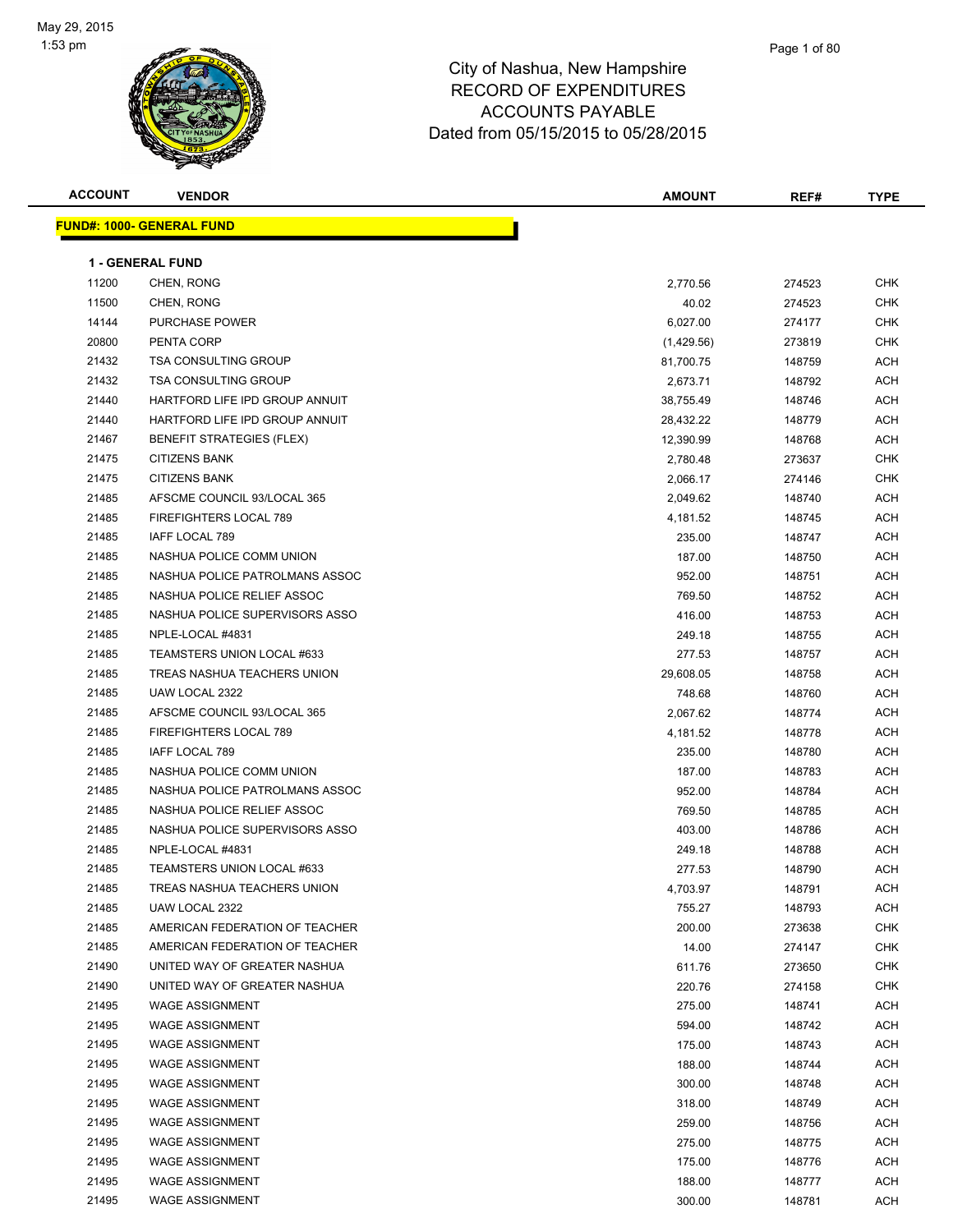

| <b>ACCOUNT</b> | <b>VENDOR</b>                    | AMOUNT    | REF#   | <b>TYPE</b> |
|----------------|----------------------------------|-----------|--------|-------------|
|                | <b>FUND#: 1000- GENERAL FUND</b> |           |        |             |
|                | <b>1 - GENERAL FUND</b>          |           |        |             |
| 21495          | <b>WAGE ASSIGNMENT</b>           | 318.00    | 148782 | ACH         |
| 21495          | <b>WAGE ASSIGNMENT</b>           | 259.00    | 148789 | <b>ACH</b>  |
| 21495          | <b>WAGE ASSIGNMENT</b>           | 1,424.00  | 273639 | <b>CHK</b>  |
| 21495          | <b>WAGE ASSIGNMENT</b>           | 1.15      | 273640 | <b>CHK</b>  |
| 21495          | <b>WAGE ASSIGNMENT</b>           | 56.25     | 273641 | <b>CHK</b>  |
| 21495          | <b>WAGE ASSIGNMENT</b>           | 53.46     | 273642 | <b>CHK</b>  |
| 21495          | <b>WAGE ASSIGNMENT</b>           | 104.00    | 273643 | <b>CHK</b>  |
| 21495          | <b>WAGE ASSIGNMENT</b>           | 1,454.31  | 273644 | <b>CHK</b>  |
| 21495          | <b>WAGE ASSIGNMENT</b>           | 11.54     | 273645 | <b>CHK</b>  |
| 21495          | <b>WAGE ASSIGNMENT</b>           | 11.54     | 273646 | <b>CHK</b>  |
| 21495          | <b>WAGE ASSIGNMENT</b>           | 205.18    | 273647 | <b>CHK</b>  |
| 21495          | <b>WAGE ASSIGNMENT</b>           | 237.00    | 273648 | CHK         |
| 21495          | <b>WAGE ASSIGNMENT</b>           | 50.00     | 273649 | <b>CHK</b>  |
| 21495          | WAGE ASSIGNMENT                  | 429.91    | 273651 | <b>CHK</b>  |
| 21495          | <b>WAGE ASSIGNMENT</b>           | 173.80    | 273652 | <b>CHK</b>  |
| 21495          | <b>WAGE ASSIGNMENT</b>           | 1,424.00  | 274148 | <b>CHK</b>  |
| 21495          | <b>WAGE ASSIGNMENT</b>           | 1.15      | 274149 | <b>CHK</b>  |
| 21495          | <b>WAGE ASSIGNMENT</b>           | 56.25     | 274150 | <b>CHK</b>  |
| 21495          | <b>WAGE ASSIGNMENT</b>           | 55.13     | 274151 | <b>CHK</b>  |
| 21495          | <b>WAGE ASSIGNMENT</b>           | 1,125.45  | 274152 | <b>CHK</b>  |
| 21495          | <b>WAGE ASSIGNMENT</b>           | 104.00    | 274153 | <b>CHK</b>  |
| 21495          | <b>WAGE ASSIGNMENT</b>           | 1,454.31  | 274154 | <b>CHK</b>  |
| 21495          | <b>WAGE ASSIGNMENT</b>           | 11.54     | 274155 | CHK         |
| 21495          | <b>WAGE ASSIGNMENT</b>           | 11.54     | 274156 | <b>CHK</b>  |
| 21495          | <b>WAGE ASSIGNMENT</b>           | 237.00    | 274157 | <b>CHK</b>  |
| 21538          | NASHUA TEACHERS UNION            | 4,225.83  | 148754 | ACH         |
| 21538          | NASHUA TEACHERS UNION            | 100.32    | 148787 | <b>ACH</b>  |
| 21921          | STATE OF NH-MV                   | 12,379.79 | 148734 | ACH         |
| 21921          | STATE OF NH-MV                   | 14,435.47 | 148736 | ACH         |
| 21921          | STATE OF NH-MV                   | 16,179.57 | 148737 | <b>ACH</b>  |
| 21921          | STATE OF NH-MV                   | 15,346.39 | 148738 | ACH         |
| 21921          | STATE OF NH-MV                   | 27,377.90 | 148761 | <b>ACH</b>  |
| 21921          | STATE OF NH-MV                   | 33,647.11 | 148766 | ACH         |
| 21921          | STATE OF NH-MV                   | 27,713.23 | 148772 | <b>ACH</b>  |
| 21921          | STATE OF NH-MV                   | 26,259.29 | 148773 | <b>ACH</b>  |
| 21921          | STATE OF NH-MV                   | 31,398.03 | 148794 | <b>ACH</b>  |
| 21922          | STATE OF NH DEPT OF SAFETY       | 14.75     | 273689 | <b>CHK</b>  |
| 21922          | STATE OF NH DEPT OF SAFETY       | 29.50     | 274210 | <b>CHK</b>  |

**101 - MAYOR**

|       | TOTAL 101 - MAYOR      | \$433.41 |        |            |
|-------|------------------------|----------|--------|------------|
| 68300 | SAM'S CLUB DIRECT-0860 | 11049    | 274345 | CHK        |
| 68300 | CELESTE GUIDICE        | 299.00   | 273636 | CHK        |
| 61910 | SAM'S CLUB DIRECT-0860 | 23.92    | 274345 | <b>CHK</b> |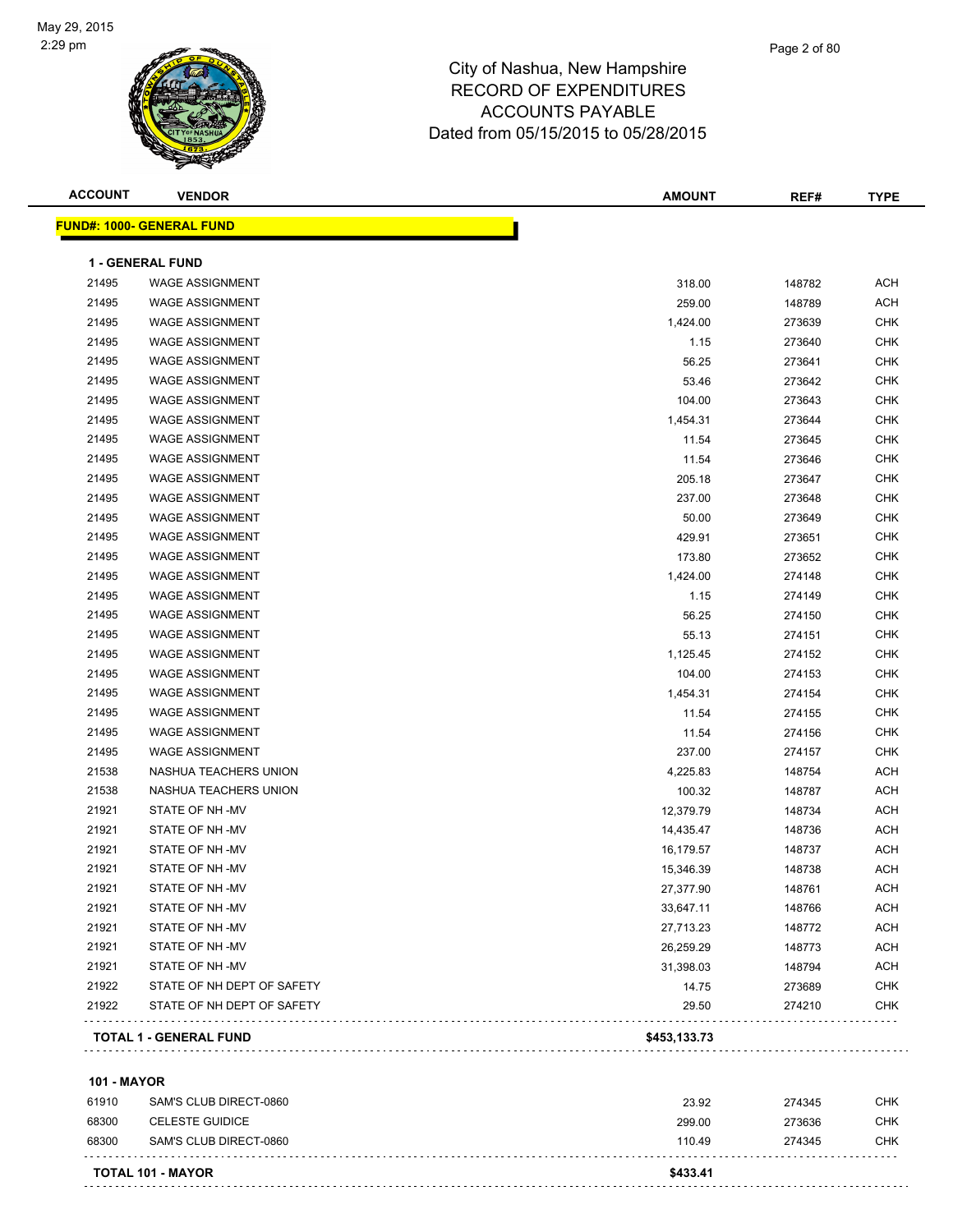

| <b>ACCOUNT</b>     | <b>VENDOR</b>                             | <b>AMOUNT</b> | REF#   | <b>TYPE</b> |
|--------------------|-------------------------------------------|---------------|--------|-------------|
|                    | <b>FUND#: 1000- GENERAL FUND</b>          |               |        |             |
| <b>103 - LEGAL</b> |                                           |               |        |             |
| 61100              | WB MASON CO INC                           | 38.95         | 274359 | <b>CHK</b>  |
| 61650              | CONWAY OFFICE SOLUTIONS                   | 16.56         | 274244 | <b>CHK</b>  |
| 61807              | BNA                                       | 277.30        | 274236 | <b>CHK</b>  |
| 61807              | <b>MATTHEW BENDER &amp; CO</b>            | 78.08         | 274303 | <b>CHK</b>  |
|                    | TOTAL 103 - LEGAL                         | \$410.89      |        |             |
|                    | 107 - CITY CLERK                          |               |        |             |
| 55200              | <b>NEACTC</b>                             | 40.00         | 273679 | <b>CHK</b>  |
|                    | <b>TOTAL 107 - CITY CLERK</b>             | \$40.00       |        |             |
|                    | <b>111 - HUMAN RESOURCES</b>              |               |        |             |
| 54421              | <b>CONWAY OFFICE SOLUTIONS</b>            | 89.43         | 274244 | <b>CHK</b>  |
| 55425              | <b>HEALTH STOP INC</b>                    | 188.00        | 273766 | <b>CHK</b>  |
| 55425              | <b>MATTHEW AUGER</b>                      | 40.00         | 274302 | <b>CHK</b>  |
|                    | <b>TOTAL 111 - HUMAN RESOURCES</b>        | \$317.43      |        |             |
|                    | <b>120 - TELECOMMUNICATIONS</b>           |               |        |             |
| 55109              | <b>BAYRING COMMUNICATIONS</b>             | 2,167.72      | 273671 | <b>CHK</b>  |
| 55109              | <b>FAIRPOINT COMMUNICATIONS</b>           | 817.55        | 273676 | <b>CHK</b>  |
| 55109              | <b>FAIRPOINT COMMUNICATIONS</b>           | 91.99         | 274187 | <b>CHK</b>  |
|                    | TOTAL 120 - TELECOMMUNICATIONS            | \$3,077.26    |        |             |
|                    | <b>122 - INFORMATION TECHNOLOGY</b>       |               |        |             |
| 54400              | <b>KRONOS INC</b>                         | 283.40        | 274294 | <b>CHK</b>  |
| 54407              | AVITAR ASSOC OF NEW ENGLAND IN            | 18,900.00     | 273711 | <b>CHK</b>  |
| 54407              | <b>SYN-TECH SYSTEMS</b>                   | 6,095.25      | 274352 | <b>CHK</b>  |
| 54414              | <b>HEWLETT PACKARD CO</b>                 | 2,229.36      | 273767 | CHK         |
| 54414              | ELECTRONIC ENVIRONMENTS CORP              | 4,825.00      | 274255 | <b>CHK</b>  |
| 54487              | J LAWRENCE HALL INC                       | 1,103.42      | 273777 | <b>CHK</b>  |
| 55118              | AT & T MOBILITY                           | 32.10         | 274181 | <b>CHK</b>  |
| 55118              | AT & T MOBILITY                           | 76.22         | 274182 | <b>CHK</b>  |
|                    | <b>TOTAL 122 - INFORMATION TECHNOLOGY</b> | \$33,544.75   |        |             |
|                    | <b>126 - FINANCIAL SERVICES</b>           |               |        |             |
| 42200              | DONALD DOBENS                             | 312.04        | 273742 | <b>CHK</b>  |
| 42200              | <b>EDWARD GAYNOR</b>                      | 521.40        | 273748 | <b>CHK</b>  |
| 42200              | <b>HARVEY INDUSTRIES</b>                  | 252.40        | 273765 | <b>CHK</b>  |
| 42200              | JENNIFER L BOURASSA                       | 18.00         | 273781 | <b>CHK</b>  |
| 42200              | SARAH L CWALINSKI                         | 44.00         | 273836 | <b>CHK</b>  |

 42200 AMY L WALLACE 88.00 274222 CHK 53467 MAILINGS UNLIMITED 814.33 274299 CHK

```
 54828 US BANK EQUIPMENT FINANCE 96.71 273695 CHK
54828 US BANK EQUIPMENT FINANCE 87.58 273696 CHK
```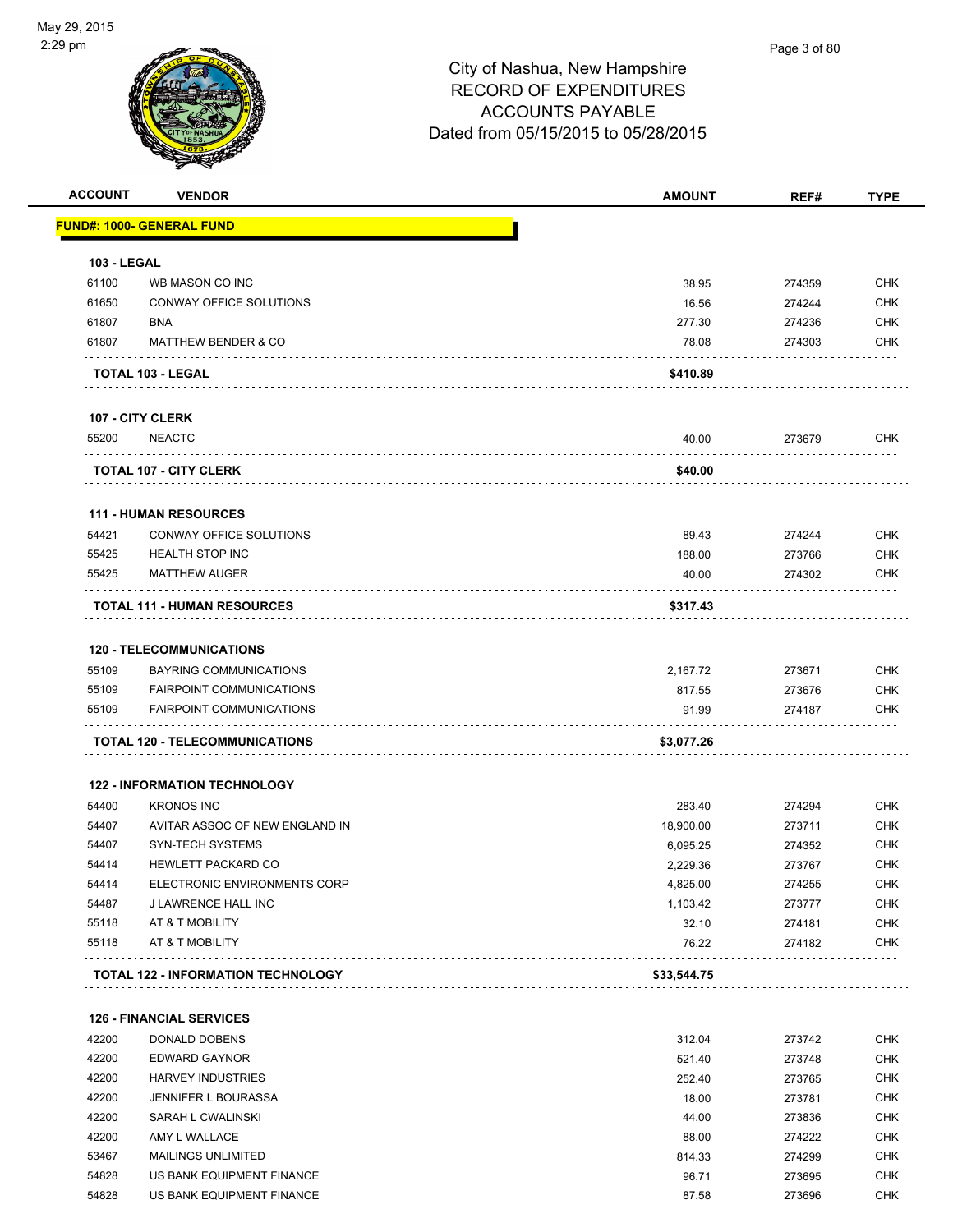

| <b>ACCOUNT</b>     | <b>VENDOR</b>                                   | <b>AMOUNT</b>    | REF#             | <b>TYPE</b>              |
|--------------------|-------------------------------------------------|------------------|------------------|--------------------------|
|                    | <u> FUND#: 1000- GENERAL FUND</u>               |                  |                  |                          |
|                    | <b>126 - FINANCIAL SERVICES</b>                 |                  |                  |                          |
| 55607              | <b>MAILINGS UNLIMITED</b>                       | 53.01            | 274299           | <b>CHK</b>               |
| 61100              | WB MASON CO INC                                 | 315.50           | 274359           | <b>CHK</b>               |
| 61235              | <b>FREEDOM PRINTERS LLC</b>                     | 3,036.75         | 273756           | <b>CHK</b>               |
|                    | <b>TOTAL 126 - FINANCIAL SERVICES</b>           | \$5,639.72       |                  |                          |
|                    | <b>129 - CITY BUILDINGS</b>                     |                  |                  |                          |
| 54100              | <b>EVERSOURCE</b>                               | 4,919.94         | 273675           | <b>CHK</b>               |
| 54114              | LIBERTY UTILITIES - NH                          | 440.54           | 273678           | <b>CHK</b>               |
| 54114              | <b>DIRECT ENERGY BUSINESS</b>                   | 493.25           | 273741           | <b>CHK</b>               |
| 54141              | PENNICHUCK WATER WORKS INC                      | 599.50           | 274208           | <b>CHK</b>               |
| 54280              | HOME DEPOT CREDIT SERVICE 3065                  | 186.38           | 273768           | <b>CHK</b>               |
| 54280              | POWER UP GENERATOR SERVICE CO                   | 1,020.00         | 273823           | <b>CHK</b>               |
| 54280              | POWER UP GENERATOR SERVICE CO                   | 739.15           | 274336           | <b>CHK</b>               |
| 55118              | AT & T MOBILITY                                 | 127.03           | 274181           | <b>CHK</b>               |
| 61299              | <b>KAMCO SUPPLY CORP</b>                        | 130.56           | 273783           | <b>CHK</b>               |
| 61428              | NEW ENGLAND PAPER & SUPPLY                      | 926.23           | 274327           | <b>CHK</b>               |
|                    |                                                 |                  |                  |                          |
|                    | <b>TOTAL 129 - CITY BUILDINGS</b>               | \$9,582.58       |                  |                          |
|                    | <b>130 - PURCHASING</b>                         |                  |                  |                          |
| 54828              | US BANK EQUIPMENT FINANCE                       | 135.83           | 273699           | <b>CHK</b>               |
| 55500              | <b>MONSTER</b>                                  | 270.00           | 273805           | <b>CHK</b>               |
|                    | <b>TOTAL 130 - PURCHASING</b>                   | \$405.83         |                  |                          |
|                    | 132 - ASSESSING                                 |                  |                  |                          |
| 54828              | US BANK EQUIPMENT FINANCE                       | 109.70           | 273697           | <b>CHK</b>               |
| 55307              | ANGELO MARINO                                   | 272.83           | 274169           | <b>CHK</b>               |
| 55421              | PAMELA ANDRUSKEVICH                             | 647.00           | 273654           | <b>CHK</b>               |
| 55421              | ANGELO MARINO                                   | 649.61           | 274169           | <b>CHK</b>               |
|                    | <b>TOTAL 132 - ASSESSING</b>                    | \$1,679.14       |                  |                          |
|                    |                                                 |                  |                  |                          |
| 134 - GIS<br>55421 | PAMELA ANDRUSKEVICH                             | 85.10            | 273654           | <b>CHK</b>               |
|                    | <b>TOTAL 134 - GIS</b>                          | \$85.10          |                  |                          |
|                    |                                                 |                  |                  |                          |
|                    | <b>140 - PINEWOOD CEMETERY</b>                  |                  |                  |                          |
| 54280<br>54280     | <b>RC WELDING LLC</b><br>GATE CITY FENCE CO INC | 320.00<br>380.00 | 273829<br>274267 | <b>CHK</b><br><b>CHK</b> |
|                    |                                                 |                  |                  |                          |
|                    | <b>TOTAL 140 - PINEWOOD CEMETERY</b>            | \$700.00         |                  |                          |
|                    | <b>142 - WOODLAWN CEMETERY</b>                  |                  |                  |                          |
| 54107              | MCLAUGHLIN OIL CO                               | 192.42           | 273796           | <b>CHK</b>               |
| 54280              | SAYCO TREE & LANDSCAPE INC                      | 880.00           | 273669           | <b>CHK</b>               |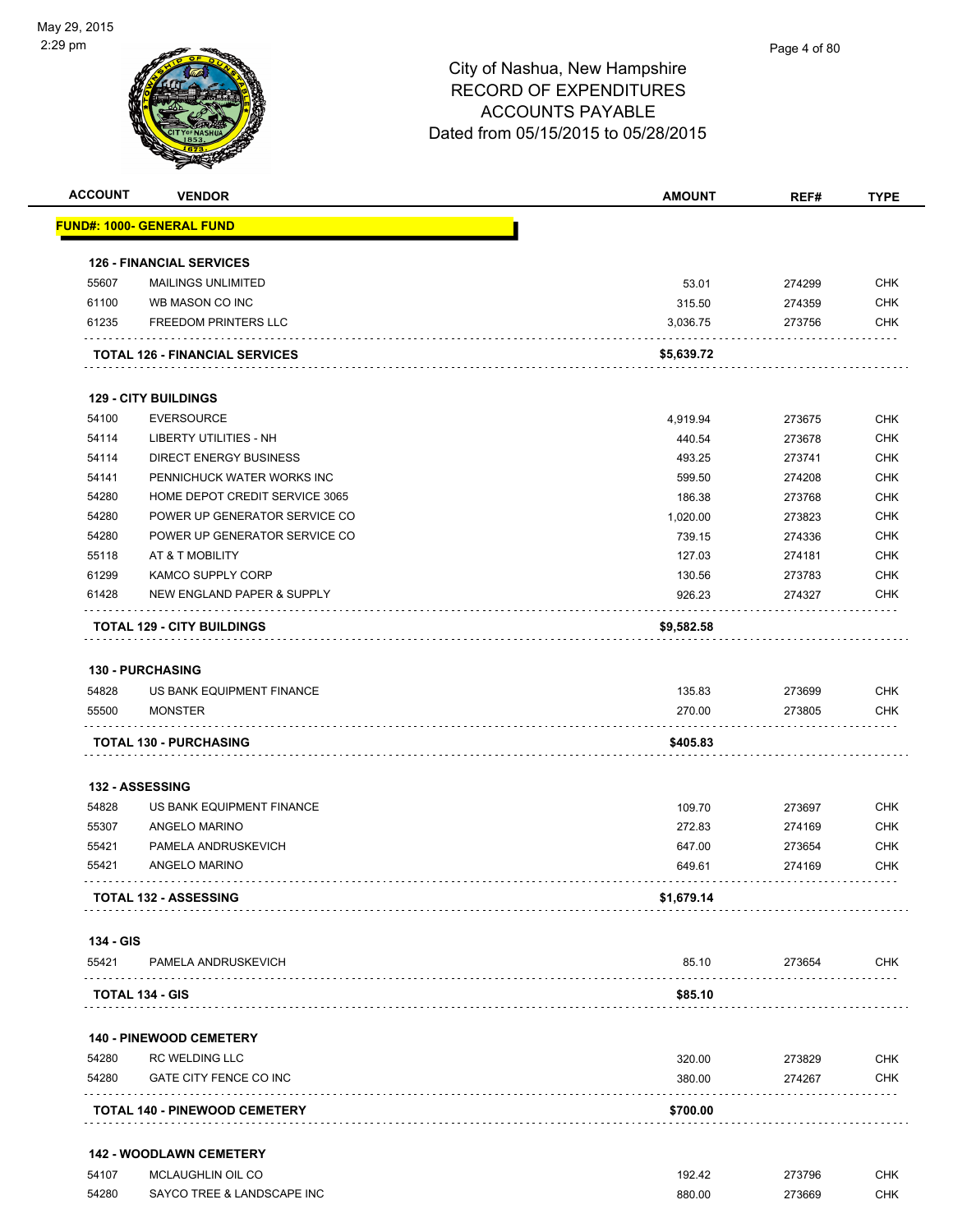

| <b>ACCOUNT</b> | <b>VENDOR</b>                                         | <b>AMOUNT</b> | REF#             | <b>TYPE</b>       |
|----------------|-------------------------------------------------------|---------------|------------------|-------------------|
|                | <u> FUND#: 1000- GENERAL FUND</u>                     |               |                  |                   |
|                | <b>142 - WOODLAWN CEMETERY</b>                        |               |                  |                   |
| 54280          | HOME DEPOT CREDIT SERVICE 3065                        | 161.65        | 273768           | <b>CHK</b>        |
| 54280          | <b>GRAINGER</b>                                       |               |                  | <b>CHK</b>        |
|                | HOME DEPOT CREDIT SERVICE 3065                        | 114.40        | 274268           |                   |
| 54280          |                                                       | 35.06         | 274278           | CHK<br><b>CHK</b> |
| 54280<br>61549 | J LAWRENCE HALL INC<br>RIMOL GREENHOUSE SYSTEMS INC   | 618.81        | 274284<br>273831 | <b>CHK</b>        |
|                |                                                       | 101.57        |                  |                   |
|                | TOTAL 142 - WOODLAWN CEMETERY                         | \$2,103.91    |                  |                   |
|                | <b>144 - EDGEWOOD &amp; SUBURBAN CEMETERIES</b>       |               |                  |                   |
| 54114          | <b>BOT L GAS INC</b>                                  | 317.71        | 273719           | CHK               |
| 54487          | NASHUA OUTDOOR POWER EQUIPMENT                        | 77.18         | 273809           | <b>CHK</b>        |
| 54600          | MAFFEES GARAGE INC                                    | 45.90         | 273791           | CHK               |
| 61705          | MAYNARD & LESIEUR, INC.                               | 43.00         | 273795           | CHK               |
| 61799          | <b>CARPARTS OF NASHUA</b>                             | 9.82          | 274239           | CHK               |
|                |                                                       |               |                  |                   |
|                | <b>TOTAL 144 - EDGEWOOD &amp; SUBURBAN CEMETERIES</b> | \$493.61      |                  |                   |
| 150 - POLICE   |                                                       |               |                  |                   |
| 52809          | PHILLIP COSTA                                         | 200.00        | 273658           | <b>CHK</b>        |
| 52809          | <b>JORDAN KELLY</b>                                   | 200.00        | 273661           | <b>CHK</b>        |
| 52809          | <b>BRYAN MARSHALL</b>                                 | 250.00        | 274170           | <b>CHK</b>        |
| 52809          | <b>HANNAH MERULLO</b>                                 | 200.00        | 274171           | CHK               |
| 54100          | <b>EVERSOURCE</b>                                     | 184.17        | 273675           | CHK               |
| 54100          | <b>EVERSOURCE</b>                                     | 288.27        | 274186           | CHK               |
| 54107          | SHATTUCK MALONE OIL CO                                | 281.02        | 273687           | CHK               |
| 54114          | LIBERTY UTILITIES - NH                                | 1,683.82      | 274191           | <b>CHK</b>        |
| 54114          | LIBERTY UTILITIES - NH                                | 34.23         | 274192           | CHK               |
| 54114          | LIBERTY UTILITIES - NH                                | 56.43         | 274203           | <b>CHK</b>        |
| 54114          | <b>DIRECT ENERGY BUSINESS</b>                         | 3,286.45      | 274252           | <b>CHK</b>        |
| 54243          | J LAWRENCE HALL INC                                   | 2,353.90      | 273777           | CHK               |
| 54280          | NASHUA WALLPAPER & PAINT CO                           | 107.96        | 273810           | <b>CHK</b>        |
| 54280          | <b>REXEL</b>                                          | 18.51         | 273830           | <b>CHK</b>        |
| 54280          | GATE CITY FENCE CO INC                                | 725.00        | 274267           | CHK               |
| 54280          | HOME DEPOT CREDIT SERVICE 3073                        | 14.23         | 274279           | <b>CHK</b>        |
| 54280          | METRO GROUP INC                                       | 201.00        | 274313           | <b>CHK</b>        |
| 54600          | <b>BEST FORD</b>                                      | 11.07         | 273717           | <b>CHK</b>        |
| 54600          | MAYNARD & LESIEUR INC                                 | 40.00         | 273793           | <b>CHK</b>        |
| 54600          | DAVE ILLGS COLLISION REPAIR CE                        | 672.27        | 274248           | <b>CHK</b>        |
| 54600          | STATEWIDE COLLISION LLC                               | 401.90        | 274350           | <b>CHK</b>        |
| 54600          | SULLIVAN TIRE COMPANY                                 | 42.00         | 274351           | <b>CHK</b>        |
| 54828          | US BANK EQUIPMENT FINANCE                             | 1,385.98      | 273694           | <b>CHK</b>        |
| 54849          | COMCAST CABLE COMMUNICATIONS I                        | 142.85        | 273672           | <b>CHK</b>        |
| 54849          | DIRECTV INC                                           | 11.50         | 273674           | <b>CHK</b>        |
| 54849          | <b>FAIRPOINT COMMUNICATIONS</b>                       | 256.41        | 273676           | <b>CHK</b>        |
| 54849          | <b>FAIRPOINT COMMUNICATIONS</b>                       | 62.24         | 274187           | <b>CHK</b>        |
| 55118          | VERIZON WIRELESS-581499451                            | 453.57        | 273700           | <b>CHK</b>        |
| 55307          | <b>JAMES CIULLA</b>                                   | 46.00         | 273657           | <b>CHK</b>        |
| 55307          | <b>CHRISTOPHER MURPHY</b>                             | 46.00         | 273665           | <b>CHK</b>        |
|                |                                                       |               |                  |                   |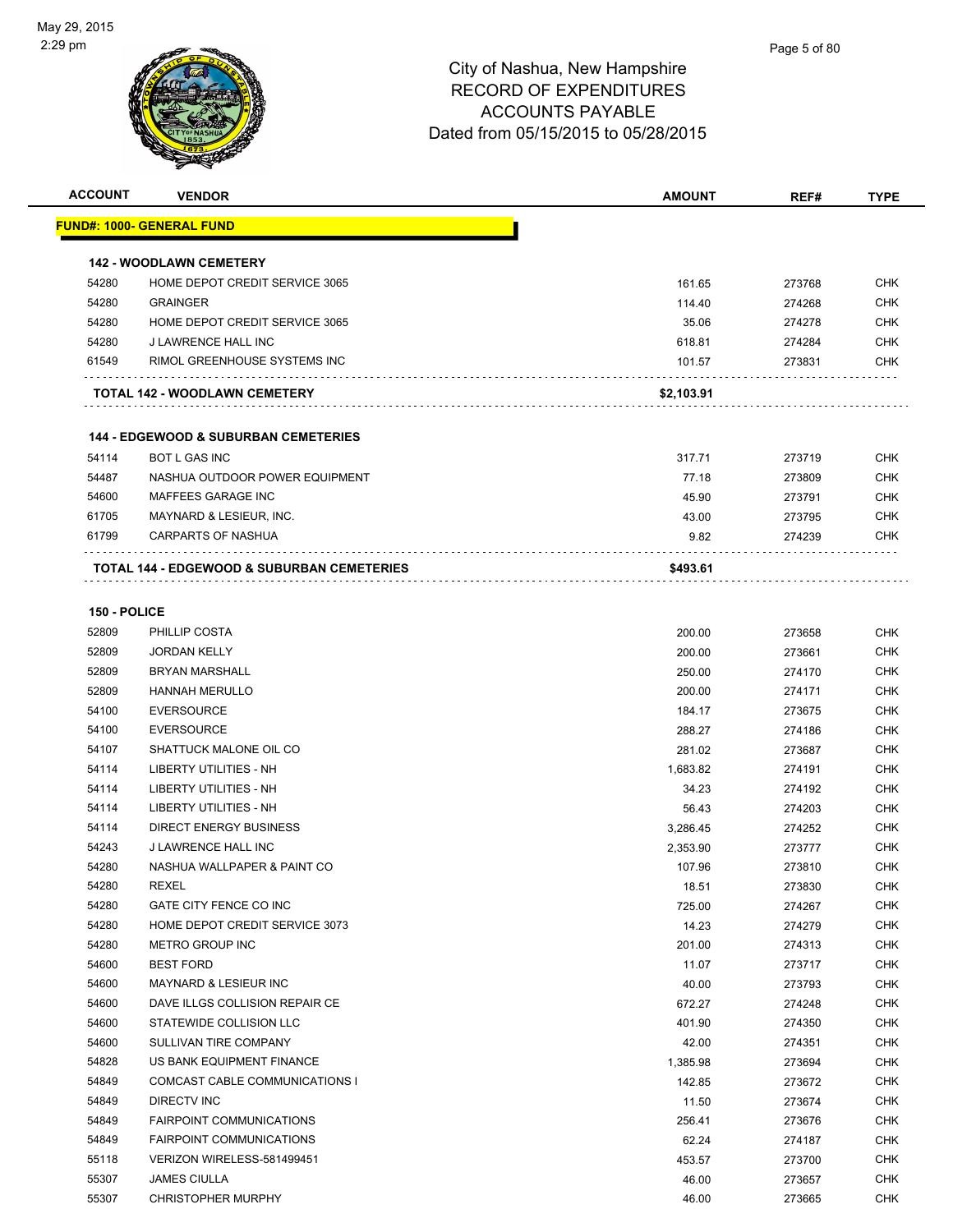

| <b>ACCOUNT</b> | <b>VENDOR</b>                    | <b>AMOUNT</b> | REF#   | <b>TYPE</b> |
|----------------|----------------------------------|---------------|--------|-------------|
|                | <b>FUND#: 1000- GENERAL FUND</b> |               |        |             |
| 150 - POLICE   |                                  |               |        |             |
| 55307          | MICHAEL KEKEJIAN                 | 46.00         | 274166 | <b>CHK</b>  |
| 55400          | TREASURER STATE OF NH            | 250.00        | 273692 | <b>CHK</b>  |
| 55699          | <b>JOSHUA TREFRY</b>             | 90.00         | 274179 | <b>CHK</b>  |
| 61100          | <b>GRANITE STATE STAMPS INC</b>  | 6.87          | 273761 | CHK         |
| 61100          | TAB PRODUCTS CO LLC              | 67.37         | 273844 | <b>CHK</b>  |
| 61100          | <b>CONWAY OFFICE SOLUTIONS</b>   | 101.00        | 274244 | <b>CHK</b>  |
| 61107          | ALECS SHOE STORE INC             | 1,604.17      | 273705 | <b>CHK</b>  |
| 61107          | <b>BEN'S UNIFORMS</b>            | 1,347.99      | 273715 | <b>CHK</b>  |
| 61107          | DICK AVARD'S HABERDASHERY        | 197.50        | 273740 | <b>CHK</b>  |
| 61110          | ALECS SHOE STORE INC             | 99.95         | 273705 | <b>CHK</b>  |
| 61110          | <b>BEN'S UNIFORMS</b>            | 1,908.00      | 273715 | <b>CHK</b>  |
| 61110          | <b>BEN'S UNIFORMS</b>            | 336.00        | 274234 | <b>CHK</b>  |
| 61185          | <b>ULINE</b>                     | 404.61        | 273848 | <b>CHK</b>  |
| 61299          | SAM'S CLUB DIRECT-0860           | 9.57          | 273832 | <b>CHK</b>  |
| 61300          | <b>WEX BANK</b>                  | 767.52        | 273702 | <b>CHK</b>  |
| 61607          | <b>HTH ENGINEERING</b>           | 389.00        | 273770 | <b>CHK</b>  |
| 61705          | MAYNARD & LESIEUR INC            | 500.76        | 273793 | <b>CHK</b>  |
| 61799          | <b>BEST FORD</b>                 | 816.50        | 273717 | <b>CHK</b>  |
| 61799          | <b>CARPARTS OF NASHUA</b>        | 86.71         | 273725 | <b>CHK</b>  |
| 61799          | MACMULKIN CHEVROLET INC          | 473.24        | 273790 | <b>CHK</b>  |
| 61799          | <b>MHQ MUNICIPAL VEHICLES</b>    | 800.00        | 273799 | CHK         |
| 61799          | DEPENDABLE LOCK SERVICE INC      | 5.35          | 274250 | <b>CHK</b>  |
| 61799          | HOME DEPOT CREDIT SERVICE 3073   | 71.78         | 274279 | CHK         |
| 61799          | MACMULKIN CHEVROLET INC          | 51.99         | 274298 | <b>CHK</b>  |
| 61907          | SAM'S CLUB DIRECT-0860           | 233.31        | 273832 | CHK         |
| 61910          | SOUTHERN NH OUTREACH             | 70.00         | 273688 | CHK         |
|                | <b>TOTAL 150 - POLICE</b>        | \$24,391.97   |        |             |

#### **152 - FIRE**

| 53135 | OCCUPATIONAL DRUG TESTING LLC | 300.00 | 273817 | <b>CHK</b> |
|-------|-------------------------------|--------|--------|------------|
| 53135 | ST JOSEPHS BUSINESS & HEALTH  | 36.50  | 274348 | <b>CHK</b> |
| 54114 | LIBERTY UTILITIES - NH        | 550.75 | 273678 | <b>CHK</b> |
| 54114 | DIRECT ENERGY BUSINESS        | 674.21 | 273741 | CHK        |
| 54114 | LIBERTY UTILITIES - NH        | 180.16 | 274190 | <b>CHK</b> |
| 54114 | <b>LIBERTY UTILITIES - NH</b> | 300.45 | 274195 | <b>CHK</b> |
| 54114 | <b>DIRECT ENERGY BUSINESS</b> | 253.17 | 274251 | CHK        |
| 54141 | PENNICHUCK WATER WORKS INC    | 324.33 | 274208 | CHK        |
| 54228 | <b>JP PEST SERVICES</b>       | 89.00  | 274285 | <b>CHK</b> |
| 54280 | PETTY CASH                    | 51.50  | 273667 | CHK        |
| 54280 | <b>FIMBEL GARAGE DOORS</b>    | 120.00 | 274260 | <b>CHK</b> |
| 54280 | J LAWRENCE HALL INC           | 825.00 | 274284 | <b>CHK</b> |
| 54421 | CONWAY OFFICE SOLUTIONS       | 86.50  | 273730 | <b>CHK</b> |
| 54600 | YANKEE TRUCK LLC              | 140.70 | 273853 | <b>CHK</b> |
| 54600 | <b>BELLETETES INC</b>         | 23.50  | 274233 | <b>CHK</b> |
| 54600 | <b>D &amp; R TOWING INC</b>   | 125.00 | 274247 | <b>CHK</b> |
| 54600 | <b>FLEETPRIDE INC</b>         | 455.04 | 274264 | <b>CHK</b> |
| 54600 | <b>JACK YOUNG CO INC</b>      | 57.92  | 274286 | <b>CHK</b> |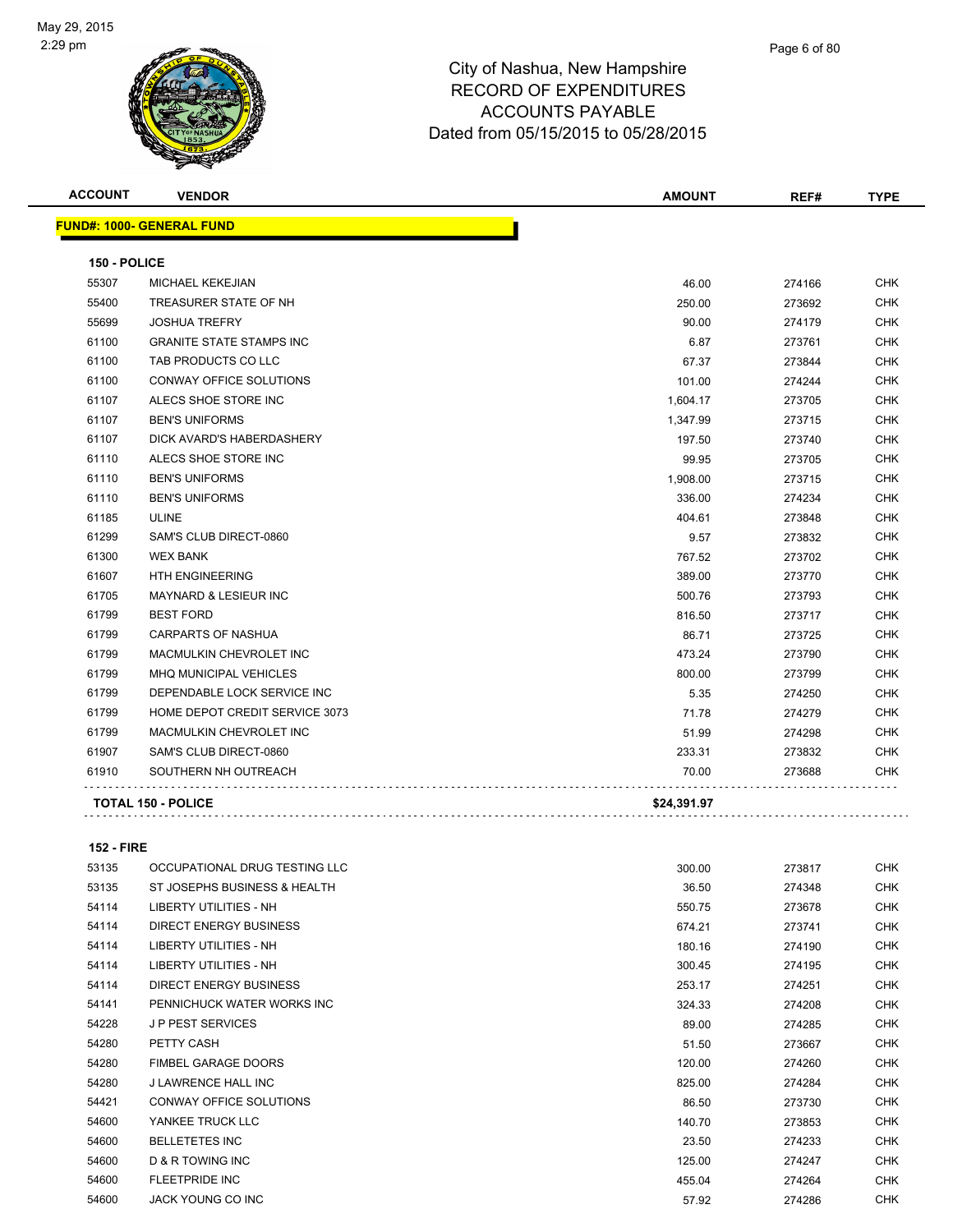

| <b>ACCOUNT</b>    | <b>VENDOR</b>                          | <b>AMOUNT</b> | REF#   | <b>TYPE</b> |
|-------------------|----------------------------------------|---------------|--------|-------------|
|                   | <b>FUND#: 1000- GENERAL FUND</b>       |               |        |             |
| <b>152 - FIRE</b> |                                        |               |        |             |
| 54600             | MINUTEMAN TRUCKS INC                   | 2,592.92      | 274318 | <b>CHK</b>  |
| 55118             | VERIZON WIRELESS-842015493             | 80.04         | 273701 | <b>CHK</b>  |
| 55118             | AT & T MOBILITY                        | 170.92        | 274181 | <b>CHK</b>  |
| 55607             | PETTY CASH                             | 10.72         | 273667 | <b>CHK</b>  |
| 61100             | SAM'S CLUB DIRECT-0860                 | 72.34         | 273832 | <b>CHK</b>  |
| 61100             | CONWAY OFFICE SOLUTIONS                | 9.61          | 274244 | <b>CHK</b>  |
| 61107             | BERGERON PROTECTIVE CLOTHING           | 347.00        | 273716 | CHK         |
| 61107             | <b>HUNTRESS UNIFORMS</b>               | 75.00         | 273773 | CHK         |
| 61107             | <b>HUNTRESS UNIFORMS</b>               | 200.95        | 274282 | <b>CHK</b>  |
| 61107             | <b>JB SIMONS INC</b>                   | 1,662.50      | 274287 | CHK         |
| 61110             | BERGERON PROTECTIVE CLOTHING           | 780.74        | 273716 | CHK         |
| 61142             | MOORE MEDICAL LLC                      | 500.00        | 273806 | <b>CHK</b>  |
| 61299             | PETTY CASH                             | 25.00         | 273667 | <b>CHK</b>  |
| 61299             | CARROT-TOP INDUSTRIES INC              | 99.09         | 274240 | <b>CHK</b>  |
| 61299             | L W BILLS (ALARM ENGINEERING           | 481.20        | 274295 | <b>CHK</b>  |
| 61428             | NEW ENGLAND PAPER & SUPPLY             | 1,186.69      | 273811 | CHK         |
| 61499             | <b>BELLETETES INC</b>                  | 30.10         | 273714 | <b>CHK</b>  |
| 61499             | HOME DEPOT CREDIT SERVICE 3065         | 44.66         | 273768 | CHK         |
| 61499             | HOME DEPOT CREDIT SERVICE 3065         | 14.60         | 274278 | CHK         |
| 61699             | ALLOY CASTINGS CO INC                  | 309.60        | 273707 | CHK         |
| 61699             | R B ALLEN CO INC                       | 415.00        | 273827 | CHK         |
| 61699             | <b>BATTERIES PLUS</b>                  | 76.80         | 274232 | <b>CHK</b>  |
| 61699             | <b>FASTENAL CO</b>                     | 105.36        | 274259 | <b>CHK</b>  |
| 61705             | MAYNARD & LESIEUR INC                  | 725.28        | 274305 | CHK         |
| 61799             | YANKEE TRUCK LLC                       | (19.33)       | 273853 | <b>CHK</b>  |
| 68355             | HUDSON TROPHY CO                       | 380.00        | 273771 | <b>CHK</b>  |
| 68355             | SAM'S CLUB DIRECT-0860                 | 370.62        | 274345 | <b>CHK</b>  |
|                   | <b>TOTAL 152 - FIRE</b>                | \$15,341.14   |        |             |
|                   | <b>153 - BUILDING INSPECTION</b>       |               |        |             |
| 42314             | <b>QUALITY INSULATION</b>              | 12.00         | 273824 | CHK         |
| 55200             | NH HOME BUILDERS ASSOCIATION           | 525.00        | 273684 | <b>CHK</b>  |
| 55421             | <b>RUSS MARCUM</b>                     | 102.50        | 273663 | <b>CHK</b>  |
| 55421             | <b>NHBOA</b>                           | 70.00         | 273813 | <b>CHK</b>  |
| 55421             | <b>WOODWORKS</b>                       | 30.00         | 273852 | <b>CHK</b>  |
|                   | <b>TOTAL 153 - BUILDING INSPECTION</b> | \$739.50      |        |             |
|                   |                                        |               |        |             |
|                   | <b>155 - CODE ENFORCEMENT</b>          |               |        |             |
| 55118             | AT & T MOBILITY                        | 96.94         | 274181 | <b>CHK</b>  |
| 55307             | <b>KYLE METCALF</b>                    | 335.23        | 274172 | CHK         |
| 55307             | ROBERT SOUSA                           | 307.63        | 274178 | CHK         |
| 55421             | <b>NELSON ORTEGA</b>                   | 46.33         | 274174 | <b>CHK</b>  |
| 61299             | WB MASON CO INC                        | 36.94         | 273851 | CHK         |
|                   |                                        |               |        |             |
|                   | <b>TOTAL 155 - CODE ENFORCEMENT</b>    | \$823.07      |        |             |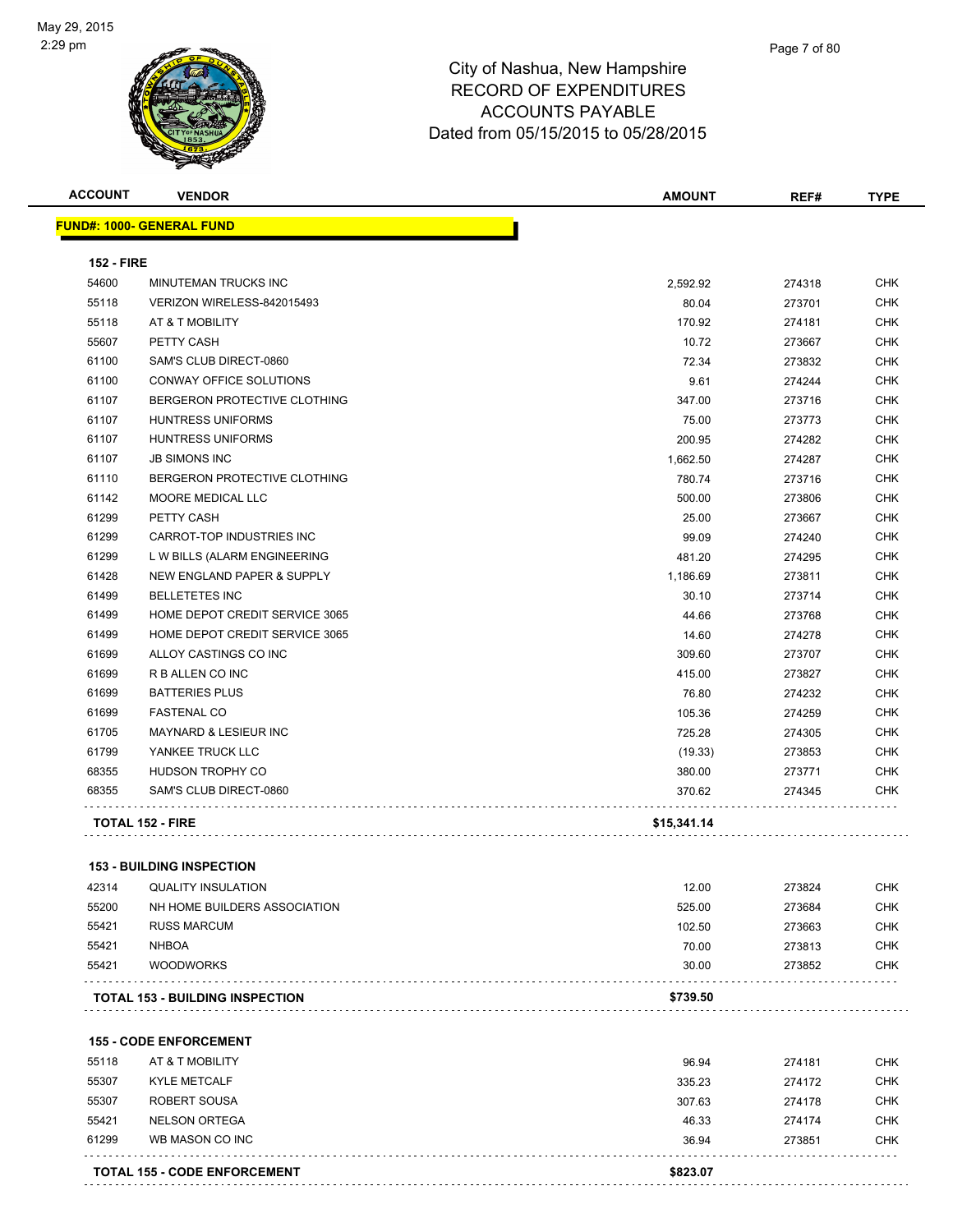

| <b>ACCOUNT</b> | <b>VENDOR</b>                                                    | <b>AMOUNT</b>   | REF#             | <b>TYPE</b> |
|----------------|------------------------------------------------------------------|-----------------|------------------|-------------|
|                | <u> FUND#: 1000- GENERAL FUND</u>                                |                 |                  |             |
|                | <b>156 - EMERGENCY MANAGEMENT</b>                                |                 |                  |             |
| 61100          | WB MASON CO INC                                                  | 37.96           | 274359           | <b>CHK</b>  |
|                | TOTAL 156 - EMERGENCY MANAGEMENT                                 | \$37.96         |                  |             |
|                | <b>157 - CITYWIDE COMMUNICATIONS</b>                             |                 |                  |             |
| 54100          | <b>EVERSOURCE</b>                                                | 411.25          | 274185           | <b>CHK</b>  |
| 54100          | <b>EVERSOURCE</b>                                                | 349.59          | 274186           | <b>CHK</b>  |
| 55118          | VERIZON WIRELESS-581499451                                       | 40.01           | 273700           | <b>CHK</b>  |
| 55421          | <b>WILLIAM R MANSFIELD</b>                                       | 1,363.68        | 273662           | <b>CHK</b>  |
| 61799          | NORTHERN FOREIGN CAR PARTS INC                                   | 212.22          | 274331           | <b>CHK</b>  |
| 71207          | TX RX SYSTEMS INC                                                | 2,936.00        | 274353           | <b>CHK</b>  |
|                | <b>TOTAL 157 - CITYWIDE COMMUNICATIONS</b>                       | \$5,312.75      |                  |             |
|                |                                                                  |                 |                  |             |
| 54100          | <b>160 - PUBLIC WORKS-ADMIN/ENGINEERING</b><br><b>EVERSOURCE</b> |                 |                  | <b>CHK</b>  |
| 54114          | LIBERTY UTILITIES - NH                                           | 610.44<br>72.49 | 274186<br>274192 | <b>CHK</b>  |
| 54114          | DIRECT ENERGY BUSINESS                                           | 107.98          | 274252           | <b>CHK</b>  |
| 54141          | PENNICHUCK WATER WORKS INC                                       | 61.29           | 274208           | <b>CHK</b>  |
| 55118          | AT & T MOBILITY                                                  | 222.98          | 274181           | <b>CHK</b>  |
| 55200          | <b>APWA</b>                                                      | 223.75          | 274224           | <b>CHK</b>  |
| 55307          | <b>ROBERT MEUNIER</b>                                            | 171.35          | 273664           | <b>CHK</b>  |
| 55400          | NEW ENGLAND CHAPTER APWA                                         | 175.00          | 273680           | <b>CHK</b>  |
| 55400          | WB MASON CO INC                                                  | 83.88           | 273851           | <b>CHK</b>  |
| 55699          | JAN PRO CLEANING SYSTEMS NE                                      | 665.00          | 273779           | <b>CHK</b>  |
| 61100          | NEW ENGLAND PAPER & SUPPLY                                       | 80.50           | 273811           | <b>CHK</b>  |
| 61100          | WB MASON CO INC                                                  | (23.81)         | 273851           | <b>CHK</b>  |
| 61100          | WB MASON CO INC                                                  | 54.79           | 274359           | <b>CHK</b>  |
| 61310          | <b>AVSG LP</b>                                                   | 178.88          | 274228           | <b>CHK</b>  |
|                | <b>TOTAL 160 - PUBLIC WORKS-ADMIN/ENGINEERING</b>                | \$2,684.52      |                  |             |
|                |                                                                  |                 |                  |             |
| 161 - STREETS  |                                                                  |                 |                  |             |
| 54100          | <b>EVERSOURCE</b>                                                | 437.26          | 273675           | <b>CHK</b>  |
| 54100          | <b>EVERSOURCE</b>                                                | 1,832.94        | 274186           | <b>CHK</b>  |
| 54114          | LIBERTY UTILITIES - NH                                           | 2,043.98        | 274194           | CHK         |
| 54114          | <b>DIRECT ENERGY BUSINESS</b>                                    | 4,048.61        | 274252           | CHK         |
| 54236          | CALLOGIX INC                                                     | 135.84          | 273723           | <b>CHK</b>  |
| 54280          | KEANE FIRE & SAFETY EQUIPMENT                                    | 200.00          | 273784           | <b>CHK</b>  |
| 54280          | STEVE SHUMSKY UNLIMITED DOOR                                     | 195.00          | 273842           | <b>CHK</b>  |
| 54600          | <b>BELLETETES INC</b>                                            | 28.79           | 273714           | <b>CHK</b>  |
| 54600          | <b>BEST FORD</b>                                                 | 105.04          | 273717           | <b>CHK</b>  |
| 54600          | <b>CAMEROTA TRUCK PARTS</b>                                      | 628.88          | 273724           | <b>CHK</b>  |
| 54600          | CARPARTS OF NASHUA                                               | 502.89          | 273725           | <b>CHK</b>  |
| 54600          | D & R TOWING INC                                                 | 330.00          | 273735           | <b>CHK</b>  |
| 54600          | EASTERN NE HYDRAULICS INC                                        | 790.00          | 273747           | <b>CHK</b>  |

 FASTENAL CO 190.77 273751 CHK 54600 FREIGHTLINER OF NH INC **STARF AND THE SET OF STARF AND STARF AND STARF AND STARF AND STARF AND STARF AND ST**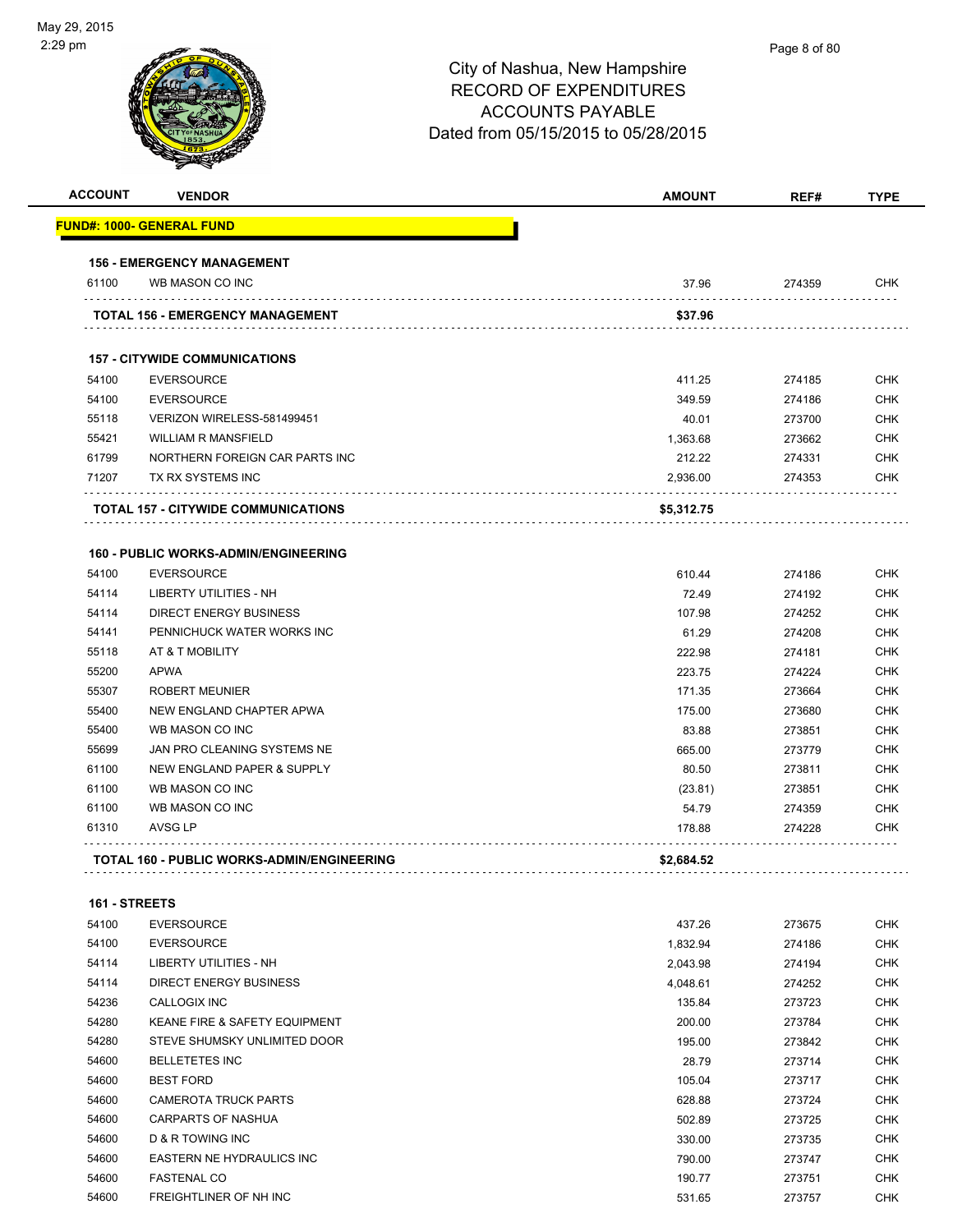

| <b>ACCOUNT</b> | <b>VENDOR</b>                     | <b>AMOUNT</b> | REF#   | <b>TYPE</b> |
|----------------|-----------------------------------|---------------|--------|-------------|
|                | <u> FUND#: 1000- GENERAL FUND</u> |               |        |             |
|                |                                   |               |        |             |
| 161 - STREETS  |                                   |               |        |             |
| 54600          | HOWARD P FAIRFIELD LLC            | 316.06        | 273769 | <b>CHK</b>  |
| 54600          | JOHNSON SUPPLY CO INC             | 220.40        | 273782 | <b>CHK</b>  |
| 54600          | LIBERTY INTNL TRUCKS OF NH LLC    | 2,140.36      | 273787 | <b>CHK</b>  |
| 54600          | NUERA TRANSPORT INC               | 217.26        | 273816 | <b>CHK</b>  |
| 54600          | SANEL AUTO PARTS CO               | 28.39         | 273835 | <b>CHK</b>  |
| 54600          | SOUTHWORTH-MILTON INC             | 187.41        | 273840 | <b>CHK</b>  |
| 54600          | <b>FASTENAL CO</b>                | 178.76        | 274259 | <b>CHK</b>  |
| 54600          | <b>MILL METALS CORP</b>           | 580.00        | 274317 | <b>CHK</b>  |
| 54600          | NUERA TRANSPORT INC               | 128.66        | 274332 | CHK         |
| 54828          | US BANK EQUIPMENT FINANCE         | 109.70        | 273698 | <b>CHK</b>  |
| 55118          | AT & T MOBILITY                   | 203.25        | 274181 | <b>CHK</b>  |
| 61107          | ALECS SHOE STORE INC              | 304.95        | 273705 | <b>CHK</b>  |
| 61107          | ALECS SHOE STORE INC              | 110.00        | 274219 | <b>CHK</b>  |
| 61166          | <b>BOT L GAS INC</b>              | 151.75        | 274237 | <b>CHK</b>  |
| 61300          | DENNIS K BURKE INC                | 13,593.50     | 273739 | CHK         |
| 61307          | SHATTUCK MALONE OIL CO            | 2,585.60      | 273687 | <b>CHK</b>  |
| 61310          | AVSG LP                           | 2,490.62      | 274228 | CHK         |
| 61428          | <b>B-B CHAIN INC</b>              | 400.00        | 273713 | <b>CHK</b>  |
| 61428          | NH BRAGG & SONS INC               | 132.38        | 273812 | <b>CHK</b>  |
| 61428          | NH BRAGG & SONS INC               | 140.00        | 274328 | CHK         |
| 61507          | <b>BROX INDUSTRIES INC</b>        | 3,465.90      | 274238 | <b>CHK</b>  |
| 61507          | CONTINENTAL PAVING INC            | 2,079.40      | 274243 | <b>CHK</b>  |
| 61514          | <b>EASTERN MINERALS INC</b>       | 1,444.42      | 273746 | <b>CHK</b>  |
| 61514          | <b>GRANITE STATE MINERAL INC</b>  | 4,750.39      | 274269 | <b>CHK</b>  |
| 61521          | F L MERRILL CONSTRUCTION, INC     | 432.99        | 273754 | <b>CHK</b>  |
| 61521          | F L MERRILL CONSTRUCTION, INC     | 856.93        | 274263 | CHK         |
| 61535          | <b>BROX INDUSTRIES INC</b>        | 1,512.48      | 273721 | <b>CHK</b>  |
| 61535          | <b>BROX INDUSTRIES INC</b>        | 486.00        | 274238 | <b>CHK</b>  |
| 61542          | <b>FASTENAL CO</b>                | 84.70         | 273751 | <b>CHK</b>  |
| 61542          | PERMA LINE CORP OF NEW ENGLAND    | 1,358.40      | 273820 | <b>CHK</b>  |
| 61542          | PERMA LINE CORP OF NEW ENGLAND    | 44.30         | 274335 | CHK         |
| 61556          | <b>FASTENAL CO</b>                | 18.19         | 274259 | <b>CHK</b>  |
| 61560          | CORRIVEAU ROUTHIER INC            | 116.49        | 273731 | <b>CHK</b>  |
| 61560          | <b>BELLETETES INC</b>             | 74.68         | 274233 | <b>CHK</b>  |
| 61560          | <b>CORRIVEAU ROUTHIER INC</b>     | 303.47        | 274245 | <b>CHK</b>  |
| 61560          | OMEGA INDUSTRIAL SUPPLY INC       | 1,086.48      | 274334 | <b>CHK</b>  |
| 61705          | MAYNARD & LESIEUR INC             | 705.00        | 274306 | <b>CHK</b>  |
| 61705          | <b>MAYNARD &amp; LESIEUR INC</b>  | 52.45         | 274307 | <b>CHK</b>  |
| 61709          | CARPARTS OF NASHUA                | 20.64         | 273725 | <b>CHK</b>  |
| 61709          | <b>G H BERLIN WINDWARD</b>        | 1,279.71      | 274266 | <b>CHK</b>  |
| 61799          | CARPARTS OF NASHUA                | (75.00)       | 273725 | <b>CHK</b>  |
| 61799          | <b>FASTENAL CO</b>                | 6.37          | 273751 | <b>CHK</b>  |
| 61799          | FREIGHTLINER OF NH INC            | 8.07          | 273757 | <b>CHK</b>  |
| 61799          | R WHITE EQUIPMENT CENTER INC      | 12.00         | 273828 | <b>CHK</b>  |
| 61799          | <b>BELLETETES INC</b>             | 21.59         | 274233 | <b>CHK</b>  |
| 61799          | <b>FASTENAL CO</b>                | 50.89         | 274259 | <b>CHK</b>  |
| 61799          | NAPA AUTO PARTS                   | 39.50         | 274321 | <b>CHK</b>  |
| 71025          | PERMA LINE CORP OF NEW ENGLAND    | 2,801.40      | 273820 | <b>CHK</b>  |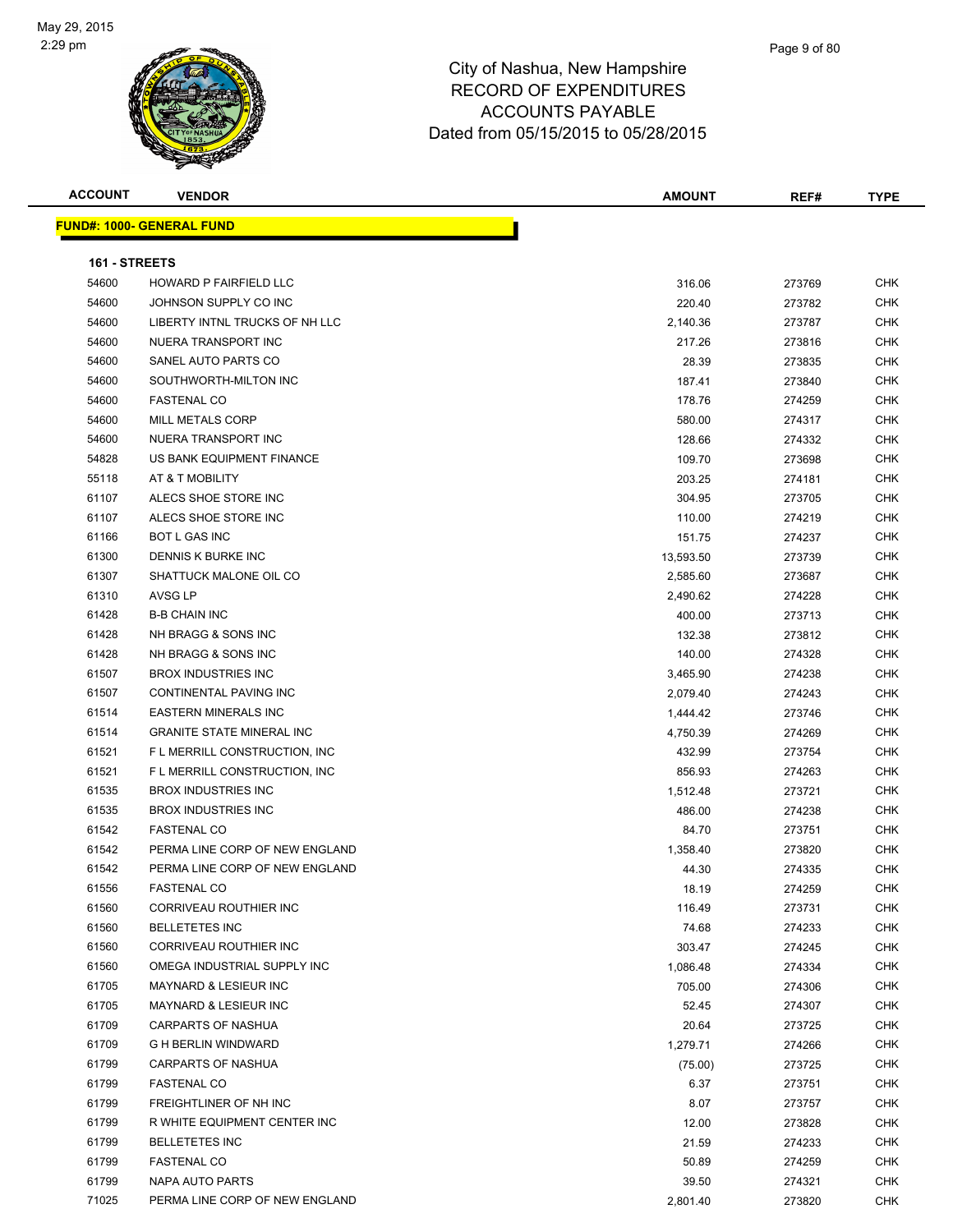| <b>ACCOUNT</b> | <b>VENDOR</b>                              | <b>AMOUNT</b> | REF#   | <b>TYPE</b> |
|----------------|--------------------------------------------|---------------|--------|-------------|
|                | FUND#: 1000- GENERAL FUND                  |               |        |             |
| 161 - STREETS  |                                            |               |        |             |
| 71999          | HOWARD P FAIRFIELD LLC                     | 24,065.24     | 274280 | <b>CHK</b>  |
|                | <b>TOTAL 161 - STREETS</b>                 | \$83,323.78   |        |             |
|                | <b>162 - STREET LIGHTING</b>               |               |        |             |
| 54100          | <b>EVERSOURCE</b>                          | 530.58        | 273675 | CHK         |
|                | TOTAL 162 - STREET LIGHTING                | \$530.58      |        |             |
|                | <b>166 - PARKING LOTS</b>                  |               |        |             |
| 54100          | <b>EVERSOURCE</b>                          | 1,330.76      | 273675 | <b>CHK</b>  |
| 55699          | UNITED SITE SERVICES                       | 54.97         | 274355 | <b>CHK</b>  |
| 61299          | HOME DEPOT CREDIT SERVICE 3065             | 10.92         | 273768 | <b>CHK</b>  |
| 71600          | DEPENDABLE LOCK SERVICE INC                | 825.00        | 274250 | <b>CHK</b>  |
|                | TOTAL 166 - PARKING LOTS                   | \$2,221.65    |        |             |
|                | <b>171 - COMMUNITY SERVICES</b>            |               |        |             |
| 54100          | <b>EVERSOURCE</b>                          | 1,044.28      | 273675 | CHK         |
| 54107          | SHATTUCK MALONE OIL CO                     | 864.44        | 273687 | <b>CHK</b>  |
| 54828          | US BANK EQUIPMENT FINANCE                  | 339.00        | 274212 | <b>CHK</b>  |
| 55400          | <b>NHCUC</b>                               | 75.00         | 274207 | <b>CHK</b>  |
| 61100          | WB MASON CO INC                            | 15.96         | 273851 | <b>CHK</b>  |
| 61100          | WB MASON CO INC                            | 159.27        | 274359 | CHK         |
|                | <b>TOTAL 171 - COMMUNITY SERVICES</b>      | \$2,497.95    |        |             |
|                | <b>172 - COMMUNITY HEALTH</b>              |               |        |             |
| 55307          | COUNCIL OF STATE TERRITORIAL E             | 1,340.00      | 273673 | <b>CHK</b>  |
| 55699          | EVERETT LAMM MD                            | 100.00        | 273635 | <b>CHK</b>  |
| 61807          | AMERICAN ACADEMY OF PEDIATRICS             | 329.89        | 273708 | <b>CHK</b>  |
|                | <b>TOTAL 172 - COMMUNITY HEALTH</b>        | \$1,769.89    |        |             |
|                | <b>174 - WELFARE ADMINISTRATION</b>        |               |        |             |
| 55307          | ROBERT MACK                                | 93.00         | 274167 | <b>CHK</b>  |
| 55400          | NH MUNICIPAL ASSOCIATION LLC               | 20.00         | 273685 | <b>CHK</b>  |
|                | <b>TOTAL 174 - WELFARE ADMINISTRATION</b>  | \$113.00      |        |             |
|                |                                            |               |        |             |
|                | <b>175 - WELFARE ASSISTANCE</b><br>MOTEL 6 |               |        |             |
| 55810          |                                            | 2,024.88      | 274119 | <b>CHK</b>  |
| 55810          | 188 CONCORD ST LLC                         | 350.46        | 274120 | <b>CHK</b>  |
| 55810          | <b>BUENO INOCENCIO</b>                     | 680.00        | 274121 | <b>CHK</b>  |
| 55810          | <b>COTTON MILL SQUARE</b>                  | 900.97        | 274122 | <b>CHK</b>  |
| 55810          | <b>COUNTRY BARN MOTEL</b>                  | 680.74        | 274123 | <b>CHK</b>  |
| 55810          | DOUGLAS J DICHARD                          | 725.00        | 274124 | <b>CHK</b>  |

55810 JIMMY DUCHARME 300.00 274125 CHK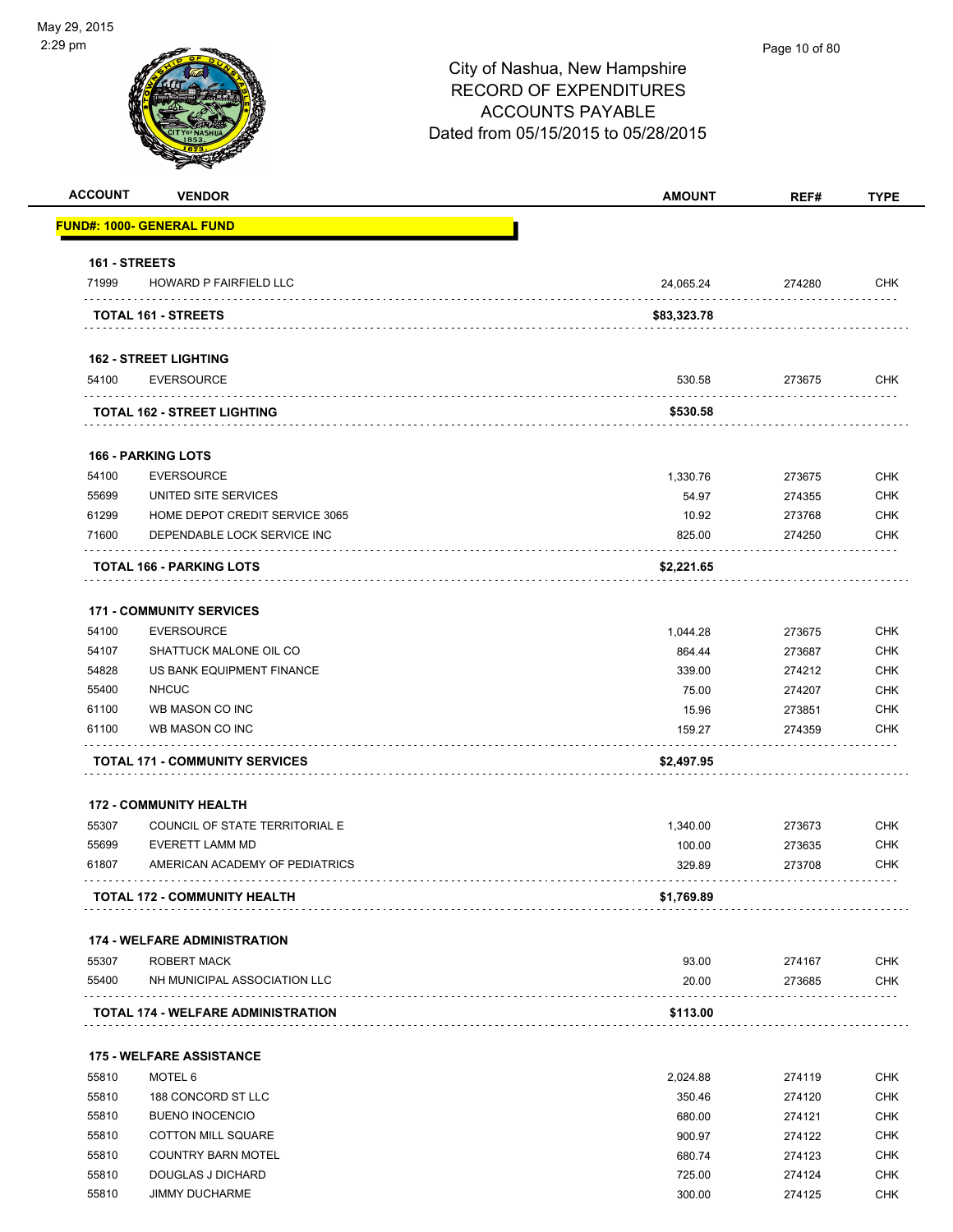

| <b>ACCOUNT</b> | <b>VENDOR</b>                         | <b>AMOUNT</b> | REF#   | <b>TYPE</b> |
|----------------|---------------------------------------|---------------|--------|-------------|
|                | <b>FUND#: 1000- GENERAL FUND</b>      |               |        |             |
|                | <b>175 - WELFARE ASSISTANCE</b>       |               |        |             |
| 55810          | <b>ROBERT R JODOIN</b>                | 540.00        | 274126 | <b>CHK</b>  |
| 55810          | SOLO PROPERTY GROUP LLC               | 183.11        | 274129 | <b>CHK</b>  |
| 55810          | THE FRONT DOOR AGENCY INC             | 360.00        | 274130 | <b>CHK</b>  |
| 55810          | MOTEL 6                               | 2,308.42      | 274526 | <b>CHK</b>  |
| 55810          | <b>CENTRAL REALTY INC</b>             | 900.00        | 274527 | <b>CHK</b>  |
| 55810          | <b>COTTON MILL SQUARE</b>             | 900.97        | 274528 | <b>CHK</b>  |
| 55810          | GULZAR-E-RAZIA LLC                    | 860.00        | 274530 | <b>CHK</b>  |
| 55810          | LUPINE PROPERTIES LLC                 | 480.85        | 274531 | <b>CHK</b>  |
| 55810          | <b>GILLES QUIRION</b>                 | 300.00        | 274532 | <b>CHK</b>  |
| 55810          | SENA PROPERTY MGT LLC                 | 675.00        | 274534 | <b>CHK</b>  |
| 55810          | <b>WEST HOLLIS TRUST</b>              | 450.00        | 274535 | <b>CHK</b>  |
| 55812          | RITE AID ACCT#1009804                 | 660.71        | 274533 | <b>CHK</b>  |
| 55814          | <b>EVERSOURCE</b>                     | 637.39        | 274118 | <b>CHK</b>  |
| 55814          | <b>EVERSOURCE</b>                     | 182.13        | 274524 | <b>CHK</b>  |
| 55814          | <b>LIBERTY UTILITIES</b>              | 225.93        | 274525 | <b>CHK</b>  |
| 55816          | MARKET BASKET ACCT 2589096            | 579.64        | 274127 | <b>CHK</b>  |
| 55816          | MARKET BASKET ACCT 2589096            | 125.97        | 274128 | <b>CHK</b>  |
| 55818          | MARKET BASKET ACCT 2589096            | 130.59        | 274127 | <b>CHK</b>  |
| 55820          | <b>CREMATION SOCIETY OF NH</b>        | 750.00        | 274529 | <b>CHK</b>  |
|                | <b>TOTAL 175 - WELFARE ASSISTANCE</b> | \$16,912.76   |        |             |
|                |                                       |               |        |             |
|                | <b>177 - PARKS &amp; RECREATION</b>   |               |        |             |

| 44549 | <b>ALISON KALMAN</b>           | 10.00    | 274074 | <b>CHK</b> |
|-------|--------------------------------|----------|--------|------------|
| 44549 | BEVERLY WOODWARD               | 10.00    | 274075 | <b>CHK</b> |
| 44549 | <b>CLEMENTE BORROTO</b>        | 5.00     | 274076 | <b>CHK</b> |
| 44549 | <b>COLLEEN MURPHY DUCHARME</b> | 5.00     | 274077 | <b>CHK</b> |
| 44549 | <b>DARREN FLEURY</b>           | 15.00    | 274078 | <b>CHK</b> |
| 44549 | <b>DONNA GRAHAM</b>            | 5.00     | 274080 | <b>CHK</b> |
| 44549 | ELLEN KOUCHALAKOS              | 5.00     | 274082 | <b>CHK</b> |
| 44549 | <b>JAVIER RITTENBERG</b>       | 5.00     | 274083 | <b>CHK</b> |
| 44549 | <b>JOEL CURTAIN</b>            | 5.00     | 274084 | <b>CHK</b> |
| 44549 | <b>JUDITH HITZMAN</b>          | 5.00     | 274085 | <b>CHK</b> |
| 44549 | KARA WASHAM                    | 5.00     | 274086 | <b>CHK</b> |
| 44549 | <b>LIANG LUO</b>               | 5.00     | 274088 | <b>CHK</b> |
| 44549 | <b>LINDA CHAMBERLAND</b>       | 5.00     | 274089 | <b>CHK</b> |
| 44549 | NICOLE CAMPBELL                | 5.00     | 274090 | <b>CHK</b> |
| 44549 | PETE FRYE                      | 5.00     | 274091 | <b>CHK</b> |
| 44549 | <b>REGGIE SMITH</b>            | 5.00     | 274093 | <b>CHK</b> |
| 44549 | <b>DONALD WALKER</b>           | 20.00    | 274079 | <b>CHK</b> |
| 44549 | DORI RE                        | 20.00    | 274081 | <b>CHK</b> |
| 44549 | <b>KRISTIN HAMELIN</b>         | 20.00    | 274087 | <b>CHK</b> |
| 54100 | <b>EVERSOURCE</b>              | 140.05   | 273675 | <b>CHK</b> |
| 54100 | <b>EVERSOURCE</b>              | 14.86    | 274186 | <b>CHK</b> |
| 54114 | <b>LIBERTY UTILITIES - NH</b>  | 46.71    | 274196 | <b>CHK</b> |
| 54114 | <b>LIBERTY UTILITIES - NH</b>  | 181.19   | 274204 | <b>CHK</b> |
| 54141 | PENNICHUCK WATER WORKS INC     | 297.91   | 274208 | <b>CHK</b> |
| 54253 | PIONEER TREE SERVICE LLC       | 2,250.00 | 273822 | <b>CHK</b> |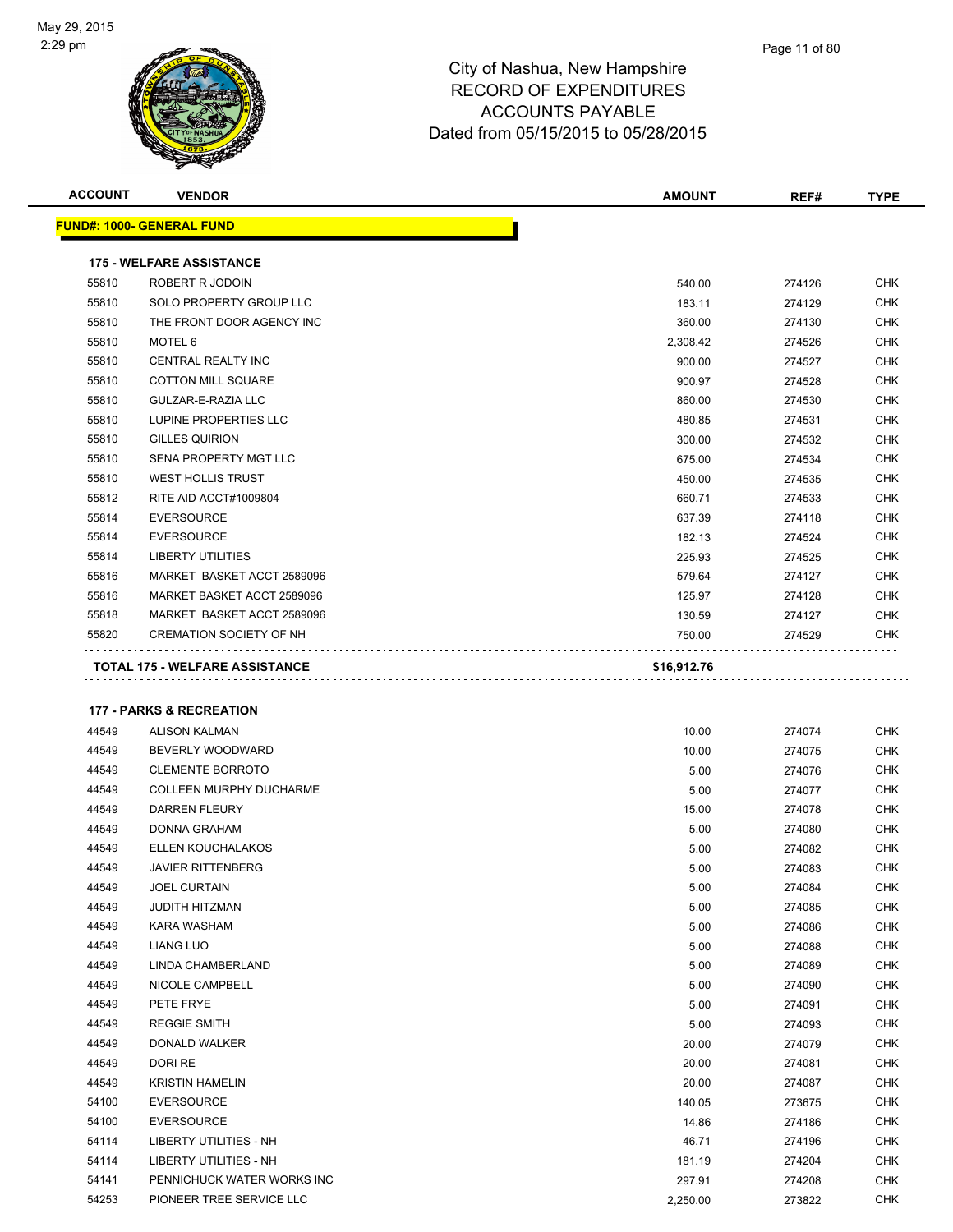

| <b>ACCOUNT</b> | <b>VENDOR</b>                             | <b>AMOUNT</b> | REF#   | <b>TYPE</b> |
|----------------|-------------------------------------------|---------------|--------|-------------|
|                | <b>FUND#: 1000- GENERAL FUND</b>          |               |        |             |
|                | <b>177 - PARKS &amp; RECREATION</b>       |               |        |             |
| 54280          | ASAP FIRE & SAFETY CORP                   | 941.90        | 273710 | CHK         |
| 54280          | <b>B &amp; S LOCKSMITHS INC</b>           | 208.95        | 273712 | CHK         |
| 54280          | <b>BSN SPORTS</b>                         | 1,917.59      | 273722 | CHK         |
| 54280          | <b>COUNTRYBROOK FARMS LLC</b>             | 119.40        | 273732 | <b>CHK</b>  |
| 54280          | <b>FASTENAL CO</b>                        | 317.20        | 273751 | <b>CHK</b>  |
| 54280          | <b>HAJOCA CORPORATION</b>                 | 483.08        | 273763 | CHK         |
| 54280          | <b>HAMPDEN ENGINEERING CORP</b>           | 1,054.60      | 273764 | <b>CHK</b>  |
| 54280          | HOME DEPOT CREDIT SERVICE 3065            | 3,311.21      | 273768 | CHK         |
| 54280          | M & M ELECTRICAL SUPPLY CO INC            | 42.60         | 273789 | CHK         |
| 54280          | MEMPHIS NET & TWINE CO INC                | 52.00         | 273798 | CHK         |
| 54280          | PIONEER TREE SERVICE LLC                  | 1,125.00      | 273822 | <b>CHK</b>  |
| 54280          | SOUTHERN NH TREE & LANDSCAPE L            | 750.00        | 273839 | CHK         |
| 54280          | <b>TURF PRODUCTS</b>                      | 744.08        | 273846 | CHK         |
| 54280          | AFFILIATED HVAC SERVICES LLC              | 201.00        | 274217 | <b>CHK</b>  |
| 54280          | ASAP FIRE & SAFETY CORP                   | 510.00        | 274225 | CHK         |
| 54280          | ASAP SPRINKLER LLC                        | 935.00        | 274226 | CHK         |
| 54280          | <b>BOT L GAS INC</b>                      | 157.57        | 274237 | CHK         |
| 54280          | THE DIRT DOCTORS LLC                      | 1,762.50      | 274253 | <b>CHK</b>  |
| 54280          | F W WEBB CO                               | 94.04         | 274258 | CHK         |
| 54280          | GATE CITY FENCE CO INC                    | 875.00        | 274267 | CHK         |
| 54280          | JOHN DEERE LANDSCAPES LLC                 | 1,168.84      | 274292 | CHK         |
| 54280          | JOHNSONS ELECTRIC INC                     | 1,813.60      | 274293 | CHK         |
| 54280          | SAM'S CLUB DIRECT-0860                    | 132.60        | 274345 | CHK         |
| 54487          | D & R TOWING INC                          | 80.00         | 273735 | CHK         |
| 54487          | DONOVAN EQUIPMENT CO INC                  | 814.51        | 274254 | CHK         |
| 54600          | HUDSON SMALL ENGINE                       | 222.00        | 274281 | CHK         |
| 54821          | UNITED SITE SERVICES                      | 137.23        | 273850 | CHK         |
| 54821          | UNITED SITE SERVICES                      | 109.94        | 274355 | CHK         |
| 54828          | US BANK EQUIPMENT FINANCE                 | 83.85         | 274212 | <b>CHK</b>  |
| 55118          | AT & T MOBILITY                           | 167.83        | 274181 | CHK         |
| 61110          | <b>GRAINGER</b>                           | 193.20        | 273760 | CHK         |
| 61156          | SEASONAL SPECIALTY STORES                 | 38.37         | 273837 | <b>CHK</b>  |
| 61299          | <b>CVS WHOLESALE FLAGS</b>                | 290.00        | 273734 | CHK         |
| 61310          | AVSG LP                                   | 582.20        | 274228 | CHK         |
| 61542          | MARSHALL SIGNS INC                        | 404.00        | 274300 | CHK         |
| 61799          | <b>CARPARTS OF NASHUA</b>                 | 767.62        | 273725 | CHK         |
| 61799          | FREIGHTLINER OF NH INC                    | 33.26         | 273757 | CHK         |
| 61799          | NAPA AUTO PARTS                           | 105.97        | 273807 | <b>CHK</b>  |
| 61799          | PINE MOTOR PARTS                          | 70.88         | 273821 | <b>CHK</b>  |
| 61799          | SANEL AUTO PARTS CO                       | 582.57        | 273834 | <b>CHK</b>  |
| 61799          | <b>BEST FORD</b>                          | 30.68         | 274235 | <b>CHK</b>  |
| 61799          | CARPARTS OF NASHUA                        | 10.55         | 274239 | <b>CHK</b>  |
| 71999          | LIBERTY INTNL TRUCKS OF NH LLC            | 182.95        | 274296 | CHK         |
|                | <b>TOTAL 177 - PARKS &amp; RECREATION</b> | \$26,716.09   |        |             |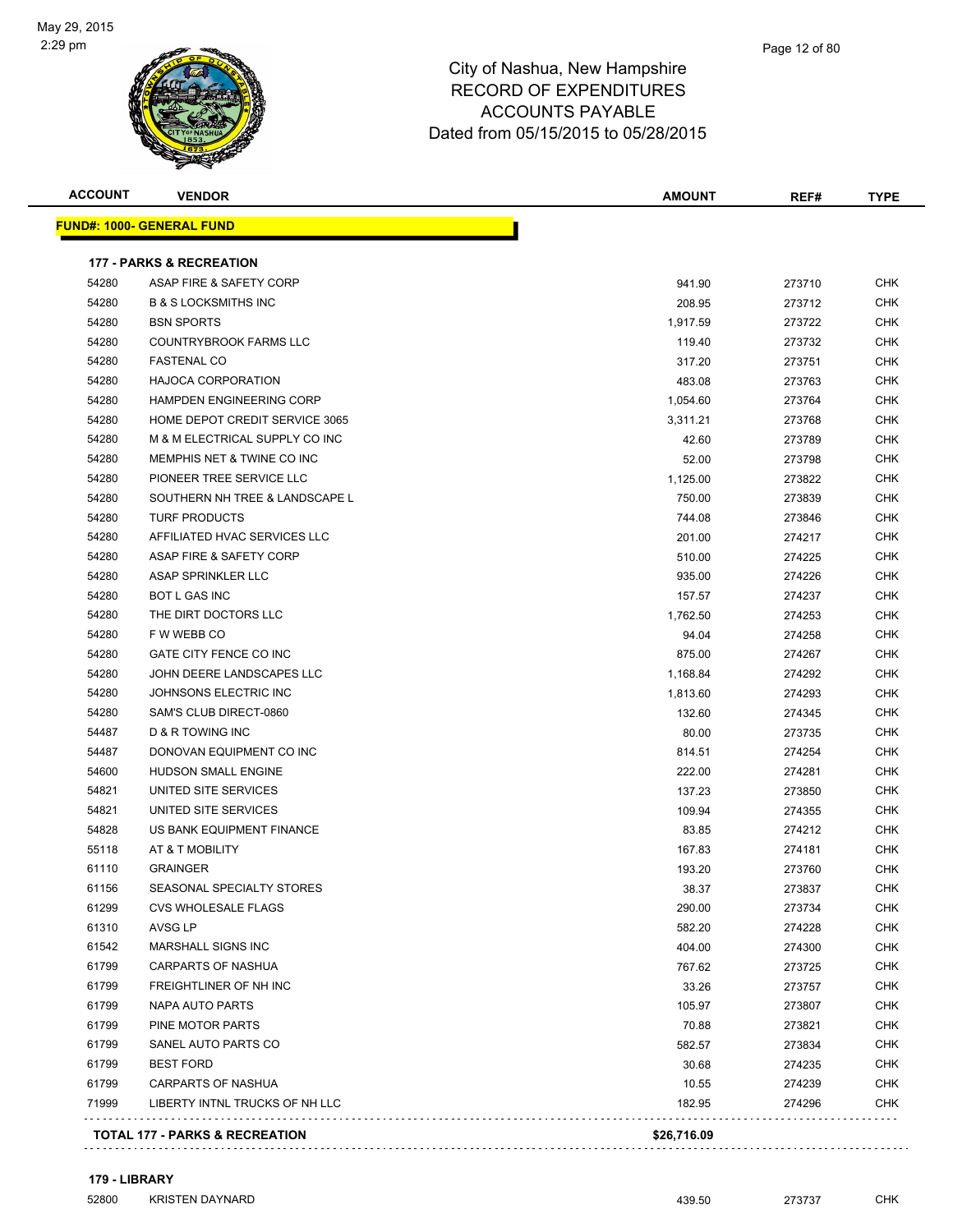

| <b>ACCOUNT</b>      | <b>VENDOR</b>                            | <b>AMOUNT</b> | REF#   | <b>TYPE</b> |
|---------------------|------------------------------------------|---------------|--------|-------------|
|                     | <u> FUND#: 1000- GENERAL FUND</u>        |               |        |             |
| 179 - LIBRARY       |                                          |               |        |             |
| 54114               | LIBERTY UTILITIES - NH                   | 594.32        | 273677 | CHK         |
| 54114               | DIRECT ENERGY BUSINESS                   | 768.47        | 273741 | <b>CHK</b>  |
| 54141               | PENNICHUCK WATER WORKS INC               | 444.35        | 274208 | <b>CHK</b>  |
| 54280               | <b>JP PEST SERVICES</b>                  | 114.00        | 273778 | CHK         |
| 55109               | AT & T MOBILITY                          | 32.11         | 274181 | <b>CHK</b>  |
| 61100               | WB MASON CO INC                          | 119.31        | 274359 | CHK         |
| 61299               | PETTY CASH                               | 110.18        | 273666 | <b>CHK</b>  |
| 61299               | <b>CCI SOLUTIONS</b>                     | 96.89         | 273727 | <b>CHK</b>  |
| 61299               | <b>DEMCO</b>                             | 329.19        | 273738 | <b>CHK</b>  |
| 61299               | <b>SENTRY CUSTOM SECURITY</b>            | 417.50        | 274347 | CHK         |
| 61807               | <b>ACTRACE</b>                           | 500.00        | 273704 | <b>CHK</b>  |
| 61807               | <b>INGRAM LIBRARY SERVICES</b>           | 114.30        | 273775 | <b>CHK</b>  |
| 61807               | SIMON & SCHUSTER                         | 17.64         |        | <b>CHK</b>  |
|                     | COUNCIL OF STATE GOVERNMENTS             |               | 273838 | CHK         |
| 61807               | <b>INGRAM LIBRARY SERVICES</b>           | 58.50         | 274246 | CHK         |
| 61807               | PETTY CASH                               | 1,124.60      | 274283 | <b>CHK</b>  |
| 61814               | MICRO MARKETING ASSOCIATES               | 9.69          | 273666 |             |
| 61814               | <b>MIDWEST TAPE</b>                      | 421.14        | 273800 | CHK         |
| 61814               |                                          | 650.33        | 273802 | CHK         |
| 61814               | MICRO MARKETING ASSOCIATES               | 119.83        | 274315 | CHK         |
| 61814               | <b>MIDWEST TAPE</b>                      | 129.72        | 274316 | <b>CHK</b>  |
| 61814               | MULTICULTURAL BOOKS & VIDEOS             | 107.75        | 274320 | <b>CHK</b>  |
| 61814               | RANDOM HOUSE LLC                         | 67.50         | 274340 | <b>CHK</b>  |
| 61819               | <b>INGRAM LIBRARY SERVICES</b>           | 588.85        | 274283 | <b>CHK</b>  |
| 68322               | LISA ALLEN                               | 350.00        | 273653 | <b>CHK</b>  |
| 68322               | PETTY CASH                               | 97.95         | 273666 | CHK         |
| 68322               | AC MOORE INC                             | 53.31         | 273703 | CHK         |
| 71000               | SCHOOLHOUSE OUTFITTERS, LLC              | 782.91        | 274346 | CHK         |
|                     | TOTAL 179 - LIBRARY                      | \$8,659.84    |        |             |
|                     | <b>181 - COMMUNITY DEVELOPMENT</b>       |               |        |             |
| 61100               | WB MASON CO INC                          | 28.16         | 273851 | <b>CHK</b>  |
|                     | <b>TOTAL 181 - COMMUNITY DEVELOPMENT</b> | \$28.16       |        |             |
|                     |                                          |               |        |             |
|                     | <b>182 - PLANNING &amp; ZONING</b>       |               |        |             |
| 55307               | <b>CARTER FALK</b>                       | 74.17         | 274162 | CHK         |
| 55421               | NEW HAMPSHIRE PLANNERS ASSOC             | 75.00         | 273681 | <b>CHK</b>  |
| 71900               | <b>SPILLERS</b>                          | 2,574.17      | 273841 | CHK         |
|                     | TOTAL 182 - PLANNING & ZONING            | \$2,723.34    |        |             |
| <b>191 - SCHOOL</b> |                                          |               |        |             |
|                     |                                          |               |        |             |
| 52300               | <b>GUARDIAN</b>                          | 2,531.74      | 274439 | <b>CHK</b>  |
| 52300               | UNUM LIFE INSURANCE                      | 1,662.18      | 274513 | CHK         |
| 53128               | <b>JACKSON LEWIS LLP</b>                 | 350.00        | 273966 | <b>CHK</b>  |
| 53600               | <b>EDUCATION INC</b>                     | 186.20        | 274423 | <b>CHK</b>  |
| 53614               | <b>CLARK ASSOC</b>                       | 37,256.00     | 273902 | <b>CHK</b>  |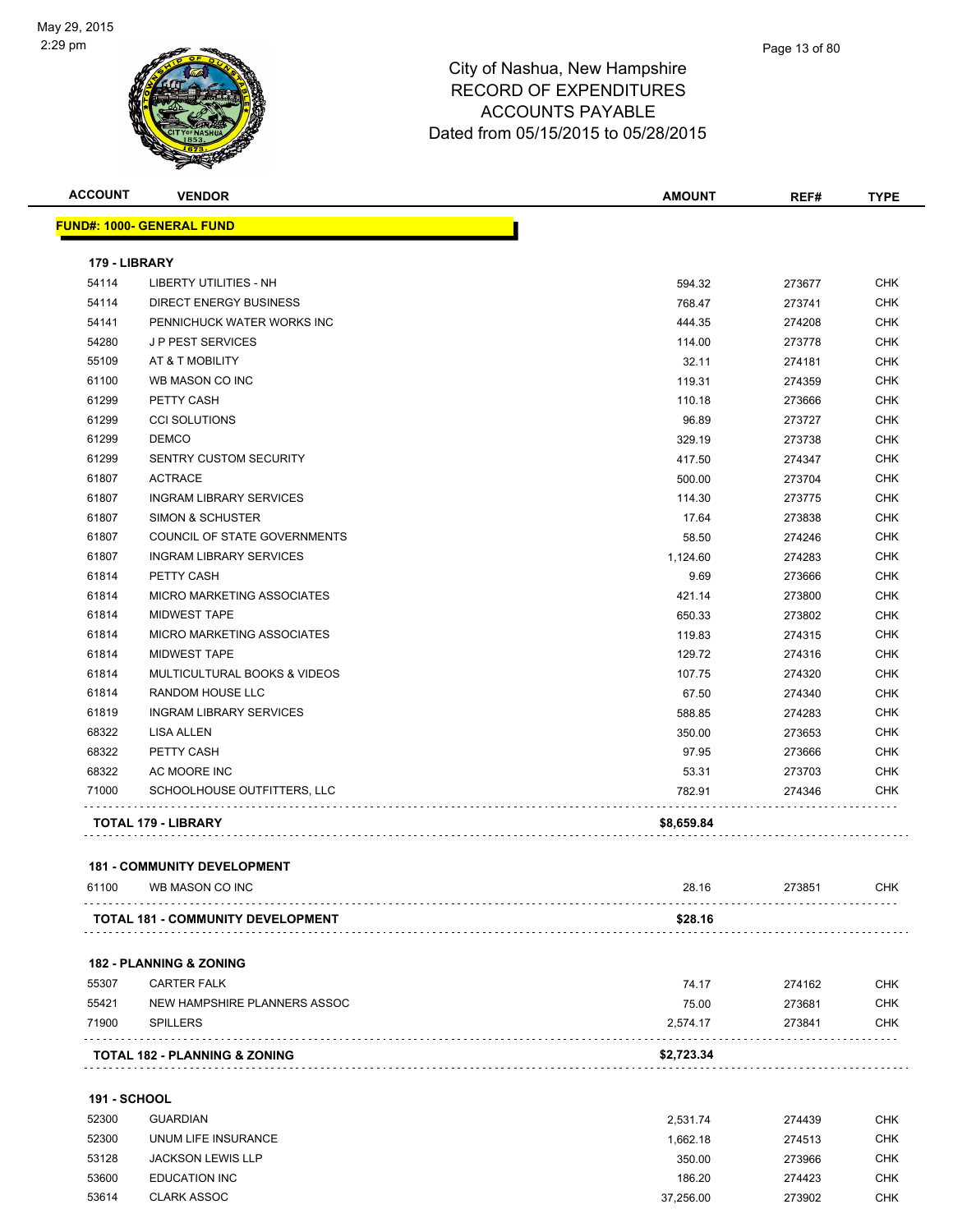

| <b>ACCOUNT</b>      | <b>VENDOR</b>                         | <b>AMOUNT</b> | REF#   | <b>TYPE</b> |
|---------------------|---------------------------------------|---------------|--------|-------------|
|                     | <b>FUND#: 1000- GENERAL FUND</b>      |               |        |             |
|                     |                                       |               |        |             |
| <b>191 - SCHOOL</b> |                                       |               |        |             |
| 53628               | ASAP FIRE & SAFETY CORP               | 116.50        | 273877 | <b>CHK</b>  |
| 53628               | <b>MEAGAN L BELLMORE</b>              | 160.00        | 273881 | <b>CHK</b>  |
| 53628               | <b>CLARITY WATER TECHNOLOGIES</b>     | 798.17        | 273901 | <b>CHK</b>  |
| 53628               | MONIQUE DUDA                          | 195.00        | 273919 | <b>CHK</b>  |
| 53628               | <b>HEWLETT PACKARD CO</b>             | 2,022.33      | 273951 | <b>CHK</b>  |
| 53628               | <b>MULTI STATE BILLING SERVICES L</b> | 2,991.60      | 273999 | <b>CHK</b>  |
| 53628               | <b>SECURADYNE SYSTEMS</b>             | 7,936.45      | 274052 | CHK         |
| 53628               | DJ JEFF HAMILTON                      | 375.00        | 274414 | <b>CHK</b>  |
| 53628               | MONIQUE DUDA                          | 75.00         | 274418 | <b>CHK</b>  |
| 53628               | <b>ALAN HALLEE</b>                    | 1,962.50      | 274442 | CHK         |
| 53628               | LINNEA H HALLEE                       | 893.75        | 274443 | <b>CHK</b>  |
| 53628               | HAMPSTEAD HOSPITAL                    | 200.00        | 274445 | <b>CHK</b>  |
| 53628               | <b>TYLER KIMBAR</b>                   | 120.00        | 274455 | <b>CHK</b>  |
| 53628               | <b>MULTI STATE BILLING SERVICES L</b> | 2,409.75      | 274478 | CHK         |
| 53628               | SIS CONSULTING SERVICES               | 120.00        | 274504 | <b>CHK</b>  |
| 53628               | UNITED SITE SERVICES                  | 97.10         | 274512 | <b>CHK</b>  |
| 54100               | <b>EVERSOURCE</b>                     | 56,564.74     | 273857 | <b>CHK</b>  |
| 54100               | <b>EVERSOURCE</b>                     | 46,082.98     | 274363 | CHK         |
| 54114               | <b>LIBERTY UTILITIES</b>              | 12,775.85     | 274364 | <b>CHK</b>  |
| 54114               | DIRECT ENERGY BUSINESS                | 30,078.62     | 274365 | <b>CHK</b>  |
| 54141               | PENNICHUCK WATER WORKS INC            | 4,186.15      | 273854 | CHK         |
| 54141               | PENNICHUCK WATER WORKS INC            | 849.09        | 274367 | <b>CHK</b>  |
| 54280               | ALTERNATIVE COMMUNICATIONS SVC        | 120.00        | 273873 | <b>CHK</b>  |
| 54280               | <b>B &amp; S LOCKSMITHS INC</b>       | 55.83         | 273879 | <b>CHK</b>  |
| 54280               | <b>RC WELDING LLC</b>                 | 342.00        | 274034 | <b>CHK</b>  |
| 54280               | <b>VIKING ROOFING INC</b>             | 1,946.59      | 274066 | <b>CHK</b>  |
| 54280               | MARVELL PLATE GLASS INC               | 272.67        | 274472 | <b>CHK</b>  |
| 54280               | <b>RC WELDING LLC</b>                 | 240.00        | 274493 | <b>CHK</b>  |
| 54487               | <b>BSN SPORTS</b>                     | 3,525.63      | 273888 | CHK         |
| 54487               | HILLYARD/MANCHESTER                   | 978.00        | 273953 | <b>CHK</b>  |
| 54487               | HOWARD P FAIRFIELD LLC                | 131.17        | 273959 | <b>CHK</b>  |
| 54487               | TRI STATE FIRE PROTECTION LLC         | 2,408.40      | 274061 | CHK         |
| 54487               | DAVID BAILEY                          | 100.00        | 274377 | <b>CHK</b>  |
| 54487               | <b>BSN SPORTS</b>                     | 0.15          | 274388 | <b>CHK</b>  |
| 54487               | D A BUCCI & SONS INC                  | 54.00         | 274412 | <b>CHK</b>  |
| 54487               | <b>M &amp; N SPORTS LLC</b>           | 714.00        | 274466 | <b>CHK</b>  |
| 54487               | <b>NSTC</b>                           | 330.00        | 274486 | <b>CHK</b>  |
| 54600               | <b>DMR SERVICES</b>                   | 1,166.14      | 273916 | <b>CHK</b>  |
| 54600               | SANEL AUTO PARTS CO                   | 203.51        | 274043 | <b>CHK</b>  |
| 54600               | D & R TOWING INC                      | 1,007.59      | 274411 | <b>CHK</b>  |
| 54899               | CHRISTIAN PARTY RENTAL                | 1,549.50      | 273900 | <b>CHK</b>  |
| 54899               | CHRISTIAN PARTY RENTAL                | 1,026.55      | 274404 | <b>CHK</b>  |
| 55109               | <b>FAIRPOINT COMMUNICATIONS</b>       | 851.93        | 273676 | CHK         |
| 55109               | <b>EARTHLINK BUSINESS</b>             | 1,074.63      | 273855 | <b>CHK</b>  |
| 55109               | <b>EARTHLINK BUSINESS</b>             | 260.96        | 273856 | <b>CHK</b>  |
| 55109               | <b>FAIRPOINT COMMUNICATIONS</b>       | 77.75         | 273858 | <b>CHK</b>  |
| 55109               | VERIZON WIRELESS 742005979            | 470.41        | 273866 | <b>CHK</b>  |
| 55200               | <b>NASP</b>                           | 199.00        | 273860 | <b>CHK</b>  |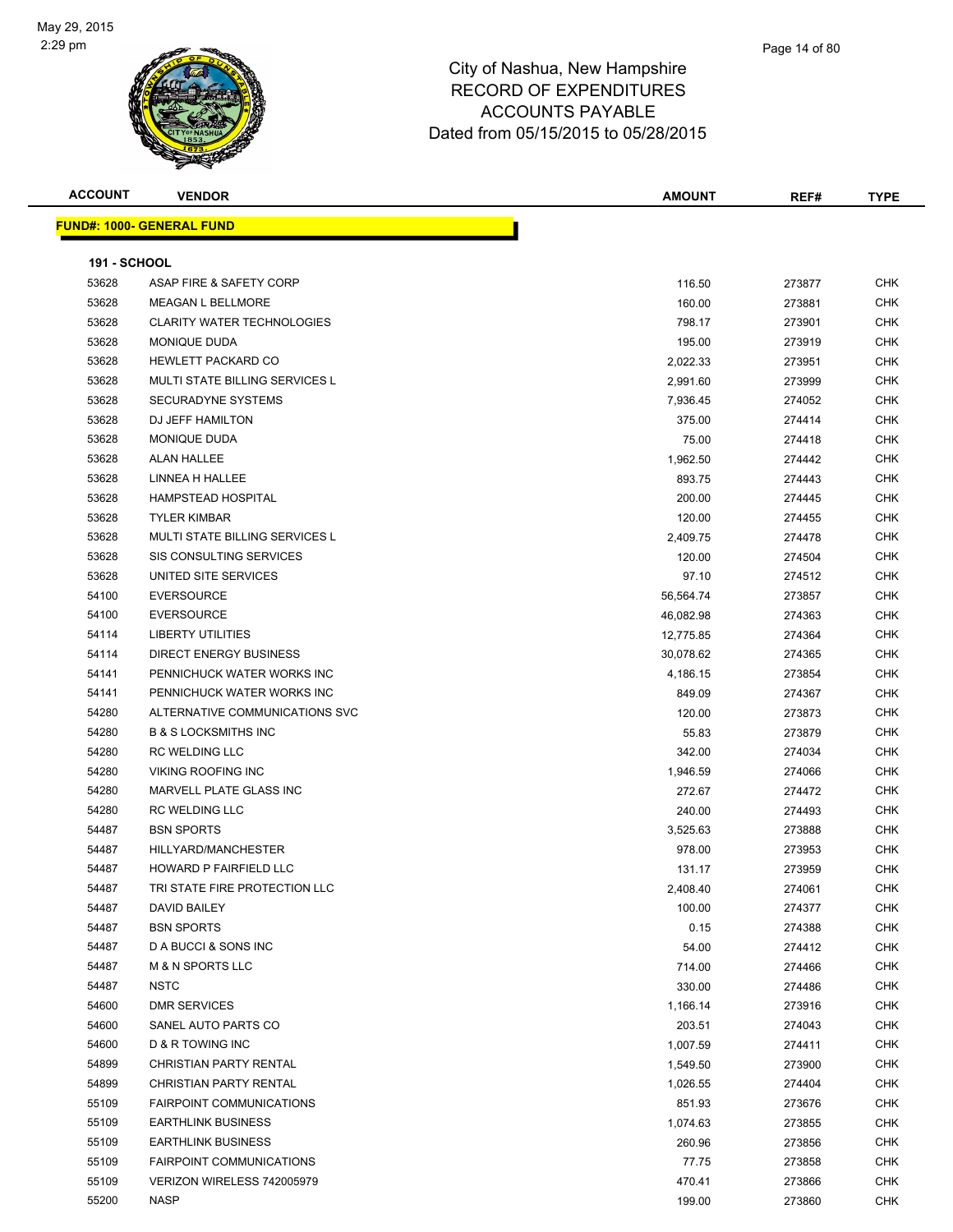

| <b>ACCOUNT</b>      | <b>VENDOR</b>                    | <b>AMOUNT</b> | REF#   | <b>TYPE</b> |
|---------------------|----------------------------------|---------------|--------|-------------|
|                     | <b>FUND#: 1000- GENERAL FUND</b> |               |        |             |
|                     |                                  |               |        |             |
| <b>191 - SCHOOL</b> |                                  |               |        |             |
| 55200               | <b>FAMILY ID</b>                 | 365.82        | 273924 | <b>CHK</b>  |
| 55200               | <b>NHIAA</b>                     | 25.00         | 274009 | CHK         |
| 55300               | <b>JUDITH DIAZ</b>               | 115.70        | 273913 | <b>CHK</b>  |
| 55300               | <b>JULIE GOULET</b>              | 165.00        | 273941 | CHK         |
| 55300               | <b>NASSP</b>                     | 95.00         | 274004 | CHK         |
| 55300               | ANN GAUTHIER                     | 113.28        | 274434 | <b>CHK</b>  |
| 55300               | <b>NHAEOP</b>                    | 107.10        | 274484 | CHK         |
| 55307               | KENNETH ARSENAULT                | 218.52        | 273876 | CHK         |
| 55307               | <b>MARIANNE BUSTEED</b>          | 48.93         | 273892 | CHK         |
| 55307               | KIMBERLY CALLAN                  | 104.36        | 273893 | CHK         |
| 55307               | <b>JENNIFER GOODWIN</b>          | 47.73         | 273940 | CHK         |
| 55307               | <b>CARMEN KOSOW</b>              | 16.67         | 273973 | CHK         |
| 55307               | <b>JUDITH LOFTUS</b>             | 64.54         | 273983 | <b>CHK</b>  |
| 55307               | NATHAN MAZEROLLE                 | 58.44         | 273994 | <b>CHK</b>  |
| 55307               | <b>CRISTA BURRELL</b>            | 22.14         | 274394 | CHK         |
| 55307               | <b>MARIANNE DUSTIN</b>           | 26.16         | 274420 | CHK         |
| 55307               | <b>JACILYN HACKETT</b>           | 40.25         | 274440 | CHK         |
| 55307               | DELESE HOVEY                     | 40.54         | 274452 | CHK         |
| 55307               | LYNNE JOSEPH                     | 29.21         | 274454 | CHK         |
| 55307               | SARAH MARANDOS                   | 37.51         | 274470 | CHK         |
| 55307               | <b>LORNE SWINDELL</b>            | 341.21        | 274507 | <b>CHK</b>  |
| 55307               | ANN MARIE WELLMAN                | 121.83        | 274519 | <b>CHK</b>  |
| 55400               | PAULA DANEAU                     | 100.00        | 273908 | <b>CHK</b>  |
| 55400               | <b>MELISSA DIMEO</b>             | 242.00        | 273914 | <b>CHK</b>  |
| 55400               | <b>JULIE MALONEY</b>             | 155.77        | 273986 | <b>CHK</b>  |
| 55400               | <b>JANET MORAN</b>               | 150.00        | 273998 | CHK         |
| 55400               | <b>CHELSEY ROTHERMEL</b>         | 163.97        | 274040 | CHK         |
| 55400               | <b>DENISE TROMBLY</b>            | 215.00        | 274511 | <b>CHK</b>  |
| 55607               | NEW SEARLES SCH PETTY CASH       | 5.95          | 273862 | CHK         |
| 55607               | PITNEY BOWES INC                 | 128.55        | 274026 | CHK         |
| 55607               | <b>POSTMASTER</b>                | 1,094.00      | 274027 | CHK         |
| 55607               | US POSTAL SERVICE                | 285.00        | 274063 | <b>CHK</b>  |
| 55607               | US POSTAL SERVICE                | 472.00        | 274514 | <b>CHK</b>  |
| 55642               | <b>GERARDO ACOSTA-GARCIA</b>     | 152.00        | 273869 | <b>CHK</b>  |
| 55642               | <b>SCOTT BELVILLE</b>            | 64.00         | 273882 | <b>CHK</b>  |
| 55642               | <b>STEVE H BLANCHARD</b>         | 64.00         | 273884 | <b>CHK</b>  |
| 55642               | KENNETH A BOURQUE                | 64.00         | 273887 | CHK         |
| 55642               | <b>COREY BURGESS</b>             | 84.00         | 273889 | CHK         |
| 55642               | PETER BURKHART                   | 84.00         | 273891 | CHK         |
| 55642               | <b>BRUCE CAMPBELL</b>            | 84.00         | 273894 | CHK         |
| 55642               | KATHLEEN CAMPBELL-KELLEY         | 138.00        | 273896 | CHK         |
| 55642               | JAMES A DAVALA                   | 128.00        | 273909 | CHK         |
| 55642               | <b>KEVIN DERHAK</b>              | 202.00        | 273912 | CHK         |
| 55642               | <b>BOUZNED DJABELARBI</b>        | 202.00        | 273915 | <b>CHK</b>  |
| 55642               | RONALD DOHERTY                   | 128.00        | 273917 | CHK         |
| 55642               | <b>STEPHEN DRESCHER</b>          | 84.00         | 273918 | CHK         |
| 55642               | EDWARD J EMOND JR                | 148.00        | 273921 | CHK         |
| 55642               | <b>JAMES FLETCHER</b>            | 168.00        | 273929 | CHK         |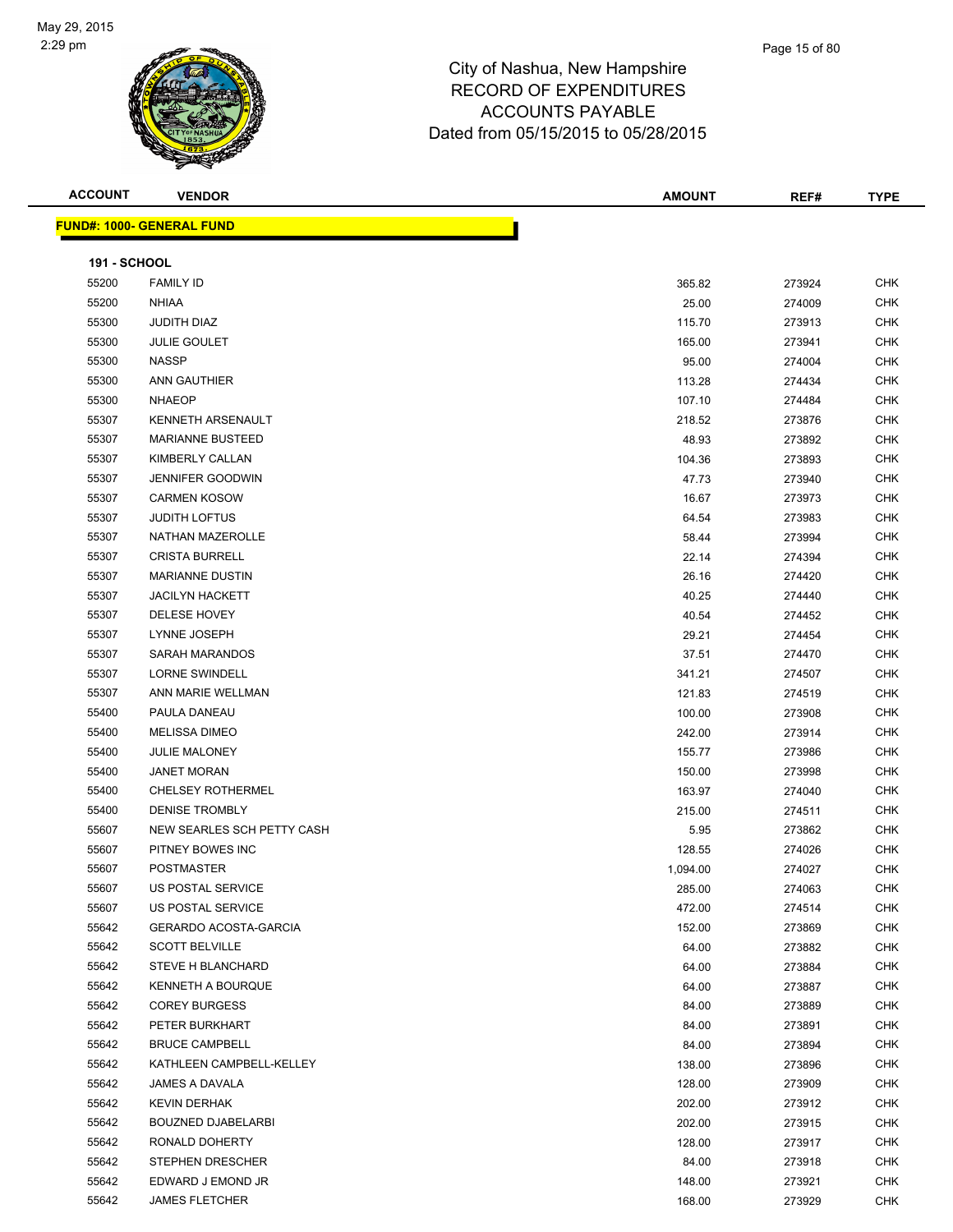

| <b>ACCOUNT</b>      | <b>VENDOR</b>                    | <b>AMOUNT</b> | REF#   | <b>TYPE</b> |
|---------------------|----------------------------------|---------------|--------|-------------|
|                     | <b>FUND#: 1000- GENERAL FUND</b> |               |        |             |
|                     |                                  |               |        |             |
| <b>191 - SCHOOL</b> |                                  |               |        |             |
| 55642               | <b>TERRY FOLTZ</b>               | 64.00         | 273932 | <b>CHK</b>  |
| 55642               | <b>GERALD GADBOIS</b>            | 64.00         | 273936 | <b>CHK</b>  |
| 55642               | <b>SHAUN HANSON</b>              | 128.00        | 273948 | <b>CHK</b>  |
| 55642               | ANDREW HARTERY                   | 64.00         | 273949 | <b>CHK</b>  |
| 55642               | <b>STEVE HOGARTY</b>             | 64.00         | 273955 | <b>CHK</b>  |
| 55642               | <b>ART JACKSON</b>               | 84.00         | 273964 | <b>CHK</b>  |
| 55642               | <b>BRIAN JACKSON</b>             | 64.00         | 273965 | <b>CHK</b>  |
| 55642               | <b>CHARLES KAJEN</b>             | 340.00        | 273970 | <b>CHK</b>  |
| 55642               | <b>BRUCE A KENISON</b>           | 64.00         | 273971 | <b>CHK</b>  |
| 55642               | <b>MICHAEL LAFOND</b>            | 84.00         | 273974 | <b>CHK</b>  |
| 55642               | AL LANGGUTH                      | 84.00         | 273976 | <b>CHK</b>  |
| 55642               | <b>MERL LARMIE</b>               | 84.00         | 273977 | <b>CHK</b>  |
| 55642               | <b>ARTHUR LEBEL</b>              | 84.00         | 273980 | <b>CHK</b>  |
| 55642               | PHILIP LEVESQUE                  | 256.00        | 273981 | <b>CHK</b>  |
| 55642               | <b>MATTHEW LEVINE</b>            | 64.00         | 273982 | <b>CHK</b>  |
| 55642               | MITCHELL MASTROMATTEO            | 64.00         | 273990 | CHK         |
| 55642               | <b>MARGARET METZ</b>             | 152.00        | 273997 | <b>CHK</b>  |
| 55642               | <b>BRIAN MURPHY</b>              | 84.00         | 274000 | <b>CHK</b>  |
| 55642               | ROBERT ODIERNA                   | 84.00         | 274011 | <b>CHK</b>  |
| 55642               | <b>RAY PAQUIN</b>                | 128.00        | 274015 | <b>CHK</b>  |
| 55642               | <b>BRUCE PARO</b>                | 64.00         | 274016 | <b>CHK</b>  |
| 55642               | TOM PELLETIER                    | 84.00         | 274022 | <b>CHK</b>  |
| 55642               | DAVID FREDERICK PERRY            | 192.00        | 274023 | <b>CHK</b>  |
| 55642               | PAUL M POWERS                    | 84.00         | 274028 | <b>CHK</b>  |
| 55642               | <b>SHAUN REILLY</b>              | 84.00         | 274036 | <b>CHK</b>  |
| 55642               | <b>THOMAS RICHARD</b>            | 98.00         | 274038 | <b>CHK</b>  |
| 55642               | <b>JONATHAN HILL RYER</b>        | 138.00        | 274041 | <b>CHK</b>  |
| 55642               | <b>WILLIAM SOUBOSKY</b>          | 128.00        | 274056 | <b>CHK</b>  |
| 55642               | <b>BRUCE C TAGGART</b>           | 84.00         | 274058 | <b>CHK</b>  |
| 55642               | SY TEBBETTS                      | 168.00        | 274059 | <b>CHK</b>  |
| 55642               | DANIEL VALAVANE                  | 64.00         | 274064 | <b>CHK</b>  |
| 55642               | <b>PAUL VIENS</b>                | 84.00         | 274065 | CHK         |
| 55642               | <b>JAMES WALSH</b>               | 84.00         | 274068 | CHK         |
| 55642               | RICHARD B WILSON                 | 84.00         | 274070 | CHK         |
| 55642               | ROBERT ZUCCARO                   | 64.00         | 274072 | <b>CHK</b>  |
| 55642               | DAVE ZWICKER                     | 84.00         | 274073 | <b>CHK</b>  |
| 55642               | <b>JOHN ANDRICK</b>              | 64.00         | 274373 | <b>CHK</b>  |
| 55642               | <b>GREGORY ANDRUSKEVICH</b>      | 64.00         | 274374 | CHK         |
| 55642               | <b>WILLIAM AUBIN</b>             | 138.00        | 274376 | CHK         |
| 55642               | <b>WILLIAM BENSON</b>            | 84.00         | 274382 | CHK         |
| 55642               | KENNETH A BOURQUE                | 64.00         | 274386 | CHK         |
| 55642               | <b>MARK BUDA</b>                 | 84.00         | 274390 | CHK         |
| 55642               | ROBERT CAMIRAND                  | 64.00         | 274395 | <b>CHK</b>  |
| 55642               | RUSSELL CARDIN                   | 84.00         | 274397 | CHK         |
| 55642               | MICHAEL CROSBY                   | 64.00         | 274410 | CHK         |
| 55642               | RONALD DOHERTY                   | 64.00         | 274415 | CHK         |
| 55642               | STEPHEN DRESCHER                 | 84.00         | 274416 | CHK         |
| 55642               | <b>JAMES FLANDERS</b>            | 64.00         | 274428 | <b>CHK</b>  |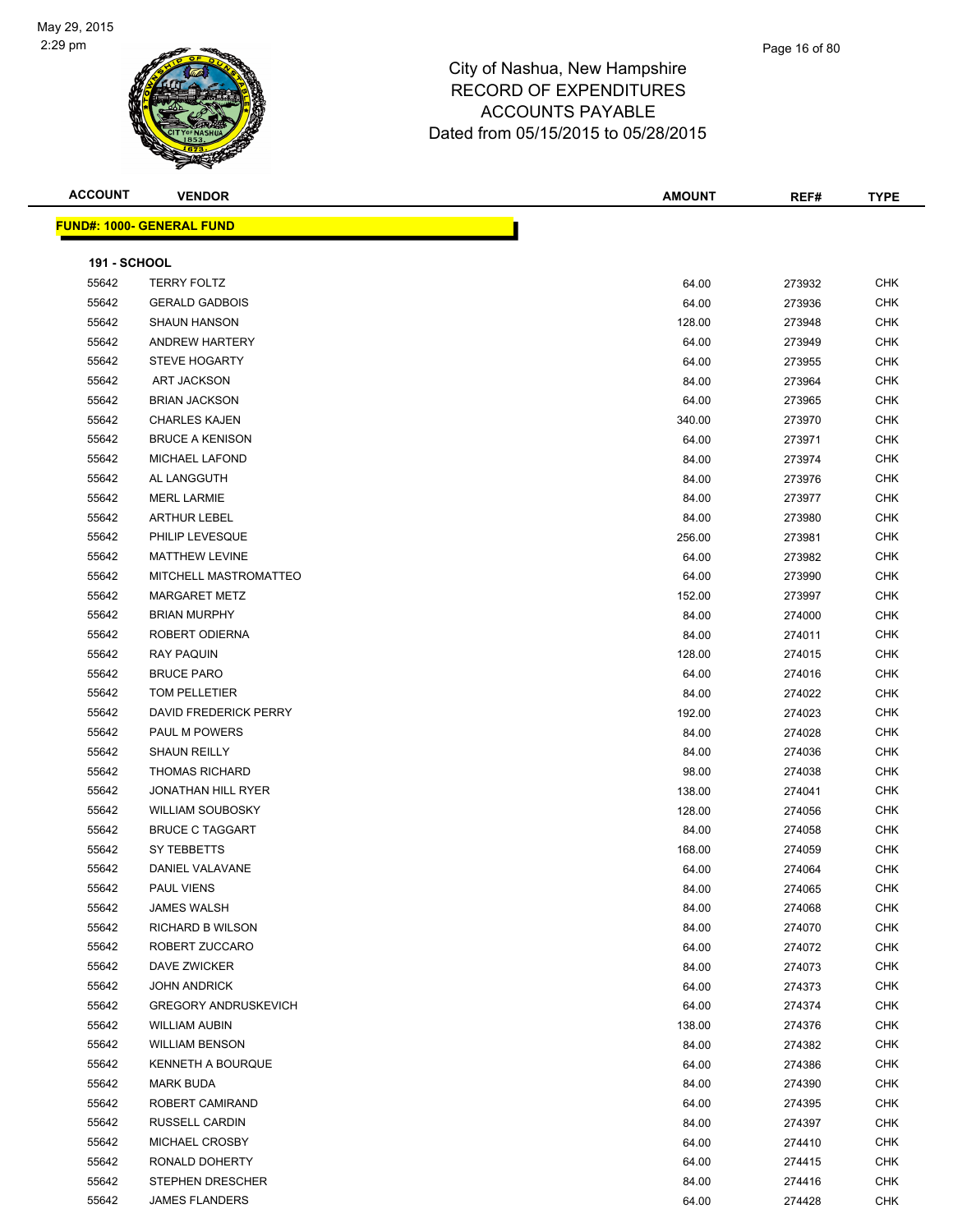

| <b>ACCOUNT</b>      | <b>VENDOR</b>                        | <b>AMOUNT</b> | REF#   | <b>TYPE</b> |
|---------------------|--------------------------------------|---------------|--------|-------------|
|                     | <b>FUND#: 1000- GENERAL FUND</b>     |               |        |             |
|                     |                                      |               |        |             |
| <b>191 - SCHOOL</b> |                                      |               |        |             |
| 55642               | <b>MICHAEL HAMILTON</b>              | 84.00         | 274444 | CHK         |
| 55642               | MICHAEL HENDERSON                    | 64.00         | 274448 | <b>CHK</b>  |
| 55642               | <b>FRANK HOELL</b>                   | 84.00         | 274449 | <b>CHK</b>  |
| 55642               | MICHAEL LAROCQUE                     | 64.00         | 274460 | <b>CHK</b>  |
| 55642               | <b>WILLIAM MANIOTIS</b>              | 128.00        | 274468 | <b>CHK</b>  |
| 55642               | <b>JOY M MANNING</b>                 | 84.00         | 274469 | <b>CHK</b>  |
| 55642               | <b>TIM MCCAFFREY</b>                 | 84.00         | 274473 | CHK         |
| 55642               | DONALD MCGUIGAN                      | 84.00         | 274475 | <b>CHK</b>  |
| 55642               | <b>DENNIS MELANSON</b>               | 84.00         | 274476 | <b>CHK</b>  |
| 55642               | <b>BARRY REDDICK</b>                 | 84.00         | 274495 | <b>CHK</b>  |
| 55642               | ROGER ROBICHAUD                      | 64.00         | 274496 | <b>CHK</b>  |
| 55642               | DAVID D SALVACION                    | 304.00        | 274498 | <b>CHK</b>  |
| 55642               | <b>WILLIAM SOUBOSKY</b>              | 64.00         | 274506 | <b>CHK</b>  |
| 55642               | SY TEBBETTS                          | 84.00         | 274508 | <b>CHK</b>  |
| 55642               | <b>DENNIS VIENNEAU</b>               | 24.00         | 274516 | <b>CHK</b>  |
| 55642               | ROBERT ZUCCARO                       | 84.00         | 274522 | <b>CHK</b>  |
| 55690               | FIRST STUDENT INC                    | 4,073.58      | 273928 | <b>CHK</b>  |
| 55690               | <b>JASON &amp; CRYSTAL MELLEN</b>    | 80.73         | 273968 | CHK         |
| 55694               | ADULT LEARNING CENTER                | 29,054.70     | 273870 | <b>CHK</b>  |
| 55694               | <b>VERMONT PERMANENCY INITIATIVE</b> | 3,371.29      | 274381 | <b>CHK</b>  |
| 55694               | <b>CEDARCREST INC</b>                | 5,241.28      | 274401 | CHK         |
| 55694               | CHAMBERLAIN INTERNATIONAL SCH        | 10,951.20     | 274403 | <b>CHK</b>  |
| 55694               | EASTER SEALS OF NEW HAMPSHIRE        | 3,120.00      | 274422 | <b>CHK</b>  |
| 55694               | LEARNING CENTER FOR THE DEAF         | 9,281.40      | 274461 | <b>CHK</b>  |
| 55694               | NASHUA CHILDRENS HOME                | 51,343.60     | 274480 | <b>CHK</b>  |
| 55694               | VALLEY COLLABORATIVE                 | 3,850.50      | 274515 | <b>CHK</b>  |
| 61100               | <b>SCHOOL SPECIALTY</b>              | 301.45        | 274051 | <b>CHK</b>  |
| 61100               | WB MASON CO INC                      | 2,438.52      | 274069 | <b>CHK</b>  |
| 61100               | LEDGE ST SCH PETTY CASH              | 48.66         | 274366 | CHK         |
| 61100               | CARTRIDGE WORLD NASHUA               | 193.95        | 274398 | CHK         |
| 61100               | <b>RICHARD FARRENKOPF</b>            | 113.98        | 274426 | CHK         |
| 61100               | SAM'S CLUB/GEMB                      | 979.88        | 274499 | <b>CHK</b>  |
| 61100               | WB MASON CO INC                      | 716.08        | 274518 | <b>CHK</b>  |
| 61135               | MT PLEASANT SCH PETTY CASH           | 4.66          | 273859 | <b>CHK</b>  |
| 61135               | <b>NASSP</b>                         | 385.00        | 273861 | <b>CHK</b>  |
| 61135               | NEW SEARLES SCH PETTY CASH           | 45.12         | 273862 | CHK         |
| 61135               | RYAN ANDERSON                        | 76.80         | 273874 | <b>CHK</b>  |
| 61135               | <b>BELLETETES INC</b>                | 429.48        | 273880 | CHK         |
| 61135               | PAULA BURKE                          | 63.96         | 273890 | <b>CHK</b>  |
| 61135               | CARLEX INC                           | 65.70         | 273897 | <b>CHK</b>  |
| 61135               | CHOICE METALS INC                    | 29.50         | 273899 | CHK         |
| 61135               | CRYSTAL ROCK BOTTLED WATER           | 41.20         | 273906 | <b>CHK</b>  |
| 61135               | PAMELA DEGENNARO                     | 73.30         | 273910 | <b>CHK</b>  |
| 61135               | <b>DEMCO</b>                         | 139.80        | 273911 | CHK         |
| 61135               | MICHELLE EDMUNDS                     | 146.49        | 273920 | CHK         |
| 61135               | <b>WILLIAM FALLER</b>                | 120.00        | 273923 | CHK         |
| 61135               | <b>MARY FORAN</b>                    | 282.41        | 273933 | CHK         |
| 61135               | <b>FREY SCIENTIFIC</b>               | 485.92        | 273935 | CHK         |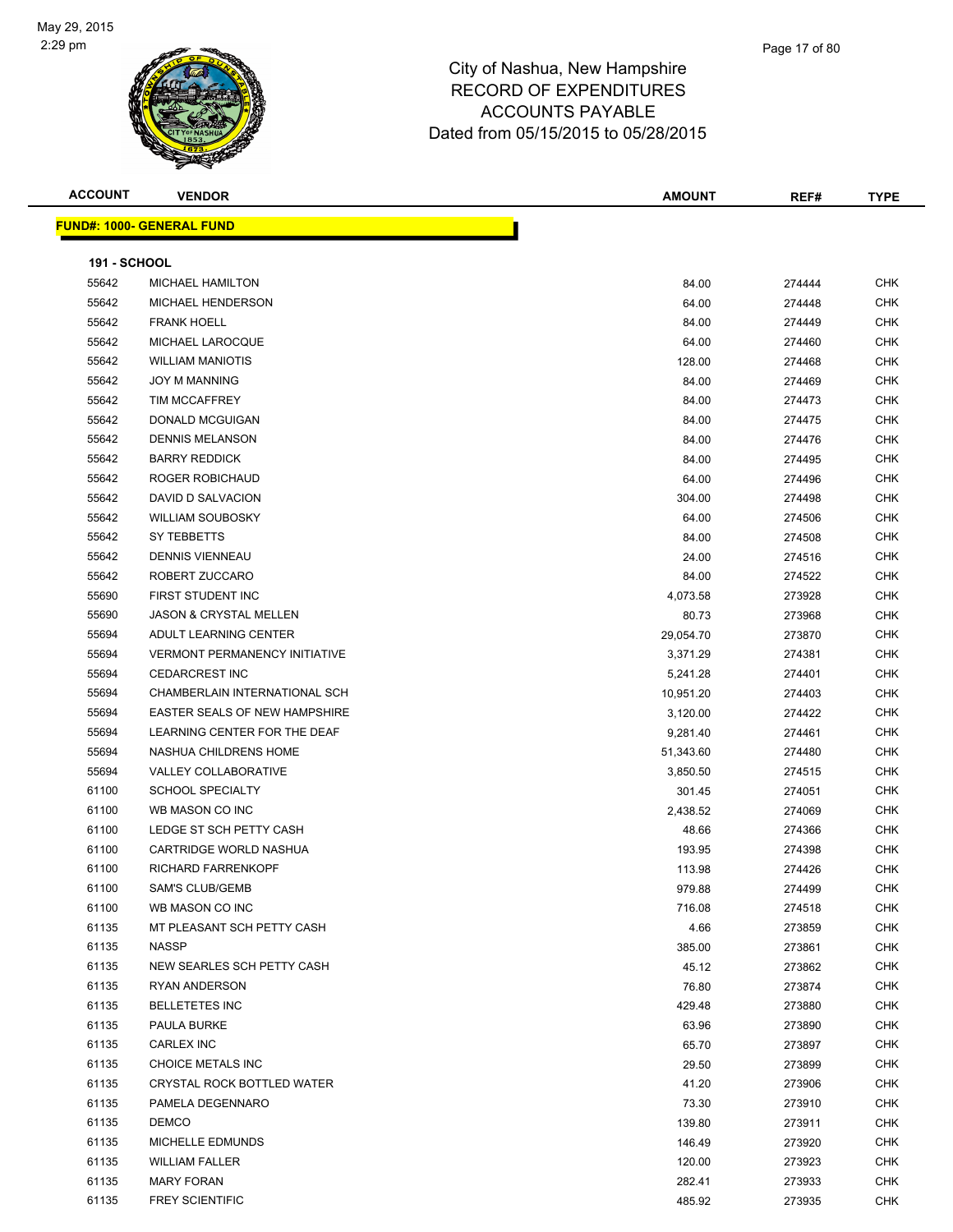

| <b>ACCOUNT</b>      | <b>VENDOR</b>                     | <b>AMOUNT</b> | REF#   | <b>TYPE</b> |
|---------------------|-----------------------------------|---------------|--------|-------------|
|                     | <u> FUND#: 1000- GENERAL FUND</u> |               |        |             |
|                     |                                   |               |        |             |
| <b>191 - SCHOOL</b> |                                   |               |        |             |
| 61135               | <b>KAREN GREEN</b>                | 50.13         | 273945 | <b>CHK</b>  |
| 61135               | <b>HANNAFORD</b>                  | 219.70        | 273947 | <b>CHK</b>  |
| 61135               | HOME DEPOT CREDIT SERVICE         | 269.91        | 273956 | <b>CHK</b>  |
| 61135               | <b>JW PEPPER &amp; SONS INC</b>   | 631.24        | 273963 | CHK         |
| 61135               | DANIELLE JULIEN                   | 4.99          | 273969 | <b>CHK</b>  |
| 61135               | <b>LEARNING ZONE EXPRESS</b>      | 1,080.86      | 273979 | <b>CHK</b>  |
| 61135               | <b>JULIE MALONEY</b>              | 99.15         | 273986 | <b>CHK</b>  |
| 61135               | MARKET BASKET ACCT 2589096        | 294.36        | 273987 | <b>CHK</b>  |
| 61135               | <b>ALISON MARTINEZ</b>            | 43.76         | 273988 | <b>CHK</b>  |
| 61135               | ARVILLA MASTROMARINO              | 43.48         | 273989 | <b>CHK</b>  |
| 61135               | <b>MATH'S MATE USA</b>            | 2,002.00      | 273991 | <b>CHK</b>  |
| 61135               | <b>DAVID MCKEAN</b>               | 133.25        | 273996 | <b>CHK</b>  |
| 61135               | <b>NASCO</b>                      | 973.83        | 274001 | <b>CHK</b>  |
| 61135               | NATIONAL GEOGRAPHIC STORE         | 25.90         | 274005 | <b>CHK</b>  |
| 61135               | <b>SUSAN NICHOLS</b>              | 30.98         | 274010 | CHK         |
| 61135               | ORIENTAL TRADING CO INC           | 92.20         | 274014 | CHK         |
| 61135               | <b>MAUREEN PATT</b>               | 134.77        | 274018 | <b>CHK</b>  |
| 61135               | PEARSON EDUCATION                 | 432.02        | 274020 | <b>CHK</b>  |
| 61135               | PEARSON EDUCATION INC             | 941.20        | 274021 | <b>CHK</b>  |
| 61135               | PRIMARY CONCEPTS                  | 134.06        | 274029 | <b>CHK</b>  |
| 61135               | REALLY GOOD STUFF INC             | 125.89        | 274035 | <b>CHK</b>  |
| 61135               | <b>CHELSEY ROTHERMEL</b>          | 43.37         | 274040 | <b>CHK</b>  |
| 61135               | <b>SARGENT WELCH</b>              | 829.06        | 274044 | <b>CHK</b>  |
| 61135               | SCHOOL NURSE SUPPLY INC           | 174.90        | 274049 | <b>CHK</b>  |
| 61135               | <b>SCHOOL SPECIALTY</b>           | 107.38        | 274050 | <b>CHK</b>  |
| 61135               | <b>SCHOOL SPECIALTY</b>           | 2,441.36      | 274051 | CHK         |
| 61135               | SUPER DUPER SCHOOL CO             | 97.85         | 274057 | <b>CHK</b>  |
| 61135               | <b>WAL-MART</b>                   | 271.41        | 274067 | <b>CHK</b>  |
| 61135               | WB MASON CO INC                   | 474.63        | 274069 | <b>CHK</b>  |
| 61135               | LEDGE ST SCH PETTY CASH           | 66.71         | 274366 | <b>CHK</b>  |
| 61135               | <b>TANYA ACKERMAN</b>             | 43.00         | 274369 | <b>CHK</b>  |
| 61135               | AMERICAN MATHEMATICS COMPET       | 231.00        | 274370 | <b>CHK</b>  |
| 61135               | AMERICAN METEOROLOGICAL SOC       | 594.00        | 274371 | <b>CHK</b>  |
| 61135               | DAVID BAILEY                      | 40.00         | 274377 | <b>CHK</b>  |
| 61135               | BURMAX CO INC                     | 3.10          | 274392 | <b>CHK</b>  |
| 61135               | <b>CARRIE BURNS</b>               | 168.68        | 274393 | CHK         |
| 61135               | CENTRAL PAPER PRODUCTS CO         | 115.44        | 274402 | CHK         |
| 61135               | CONNECTICUT VALLEY BIO SUPPLY     | 67.70         | 274407 | <b>CHK</b>  |
| 61135               | JOHN D CONNOLLY                   | 90.88         | 274408 | <b>CHK</b>  |
| 61135               | PATRICIA DAVIDSON                 | 30.40         | 274413 | CHK         |
| 61135               | <b>NATASHA DREW</b>               | 92.27         | 274417 | <b>CHK</b>  |
| 61135               | KATHLEEN DUDEVOIR                 | 90.28         | 274419 | <b>CHK</b>  |
| 61135               | <b>KAREN GREEN</b>                | 99.95         | 274438 | CHK         |
| 61135               | HOME DEPOT CREDIT SERVICE         | 300.10        | 274450 | CHK         |
| 61135               | SHANNON LACASSE                   | 55.85         | 274457 | <b>CHK</b>  |
| 61135               | ROBIN LYLE                        | 83.31         | 274464 | CHK         |
| 61135               | MARKET BASKET ACCT 2589096        | 409.15        | 274471 | CHK         |
| 61135               | <b>BROOKE MONTWILL</b>            | 150.00        | 274477 | <b>CHK</b>  |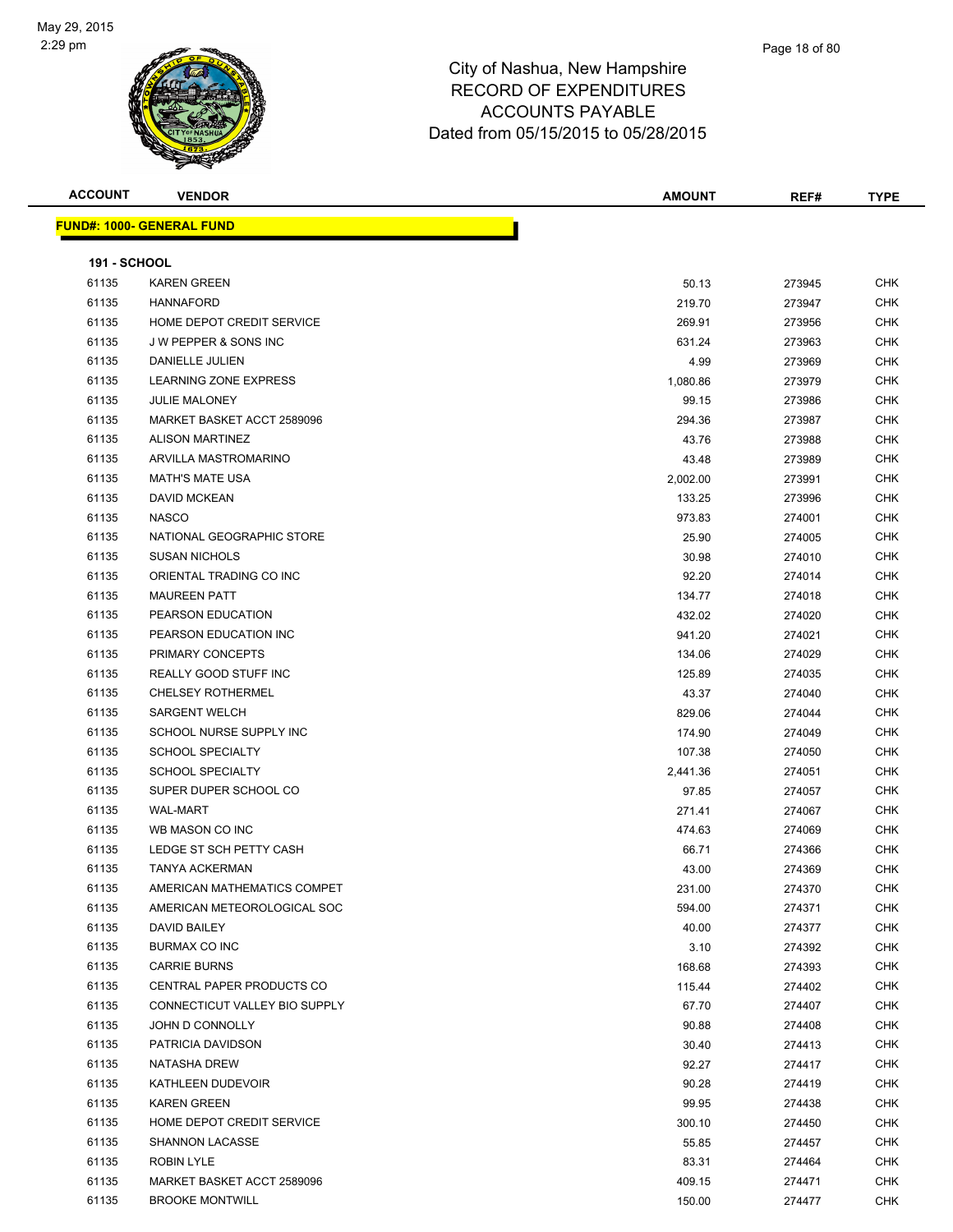

| <b>ACCOUNT</b>      | <b>VENDOR</b>                     | <b>AMOUNT</b> | REF#   | <b>TYPE</b> |
|---------------------|-----------------------------------|---------------|--------|-------------|
|                     | <b>FUND#: 1000- GENERAL FUND</b>  |               |        |             |
| <b>191 - SCHOOL</b> |                                   |               |        |             |
| 61135               | <b>NELMS</b>                      | 400.00        | 274482 | <b>CHK</b>  |
| 61135               | NORTH CENTER FOOD SERVICE         | 198.25        | 274485 | <b>CHK</b>  |
| 61135               | P J CURRIER LUMBER CO             | 800.20        | 274488 | <b>CHK</b>  |
| 61135               | <b>ANNE PRICE</b>                 | 67.47         | 274490 | <b>CHK</b>  |
| 61135               | <b>SCHOLASTIC INC</b>             | 160.31        | 274500 | <b>CHK</b>  |
| 61135               | <b>SCHOOL SPECIALTY</b>           | 2,713.33      | 274501 | <b>CHK</b>  |
| 61135               | SI KIDS                           | 359.28        | 274503 | <b>CHK</b>  |
| 61135               | MICHELE SMITH                     | 57.36         | 274505 | <b>CHK</b>  |
| 61135               | <b>WAL-MART</b>                   | 89.20         | 274517 | <b>CHK</b>  |
| 61135               | WB MASON CO INC                   | 2,464.20      | 274518 | <b>CHK</b>  |
| 61142               | PATTERSON MEDICAL SUPPLY INC      | 313.10        | 274019 | <b>CHK</b>  |
| 61142               | <b>SCHOOL HEALTH CORP</b>         | 556.34        | 274048 | <b>CHK</b>  |
| 61142               | SCHOOL NURSE SUPPLY INC           | 414.30        | 274049 | <b>CHK</b>  |
| 61142               | WILLIAM V MACGILL & CO            | 48.80         | 274520 | <b>CHK</b>  |
| 61249               | PINEY MOUNTAIN PRESS              | 300.00        | 274024 | <b>CHK</b>  |
| 61249               | KATHLEEN DUDEVOIR                 | 98.71         | 274419 | <b>CHK</b>  |
| 61299               | <b>BELLETETES INC</b>             | 297.67        | 273880 | <b>CHK</b>  |
| 61299               | <b>FASTENAL CO</b>                | 50.76         | 273925 | <b>CHK</b>  |
| 61299               | HOME DEPOT CREDIT SERVICES        | 300.85        | 273957 | <b>CHK</b>  |
| 61299               | NASHUA WALLPAPER & PAINT CO       | 75.48         | 274003 | <b>CHK</b>  |
| 61299               | <b>PASEK CORP</b>                 | 349.90        | 274017 | <b>CHK</b>  |
| 61299               | STEPHANIE SEWHUK-THOMAS           | 89.36         | 274053 | <b>CHK</b>  |
| 61299               | WB MASON CO INC                   | (47.64)       | 274069 | <b>CHK</b>  |
| 61299               | <b>BELLETETES INC</b>             | 20.74         | 274380 | <b>CHK</b>  |
| 61299               | DXE MEDICAL INC                   | 597.00        | 274421 | <b>CHK</b>  |
| 61299               | HOME DEPOT CREDIT SERVICES        | 549.41        | 274451 | <b>CHK</b>  |
| 61299               | UNITED SITE SERVICES              | 27.02         | 274512 | <b>CHK</b>  |
| 61299               | WB MASON CO INC                   | 47.64         | 274518 | <b>CHK</b>  |
| 61407               | ALARMAX DISTRIBUTORS INC          | 34.95         | 273872 | <b>CHK</b>  |
| 61407               | INTERSTATE BATTERY OF SOUTHERN    | 1,670.31      | 273962 | <b>CHK</b>  |
| 61407               | M & M ELECTRICAL SUPPLY CO INC    | 68.87         | 273984 | <b>CHK</b>  |
| 61407               | SIMPLEX GRINNELL                  | 1,042.25      | 274054 | CHK         |
| 61407               | M & M ELECTRICAL SUPPLY CO INC    | 208.80        | 274465 | CHK         |
| 61414               | F W WEBB CO                       | 216.93        | 273922 | <b>CHK</b>  |
| 61414               | <b>GRANITE GROUP</b>              | 937.00        | 273943 | <b>CHK</b>  |
| 61414               | <b>HAJOCA CORPORATION</b>         | 104.03        | 273946 | <b>CHK</b>  |
| 61414               | TOTAL AIR SUPPLY INC              | 9.99          | 274060 | <b>CHK</b>  |
| 61414               | <b>HAJOCA CORPORATION</b>         | 6.68          | 274441 | <b>CHK</b>  |
| 61421               | ARCSOURCE INC                     | 72.00         | 273875 | <b>CHK</b>  |
| 61421               | <b>FILTER SALES &amp; SERVICE</b> | 2,418.41      | 273927 | <b>CHK</b>  |
| 61421               | <b>GRAINGER</b>                   | 2,053.96      | 273942 | <b>CHK</b>  |
| 61421               | <b>BUCKLEY ASSOCIATES, INC</b>    | 275.00        | 274389 | <b>CHK</b>  |
| 61421               | FILTER SALES & SERVICE            | 46.55         | 274427 | <b>CHK</b>  |
| 61421               | <b>GRAINGER</b>                   | 9.78          | 274436 | <b>CHK</b>  |
| 61421               | TRANE U.S. INC                    | 8,930.27      | 274510 | <b>CHK</b>  |
| 61428               | CENTRAL PAPER PRODUCTS CO         | 4,133.90      | 273898 | <b>CHK</b>  |
| 61428               | NATIONWIDE SALES & SERVICE        | 978.90        | 274006 | <b>CHK</b>  |
| 61428               | NATIONWIDE SALES & SERVICE        | 629.11        | 274481 | <b>CHK</b>  |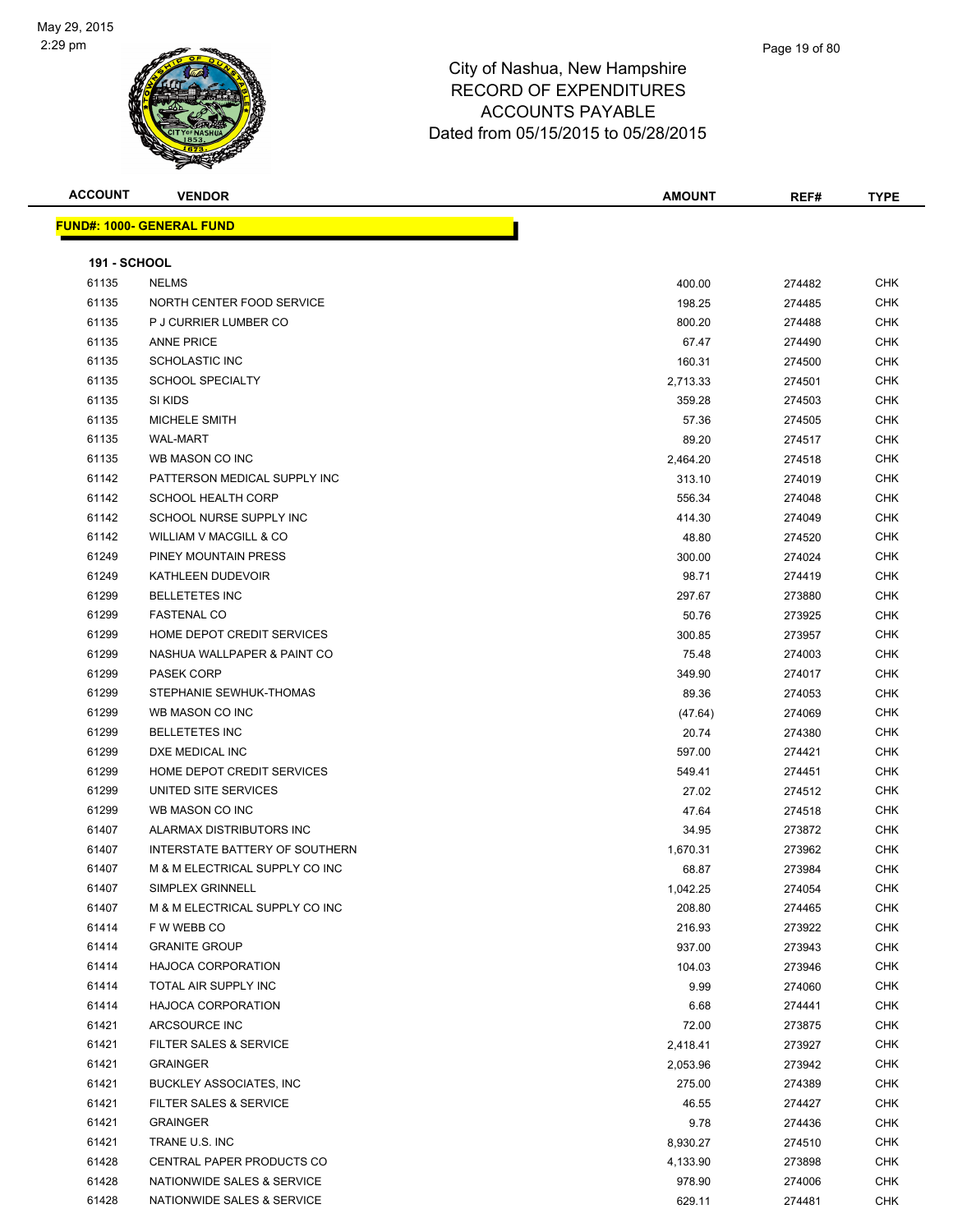

| <b>ACCOUNT</b>      | <b>VENDOR</b>                    | <b>AMOUNT</b> | REF#   | <b>TYPE</b> |
|---------------------|----------------------------------|---------------|--------|-------------|
|                     | <b>FUND#: 1000- GENERAL FUND</b> |               |        |             |
| <b>191 - SCHOOL</b> |                                  |               |        |             |
| 61599               | NASHUA OUTDOOR POWER EQUIPMENT   | 69.59         | 274002 | <b>CHK</b>  |
| 61599               | CARD TECH ID                     | 158.91        | 274396 | <b>CHK</b>  |
| 61599               | <b>FOSTER MATERIALS INC</b>      | 811.37        | 274431 | <b>CHK</b>  |
| 61599               | JOHN DEERE LANDSCAPES LLC        | 178.27        | 274453 | <b>CHK</b>  |
| 61599               | <b>LARCHMONT IRRIGATION</b>      | 112.01        | 274459 | <b>CHK</b>  |
| 61607               | COMPUTER HUT dba IT INSIDERS     | 399.50        | 274406 | <b>CHK</b>  |
| 61814               | FOLLETT SCHOOL SOLUTIONS INC     | 209.35        | 273931 | <b>CHK</b>  |
| 61814               | FOLLETT SCHOOL SOLUTIONS INC     | 205.13        | 274429 | <b>CHK</b>  |
| 61814               | FOLLETT SCHOOL SOLUTIONS INC     | 1,096.56      | 274430 | <b>CHK</b>  |
| 61814               | PERMA-BOUND                      | 151.46        | 274489 | <b>CHK</b>  |
| 61821               | THE BOSTON GLOBE                 | 262.00        | 274385 | <b>CHK</b>  |
| 61875               | <b>SCHOLASTIC INC</b>            | 738.36        | 274045 | <b>CHK</b>  |
| 61875               | <b>SCHOLASTIC INC</b>            | 1,609.24      | 274046 | <b>CHK</b>  |
| 61875               | <b>SCHOLASTIC INC</b>            | 735.74        | 274047 | <b>CHK</b>  |
| 61875               | <b>SCHOLASTIC INC</b>            | 142.60        | 274500 | <b>CHK</b>  |
| 71221               | COMPUTER HUT dba IT INSIDERS     | 919.19        | 273904 | <b>CHK</b>  |
| 71221               | HEWLETT PACKARD COMPANY          | 589.00        | 273952 | <b>CHK</b>  |
| 71221               | PRO AV SYSTEMS INC               | 499.00        | 274030 | <b>CHK</b>  |
| 71221               | <b>CDW GOVERNMENT</b>            | 878.00        | 274400 | <b>CHK</b>  |
| 71228               | <b>EDUCAUSE</b>                  | 40.00         | 274424 | <b>CHK</b>  |
| 71800               | LINEN & SHADE BIN INC            | 836.00        | 274463 | <b>CHK</b>  |
| 71800               | <b>SCHOOL SPECIALTY</b>          | 287.96        | 274501 | <b>CHK</b>  |
| 71999               | <b>APPLE INC</b>                 | 679.00        | 274375 | <b>CHK</b>  |
|                     | <b>TOTAL 191 - SCHOOL</b>        | \$434,536.86  |        |             |
|                     |                                  |               |        |             |

#### **193 - DEBT SERVICE**

| 75300 | FITCH RATINGS INC               | 20.000.00   | 273753 | <b>CHK</b> |
|-------|---------------------------------|-------------|--------|------------|
| 75300 | NIXON PEABODY LLP               | 500.00      | 273814 | <b>CHK</b> |
|       | <b>TOTAL 193 - DEBT SERVICE</b> | \$20.500.00 |        |            |

#### **TOTAL FUND 1000 - GENERAL FUND \$1,161,512.17**

#### **FUND#: 1001- GF-CAPITAL IMPROVEMENTS**

|       | 152 - FIRE-CAP IMP              |            |        |            |
|-------|---------------------------------|------------|--------|------------|
| 81100 | AE MECHANICAL INC               | 2.926.15   | 274216 | <b>CHK</b> |
|       | <b>TOTAL 152 - FIRE-CAP IMP</b> | \$2,926.15 |        |            |
|       |                                 |            |        |            |

#### **161 - STREETS-CAP IMP**

| 81100 | <b>FASTENAL CO</b>      | 566.38   | 273751 | CHK        |
|-------|-------------------------|----------|--------|------------|
| 81100 | JENNINGS EXCAVATION INC | 75.00    | 274288 | CHK        |
| 81100 | NEENAH FOUNDRY CO       | 1.714.00 | 274326 | <b>CHK</b> |
| 81100 | JENNINGS EXCAVATION INC | 75.00    | 274288 | <b>CHK</b> |
| 81100 | NEENAH FOUNDRY CO       | 2,571.00 | 274326 | CHK        |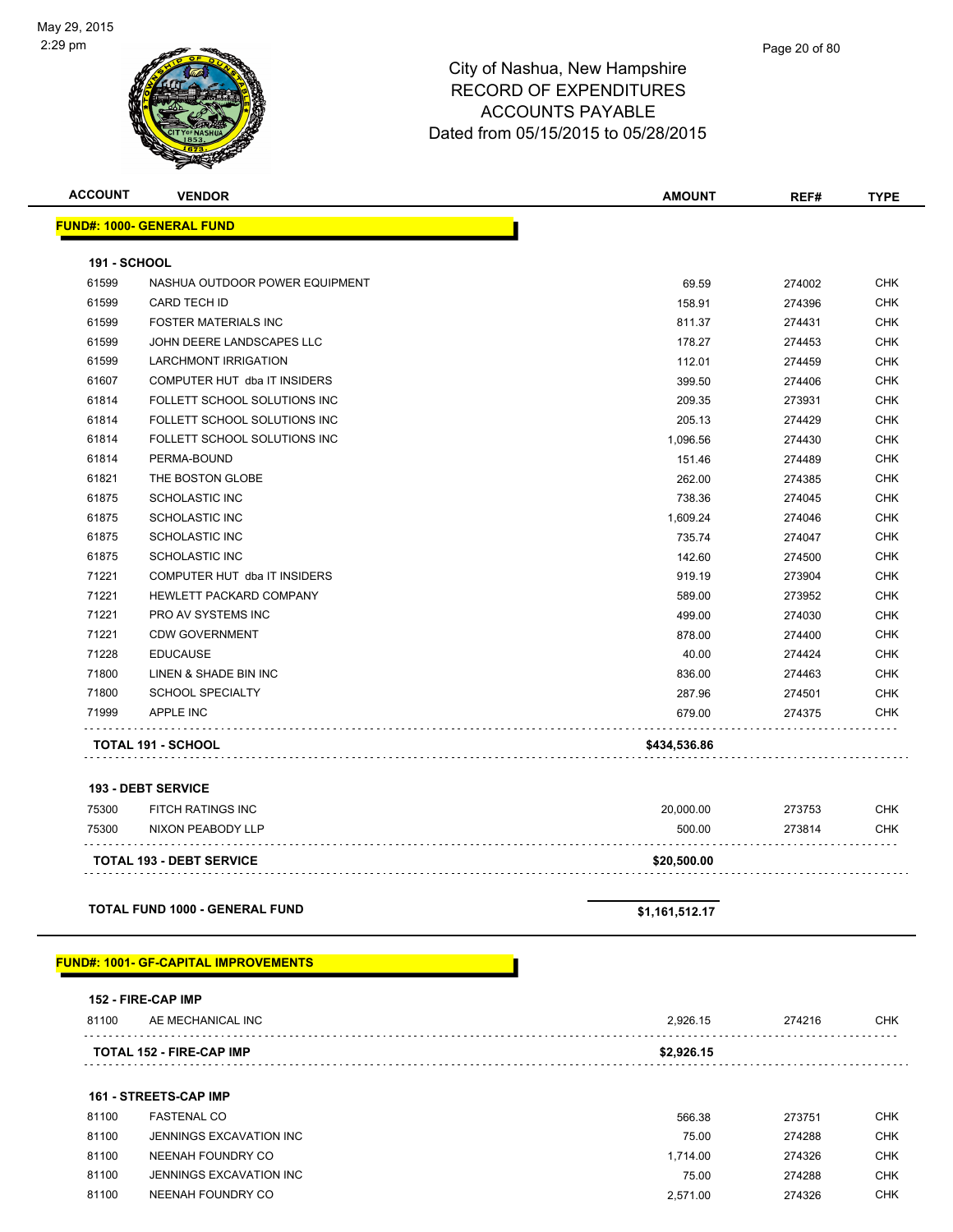| <b>ACCOUNT</b> | <b>VENDOR</b>                                                | <b>AMOUNT</b>     | REF#             | <b>TYPE</b>              |
|----------------|--------------------------------------------------------------|-------------------|------------------|--------------------------|
|                | <b>FUND#: 1001- GF-CAPITAL IMPROVEMENTS</b>                  |                   |                  |                          |
|                |                                                              |                   |                  |                          |
|                | <b>161 - STREETS-CAP IMP</b>                                 |                   |                  |                          |
| 81100          | <b>CLASSIC CURB INC</b>                                      | 13,641.50         | 273729           | <b>CHK</b>               |
| 81100          | <b>CORRIVEAU ROUTHIER INC</b>                                | 42.80             | 273731           | <b>CHK</b>               |
| 81100          | M & M ELECTRICAL SUPPLY CO INC                               | 14.65             | 273789           | <b>CHK</b>               |
| 81100          | <b>SWENSON GRANITE WORKS</b>                                 | 40.00             | 273843           | <b>CHK</b>               |
| 81100          | <b>BROX INDUSTRIES INC</b>                                   | 1,179.72          | 274238           | <b>CHK</b>               |
| 81100          | HOME DEPOT CREDIT SERVICE 3065                               | 78.97             | 274278           | <b>CHK</b>               |
| 81100          | JENNINGS EXCAVATION INC                                      | 75.00             | 274288           | <b>CHK</b>               |
| 81100          | M & M ELECTRICAL SUPPLY CO INC                               | 69.20             | 274297           | <b>CHK</b>               |
| 81100          | NEENAH FOUNDRY CO                                            | 5,142.00          | 274326           | <b>CHK</b>               |
|                | TOTAL 161 - STREETS-CAP IMP                                  | \$25,285.22       |                  |                          |
|                | <b>TOTAL FUND 1001 - GF-CAPITAL IMPROVEMENTS</b>             | \$28,211.37       |                  |                          |
|                |                                                              |                   |                  |                          |
|                | <b>FUND#: 1010- GF-PRIOR YEAR ESCROWS/EXPENSES</b>           |                   |                  |                          |
|                |                                                              |                   |                  |                          |
|                | 177 - PARKS & RECREATION-PRIOR YEAR                          |                   |                  |                          |
| 81650          | <b>BSN SPORTS</b>                                            | 999.00            | 273722           | <b>CHK</b>               |
|                | <b>TOTAL 177 - PARKS &amp; RECREATION-PRIOR YEAR</b>         | \$999.00          |                  |                          |
|                |                                                              |                   |                  |                          |
|                |                                                              |                   |                  |                          |
|                | <b>TOTAL FUND 1010 - GF-PRIOR YEAR ESCROWS/EXPENSES</b>      |                   |                  |                          |
|                |                                                              | \$999.00          |                  |                          |
|                | <b>FUND#: 2100- FOOD SERVICES FUND</b>                       |                   |                  |                          |
|                |                                                              |                   |                  |                          |
| 44503          | <b>MELINA SHEA</b>                                           | 4.70              | 274502           | <b>CHK</b>               |
| 54487          | AFFILIATED HVAC SERVICES LLC                                 | 2,311.73          | 273871           | <b>CHK</b>               |
| 54487<br>61100 | <b>BASSETT SERVICES CORPORATION</b><br><b>BAUDVILLE, INC</b> | 370.91            | 274378           | <b>CHK</b>               |
| 61100          | BROWN INDUSTRIES, INC.                                       | 69.50             | 274379           | <b>CHK</b>               |
| 61100          | DOREEN BURGESS                                               | 148.30            | 274387           | <b>CHK</b>               |
| 61100          | AMY CASSIDY                                                  | 54.73             | 274391           | <b>CHK</b>               |
| 61214          | TREASURER ST OF NH - SURPLUS D                               | 18.00<br>3,052.50 | 274399           | <b>CHK</b><br><b>CHK</b> |
| 61214          | <b>BIMBO FOODS BAKERIES INC</b>                              | 1,285.70          | 273864<br>273883 | <b>CHK</b>               |
| 61214          | COCA COLA BOTTLING CO                                        | 1,766.60          | 273903           | <b>CHK</b>               |
| 61214          | COSTA FRUIT & PRODUCE CO INC                                 | 42,625.38         | 273905           | <b>CHK</b>               |
| 61214          | <b>GARELICK FARMS LYNN</b>                                   | 26,685.51         | 273937           | <b>CHK</b>               |
| 61214          | GILLS PIZZA CO                                               | 1,492.60          | 273938           | <b>CHK</b>               |
| 61214          | <b>GREAT STATE BEVERAGES INC</b>                             | 1,658.77          | 273944           | <b>CHK</b>               |
| 61214          | M SAUNDERS INC                                               | 7,226.73          | 273985           | <b>CHK</b>               |
| 61214          | NEW ENGLAND ICE CREAM                                        | 592.48            | 274008           | <b>CHK</b>               |
| 61214          | PRO DOUGH COMPANY INC                                        | 273.75            | 274031           | <b>CHK</b>               |
| 61214          | <b>SAL'S PIZZA</b>                                           | 585.00            | 274042           | <b>CHK</b>               |
| 61214          | <b>BIMBO FOODS BAKERIES INC</b>                              | 1,588.90          | 274383           | <b>CHK</b>               |
| 61214          | COCA COLA BOTTLING CO                                        | 920.80            | 274405           | <b>CHK</b>               |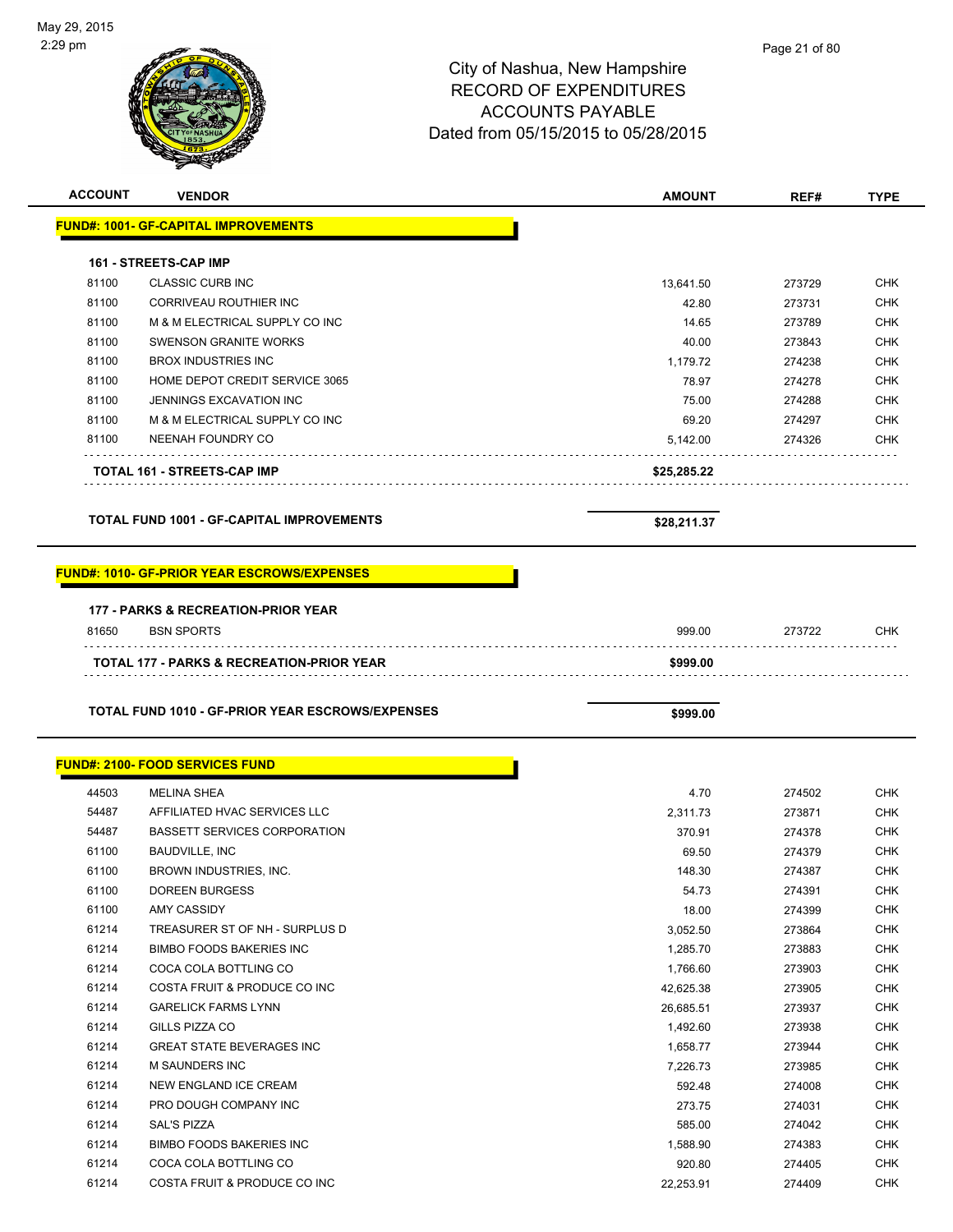

| <b>ACCOUNT</b> | <b>VENDOR</b>                                          | <b>AMOUNT</b>   | REF#             | <b>TYPE</b>              |
|----------------|--------------------------------------------------------|-----------------|------------------|--------------------------|
|                | <b>FUND#: 2100- FOOD SERVICES FUND</b>                 |                 |                  |                          |
| 61214          | GILLS PIZZA CO                                         | 3,468.95        | 274435           | <b>CHK</b>               |
| 61214          | <b>GREAT STATE BEVERAGES INC</b>                       | 177.85          | 274437           | <b>CHK</b>               |
| 61214          | <b>M SAUNDERS INC</b>                                  | 5,858.45        | 274467           | <b>CHK</b>               |
| 61214          | NEW ENGLAND ICE CREAM                                  | 152.90          | 274483           | <b>CHK</b>               |
| 61214          | PRO DOUGH COMPANY INC                                  | 446.35          | 274491           | <b>CHK</b>               |
| 61214          | <b>SAL'S PIZZA</b>                                     | 390.00          | 274497           | <b>CHK</b>               |
| 61299          | CENTRAL PAPER PRODUCTS CO                              | 11,138.80       | 273898           | <b>CHK</b>               |
| 71000          | KITTREDGE EQUIPMENT CO - NH                            | 312.90          | 273972           | <b>CHK</b>               |
| 71000          | KITTREDGE EQUIPMENT CO - NH                            | 198.00          | 274456           | <b>CHK</b>               |
|                | <b>TOTAL FUND 2100 - FOOD SERVICES FUND</b>            | \$137,130.70    |                  |                          |
|                | <b>FUND#: 2204- SUMMER SCHOOL</b>                      |                 |                  |                          |
| 22250          | <b>CHARLES RICE</b>                                    | 50.00           | 274037           | <b>CHK</b>               |
|                | <b>TOTAL FUND 2204 - SUMMER SCHOOL</b>                 | \$50.00         |                  |                          |
|                |                                                        |                 |                  |                          |
|                | <b>FUND#: 2207- ADULT ED/CONTINUING ED</b>             |                 |                  |                          |
| 61807          | <b>NHASP</b>                                           | 160.00          | 273863           | <b>CHK</b>               |
| 61807          | <b>ASCD</b>                                            | 129.00          | 273878           | <b>CHK</b>               |
|                | <b>TOTAL FUND 2207 - ADULT ED/CONTINUING ED</b>        | \$289.00        |                  |                          |
|                | <b>FUND#: 2212- ATHLETICS REVENUE FUND</b>             |                 |                  |                          |
| 61299          | HUDSON TROPHY CO                                       | 40.00           | 273960           | <b>CHK</b>               |
|                | <b>TOTAL FUND 2212 - ATHLETICS REVENUE FUND</b>        | \$40.00         |                  |                          |
|                | <b>FUND#: 2222- AFTER SCHOOL PROGRAM</b>               |                 |                  |                          |
|                |                                                        |                 |                  |                          |
| 61299<br>61299 | TREASURER STATE OF NH<br>AC MOORE INC                  | 235.00<br>14.48 | 273865<br>273868 | <b>CHK</b><br><b>CHK</b> |
| 61299          | <b>GARELICK FARMS LYNN</b>                             | 150.16          | 273937           | <b>CHK</b>               |
| 61299          | HOME DEPOT CREDIT SERV                                 | 58.52           | 273958           | <b>CHK</b>               |
| 61299          | MARKET BASKET ACCT 2589096                             | 170.27          | 273987           | <b>CHK</b>               |
| 61299          | <b>GARELICK FARMS LYNN</b>                             | 125.90          | 274433           | <b>CHK</b>               |
| 61299          | M SAUNDERS INC                                         | 47.45           | 274467           | CHK                      |
|                |                                                        |                 |                  |                          |
|                | <b>TOTAL FUND 2222 - AFTER SCHOOL PROGRAM</b>          | \$801.78        |                  |                          |
|                | <b>FUND#: 2503- PARKS &amp; REC PROGRAMS FUND</b>      |                 |                  |                          |
| 44549          | RACHEL TRAUB                                           | 300.00          | 274092           | <b>CHK</b>               |
|                | <b>TOTAL FUND 2503 - PARKS &amp; REC PROGRAMS FUND</b> | \$300.00        |                  |                          |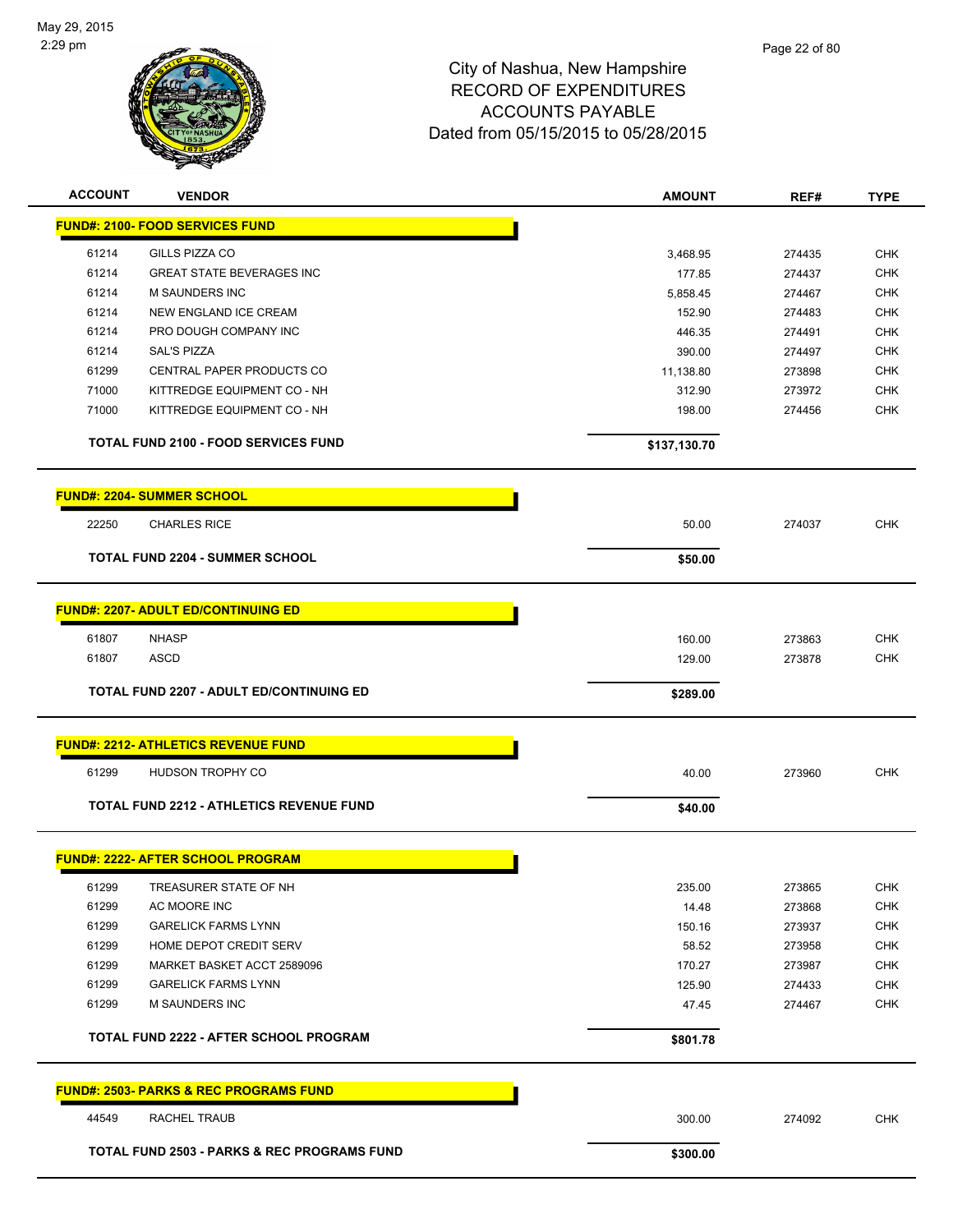

| <b>ACCOUNT</b> | <b>VENDOR</b>                                               | <b>AMOUNT</b> | REF#   | <b>TYPE</b> |
|----------------|-------------------------------------------------------------|---------------|--------|-------------|
|                | <b>FUND#: 2505- GOVT &amp; EDUCATION CHANNELS FUND</b>      |               |        |             |
| 53470          | MIKE JEYNES                                                 | 125.00        | 274290 | <b>CHK</b>  |
| 53470          | <b>JIM MCLEAN</b>                                           | 250.00        | 274309 | <b>CHK</b>  |
| 53470          | <b>TIM O'NEIL</b>                                           | 500.00        | 274333 | <b>CHK</b>  |
| 53470          | FRANK J WALLENT                                             | 525.00        | 274357 | <b>CHK</b>  |
| 54100          | <b>EVERSOURCE</b>                                           | 169.57        | 274186 | <b>CHK</b>  |
| 54114          | <b>LIBERTY UTILITIES - NH</b>                               | 20.14         | 274192 | <b>CHK</b>  |
| 54114          | DIRECT ENERGY BUSINESS                                      | 29.99         | 274252 | <b>CHK</b>  |
| 54141          | PENNICHUCK WATER WORKS INC                                  | 16.72         | 274208 | <b>CHK</b>  |
| 55300          | PETER JOHNSON                                               | 538.85        | 274175 | <b>CHK</b>  |
| 55300          | <b>JEFF POEHNERT</b>                                        | 567.53        | 274176 | <b>CHK</b>  |
| 55400          | PETER JOHNSON                                               | 875.75        | 274175 | <b>CHK</b>  |
|                | <b>TOTAL FUND 2505 - GOVT &amp; EDUCATION CHANNELS FUND</b> | \$3,618.55    |        |             |
|                | <b>FUND#: 2506- HUNT BLDG FACILITY RENTAL FUND</b>          |               |        |             |
| 54141          | PENNICHUCK WATER WORKS INC                                  | 51.12         | 274208 | <b>CHK</b>  |
| 54200          | ERICKSON CLEANING SERVICES LLC                              | 220.00        | 273749 | <b>CHK</b>  |
| 54487          | J LAWRENCE HALL INC                                         | 239.00        | 274284 | <b>CHK</b>  |
|                | <b>TOTAL FUND 2506 - HUNT BLDG FACILITY RENTAL FUND</b>     | \$510.12      |        |             |
|                | <b>FUND#: 3030- EMERGENCY MGMT GRANTS FUND</b>              |               |        |             |
| 61917          | <b>JUSTIN KATES</b>                                         | 1,069.94      | 273660 | <b>CHK</b>  |
|                |                                                             |               |        |             |
|                | <b>TOTAL FUND 3030 - EMERGENCY MGMT GRANTS FUND</b>         | \$1,069.94    |        |             |
|                | <b>FUND#: 3060- FIRE GRANTS FUND</b>                        |               |        |             |
| 71000          | <b>FISHER SCIENTIFIC</b>                                    | 11,027.10     | 274262 | <b>CHK</b>  |
| 81300          | <b>FIRE TRAINING STRUCTURES LLC</b>                         | 498,950.00    | 148764 | <b>ACH</b>  |
|                | TOTAL FUND 3060 - FIRE GRANTS FUND                          | \$509,977.10  |        |             |
|                | <b>FUND#: 3068- COMMUNITY SERVICES GRANTS FUND</b>          |               |        |             |
| 53999          | <b>GREATER NASHUA MENTAL HEALTH</b>                         | 5,023.20      | 273762 | <b>CHK</b>  |
| 55100          | AT & T MOBILITY                                             | 76.42         | 274181 | <b>CHK</b>  |
| 55300          | <b>ASHLEY CONLEY</b>                                        | 167.50        | 274159 | <b>CHK</b>  |
| 55300          | PATRICIA CROOKER                                            | 362.41        | 274160 | <b>CHK</b>  |
| 55300          | LISA VASQUEZ                                                | 279.88        | 273670 | <b>CHK</b>  |
| 55421          | WB MASON CO INC                                             | 117.58        | 274359 | <b>CHK</b>  |
| 55810          | <b>HARBOR HOMES INC</b>                                     | 38,671.00     | 274274 | <b>CHK</b>  |
| 61100          | WB MASON CO INC                                             | 297.26        | 273851 | <b>CHK</b>  |
| 61100          | WB MASON CO INC                                             | 476.14        | 274359 | <b>CHK</b>  |
| 68235          | <b>HARBOR HOMES INC</b>                                     | 2,706.97      | 274274 | <b>CHK</b>  |
|                | TOTAL FUND 3068 - COMMUNITY SERVICES GRANTS FUND            | \$48,178.36   |        |             |
|                |                                                             |               |        |             |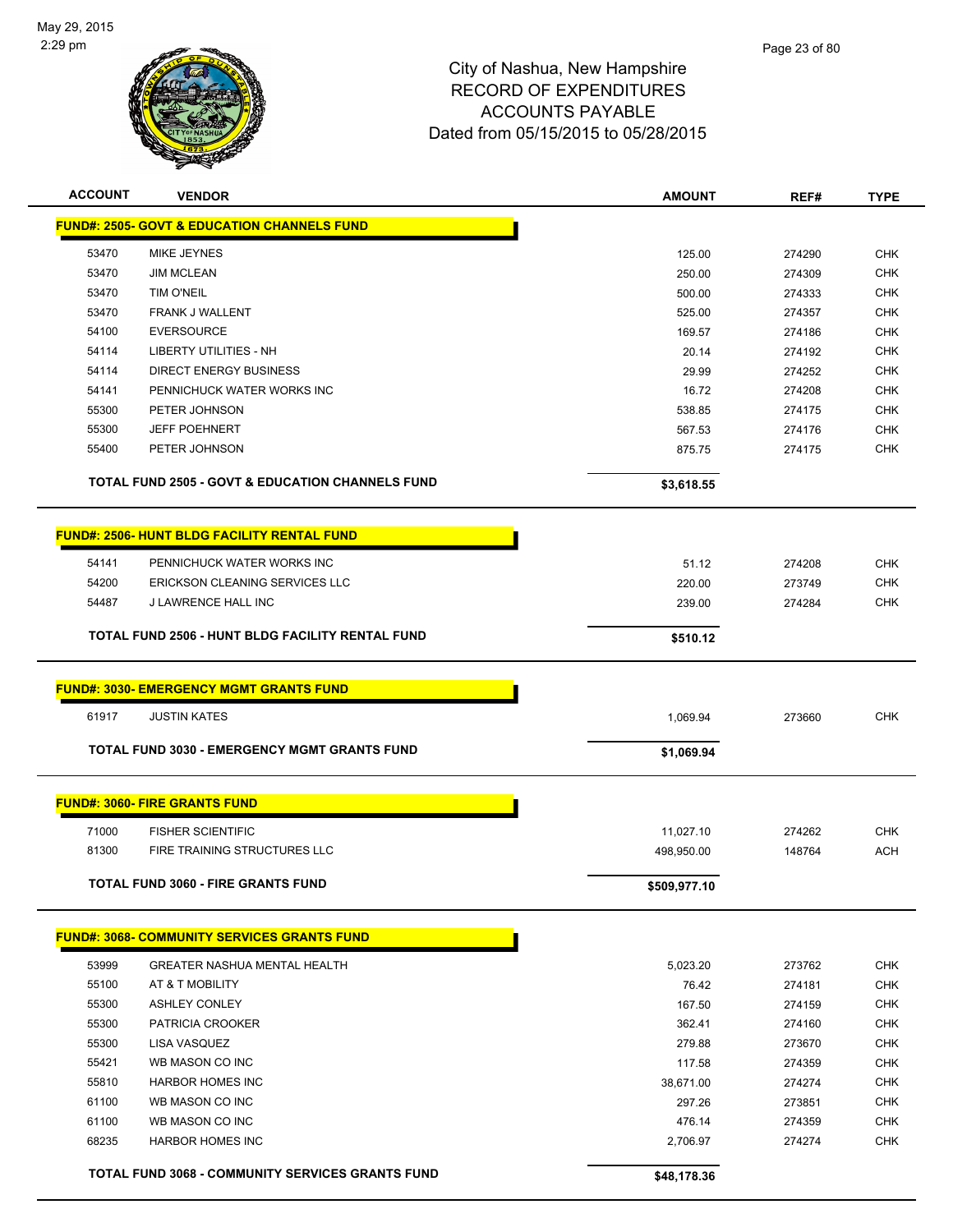

| <b>ACCOUNT</b> | <b>VENDOR</b>                                         | <b>AMOUNT</b> | REF#   | <b>TYPE</b> |
|----------------|-------------------------------------------------------|---------------|--------|-------------|
|                | <b>FUND#: 3070- COMMUNITY HEALTH GRANTS FUND</b>      |               |        |             |
| 55300          | <b>BETTY WENDT</b>                                    | 64.40         | 274180 | <b>CHK</b>  |
| 71000          | MICRODAQ LTD.COM                                      | 845.75        | 273801 | <b>CHK</b>  |
| 71800          | NASHUA SOUP KITCHEN & SHELTER                         | 250.00        | 274325 | <b>CHK</b>  |
|                | TOTAL FUND 3070 - COMMUNITY HEALTH GRANTS FUND        | \$1,160.15    |        |             |
|                |                                                       |               |        |             |
|                | <b>FUND#: 3080- COMMUNITY DEVELOPMENT GRANTS</b>      |               |        |             |
| 53142          | <b>FLEGAL LAW OFFICES</b>                             | 383.00        | 273755 | <b>CHK</b>  |
|                | <b>TOTAL FUND 3080 - COMMUNITY DEVELOPMENT GRANTS</b> | \$383.00      |        |             |
|                |                                                       |               |        |             |
|                | <b>FUND#: 3090- URBAN PROGRAM GRANTS FUND</b>         |               |        |             |
| 54210          | <b>JWP &amp; SONS CONTRACTING LLC</b>                 | 10,000.00     | 274165 | <b>CHK</b>  |
| 54210          | DAD'S ABATEMENT LLC                                   | 7,920.00      | 274161 | <b>CHK</b>  |
| 54225          | ALCHEMY LEAD MANAGMENT                                | 3,125.00      | 274218 | <b>CHK</b>  |
| 55118          | AT & T MOBILITY                                       | 32.10         | 274181 | <b>CHK</b>  |
| 55307          | <b>ROBERT RICE</b>                                    | 213.90        | 273668 | <b>CHK</b>  |
| 55421          | RONALD AUGER                                          | 150.00        | 274227 | <b>CHK</b>  |
| 55421          | <b>CHARLES BAGLEY JR</b>                              | 150.00        | 274230 | <b>CHK</b>  |
| 55421          | <b>ENERGY EFFICIENT INVESTMENTS</b>                   | 300.00        | 274256 | <b>CHK</b>  |
| 55421          | <b>ELIZABETH FISCHER</b>                              | 150.00        | 274261 | <b>CHK</b>  |
| 55421          | <b>TIMOTHY HICKEY</b>                                 | 195.00        | 274277 | <b>CHK</b>  |
| 55421          | <b>JERRY PARENTI</b>                                  | 150.00        | 274289 | <b>CHK</b>  |
| 55421          | JIM ON CALL PAINTING LLC                              | 300.00        | 274291 | <b>CHK</b>  |
| 55421          | <b>MARTIN &amp; JEAN CONSTRUCTION</b>                 | 300.00        | 274301 | <b>CHK</b>  |
| 55421          | <b>WILLIAM MORIN</b>                                  | 150.00        | 274319 | <b>CHK</b>  |
| 55421          | NICK MARZANO                                          | 150.00        | 274329 | <b>CHK</b>  |
| 55421          | RAGGED MOUNTAIN FISH & GAME                           | 195.00        | 274339 | <b>CHK</b>  |
| 55421          | ROBERT TORTORICE                                      | 150.00        | 274343 | <b>CHK</b>  |
| 55421          | STARR CONSTRUCTION INC                                | 366.00        | 274349 | <b>CHK</b>  |
| 55421          | <b>WILLIAM LACHANCE</b>                               | 150.00        | 274360 | <b>CHK</b>  |
| 69075          | NH LEGAL ASSISTANCE                                   | 2,368.21      | 274206 | <b>CHK</b>  |
| 69075          | BRIDGES DOM & SEXUAL VIOLENCE                         | 5,206.59      | 273720 | <b>CHK</b>  |
| 69075          | BRIDGES DOM & SEXUAL VIOLENCE                         | 3,918.61      | 273720 | <b>CHK</b>  |
| 69075          | NASHUA POLICE ATHLETIC LEAGUE                         | 9,241.42      | 274324 | <b>CHK</b>  |
|                | <b>TOTAL FUND 3090 - URBAN PROGRAM GRANTS FUND</b>    | \$44,881.83   |        |             |

|       | FUND#: 3120- TRANSIT GRANTS FUND |        |        |            |
|-------|----------------------------------|--------|--------|------------|
| 54100 | EVERSOURCE                       | 627.41 | 274186 | <b>CHK</b> |
| 54114 | LIBERTY UTILITIES - NH           | 74.51  | 274192 | <b>CHK</b> |
| 54114 | DIRECT ENERGY BUSINESS           | 110.97 | 274252 | <b>CHK</b> |
| 54114 | LIBERTY UTILITIES - NH           | 207.03 | 274193 | <b>CHK</b> |
| 54114 | DIRECT ENERGY BUSINESS           | 312.29 | 274252 | <b>CHK</b> |
| 54141 | PENNICHUCK WATER WORKS INC       | 61.30  | 274208 | <b>CHK</b> |
| 55109 | <b>FAIRPOINT COMMUNICATIONS</b>  | 180.25 | 273676 | <b>CHK</b> |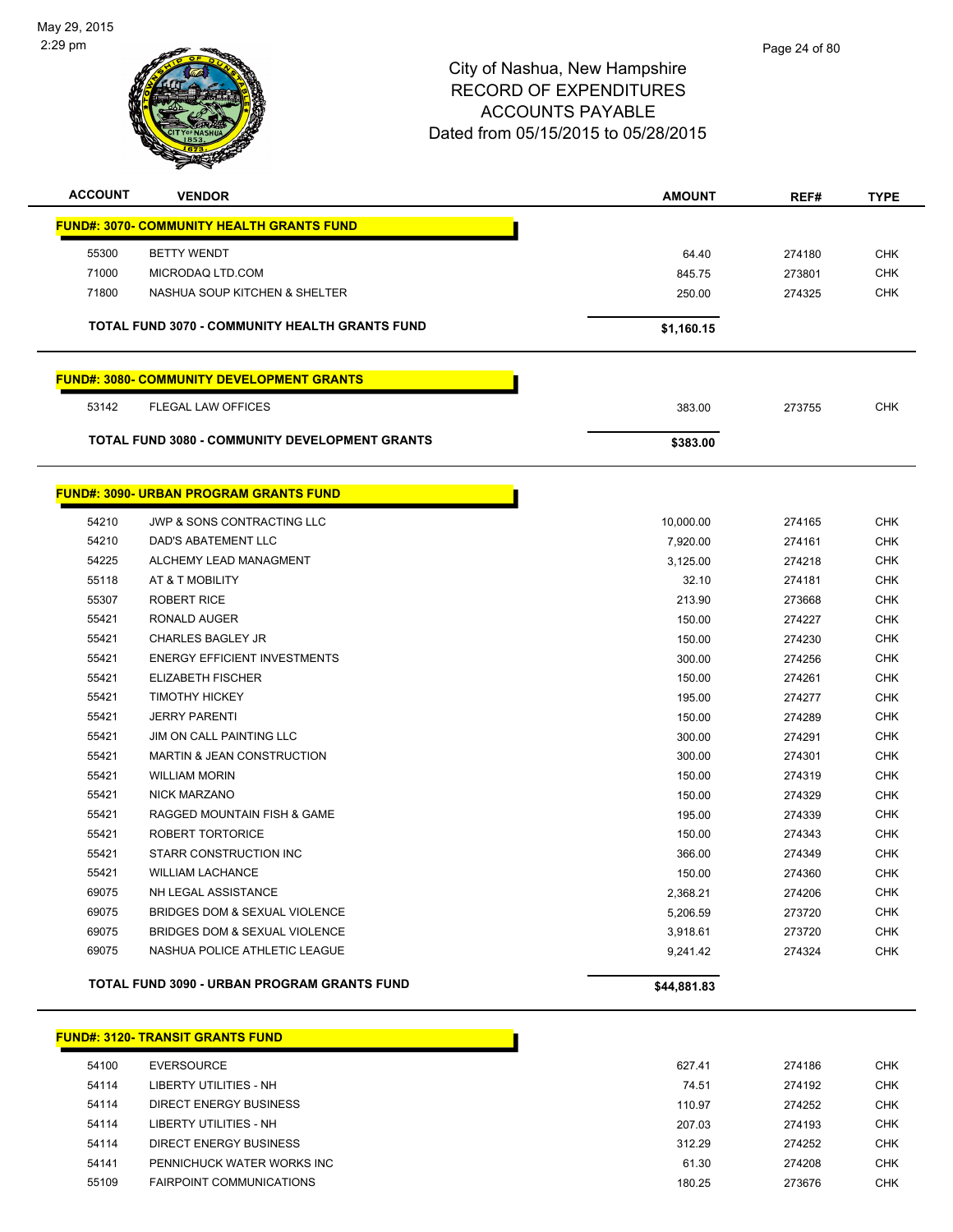

| <b>ACCOUNT</b> | <b>VENDOR</b>                                | <b>AMOUNT</b> | REF#   | <b>TYPE</b> |
|----------------|----------------------------------------------|---------------|--------|-------------|
|                | <b>FUND#: 3120- TRANSIT GRANTS FUND</b>      |               |        |             |
| 55118          | AT & T MOBILITY                              | 124.94        | 274181 | <b>CHK</b>  |
| 55699          | <b>FIRST TRANSIT INC</b>                     | 132,862.08    | 273752 | <b>CHK</b>  |
| 55699          | OCCUPATIONAL DRUG TESTING LLC                | 165.00        | 273817 | <b>CHK</b>  |
| 55699          | VERIZON WIRELESS-342008805                   | 131.00        | 274213 | <b>CHK</b>  |
| 55699          | VERIZON WIRELESS-842008777                   | 191.04        | 274214 | <b>CHK</b>  |
| 55699          | <b>CINTAS UNIFORMS</b>                       | 42.96         | 274241 | <b>CHK</b>  |
| 61299          | WB MASON CO INC                              | 41.05         | 274359 | <b>CHK</b>  |
| 61299          | HOME DEPOT CREDIT SERVICE 3065               | 146.82        | 273768 | <b>CHK</b>  |
| 61299          | CORRIVEAU ROUTHIER INC                       | 114.90        | 274245 | <b>CHK</b>  |
| 61300          | CITY OF NASHUA/TAX COLLECTORS                | 152.84        | 273656 | <b>CHK</b>  |
| 61307          | <b>EAST RIVER ENERGY INC</b>                 | 22,661.00     | 273744 | <b>CHK</b>  |
| 61310          | AVSG LP                                      | 785.81        | 274228 | <b>CHK</b>  |
| 61799          | <b>CUSTOM COACH</b>                          | 420.00        | 273733 | <b>CHK</b>  |
| 61799          | <b>GILLIG LLC</b>                            | 1,082.16      | 273759 | <b>CHK</b>  |
| 61799          | NAPA AUTO PARTS                              | (128.90)      | 273808 | <b>CHK</b>  |
| 61799          | NAPA AUTO PARTS                              | 34.52         | 274323 | <b>CHK</b>  |
| 61799          | NAPA AUTO PARTS                              | 543.90        | 273808 | <b>CHK</b>  |
| 61799          | <b>QUIRK GM PARTS DEPOT</b>                  | 506.70        | 273826 | <b>CHK</b>  |
| 61799          | NAPA AUTO PARTS                              | 174.19        | 274323 | <b>CHK</b>  |
| 61799          | <b>MOLLY CORPORATION</b>                     | 326.40        | 273804 | <b>CHK</b>  |
| 61799          | NAPA AUTO PARTS                              | 180.16        | 274323 | <b>CHK</b>  |
| 61799          | <b>FASTENAL CO</b>                           | 90.96         | 273751 | CHK         |
| 61799          | NAPA AUTO PARTS                              | 87.70         | 273808 | <b>CHK</b>  |
| 61799          | <b>FASTENAL CO</b>                           | 117.50        | 274259 | <b>CHK</b>  |
| 61799          | HOME DEPOT CREDIT SERVICE 3065               | 149.31        | 274278 | <b>CHK</b>  |
| 61799          | NAPA AUTO PARTS                              | 1.44          | 274323 | <b>CHK</b>  |
| 61799          | RYDER FLEET PRODUCTS COM INC                 | 137.54        | 274344 | <b>CHK</b>  |
| 61799          | NAPA AUTO PARTS                              | 75.12         | 273808 | <b>CHK</b>  |
| 61799          | <b>NAPA AUTO PARTS</b>                       | 4.26          | 274323 | <b>CHK</b>  |
|                | <b>TOTAL FUND 3120 - TRANSIT GRANTS FUND</b> | \$162,796.16  |        |             |

### **FUND#: 3800- SCHOOL GRANTS FUND**

| 53600 | <b>STEVE BLUNT</b>              | 200.00   | 274384 | <b>CHK</b> |
|-------|---------------------------------|----------|--------|------------|
| 53607 | <b>JAMES FOLEY</b>              | 122.50   | 273930 | <b>CHK</b> |
| 53607 | <b>MARK PROULX</b>              | 245.00   | 274033 | <b>CHK</b> |
| 53607 | <b>BEVERLY TUFTS</b>            | 122.50   | 274062 | <b>CHK</b> |
| 53628 | ELIZABETH M ERICKSON            | 500.00   | 274425 | <b>CHK</b> |
| 53628 | <b>MARIAH CAMPBELL</b>          | 400.00   | 273895 | <b>CHK</b> |
| 53628 | <b>WHITNEY FREEMAN</b>          | 50.00    | 273934 | <b>CHK</b> |
| 53628 | KATHERINE S GOLTSOV             | 50.00    | 273939 | <b>CHK</b> |
| 53628 | <b>HOLLY LAVINE</b>             | 100.00   | 273978 | CHK        |
| 53628 | <b>WHITNEY FREEMAN</b>          | 25.00    | 274432 | CHK        |
| 53628 | INTERIM HEALTH CARE             | 3,783.25 | 273961 | CHK        |
| 53628 | ONWARD HEALTHCARE               | 3,768.75 | 274012 | CHK        |
| 53628 | <b>TERESA BOLICK PHD</b>        | 1,200.00 | 273886 | <b>CHK</b> |
| 55109 | <b>FAIRPOINT COMMUNICATIONS</b> | 170.48   | 273676 | <b>CHK</b> |
| 55200 | PINKERTON ACADEMY               | 1,000.00 | 274025 | <b>CHK</b> |
|       |                                 |          |        |            |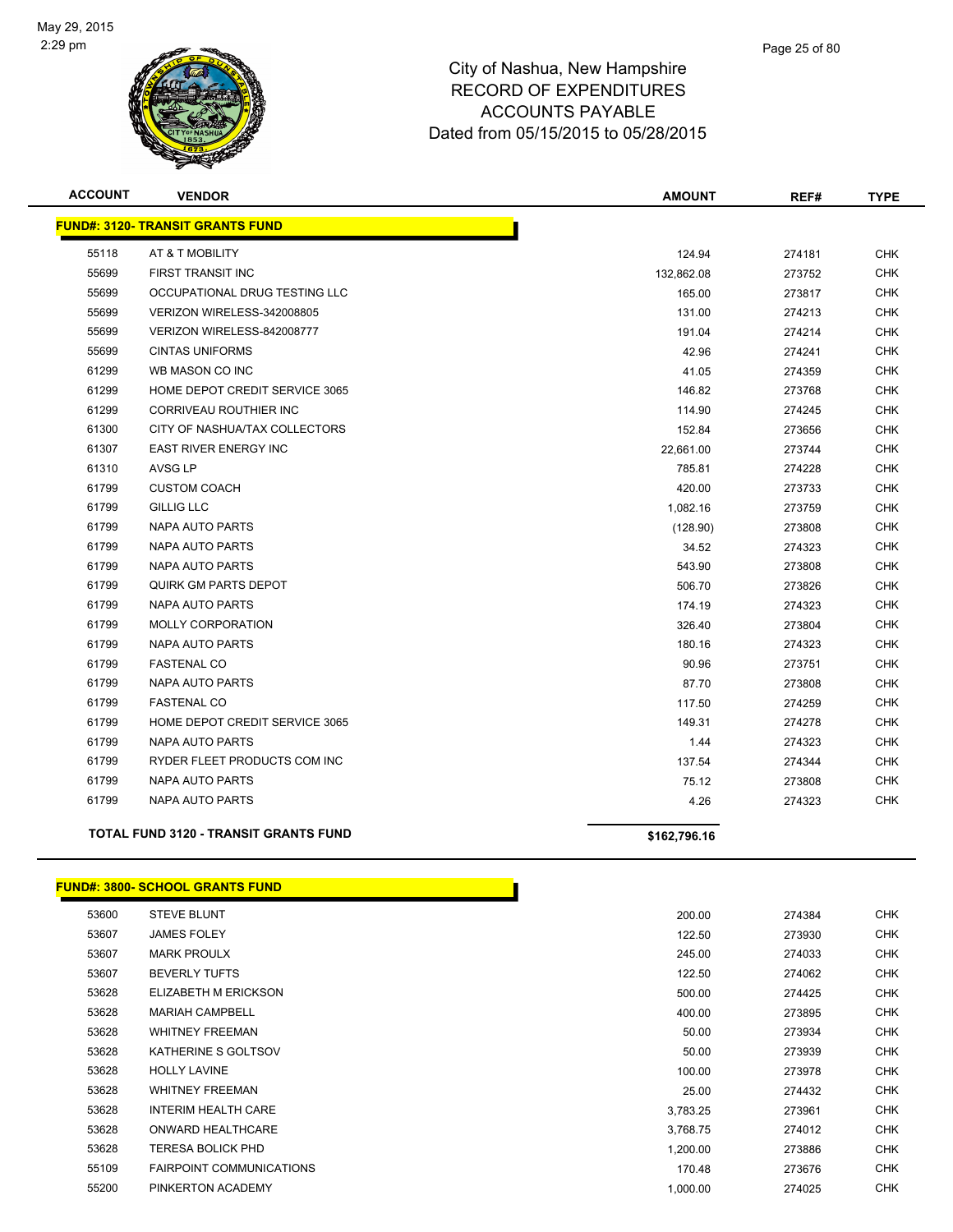

| <b>ACCOUNT</b> | <b>VENDOR</b>                               | <b>AMOUNT</b> | REF#   | <b>TYPE</b> |
|----------------|---------------------------------------------|---------------|--------|-------------|
|                | <b>FUND#: 3800- SCHOOL GRANTS FUND</b>      |               |        |             |
| 55300          | <b>GLENDA MCFADDEN</b>                      | 229.00        | 273995 | <b>CHK</b>  |
| 55300          | <b>CAROL YETTO</b>                          | 150.00        | 274071 | <b>CHK</b>  |
| 55300          | JULIE A. WISWELL                            | 209.00        | 274521 | <b>CHK</b>  |
| 55300          | <b>CRISTA BURRELL</b>                       | 577.53        | 274394 | <b>CHK</b>  |
| 55300          | <b>BRENDA LEMON</b>                         | 57.50         | 274462 | <b>CHK</b>  |
| 55400          | LISA JANOSIK                                | 88.95         | 273967 | <b>CHK</b>  |
| 55400          | <b>CHELSEY ROTHERMEL</b>                    | 123.30        | 274040 | <b>CHK</b>  |
| 55400          | <b>HOLLY PROVOST</b>                        | 115.57        | 274492 | <b>CHK</b>  |
| 61135          | <b>SOCIAL THINKING</b>                      | 72.56         | 274055 | <b>CHK</b>  |
| 61135          | <b>BURMAX CO INC</b>                        | 1,617.68      | 274392 | <b>CHK</b>  |
| 61299          | ROBERTA ABODEELY                            | 295.89        | 274368 | <b>CHK</b>  |
| 61299          | <b>STEVE OPRE</b>                           | 59.98         | 274013 | <b>CHK</b>  |
| 61299          | KATHY HOGAN                                 | 15.19         | 273954 | <b>CHK</b>  |
| 61299          | ORIENTAL TRADING CO INC                     | 100.96        | 274487 | <b>CHK</b>  |
| 61299          | REALLY GOOD STUFF INC                       | 32.92         | 274494 | <b>CHK</b>  |
| 61299          | <b>ABLENET INC</b>                          | 831.60        | 273867 | <b>CHK</b>  |
| 61299          | <b>BLICK ART MATERIALS</b>                  | 219.81        | 273885 | <b>CHK</b>  |
| 61299          | <b>FAT CATALOG</b>                          | 152.89        | 273926 | <b>CHK</b>  |
| 61299          | LAKESHORE LEARNING MATERIALS                | 1,326.79      | 273975 | <b>CHK</b>  |
| 61299          | <b>MAXIAIDS</b>                             | 63.30         | 273992 | <b>CHK</b>  |
| 61299          | MAYER-JOHNSON LLC                           | 179.95        | 273993 | <b>CHK</b>  |
| 61299          | ORIENTAL TRADING CO INC                     | 152.49        | 274014 | <b>CHK</b>  |
| 61299          | <b>SCHOOL SPECIALTY</b>                     | 1,065.96      | 274051 | <b>CHK</b>  |
| 61299          | HANDWRITING WITHOUT TEARS                   | 39.00         | 274446 | <b>CHK</b>  |
| 61299          | LAKESHORE LEARNING MATERIALS                | 210.37        | 274458 | <b>CHK</b>  |
| 61299          | <b>NASCO</b>                                | 126.59        | 274479 | <b>CHK</b>  |
| 61299          | REALLY GOOD STUFF INC                       | 489.81        | 274494 | <b>CHK</b>  |
| 61299          | <b>SCHOOL SPECIALTY</b>                     | 578.90        | 274501 | <b>CHK</b>  |
| 61299          | THERAPRO INC                                | 427.68        | 274509 | <b>CHK</b>  |
| 61875          | <b>HEINEMANN</b>                            | 1,568.05      | 273950 | <b>CHK</b>  |
| 61875          | <b>SCHOLASTIC INC</b>                       | 92.00         | 274047 | <b>CHK</b>  |
| 61875          | <b>HEINEMANN</b>                            | 12,548.25     | 273950 | <b>CHK</b>  |
| 61875          | <b>NCS PEARSON</b>                          | 7,858.80      | 274007 | <b>CHK</b>  |
| 61875          | <b>HEINEMANN</b>                            | 5,275.00      | 274447 | <b>CHK</b>  |
| 61875          | MCGRAW HILL SCHOOL EDUCATION                | 9,733.01      | 274474 | <b>CHK</b>  |
| 71999          | PRO AV SYSTEMS INC                          | 23,534.00     | 274030 | <b>CHK</b>  |
| 71999          | <b>RIFTON EQUIPMENT</b>                     | 4,972.50      | 274039 | <b>CHK</b>  |
|                | <b>TOTAL FUND 3800 - SCHOOL GRANTS FUND</b> | \$86,930.26   |        |             |

### **FUND#: 3810- FOOD SERVICE GRANTS FUND** COSTA FRUIT & PRODUCE CO INC 32.00 273905 CHK er 61299 CENTRAL PAPER PRODUCTS CO CHR (1999) 120 SEPTEMBER 120 SEPTEMBER 1273898 CHK er and the costa fruit & Produce co increase that the cost of the cost of the cost of the cost of the cost of the cost of the cost of the cost of the cost of the cost of the cost of the cost of the cost of the cost of the COSTA FRUIT & PRODUCE CO INC 64.00 273905 CHK 61299 COSTA FRUIT & PRODUCE CO INC 32.00 273905 CHK er 61299 CENTRAL PAPER PRODUCTS CO CHR (61.53 CHK) CHK etized and the costa FRUIT & PRODUCE CO INC 32.00 273905 CHK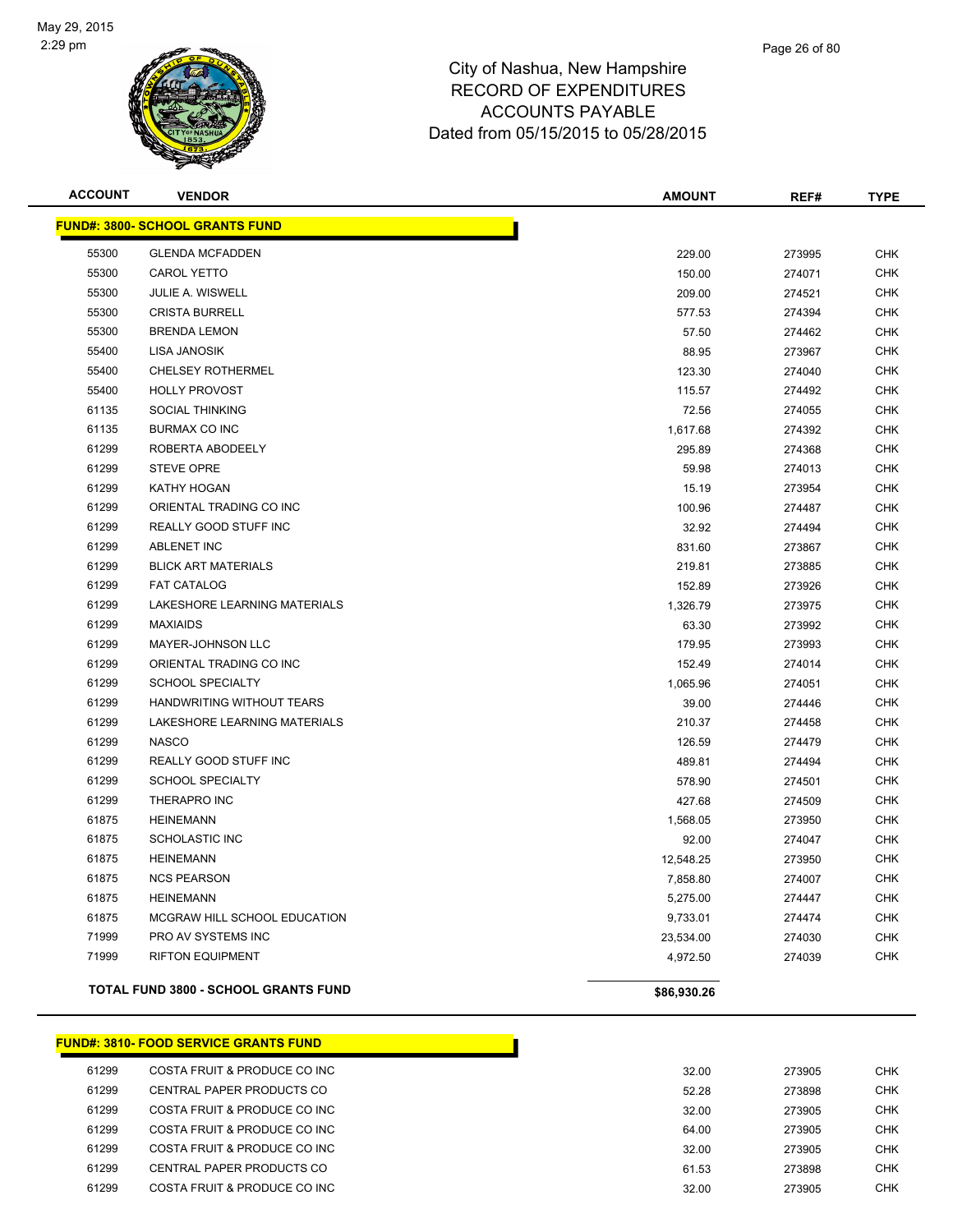| <b>ACCOUNT</b><br><b>VENDOR</b>                       | <b>AMOUNT</b> | REF#   | <b>TYPE</b> |
|-------------------------------------------------------|---------------|--------|-------------|
| <b>TOTAL FUND 3810 - FOOD SERVICE GRANTS FUND</b>     | \$305.81      |        |             |
| <b>FUND#: 4005- TRAFFIC VIOLATIONS FUND</b>           |               |        |             |
| <b>HAITHAM SULTAN</b><br>45400                        | 200.00        | 274272 | <b>CHK</b>  |
| 55607<br><b>MAILINGS UNLIMITED</b>                    | 35.33         | 274299 | <b>CHK</b>  |
| 61107<br>ALECS SHOE STORE INC                         | 169.95        | 273705 | CHK         |
| <b>TOTAL FUND 4005 - TRAFFIC VIOLATIONS FUND</b>      | \$405.28      |        |             |
| <b>FUND#: 4010- MOTOR VEHICLE ADMIN FUND</b>          |               |        |             |
| 53467<br><b>MAILINGS UNLIMITED</b>                    | 143.70        | 274299 | <b>CHK</b>  |
| <b>TOTAL FUND 4010 - MOTOR VEHICLE ADMIN FUND</b>     | \$143.70      |        |             |
|                                                       |               |        |             |
| <b>FUND#: 4020- POLICE DRUG ENFORCEMENT FUND</b>      |               |        |             |
| 54899<br>LAW REALTY CO INC                            | 416.67        | 273786 | <b>CHK</b>  |
| 54899<br>LITCHFIELD VANTAGE LLC                       | 1,583.33      | 273788 | <b>CHK</b>  |
| <b>TOTAL FUND 4020 - POLICE DRUG ENFORCEMENT FUND</b> | \$2,000.00    |        |             |
| <u> FUND#: 4025- DOJ DRUG FORFEITURE FUND</u>         |               |        |             |
| 54487<br>DTC COMMUNICATIONS INC                       | 300.00        | 273743 | <b>CHK</b>  |
| 61110<br>RILEYS SPORT SHOP INC                        | 43,220.80     | 274342 | <b>CHK</b>  |
| 61799<br><b>GRAPPONE AUTOMOTIVE GROUP</b>             | 45.04         | 274270 | <b>CHK</b>  |
| 61799<br>NORTHERN FOREIGN CAR PARTS INC               | 560.00        | 274331 | CHK         |
| 68343<br>CASH                                         | 9,500.00      | 274145 | <b>CHK</b>  |
| 81500<br>IRA TOYOTA OF MANCHESTER                     | 13,987.00     | 274164 | <b>CHK</b>  |
| <b>TOTAL FUND 4025 - DOJ DRUG FORFEITURE FUND</b>     | \$67,612.84   |        |             |
| <b>FUND#: 4053- FIRE REGIONAL HAZMAT FUND</b>         |               |        |             |
| 71000<br>MOORE MEDICAL LLC                            | 250.79        | 273806 | <b>CHK</b>  |
| 71000<br>ALEXETER TECHNOLOGIES LLC                    | 835.00        | 274220 | <b>CHK</b>  |
| TOTAL FUND 4053 - FIRE REGIONAL HAZMAT FUND           | \$1,085.79    |        |             |
| <b>FUND#: 4090- LIB-LOST/DAMAGED BOOK FINES</b>       |               |        |             |
| 61814<br><b>MIDWEST TAPE</b>                          | 27.98         | 273802 | <b>CHK</b>  |
| 61875<br><b>INGRAM LIBRARY SERVICES</b>               | 178.02        | 274283 | <b>CHK</b>  |
|                                                       |               |        |             |
| TOTAL FUND 4090 - LIB-LOST/DAMAGED BOOK FINES         | \$206.00      |        |             |
| <b>FUND#: 5010- CAP PROJECTS-INFO TECHNOLOGY</b>      |               |        |             |
| 81342<br><b>TYLER TECHNOLOGIES INC</b>                | 4,950.00      | 273847 | <b>CHK</b>  |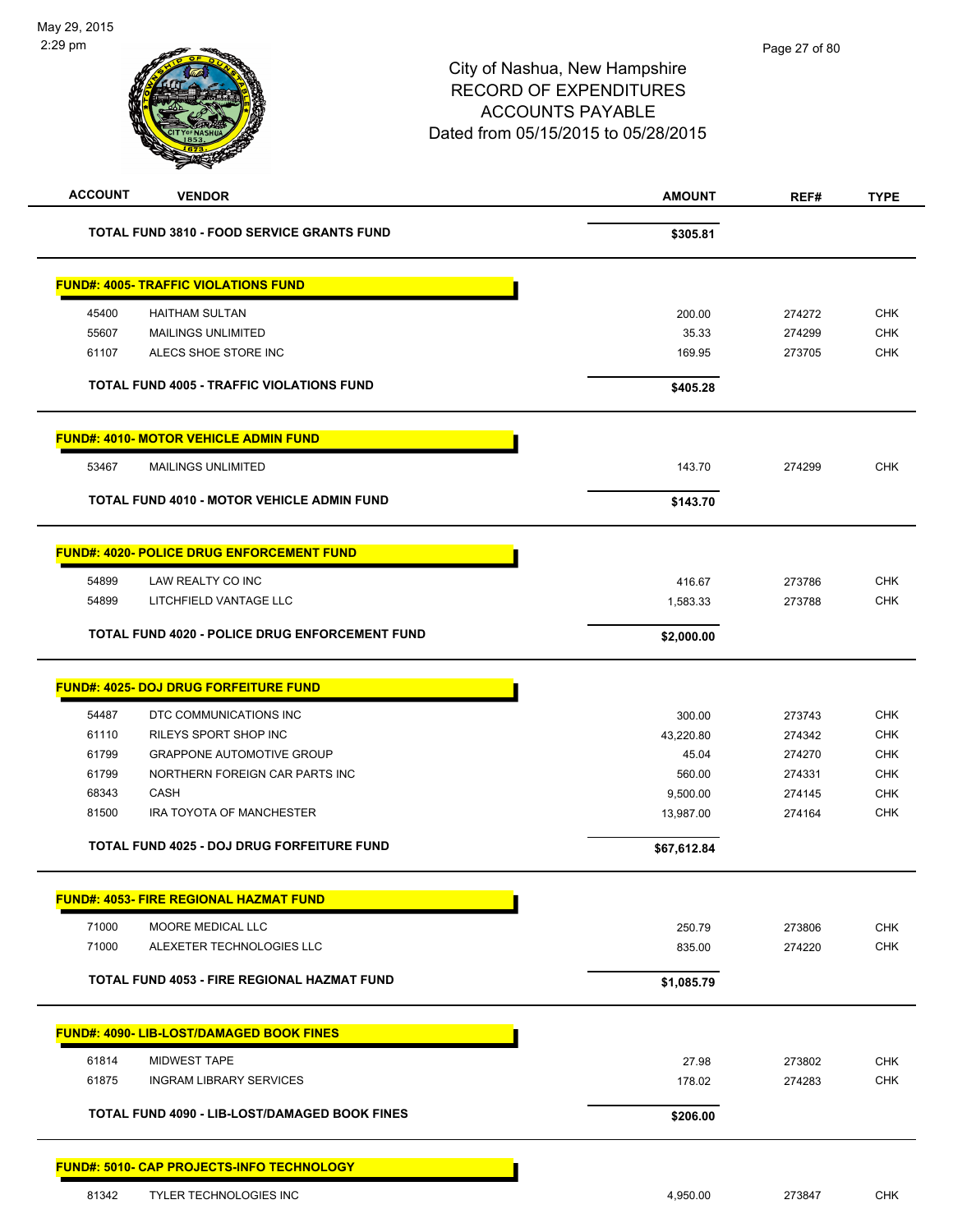|       | <b>VENDOR</b>                                        | <b>AMOUNT</b> | REF#   | <b>TYPE</b> |
|-------|------------------------------------------------------|---------------|--------|-------------|
|       | TOTAL FUND 5010 - CAP PROJECTS-INFO TECHNOLOGY       | \$4,950.00    |        |             |
|       | <b>FUND#: 5050- CAPITAL PROJ-COMMUNICATIONS</b>      |               |        |             |
| 53999 | <b>COMCAST CABLE COMMUNICATIONS I</b>                | 99.90         | 274184 | <b>CHK</b>  |
| 55421 | <b>WILLIAM R MANSFIELD</b>                           | 1,233.88      | 274168 | <b>CHK</b>  |
| 81300 | AXIS BUSINESS SOLUTIONS                              | 5,546.00      | 274229 | <b>CHK</b>  |
|       | <b>TOTAL FUND 5050 - CAPITAL PROJ-COMMUNICATIONS</b> | \$6,879.78    |        |             |
|       | <b>FUND#: 5300- CAPITAL PROJECTS-PARKING</b>         |               |        |             |
| 81200 | ASAP ALARM & ELECTRICAL LLC                          | 1,435.00      | 273709 | <b>CHK</b>  |
|       | <b>TOTAL FUND 5300 - CAPITAL PROJECTS-PARKING</b>    | \$1,435.00    |        |             |
|       |                                                      |               |        |             |
|       | <b>FUND#: 5700- CAP PROJECTS-BROAD ST PKWY</b>       |               |        |             |
| 81700 | NEW ENGLAND PAPER & SUPPLY                           | 72.89         | 273811 | <b>CHK</b>  |
| 81700 | R S AUDLEY INC                                       | 57,339.32     | 274338 | <b>CHK</b>  |
| 81700 | CONTINENTAL PAVING INC                               | 435,812.00    | 274242 | <b>CHK</b>  |
| 81700 | <b>HAYNER SWANSON INC</b>                            | 9,284.41      | 274275 | <b>CHK</b>  |
| 81700 | <b>HAYNER SWANSON INC</b>                            | 3,413.09      | 274275 | <b>CHK</b>  |
| 81700 | <b>HAYNER SWANSON INC</b>                            | 2,912.50      | 274275 | <b>CHK</b>  |
| 81700 | MILLER ENGINEERING & TESTING                         | 143.70        | 273803 | <b>CHK</b>  |
| 81700 | MILLER ENGINEERING & TESTING                         | 0.30          | 274173 | <b>CHK</b>  |
| 81700 | <b>HAYNER SWANSON INC</b>                            | 30,126.24     | 274275 | <b>CHK</b>  |
| 81700 | <b>DENNIS MIRES PA</b>                               | 375.00        | 274249 | <b>CHK</b>  |
| 81700 | HAYNER SWANSON INC                                   | 8,128.76      | 274275 | <b>CHK</b>  |
| 81700 | WARD GEOTECHNICAL CONSULTING                         | 833.00        | 274358 | <b>CHK</b>  |
| 81700 | ALL CREATURES PEST CONROL LLC                        | 500.00        | 274221 | <b>CHK</b>  |

|  | <b>FUND#: 6000- SOLID WASTE FUND</b> |  |
|--|--------------------------------------|--|
|  |                                      |  |

| 44514 | <b>CALVIN KNICKERBOCKER</b>     | 7.20     | 273785 | <b>CHK</b> |
|-------|---------------------------------|----------|--------|------------|
| 54100 | <b>EVERSOURCE</b>               | 64.33    | 274186 | <b>CHK</b> |
| 54114 | ENERGYNORTH PROPANE             | 1,684.91 | 274257 | <b>CHK</b> |
| 54280 | HOME DEPOT CREDIT SERVICE 3065  | 285.80   | 273768 | <b>CHK</b> |
| 54280 | <b>GARY LAVOIE CONSTRUCTION</b> | 9,750.00 | 274143 | <b>CHK</b> |
| 54280 | <b>GARY LAVOIE CONSTRUCTION</b> | 985.00   | 274144 | <b>CHK</b> |
| 54280 | <b>BELLETETES INC</b>           | 19.78    | 274233 | <b>CHK</b> |
| 54487 | NORTHEAST SCALE CO INC          | 1,143.68 | 273815 | <b>CHK</b> |
| 54600 | CARPARTS OF NASHUA              | 135.57   | 273725 | <b>CHK</b> |
| 54600 | FREIGHTLINER OF NH INC          | 71.46    | 273757 | <b>CHK</b> |
| 54600 | <b>G H BERLIN WINDWARD</b>      | 308.64   | 273758 | <b>CHK</b> |
| 54600 | MCNEILUS TRUCK & MANUFACTURING  | 663.16   | 273797 | <b>CHK</b> |
| 54600 | SANEL AUTO PARTS CO             | 337.18   | 273833 | <b>CHK</b> |
| 54600 | G H BERLIN WINDWARD             | 1,128.00 | 274266 | <b>CHK</b> |
|       |                                 |          |        |            |

Т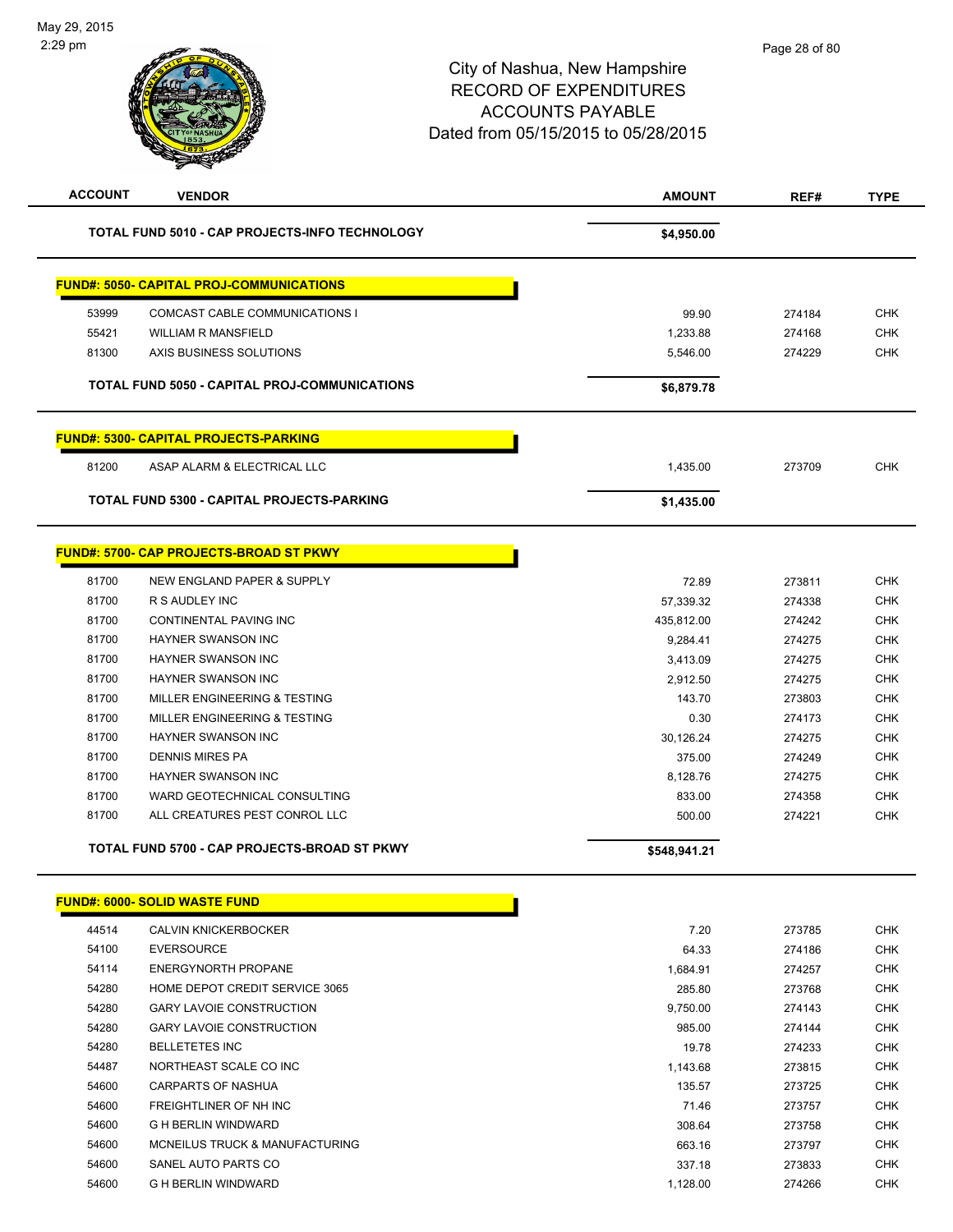

| <b>ACCOUNT</b> | <b>VENDOR</b>                             | <b>AMOUNT</b> | REF#   | <b>TYPE</b> |
|----------------|-------------------------------------------|---------------|--------|-------------|
|                | <b>FUND#: 6000- SOLID WASTE FUND</b>      |               |        |             |
| 54600          | MAYNARD & LESIEUR INC                     | 1,224.90      | 274304 | <b>CHK</b>  |
| 54600          | MCDEVITT TRUCKS INC                       | 3,963.15      | 274308 | <b>CHK</b>  |
| 54600          | MCNEILUS TRUCK & MANUFACTURING            | 1,621.42      | 274311 | <b>CHK</b>  |
| 54600          | NAPA AUTO PARTS                           | 61.35         | 274322 | <b>CHK</b>  |
| 54600          | NUERA TRANSPORT INC                       | 128.66        | 274332 | <b>CHK</b>  |
| 55109          | <b>FAIRPOINT COMMUNICATIONS</b>           | 32.75         | 274187 | <b>CHK</b>  |
| 55699          | <b>CALLOGIX INC</b>                       | 58.21         | 273723 | <b>CHK</b>  |
| 55699          | NORTHEAST SCALE CO INC                    | 875.00        | 273815 | <b>CHK</b>  |
| 61100          | WB MASON CO INC                           | 805.75        | 274359 | <b>CHK</b>  |
| 61107          | UNIFIRST CORPORATION                      | 172.11        | 273849 | <b>CHK</b>  |
| 61192          | <b>BLUETRACK INC</b>                      | 328.60        | 273718 | <b>CHK</b>  |
| 61192          | <b>QUALITY LOGO PRODUCTS</b>              | 177.15        | 273825 | <b>CHK</b>  |
| 61307          | SHATTUCK MALONE OIL CO                    | 634.41        | 273687 | <b>CHK</b>  |
| 61307          | SHATTUCK MALONE OIL CO                    | 1,650.77      | 274209 | <b>CHK</b>  |
| 61310          | AVSG LP                                   | 11,719.97     | 274228 | <b>CHK</b>  |
| 61428          | WB MASON CO INC                           | 47.99         | 273851 | <b>CHK</b>  |
| 61428          | WB MASON CO INC                           | 114.72        | 274359 | <b>CHK</b>  |
| 71000          | <b>ISCO INDUSTRIES</b>                    | 233.27        | 273776 | <b>CHK</b>  |
| 81100          | NORTHEAST EARTH MECHANICS INC             | 107,839.36    | 274330 | <b>CHK</b>  |
|                | <b>TOTAL FUND 6000 - SOLID WASTE FUND</b> | \$148,274.25  |        |             |

# **FUND#: 6200- WASTEWATER FUND**

| 21775 | <b>ABSOLUTE TITLE</b>           | 120.02 | 274094 | <b>CHK</b> |
|-------|---------------------------------|--------|--------|------------|
| 21775 | <b>ACCURATE TITLE</b>           | 54.42  | 274095 | <b>CHK</b> |
| 21775 | <b>CATHERINE F KERT</b>         | 75.02  | 274096 | <b>CHK</b> |
| 21775 | <b>CHRISTIAN ANDERSEN</b>       | 64.67  | 274097 | <b>CHK</b> |
| 21775 | CP-SRMOF II 2012A TRUST         | 37.54  | 274098 | <b>CHK</b> |
| 21775 | DOROTHY TAYLOR FAM TRUST        | 35.97  | 274099 | <b>CHK</b> |
| 21775 | <b>FRANK J HOOKER</b>           | 52.37  | 274100 | <b>CHK</b> |
| 21775 | <b>GAIL WILSON</b>              | 46.22  | 274101 | <b>CHK</b> |
| 21775 | <b>GAUTHIER &amp; MACMARTIN</b> | 54.42  | 274102 | <b>CHK</b> |
| 21775 | <b>GEORGE BERGERON</b>          | 60.57  | 274103 | <b>CHK</b> |
| 21775 | <b>JEFFREY BOUCHER</b>          | 50.00  | 274104 | <b>CHK</b> |
| 21775 | <b>JOHN DALTON</b>              | 112.29 | 274105 | <b>CHK</b> |
| 21775 | <b>JOHN MARTIN</b>              | 370.95 | 274106 | <b>CHK</b> |
| 21775 | <b>KLAVS LANDBERG</b>           | 91.58  | 274107 | <b>CHK</b> |
| 21775 | <b>LISA NAGLE</b>               | 58.52  | 274108 | <b>CHK</b> |
| 21775 | PAUL JORDAN                     | 69.44  | 274109 | <b>CHK</b> |
| 21775 | <b>RAMA APPALLA</b>             | 141.59 | 274110 | CHK        |
| 21775 | <b>RANDY CLOUTIER</b>           | 60.57  | 274111 | <b>CHK</b> |
| 21775 | <b>REBECCA WITTS</b>            | 79.17  | 274112 | <b>CHK</b> |
| 21775 | <b>ROLAND E MILLER</b>          | 42.12  | 274113 | <b>CHK</b> |
| 21775 | STEPHANIE SOUTHWORTH            | 63.49  | 274114 | <b>CHK</b> |
| 21775 | STONEHEDGE DEV. LLC             | 27.77  | 274115 | <b>CHK</b> |
| 21775 | STUART L OSBORNE SR             | 31.87  | 274116 | <b>CHK</b> |
| 21775 | <b>SWEENEY &amp; SWEENEY</b>    | 52.37  | 274117 | <b>CHK</b> |
| 53107 | <b>EASTERN ANALYTICAL INC</b>   | 65.00  | 273745 | <b>CHK</b> |

h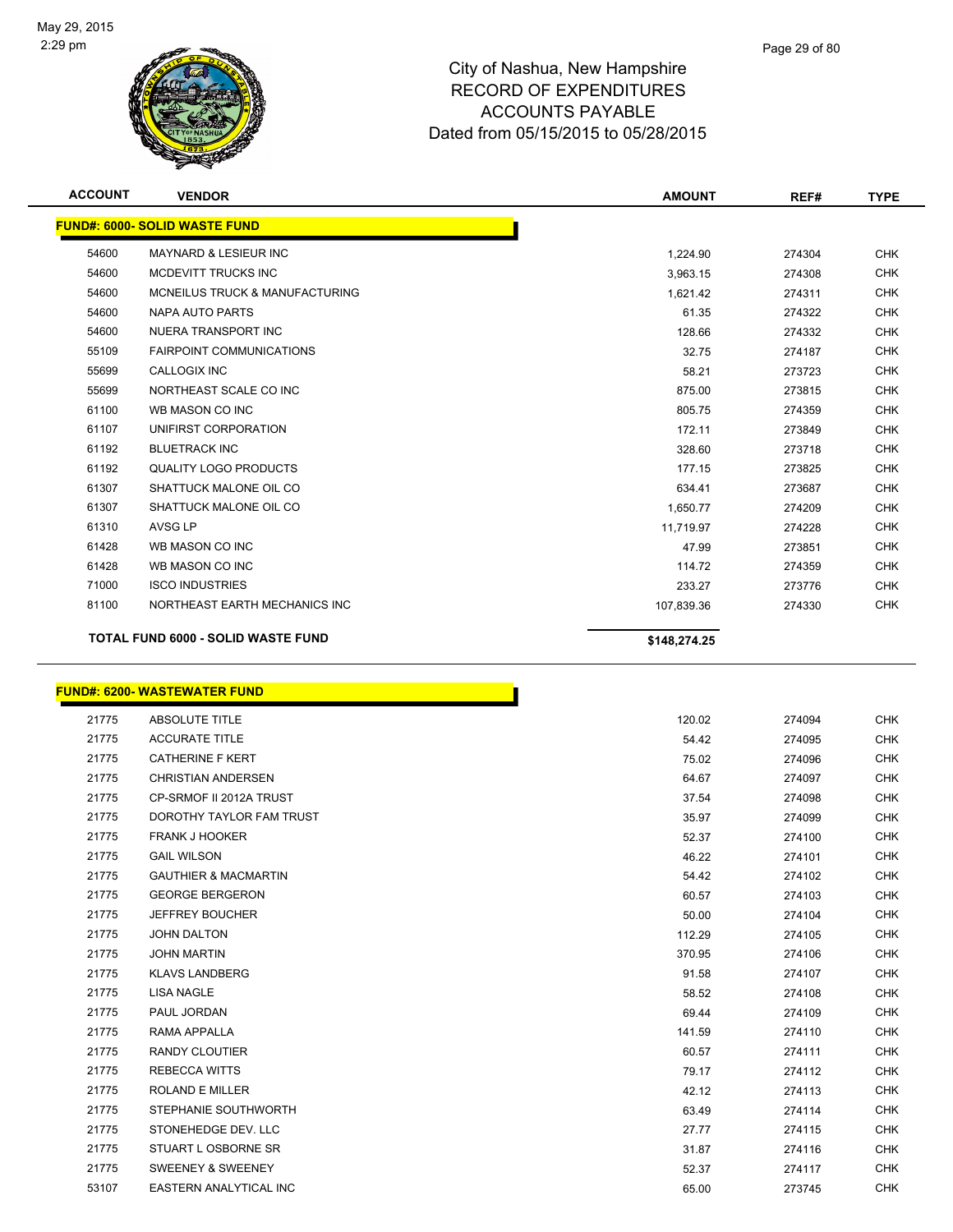

| <b>ACCOUNT</b> | <b>VENDOR</b>                        | <b>AMOUNT</b> | REF#   | <b>TYPE</b> |
|----------------|--------------------------------------|---------------|--------|-------------|
|                | <u> FUND#: 6200- WASTEWATER FUND</u> |               |        |             |
| 53128          | RATH YOUNG & PIGNATELLI PC           | 1,527.50      | 274341 | <b>CHK</b>  |
| 53467          | PENNICHUCK WATER WORKS INC           | 9,426.06      | 273686 | <b>CHK</b>  |
| 53467          | <b>MAILINGS UNLIMITED</b>            | 3,990.83      | 273792 | <b>CHK</b>  |
| 54100          | <b>EVERSOURCE</b>                    | 38,366.98     | 274186 | <b>CHK</b>  |
| 54114          | LIBERTY UTILITIES - NH               | 1,156.61      | 274197 | <b>CHK</b>  |
| 54114          | LIBERTY UTILITIES - NH               | 198.67        | 274198 | <b>CHK</b>  |
| 54114          | LIBERTY UTILITIES - NH               | 444.26        | 274199 | <b>CHK</b>  |
| 54114          | LIBERTY UTILITIES - NH               | 95.19         | 274200 | <b>CHK</b>  |
| 54114          | <b>LIBERTY UTILITIES - NH</b>        | 50.71         | 274201 | <b>CHK</b>  |
| 54114          | LIBERTY UTILITIES - NH               | 61.54         | 274202 | CHK         |
| 54141          | PENNICHUCK WATER WORKS INC           | 566.55        | 274208 | <b>CHK</b>  |
| 54200          | ALL GREEN COMMERCIAL JANITORS        | 693.33        | 273706 | CHK         |
| 54221          | CASELLA ORGANICS                     | 32,989.01     | 273726 | <b>CHK</b>  |
| 54221          | ACCUWORX USA INC                     | 6,000.00      | 274215 | <b>CHK</b>  |
| 54280          | <b>CLARITY WATER TECHNOLOGIES</b>    | 749.16        | 273728 | <b>CHK</b>  |
| 54300          | CRISP CONTRACTING LLC                | 4,000.00      | 273659 | <b>CHK</b>  |
| 54300          | <b>BROX INDUSTRIES INC</b>           | 281.40        | 274238 | <b>CHK</b>  |
| 54300          | CONTINENTAL PAVING INC               | 548.20        | 274243 | <b>CHK</b>  |
| 54300          | CORRIVEAU ROUTHIER INC               | 11.89         | 274245 | <b>CHK</b>  |
| 54300          | HOWARD P FAIRFIELD LLC               | 163.77        | 274280 | <b>CHK</b>  |
| 54487          | <b>HAJOCA CORPORATION</b>            | 42.10         | 273763 | <b>CHK</b>  |
| 54487          | INGERSOLL RAND CO                    | 1,544.54      | 273774 | <b>CHK</b>  |
| 54487          | M & M ELECTRICAL SUPPLY CO INC       | 240.93        | 273789 | <b>CHK</b>  |
| 54487          | PENTA CORP                           | 7,817.50      | 273819 | <b>CHK</b>  |
| 54487          | PINE MOTOR PARTS                     | 51.44         | 273821 | <b>CHK</b>  |
| 54487          | POWER UP GENERATOR SERVICE CO        | 4,774.24      | 273823 | <b>CHK</b>  |
| 54487          | <b>FEDEX</b>                         | 399.28        | 274188 | <b>CHK</b>  |
| 54487          | <b>GRAINGER</b>                      | 1,834.64      | 274268 | <b>CHK</b>  |
| 54487          | HAMPSHIRE PUMP AND EQUIPMENT         | 1,292.49      | 274273 | <b>CHK</b>  |
| 54487          | M & M ELECTRICAL SUPPLY CO INC       | 1,093.12      | 274297 | <b>CHK</b>  |
| 54600          | <b>CRISP CONTRACTING LLC</b>         | 2,600.00      | 273659 | CHK         |
| 54600          | MAYNARD & LESIEUR INC                | 201.35        | 273794 | <b>CHK</b>  |
| 54600          | M & M ELECTRICAL SUPPLY CO INC       | 63.71         | 274297 | <b>CHK</b>  |
| 54600          | MERRIMACK AUTO CENTER-NASHUA         | 50.00         | 274312 | <b>CHK</b>  |
| 55109          | BAYRING COMMUNICATIONS               | 60.21         | 273671 | <b>CHK</b>  |
| 55109          | <b>FAIRPOINT COMMUNICATIONS</b>      | 773.80        | 273676 | <b>CHK</b>  |
| 55118          | AT & T MOBILITY                      | 171.48        | 274181 | <b>CHK</b>  |
| 55118          | AT & T MOBILITY                      | 352.51        | 274183 | <b>CHK</b>  |
| 55400          | <b>AMY PROUTY GILL</b>               | 255.27        | 274163 | <b>CHK</b>  |
| 55400          | NEWEA                                | 380.00        | 274205 | <b>CHK</b>  |
| 55421          | <b>NEWEA</b>                         | 30.00         | 273682 | <b>CHK</b>  |
| 55421          | <b>NEWWTA INC</b>                    | 390.00        | 273683 | <b>CHK</b>  |
| 55618          | <b>CITIZENS BANK</b>                 | 1,549.56      | 148762 | ACH         |
| 55618          | <b>CITIZENS BANK</b>                 | 1,124.71      | 148763 | ACH         |
| 55699          | CALLOGIX INC                         | 166.00        | 273723 | <b>CHK</b>  |
| 61100          | ANCO SIGNS & STAMPS INC              | 89.30         | 274223 | <b>CHK</b>  |
| 61107          | UNIFIRST CORPORATION                 | 236.07        | 274354 | <b>CHK</b>  |
| 61149          | <b>HACH COMPANY</b>                  | 212.27        | 274271 | <b>CHK</b>  |
| 61156          | JCI JONES CHEMICALS INC              | 2,113.64      | 273780 | <b>CHK</b>  |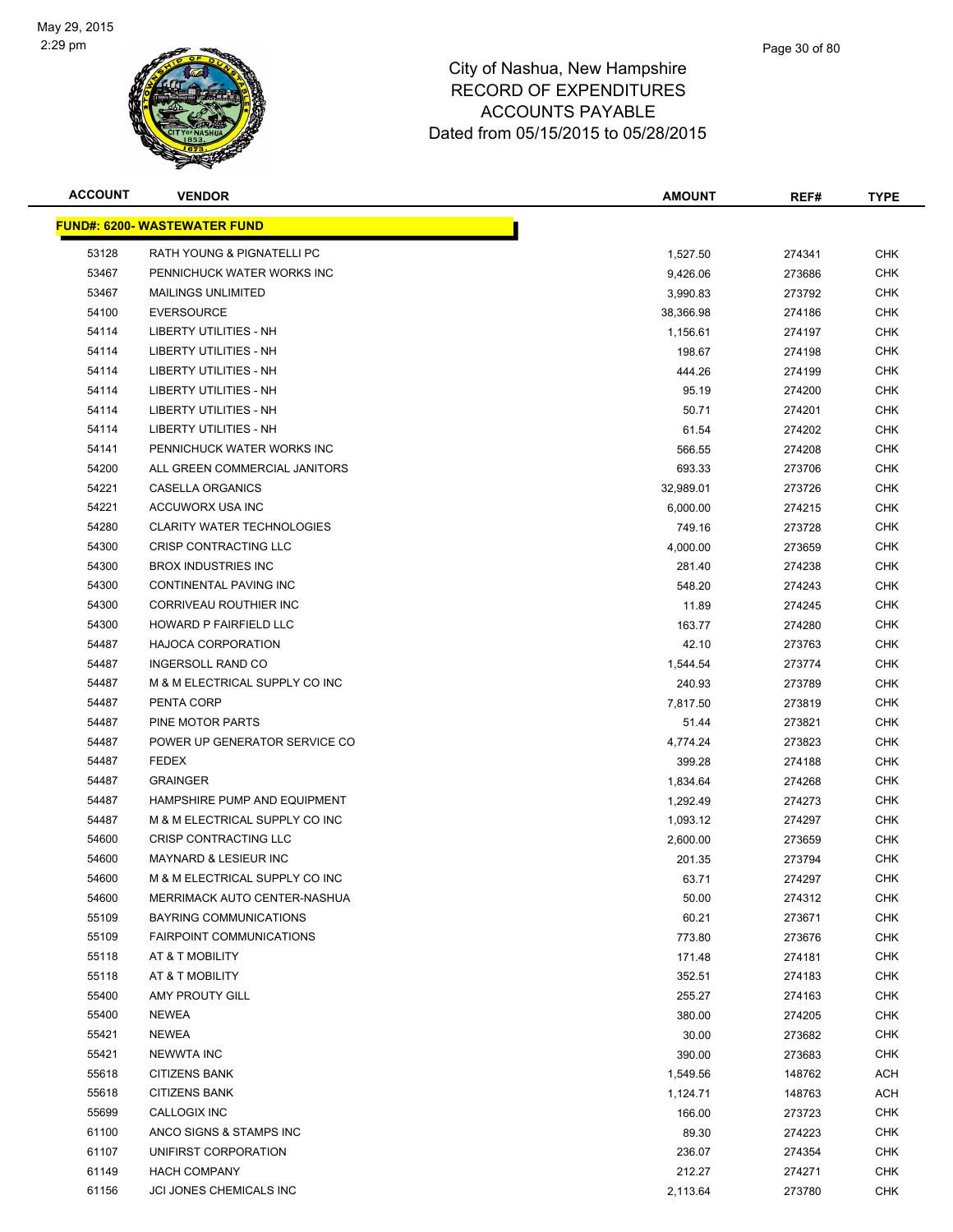$\overline{\phantom{0}}$ 



| <b>ACCOUNT</b> | <b>VENDOR</b>                                    | <b>AMOUNT</b> | REF#   | <b>TYPE</b> |
|----------------|--------------------------------------------------|---------------|--------|-------------|
|                | <b>FUND#: 6200- WASTEWATER FUND</b>              |               |        |             |
| 61156          | <b>BASF CORP</b>                                 | 4,739.04      | 274231 | <b>CHK</b>  |
| 61299          | <b>GRAINGER</b>                                  | 108.05        | 273760 | <b>CHK</b>  |
| 61299          | HOME DEPOT CREDIT SERVICE 3065                   | 39.84         | 273768 | <b>CHK</b>  |
| 61299          | OMEGA INDUSTRIAL SUPPLY INC                      | 636.92        | 273818 | <b>CHK</b>  |
| 61299          | <b>GRAINGER</b>                                  | 43.22         | 274268 | <b>CHK</b>  |
| 61299          | HOME DEPOT CREDIT SERVICE 3065                   | 34.97         | 274278 | <b>CHK</b>  |
| 61299          | MCMASTER-CARR                                    | 139.68        | 274310 | <b>CHK</b>  |
| 61310          | AVSG LP                                          | 660.56        | 274228 | <b>CHK</b>  |
| 61807          | UNIVERSITY ENTERPRISES INC                       | 11.00         | 273693 | <b>CHK</b>  |
| 61830          | THE TELEGRAPH                                    | 228.00        | 273690 | <b>CHK</b>  |
| 61830          | <b>TELVENT DTN LLC</b>                           | 2,688.00      | 273845 | <b>CHK</b>  |
| 81300          | PENTA CORP                                       | 28,591.21     | 273819 | <b>CHK</b>  |
| 81700          | <b>WOODARD &amp; CURRAN</b>                      | 45,836.01     | 274361 | <b>CHK</b>  |
| 81700          | <b>WRIGHT-PIERCE</b>                             | 834.68        | 274362 | CHK         |
| 81700          | <b>WRIGHT-PIERCE</b>                             | 63,590.28     | 274362 | <b>CHK</b>  |
| 81700          | <b>HAZEN &amp; SAWYER PC</b>                     | 2,675.57      | 274276 | <b>CHK</b>  |
|                | <b>TOTAL FUND 6200 - WASTEWATER FUND</b>         | \$284,006.80  |        |             |
|                | <b>FUND#: 6500- PROPERTY &amp; CASUALTY FUND</b> |               |        |             |
| 53142          | HUB INT'L NEW ENGLAND LLC                        | 17,500.00     | 148765 | <b>ACH</b>  |
| 54267          | TREASURER STATE OF NH                            | 50.00         | 273691 | <b>CHK</b>  |
| 54267          | TREASURER STATE OF NH                            | 150.00        | 274211 | <b>CHK</b>  |
| 59207          | PAUL BRENNAN                                     | 145.00        | 274131 | <b>CHK</b>  |
| 59207          | <b>CONCORD HOSPITAL</b>                          | 276.00        | 274132 | <b>CHK</b>  |
| 59207          | <b>CPTE NASHUA</b>                               | 1,178.00      | 274133 | <b>CHK</b>  |
| 59207          | DARTMOUTH HITCHCOCK CLINIC                       | 1,559.00      | 274134 | <b>CHK</b>  |
| 59207          | ELLIOT OCCUPATIONAL HEALTH SVC                   | 202.00        | 274135 | <b>CHK</b>  |
| 59207          | FLEISCHER SPINE PLLC                             | 384.76        | 274136 | <b>CHK</b>  |
| 59207          | JILL GAGNE                                       | 7349          | 274137 | <b>CHK</b>  |

| 59207 | FLEISCHER SPINE PLLC           | 384.76   | 274136 | <b>CHK</b> |
|-------|--------------------------------|----------|--------|------------|
| 59207 | <b>JILL GAGNE</b>              | 73.49    | 274137 | <b>CHK</b> |
| 59207 | OCCUPATIONAL HEALTH CTRS SOUTH | 394.50   | 274139 | <b>CHK</b> |
| 59207 | PERFORMANCE REHAB INC          | 445.00   | 274140 | <b>CHK</b> |
| 59207 | SHIELDS IMAGING OF             | 570.93   | 274141 | <b>CHK</b> |
| 59207 | SO NH REGIONAL MEDICAL CENTER  | 9,276.77 | 274142 | <b>CHK</b> |
| 59207 | ACCURATE TRANSCRIPTION MATTERS | 364.90   | 274536 | <b>CHK</b> |
| 59207 | CLAIMS BUREAU USA INC          | 1,417.00 | 274538 | <b>CHK</b> |
| 59207 | FLEISCHER SPINE PLLC           | 514.57   | 274539 | <b>CHK</b> |
| 59207 | FOUR SEASONS ORTHOPEDIC CENTER | 180.00   | 274540 | <b>CHK</b> |
| 59207 | OCCUPATIONAL HEALTH CTRS SOUTH | 337.90   | 274542 | <b>CHK</b> |
| 59207 | PERFORMANCE REHAB INC          | 245.00   | 274544 | <b>CHK</b> |
| 59207 | <b>SJ PHYSICIAN SERVICES</b>   | 265.00   | 274545 | <b>CHK</b> |
| 59225 | <b>CERTIFIED COLLISION LLC</b> | 717.00   | 274537 | <b>CHK</b> |
| 59275 | GATE CITY FENCE CO INC         | 335.00   | 274138 | <b>CHK</b> |
| 59275 | <b>ILLG AUTOMOTIVE CORP</b>    | 825.83   | 274541 | <b>CHK</b> |
| 59275 | DAVID PEARLSTEIN               | 92.95    | 274543 | <b>CHK</b> |
| 59275 | STATEWIDE COLLISION LLC        | 1,133.04 | 274546 | <b>CHK</b> |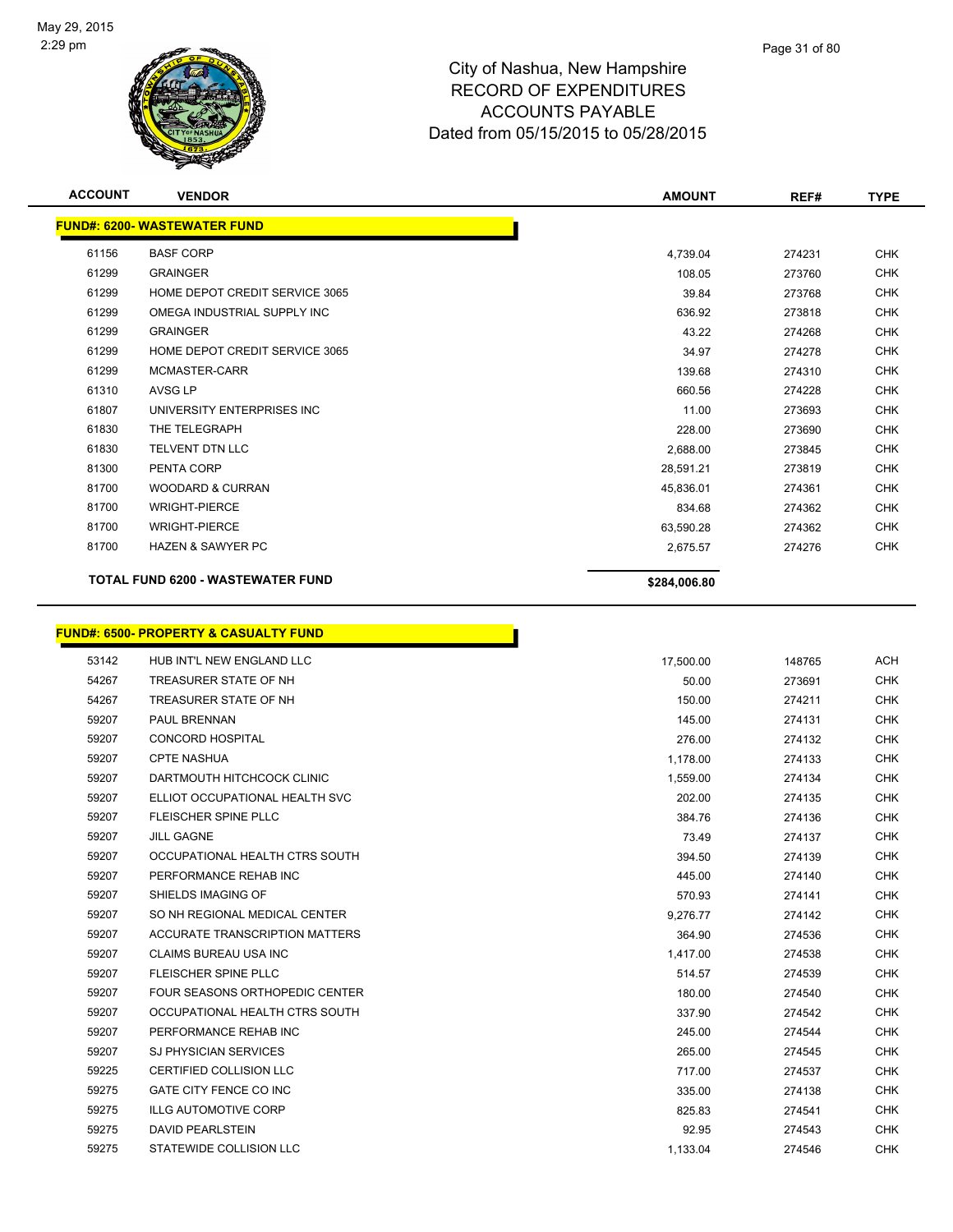| <b>ACCOUNT</b> | <b>VENDOR</b>                                                              | <b>AMOUNT</b>             | REF#   | <b>TYPE</b> |
|----------------|----------------------------------------------------------------------------|---------------------------|--------|-------------|
|                | TOTAL FUND 6500 - PROPERTY & CASUALTY FUND                                 | \$38,633.64               |        |             |
|                | <b>FUND#: 6600- BENEFITS SELF INSURANCE FUND</b>                           |                           |        |             |
| 21500          | <b>ITT HARTFORD</b>                                                        | 70,951.92                 | 148739 | ACH         |
| 21500          | <b>ITT HARTFORD</b>                                                        | 35,784.08                 | 148796 | ACH         |
| 21520          | SUN LIFE ASSURANCE CO OF CANAD                                             | 13,611.36                 | 148771 | ACH         |
| 21575          | NORTHEAST DELTA DENTAL                                                     | 164,584.59                | 148797 | <b>ACH</b>  |
| 21585          | VISION SERVICE PLAN                                                        | 15,058.55                 | 274356 | <b>CHK</b>  |
| 53135          | ST JOSEPHS BUSINESS & HEALTH                                               | 7,934.10                  | 274348 | <b>CHK</b>  |
| 59165          | <b>HCC LIFE INSURANCE CO</b>                                               | 96,013.60                 | 148735 | <b>ACH</b>  |
| 59507          | ANTHEM BCBS OF NE                                                          | 56,014.82                 | 148767 | <b>ACH</b>  |
| 59507          | ANTHEM BCBS OF NE                                                          | 428,772.05                | 148767 | <b>ACH</b>  |
| 59507          | CAROLYN MORTELLARO                                                         | 1,140.00                  | 273655 | <b>CHK</b>  |
| 59507          | ANTHEM BCBS OF NE                                                          | 54,513.69                 | 148767 | <b>ACH</b>  |
| 59507          | HARVARD PILGRIM HEALTH CARE                                                | 193,510.60                | 148769 | <b>ACH</b>  |
| 59507          | HARVARD PILGRIM HEALTH CARE                                                | 102,834.05                | 148795 | <b>ACH</b>  |
| 59525          | NORTHEAST DELTA DENTAL                                                     | 67,923.06                 | 148770 | ACH         |
| 59525          | NORTHEAST DELTA DENTAL                                                     | 26,229.68                 | 148797 | <b>ACH</b>  |
|                | TOTAL FUND 6600 - BENEFITS SELF INSURANCE FUND                             | \$1,334,876.15            |        |             |
| 81500          | HOWARD P FAIRFIELD LLC<br>TOTAL FUND 7026 - CAPITAL EQUIPMENT RESERVE FUND | 75,249.50<br>\$119,292.90 | 273769 | <b>CHK</b>  |
|                | <b>FUND#: 7052- MINE FALLS PARK ETF</b>                                    |                           |        |             |
|                |                                                                            |                           |        |             |
| 54280          | HOME DEPOT CREDIT SERVICE 3065                                             | 199.86                    | 273768 | <b>CHK</b>  |
|                | <b>TOTAL FUND 7052 - MINE FALLS PARK ETF</b>                               | \$199.86                  |        |             |
|                | <b>FUND#: 7064- JACKSON MILLS DAM OPERATIONS</b>                           |                           |        |             |
| 54221          | DAVES SEPTIC SERVICE INC                                                   | 92.15                     | 273736 | <b>CHK</b>  |
|                | TOTAL FUND 7064 - JACKSON MILLS DAM OPERATIONS                             | \$92.15                   |        |             |
|                | <b>FUND#: 7506- ETF CONTRIB-WOODLAWN CEMETERY</b>                          |                           |        |             |
| 54280          | HUFF & GAUTHIER INC                                                        | 2,589.59                  | 273772 | <b>CHK</b>  |
|                | TOTAL FUND 7506 - ETF CONTRIB-WOODLAWN CEMETERY                            | \$2,589.59                |        |             |
|                |                                                                            |                           |        |             |
|                | <u> FUND#: 7551- P&amp;R-SUMMERFUN</u>                                     |                           |        |             |
| 68322          | FRIENDS OF THE YANKEE BRASS                                                | 600.00                    | 274265 | <b>CHK</b>  |
| 68322          | <b>QUALITY PRESS INC</b>                                                   | 1,505.25                  | 274337 | <b>CHK</b>  |
|                |                                                                            |                           |        |             |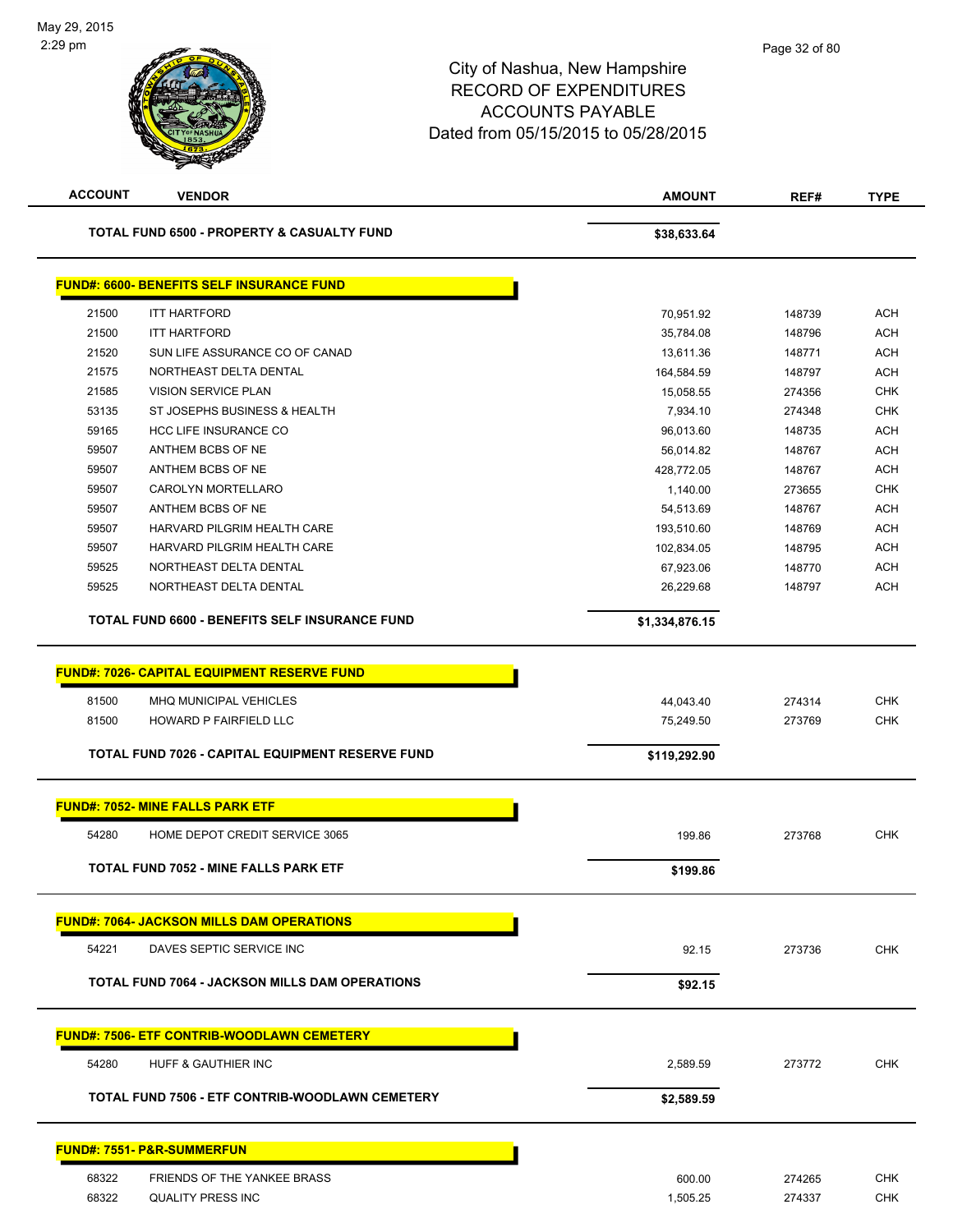| <b>ACCOUNT</b> | <b>VENDOR</b>                                   | <b>AMOUNT</b> | REF#   | <b>TYPE</b> |
|----------------|-------------------------------------------------|---------------|--------|-------------|
|                | <b>TOTAL FUND 7551 - P&amp;R-SUMMERFUN</b>      | \$2,105.25    |        |             |
|                | <b>FUND#: 7563- SCHOOL ATHLETIC ETF</b>         |               |        |             |
| 71999          | <b>BSN SPORTS</b>                               | (57.79)       | 273888 | <b>CHK</b>  |
| 71999          | <b>CUSTOM SHADES</b>                            | 5,575.00      | 273907 | <b>CHK</b>  |
|                | <b>TOTAL FUND 7563 - SCHOOL ATHLETIC ETF</b>    | \$5,517.21    |        |             |
|                | <b>FUND#: 7565- SCHOOL RELATED PROGRAMS-ETF</b> |               |        |             |
| 61299          | PRO SALES                                       | 300.00        | 274032 | <b>CHK</b>  |
| 61299          | <b>LISA ANDERSON</b>                            | 457.23        | 274372 | <b>CHK</b>  |
| 71221          | COMPUTER HUT dba IT INSIDERS                    | 1,429.44      | 273904 | <b>CHK</b>  |
|                | TOTAL FUND 7565 - SCHOOL RELATED PROGRAMS-ETF   | \$2,186.67    |        |             |
|                | <b>FUND#: 8200- BPW PENSION FUND</b>            |               |        |             |
| 53121          | <b>HOOKER &amp; HOLCOMBE INC</b>                | 18,000.00     | 274189 | <b>CHK</b>  |
|                | <b>TOTAL FUND 8200 - BPW PENSION FUND</b>       | \$18,000.00   |        |             |

**Grand Total:**

**\$4,778,579.37**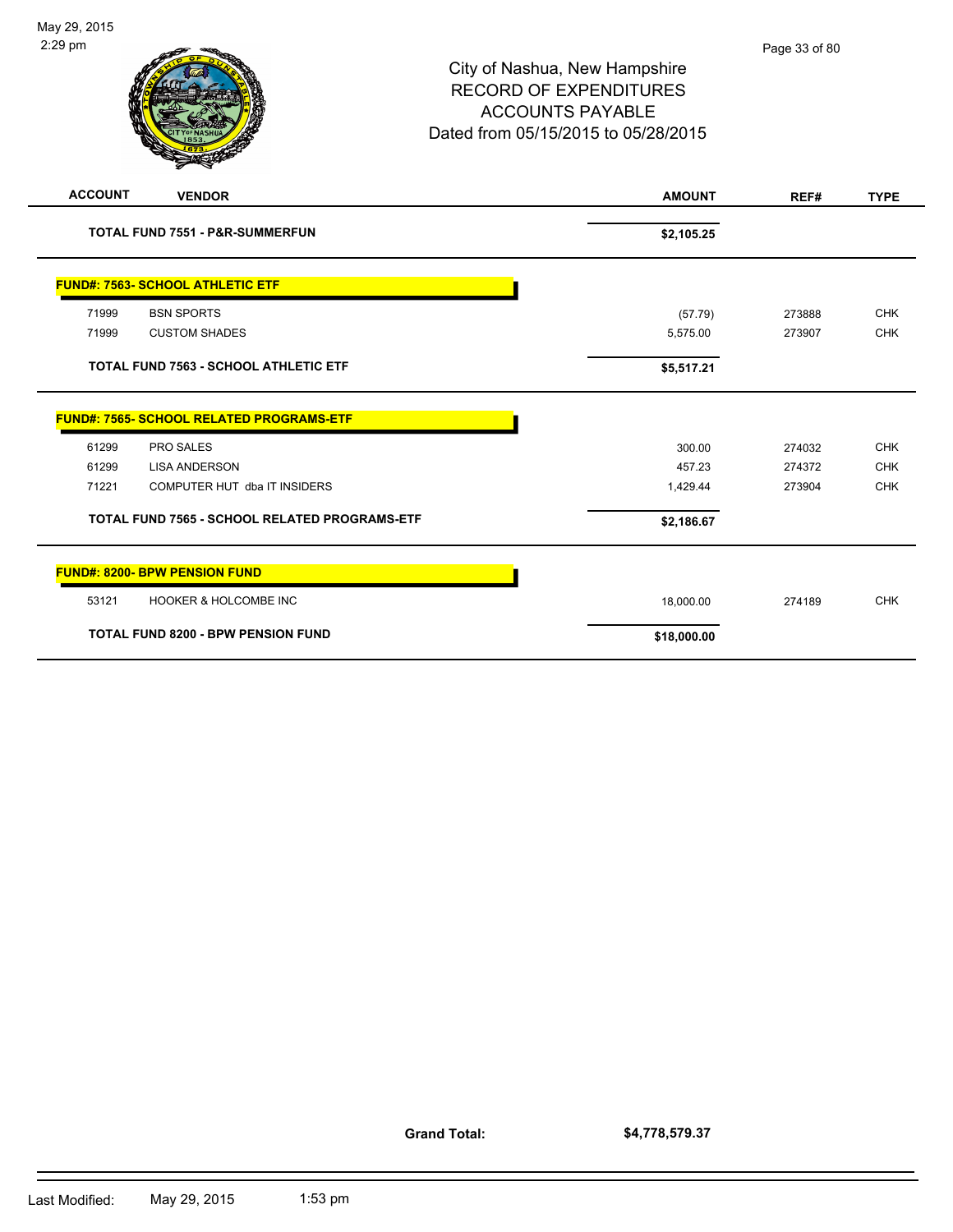$\overline{\phantom{0}}$ 



### City of Nashua, New Hampshire RECORD OF EXPENDITURES PAYROLL-GROSS WAGES Dated from 05/15/2015 to 05/28/2015

|     |              | <b>ACCOUNT</b>                                                                                                                           | <b>DESCRIPTION</b>                                                                                                                                                                                                                                                                  | <b>AMOUNT</b>                                                                                                                                                                                                                                                                                                                                                                   |
|-----|--------------|------------------------------------------------------------------------------------------------------------------------------------------|-------------------------------------------------------------------------------------------------------------------------------------------------------------------------------------------------------------------------------------------------------------------------------------|---------------------------------------------------------------------------------------------------------------------------------------------------------------------------------------------------------------------------------------------------------------------------------------------------------------------------------------------------------------------------------|
|     |              |                                                                                                                                          |                                                                                                                                                                                                                                                                                     |                                                                                                                                                                                                                                                                                                                                                                                 |
|     |              |                                                                                                                                          |                                                                                                                                                                                                                                                                                     |                                                                                                                                                                                                                                                                                                                                                                                 |
| 101 | <b>MAYOR</b> |                                                                                                                                          |                                                                                                                                                                                                                                                                                     |                                                                                                                                                                                                                                                                                                                                                                                 |
|     | 5/21/15      | 51100                                                                                                                                    | CITIZEN SERVICES DIRECTOR                                                                                                                                                                                                                                                           | 929.80                                                                                                                                                                                                                                                                                                                                                                          |
|     | 5/28/15      | 51100                                                                                                                                    | CITIZEN SERVICES DIRECTOR                                                                                                                                                                                                                                                           | 929.81                                                                                                                                                                                                                                                                                                                                                                          |
|     | 5/21/15      | 51100                                                                                                                                    | <b>COMMUNICATIONS DIRECTOR</b>                                                                                                                                                                                                                                                      | 877.25                                                                                                                                                                                                                                                                                                                                                                          |
|     | 5/28/15      | 51100                                                                                                                                    | <b>COMMUNICATIONS DIRECTOR</b>                                                                                                                                                                                                                                                      | 877.26                                                                                                                                                                                                                                                                                                                                                                          |
|     | 5/21/15      | 51100                                                                                                                                    | EXECUTIVE SECRETARY AA                                                                                                                                                                                                                                                              | 929.80                                                                                                                                                                                                                                                                                                                                                                          |
|     | 5/28/15      | 51100                                                                                                                                    | <b>EXECUTIVE SECRETARY AA</b>                                                                                                                                                                                                                                                       | 929.80                                                                                                                                                                                                                                                                                                                                                                          |
|     | 5/21/15      | 51100                                                                                                                                    | SECRETARY RECEPTIONIST                                                                                                                                                                                                                                                              | 585.00                                                                                                                                                                                                                                                                                                                                                                          |
|     | 5/28/15      | 51100                                                                                                                                    | SECRETARY RECEPTIONIST                                                                                                                                                                                                                                                              | 585.00                                                                                                                                                                                                                                                                                                                                                                          |
|     | 5/21/15      | 51500                                                                                                                                    | <b>MAYOR</b>                                                                                                                                                                                                                                                                        | 2,160.35                                                                                                                                                                                                                                                                                                                                                                        |
|     | 5/28/15      | 51500                                                                                                                                    | <b>MAYOR</b>                                                                                                                                                                                                                                                                        | 2,160.35                                                                                                                                                                                                                                                                                                                                                                        |
|     | 5/28/15      | 51750                                                                                                                                    | <b>RETIREMENT &amp; SEPARATION PAY</b>                                                                                                                                                                                                                                              | 550.91                                                                                                                                                                                                                                                                                                                                                                          |
|     | 5/28/15      | 55118                                                                                                                                    | TELEPHONE-CELLULAR                                                                                                                                                                                                                                                                  | 50.00                                                                                                                                                                                                                                                                                                                                                                           |
|     |              |                                                                                                                                          |                                                                                                                                                                                                                                                                                     | \$11,565.33                                                                                                                                                                                                                                                                                                                                                                     |
| 102 |              |                                                                                                                                          |                                                                                                                                                                                                                                                                                     |                                                                                                                                                                                                                                                                                                                                                                                 |
|     |              |                                                                                                                                          |                                                                                                                                                                                                                                                                                     | 1,446.40                                                                                                                                                                                                                                                                                                                                                                        |
|     |              |                                                                                                                                          |                                                                                                                                                                                                                                                                                     | 1,446.40                                                                                                                                                                                                                                                                                                                                                                        |
|     |              |                                                                                                                                          |                                                                                                                                                                                                                                                                                     | 584.83                                                                                                                                                                                                                                                                                                                                                                          |
|     | 5/28/15      |                                                                                                                                          | LEGISLATIVE TRANSCRIPTION SPEC                                                                                                                                                                                                                                                      | 359.56                                                                                                                                                                                                                                                                                                                                                                          |
|     |              |                                                                                                                                          |                                                                                                                                                                                                                                                                                     | \$3,837.19                                                                                                                                                                                                                                                                                                                                                                      |
|     |              |                                                                                                                                          |                                                                                                                                                                                                                                                                                     |                                                                                                                                                                                                                                                                                                                                                                                 |
| 103 | <b>LEGAL</b> |                                                                                                                                          |                                                                                                                                                                                                                                                                                     |                                                                                                                                                                                                                                                                                                                                                                                 |
|     | 5/21/15      | 51100                                                                                                                                    | ASSISTANT CORP COUNSEL                                                                                                                                                                                                                                                              | 767.35                                                                                                                                                                                                                                                                                                                                                                          |
|     | 5/28/15      | 51100                                                                                                                                    | ASSISTANT CORP COUNSEL                                                                                                                                                                                                                                                              | 767.35                                                                                                                                                                                                                                                                                                                                                                          |
|     | 5/21/15      | 51100                                                                                                                                    | <b>CORPORATION COUNSEL</b>                                                                                                                                                                                                                                                          | 2,229.60                                                                                                                                                                                                                                                                                                                                                                        |
|     | 5/28/15      | 51100                                                                                                                                    | <b>CORPORATION COUNSEL</b>                                                                                                                                                                                                                                                          | 2,229.60                                                                                                                                                                                                                                                                                                                                                                        |
|     | 5/21/15      | 51100                                                                                                                                    | DEPUTY CORPORATION COUNSEL                                                                                                                                                                                                                                                          | 2,028.40                                                                                                                                                                                                                                                                                                                                                                        |
|     | 5/28/15      | 51100                                                                                                                                    | DEPUTY CORPORATION COUNSEL                                                                                                                                                                                                                                                          | 2,028.40                                                                                                                                                                                                                                                                                                                                                                        |
|     | 5/21/15      | 51100                                                                                                                                    | <b>LEGAL ASSISTANT</b>                                                                                                                                                                                                                                                              | 1,901.05                                                                                                                                                                                                                                                                                                                                                                        |
|     | 5/28/15      | 51100                                                                                                                                    | <b>LEGAL ASSISTANT</b>                                                                                                                                                                                                                                                              | 1,901.05                                                                                                                                                                                                                                                                                                                                                                        |
|     | 5/28/15      | 55118                                                                                                                                    | TELEPHONE-CELLULAR                                                                                                                                                                                                                                                                  | 100.00                                                                                                                                                                                                                                                                                                                                                                          |
|     |              |                                                                                                                                          |                                                                                                                                                                                                                                                                                     | \$13,952.80                                                                                                                                                                                                                                                                                                                                                                     |
| 107 |              |                                                                                                                                          |                                                                                                                                                                                                                                                                                     |                                                                                                                                                                                                                                                                                                                                                                                 |
|     | 5/21/15      |                                                                                                                                          | <b>CITY CLERK</b>                                                                                                                                                                                                                                                                   | 1,823.90                                                                                                                                                                                                                                                                                                                                                                        |
|     |              |                                                                                                                                          |                                                                                                                                                                                                                                                                                     | 1,823.90                                                                                                                                                                                                                                                                                                                                                                        |
|     |              |                                                                                                                                          |                                                                                                                                                                                                                                                                                     | 1,303.80                                                                                                                                                                                                                                                                                                                                                                        |
|     |              |                                                                                                                                          |                                                                                                                                                                                                                                                                                     | 2,122.70                                                                                                                                                                                                                                                                                                                                                                        |
|     |              |                                                                                                                                          |                                                                                                                                                                                                                                                                                     | 817.35                                                                                                                                                                                                                                                                                                                                                                          |
|     |              |                                                                                                                                          |                                                                                                                                                                                                                                                                                     | 817.35                                                                                                                                                                                                                                                                                                                                                                          |
|     |              |                                                                                                                                          |                                                                                                                                                                                                                                                                                     | 1,411.70                                                                                                                                                                                                                                                                                                                                                                        |
|     |              |                                                                                                                                          |                                                                                                                                                                                                                                                                                     | 1,411.70                                                                                                                                                                                                                                                                                                                                                                        |
|     |              |                                                                                                                                          |                                                                                                                                                                                                                                                                                     | 30.64                                                                                                                                                                                                                                                                                                                                                                           |
|     |              |                                                                                                                                          |                                                                                                                                                                                                                                                                                     | 38.30                                                                                                                                                                                                                                                                                                                                                                           |
|     |              | <b>PAY DATE</b><br>5/21/15<br>5/28/15<br>5/21/15<br>5/28/15<br>5/21/15<br>5/28/15<br>5/21/15<br>5/28/15<br>5/21/15<br>5/28/15<br>5/21/15 | <b>FUND#: 1000 - GENERAL FUND</b><br><b>TOTAL 101 - MAYOR</b><br><b>BOARD OF ALDERMEN</b><br>51100<br>51100<br>51200<br>51200<br><b>TOTAL 103 - LEGAL</b><br><b>CITY CLERK</b><br>51100<br>51100<br>51100<br>51100<br>51100<br>51100<br>51100<br>51100<br>51300<br>5/28/15<br>51300 | ALDERMANIC LEGISLATION MANAGER<br>ALDERMANIC LEGISLATION MANAGER<br>LEGISLATIVE TRANSCRIPTION SPEC<br><b>TOTAL 102 - BOARD OF ALDERMEN</b><br><b>CITY CLERK</b><br><b>CLERK VITAL RECORDS II</b><br><b>CLERK VITAL RECORDS II</b><br>DEPARTMENT COORDINATOR, CC<br>DEPARTMENT COORDINATOR, CC<br>DEPUTY CITY CLERK<br>DEPUTY CITY CLERK<br>OVERTIME-REGULAR<br>OVERTIME-REGULAR |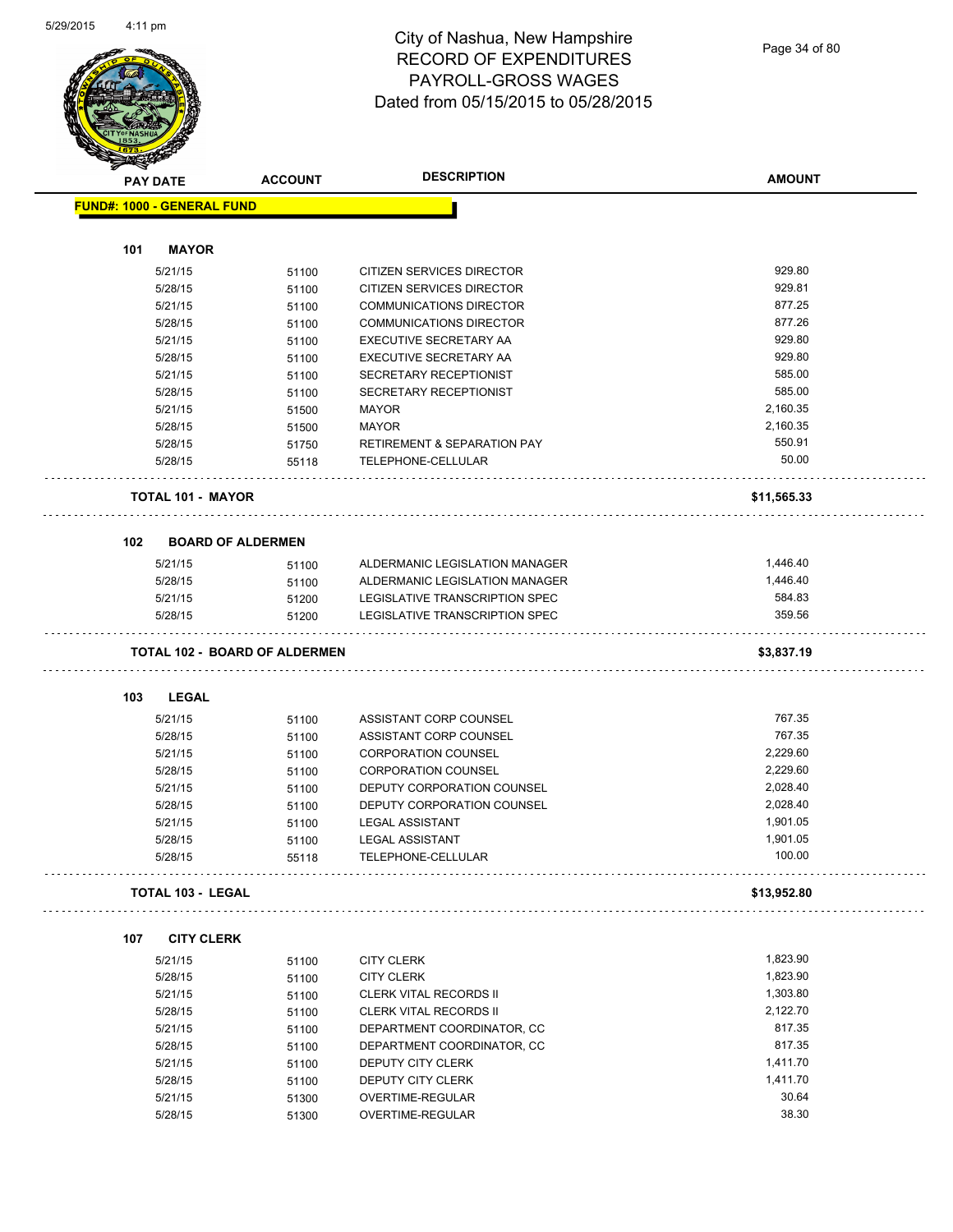| 5/29/2015 | $4:12 \text{ pm}$ |                                                                    |                                      | City of Nashua, New Hampshire<br><b>RECORD OF EXPENDITURES</b><br><b>PAYROLL-GROSS WAGES</b><br>Dated from 05/15/2015 to 05/28/2015 | Page 35 of 80        |
|-----------|-------------------|--------------------------------------------------------------------|--------------------------------------|-------------------------------------------------------------------------------------------------------------------------------------|----------------------|
|           |                   | <b>PAY DATE</b>                                                    | <b>ACCOUNT</b>                       | <b>DESCRIPTION</b>                                                                                                                  | <b>AMOUNT</b>        |
|           |                   | <b>FUND#: 1000 - GENERAL FUND</b><br><b>TOTAL 107 - CITY CLERK</b> |                                      |                                                                                                                                     | \$11,601.34          |
|           | 111               |                                                                    | <b>HUMAN RESOURCES</b>               |                                                                                                                                     |                      |
|           |                   | 5/21/15                                                            | 51100                                | ADMINISTRATIVE ASSISTANT I                                                                                                          | 280.04               |
|           |                   | 5/28/15                                                            | 51100                                | ADMINISTRATIVE ASSISTANT I                                                                                                          | 297.12               |
|           |                   | 5/21/15                                                            | 51100                                | <b>HR ANALYST</b>                                                                                                                   | 1,044.70             |
|           |                   | 5/28/15                                                            | 51100                                | <b>HR ANALYST</b>                                                                                                                   | 1,044.70             |
|           |                   | 5/21/15                                                            | 51100                                | HR SPEC                                                                                                                             | 833.85               |
|           |                   | 5/28/15                                                            | 51100                                | HR SPEC                                                                                                                             | 833.85               |
|           |                   | 5/21/15                                                            | 51100                                | HUMAN RESOURCES DIRECTOR                                                                                                            | 1,286.80             |
|           |                   | 5/28/15                                                            | 51100                                | HUMAN RESOURCES DIRECTOR                                                                                                            | 1.286.80             |
|           |                   | 5/21/15                                                            | 51300                                | <b>OVERTIME-REGULAR</b>                                                                                                             | 31.27                |
|           |                   | 5/28/15                                                            | 51300                                | OVERTIME-REGULAR                                                                                                                    | 31.27                |
|           |                   | 5/21/15                                                            | 55425                                | EMPLOYMENT BACKGROUND CHECKS                                                                                                        | 105.00               |
|           |                   | 5/28/15                                                            | 55425                                | EMPLOYMENT BACKGROUND CHECKS                                                                                                        | 240.00               |
|           |                   |                                                                    | <b>TOTAL 111 - HUMAN RESOURCES</b>   |                                                                                                                                     | \$7,315.40           |
|           | 115               |                                                                    | <b>CITYWIDE PENSIONS</b>             |                                                                                                                                     |                      |
|           |                   | 5/28/15                                                            | 52120                                | PENSION DISTRIBUTIONS                                                                                                               | 50.00                |
|           |                   |                                                                    |                                      |                                                                                                                                     |                      |
|           |                   |                                                                    | <b>TOTAL 115 - CITYWIDE PENSIONS</b> |                                                                                                                                     | \$50.00              |
|           | 122               |                                                                    | <b>INFORMATION TECHNOLOGY</b>        |                                                                                                                                     |                      |
|           |                   | 5/21/15                                                            | 51100                                | ADMIN ASSISTANT II                                                                                                                  | 687.40               |
|           |                   | 5/28/15                                                            | 51100                                | ADMIN ASSISTANT II                                                                                                                  | 687.40               |
|           |                   | 5/21/15                                                            | 51100                                | <b>ENTERPRISE SYS ADMINISTRATOR</b>                                                                                                 | 1,364.20             |
|           |                   | 5/28/15                                                            | 51100                                | <b>ENTERPRISE SYS ADMINISTRATOR</b>                                                                                                 | 1,364.20             |
|           |                   | 5/21/15                                                            | 51100                                | ERP SYSTEM ADMIN DBA                                                                                                                | 1,670.35             |
|           |                   | 5/28/15                                                            | 51100                                | ERP SYSTEM ADMIN DBA                                                                                                                | 1,670.35             |
|           |                   | 5/21/15                                                            | 51100                                | INTER INTRA APPL DEV PROJ LDR                                                                                                       | 1,626.10             |
|           |                   | 5/28/15                                                            | 51100                                | INTER INTRA APPL DEV PROJ LDR                                                                                                       | 1,626.11             |
|           |                   | 5/21/15                                                            | 51100                                | IT APPLICATIONS ANALYST                                                                                                             | 1,323.06             |
|           |                   | 5/28/15                                                            | 51100                                | IT APPLICATIONS ANALYST                                                                                                             | 1,176.05             |
|           |                   | 5/21/15                                                            | 51100                                | IT DIVISION DIRECTOR                                                                                                                | 2,028.40             |
|           |                   | 5/28/15                                                            | 51100                                | IT DIVISION DIRECTOR                                                                                                                | 2,028.40             |
|           |                   | 5/21/15                                                            | 51100                                | IT INFRASTRUCTURE ANALYST                                                                                                           | 1,218.45             |
|           |                   | 5/28/15                                                            | 51100                                | IT INFRASTRUCTURE ANALYST                                                                                                           | 1,218.45             |
|           |                   | 5/21/15                                                            | 51100                                | IT INFRASTRUCTURE TEAM LEADER                                                                                                       | 1,823.90             |
|           |                   | 5/28/15                                                            | 51100                                | IT INFRASTRUCTURE TEAM LEADER                                                                                                       | 1,823.90<br>1,655.69 |
|           |                   | 5/21/15<br>5/28/15                                                 | 51100                                | SYSTEMS ADM DATABASE ADM<br>SYSTEMS ADM DATABASE ADM                                                                                | 1,655.69             |
|           |                   | 5/21/15                                                            | 51100                                | TECH SUPPORT TEAM LEADER                                                                                                            | 1,537.40             |
|           |                   | 5/28/15                                                            | 51100                                | TECH SUPPORT TEAM LEADER                                                                                                            | 1,537.40             |
|           |                   | 5/21/15                                                            | 51100                                | TECHNICAL SPEC II NET SUPPORT                                                                                                       | 1,140.00             |
|           |                   | 5/28/15                                                            | 51100                                | TECHNICAL SPEC II NET SUPPORT                                                                                                       | 1,140.00             |
|           |                   |                                                                    | 51100                                |                                                                                                                                     | 709.90               |
|           |                   | 5/21/15                                                            | 51100                                | <b>TECHNICAL SPECIALIST I</b><br>TECHNICAL SPECIALIST I                                                                             | 709.90               |
|           |                   | 5/28/15<br>5/21/15                                                 | 51100                                | <b>WEB DESIGNER</b>                                                                                                                 | 654.20               |
|           |                   |                                                                    | 51100                                | <b>WEB DESIGNER</b>                                                                                                                 | 654.20               |
|           |                   | 5/28/15                                                            | 51100                                |                                                                                                                                     |                      |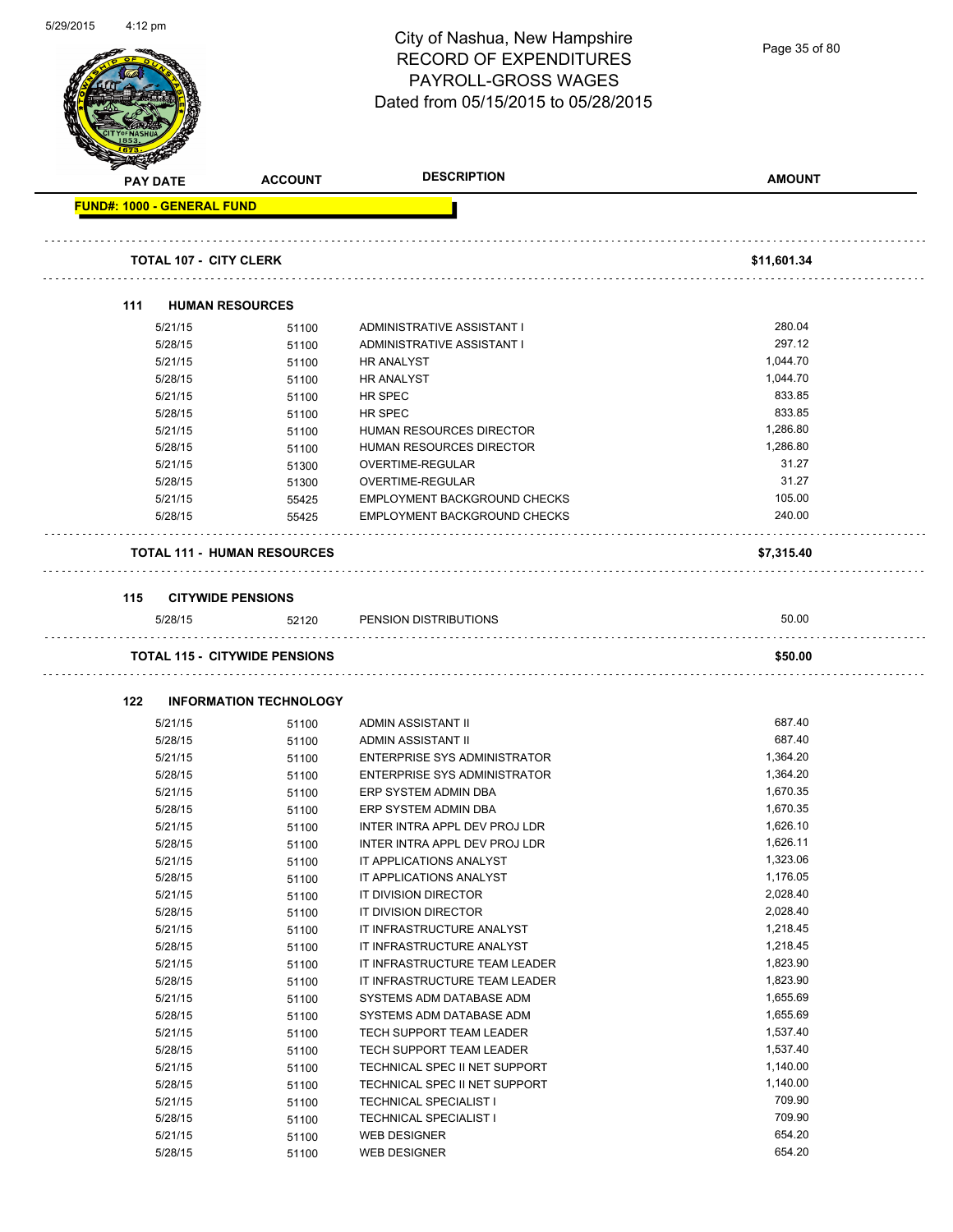### City of Nashua, New Hampshire RECORD OF EXPENDITURES PAYROLL-GROSS WAGES 05/15/2015 to 05/28/2015

|                                   |                 |                                           | <b>DESCRIPTION</b>               |               |
|-----------------------------------|-----------------|-------------------------------------------|----------------------------------|---------------|
|                                   | <b>PAY DATE</b> | <b>ACCOUNT</b>                            |                                  | <b>AMOUNT</b> |
| <b>FUND#: 1000 - GENERAL FUND</b> |                 |                                           |                                  |               |
| 122                               |                 | <b>INFORMATION TECHNOLOGY</b>             |                                  |               |
|                                   | 5/21/15         | 51300                                     | OVERTIME-REGULAR                 | 18.40         |
|                                   | 5/28/15         | 51300                                     | OVERTIME-REGULAR                 | 128.25        |
|                                   | 5/21/15         | 51400                                     | <b>WAGES TEMP-SEASONAL</b>       | 315.00        |
|                                   | 5/28/15         | 51400                                     | WAGES TEMP-SEASONAL              | 315.00        |
|                                   | 5/28/15         | 55118                                     | TELEPHONE-CELLULAR               | 267.00        |
|                                   |                 | <b>TOTAL 122 - INFORMATION TECHNOLOGY</b> |                                  | \$35,774.75   |
| 126                               |                 | <b>FINANCIAL SERVICES</b>                 |                                  |               |
|                                   | 5/21/15         | 51100                                     | ACCOUNTING COMPLIANCE MGR        | 1,105.45      |
|                                   | 5/28/15         | 51100                                     | ACCOUNTING COMPLIANCE MGR        | 1,105.45      |
|                                   | 5/21/15         | 51100                                     | ACCOUNTS PAYABLE COORDINATOR     | 2,260.60      |
|                                   | 5/28/15         | 51100                                     | ACCOUNTS PAYABLE COORDINATOR     | 2,256.08      |
|                                   | 5/21/15         | 51100                                     | ADMINISTRATIVE ASSISTANT I       | 666.88        |
|                                   | 5/28/15         | 51100                                     | ADMINISTRATIVE ASSISTANT I       | 666.89        |
|                                   | 5/21/15         | 51100                                     | CFO COMPTROLLER                  | 2,059.25      |
|                                   | 5/28/15         | 51100                                     | CFO COMPTROLLER                  | 2,059.25      |
|                                   | 5/21/15         | 51100                                     | <b>COMPENSATION MANAGER</b>      | 1,579.20      |
|                                   | 5/28/15         | 51100                                     | <b>COMPENSATION MANAGER</b>      | 1,579.20      |
|                                   | 5/21/15         | 51100                                     | DEP TREASURER TAX COLLECTOR      | 1,098.80      |
|                                   | 5/28/15         | 51100                                     | DEP TREASURER TAX COLLECTOR      | 1,098.80      |
|                                   | 5/28/15         | 51100                                     | DPW COLLECTIONS SPEC III         | 571.20        |
|                                   | 5/21/15         | 51100                                     | FINANCE AND ADMIN MANAGER        | 766.80        |
|                                   | 5/28/15         | 51100                                     | FINANCE AND ADMIN MANAGER        | 766.80        |
|                                   | 5/21/15         | 51100                                     | FINANCIAL MANAGER GENERAL GOVT   | 1,408.20      |
|                                   | 5/28/15         | 51100                                     | FINANCIAL MANAGER GENERAL GOVT   | 1,408.20      |
|                                   | 5/21/15         | 51100                                     | FINANCIAL SERVICES COORDINATOR   | 964.35        |
|                                   | 5/28/15         | 51100                                     | FINANCIAL SERVICES COORDINATOR   | 964.35        |
|                                   | 5/21/15         | 51100                                     | <b>MOTOR VEHICLE COORDINATOR</b> | 666.90        |
|                                   | 5/28/15         | 51100                                     | <b>MOTOR VEHICLE COORDINATOR</b> | 666.89        |
|                                   | 5/21/15         | 51100                                     | MV CLERK II REGISTRATION         | 1,273.85      |
|                                   | 5/28/15         | 51100                                     | MV CLERK II REGISTRATION         | 1,273.86      |
|                                   | 5/21/15         | 51100                                     | OPERATIONS ANALYST               | 742.60        |
|                                   | 5/28/15         | 51100                                     | OPERATIONS ANALYST               | 742.60        |
|                                   | 5/21/15         | 51100                                     | PAYROLL ANALYST                  | 1,044.25      |
|                                   | 5/28/15         | 51100                                     | PAYROLL ANALYST                  | 1,044.26      |
|                                   | 5/21/15         | 51100                                     | <b>RESOURCE COORDINATOR</b>      | 486.35        |
|                                   | 5/28/15         | 51100                                     | RESOURCE COORDINATOR             | 486.37        |
|                                   | 5/21/15         | 51100                                     | REVENUE ACCOUNTS SPEC            | 757.75        |
|                                   | 5/28/15         | 51100                                     | REVENUE ACCOUNTS SPEC            | 757.75        |
|                                   | 5/21/15         | 51100                                     | REVENUE COORDINATOR              | 988.15        |
|                                   | 5/28/15         | 51100                                     | REVENUE COORDINATOR              | 988.16        |
|                                   | 5/21/15         | 51100                                     | SENIOR ACCOUNTANT                | 1,042.70      |
|                                   | 5/28/15         | 51100                                     | SENIOR ACCOUNTANT                | 1,042.70      |
|                                   | 5/21/15         | 51100                                     | SENIOR FINANCIAL ANALYST         | 1,131.65      |
|                                   | 5/28/15         | 51100                                     | SENIOR FINANCIAL ANALYST         | 1,131.65      |
|                                   | 5/21/15         | 51100                                     | SUPV VEHICLE REGISTRATION        | 1,075.60      |
|                                   | 5/28/15         | 51100                                     | SUPV VEHICLE REGISTRATION        | 1,075.60      |
|                                   | 5/21/15         | 51100                                     | TREASURER TAX COLLECTOR          | 1,823.90      |
|                                   | 5/28/15         | 51100                                     | TREASURER TAX COLLECTOR          | 1,823.90      |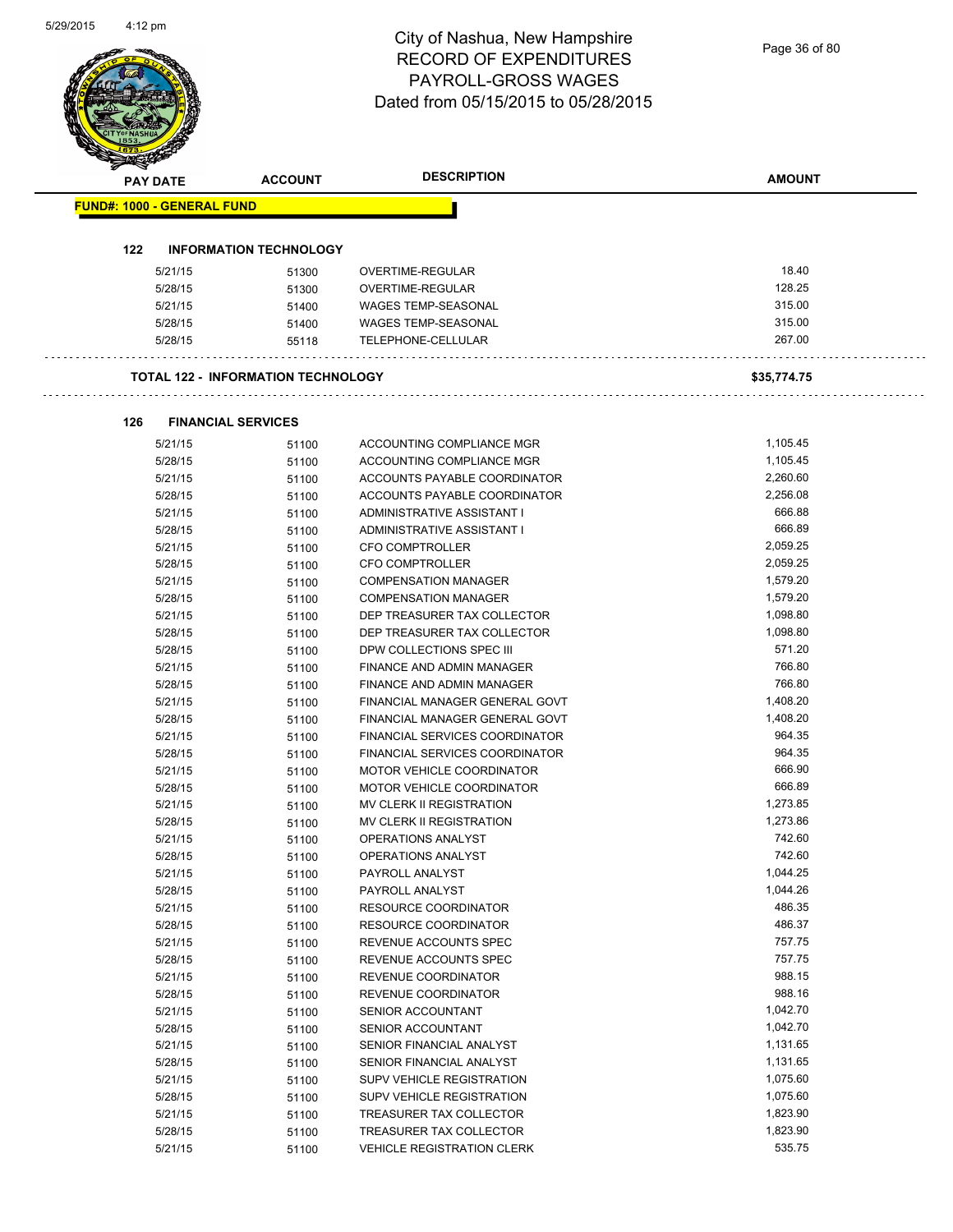|     | <b>PAY DATE</b>                   | <b>ACCOUNT</b>                        | <b>DESCRIPTION</b>                     | <b>AMOUNT</b> |
|-----|-----------------------------------|---------------------------------------|----------------------------------------|---------------|
|     | <b>FUND#: 1000 - GENERAL FUND</b> |                                       |                                        |               |
|     |                                   |                                       |                                        |               |
| 126 |                                   | <b>FINANCIAL SERVICES</b>             |                                        |               |
|     | 5/28/15                           | 51100                                 | <b>VEHICLE REGISTRATION CLERK</b>      | 535.75        |
|     | 5/21/15                           | 51200                                 | TRUST ACCOUNTANT PT                    | 689.88        |
|     | 5/28/15                           | 51200                                 | <b>TRUST ACCOUNTANT PT</b>             | 689.87        |
|     | 5/21/15                           | 51300                                 | OVERTIME-REGULAR                       | 59.33         |
|     | 5/28/15                           | 51300                                 | OVERTIME-REGULAR                       | 325.77        |
|     | 5/28/15                           | 55118                                 | TELEPHONE-CELLULAR                     | 50.00         |
|     |                                   | <b>TOTAL 126 - FINANCIAL SERVICES</b> |                                        | \$49,339.54   |
| 129 | <b>CITY BUILDINGS</b>             |                                       |                                        |               |
|     | 5/21/15                           | 51100                                 | <b>BUILDING MANAGER</b>                | 811.81        |
|     | 5/28/15                           | 51100                                 | <b>BUILDING MANAGER</b>                | 811.80        |
|     | 5/21/15                           | 51100                                 | <b>CUSTODIAN I</b>                     | 1,205.18      |
|     | 5/28/15                           | 51100                                 | <b>CUSTODIAN I</b>                     | 1,223.00      |
|     |                                   |                                       |                                        | 685.70        |
|     | 5/21/15                           | 51100                                 | <b>MAINTENANCE SPEC</b>                | 685.70        |
|     | 5/28/15                           | 51100                                 | MAINTENANCE SPEC                       |               |
|     | 5/21/15                           | 51200                                 | <b>CUSTODIAN I</b>                     | 318.45        |
|     | 5/28/15                           | 51200                                 | <b>CUSTODIAN I</b>                     | 318.45        |
|     | 5/21/15                           | 51300                                 | OVERTIME-REGULAR                       | 26.76         |
|     | 5/28/15                           | 51300                                 | OVERTIME-REGULAR                       | 19.11         |
|     |                                   | <b>TOTAL 129 - CITY BUILDINGS</b>     |                                        | \$6,105.96    |
| 130 | <b>PURCHASING</b>                 |                                       |                                        |               |
|     | 5/21/15                           | 51100                                 | PRINTING TECH MAIL DIST                | 999.20        |
|     | 5/28/15                           | 51100                                 | PRINTING TECH MAIL DIST                | 999.20        |
|     | 5/21/15                           | 51100                                 | PURCHASING AGENT I                     | 678.23        |
|     | 5/28/15                           | 51100                                 | PURCHASING AGENT I                     | 682.50        |
|     | 5/21/15                           | 51100                                 | PURCHASING AGENT II                    | 1,048.70      |
|     | 5/28/15                           | 51100                                 | PURCHASING AGENT II                    | 419.48        |
|     | 5/21/15                           | 51100                                 | PURCHASING MANAGER                     | 1,579.20      |
|     | 5/28/15                           | 51100                                 | PURCHASING MANAGER                     | 1,579.20      |
|     | 5/28/15                           | 51300                                 | OVERTIME-REGULAR                       | 6.40          |
|     | 5/28/15                           | 51750                                 | <b>RETIREMENT &amp; SEPARATION PAY</b> | 18,964.52     |
|     | TOTAL 130 - PURCHASING            |                                       |                                        | \$26,956.63   |
| 131 | <b>HUNT BUILDING</b>              |                                       |                                        |               |
|     | 5/21/15                           | 51200                                 | <b>COMMUNICATIONS DIRECTOR</b>         | 200.00        |
|     | 5/28/15                           | 51200                                 | <b>COMMUNICATIONS DIRECTOR</b>         | 200.00        |
|     |                                   | <b>TOTAL 131 - HUNT BUILDING</b>      |                                        | \$400.00      |
| 132 | <b>ASSESSING</b>                  |                                       |                                        |               |
|     | 5/21/15                           | 51100                                 | <b>APPRAISER I</b>                     | 877.90        |
|     | 5/28/15                           | 51100                                 | <b>APPRAISER I</b>                     | 877.90        |
|     | 5/21/15                           | 51100                                 | <b>APPRAISER II</b>                    | 1,048.70      |
|     |                                   |                                       |                                        |               |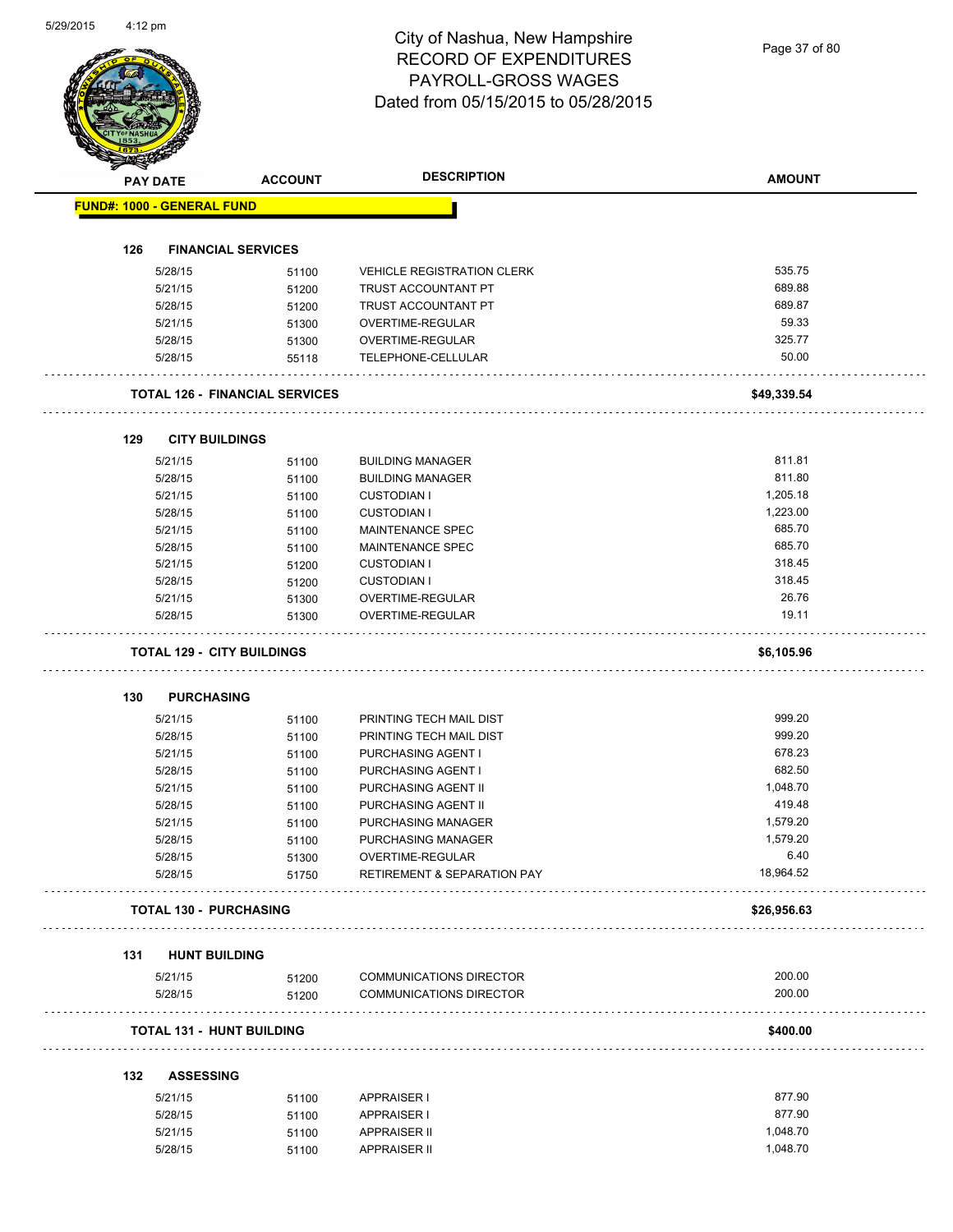| <b>STATERS</b> |                                      |                                           |                                            |                  |
|----------------|--------------------------------------|-------------------------------------------|--------------------------------------------|------------------|
|                | <b>PAY DATE</b>                      | <b>ACCOUNT</b>                            | <b>DESCRIPTION</b>                         | <b>AMOUNT</b>    |
|                | <b>FUND#: 1000 - GENERAL FUND</b>    |                                           |                                            |                  |
|                |                                      |                                           |                                            |                  |
| 132            | <b>ASSESSING</b>                     |                                           |                                            |                  |
|                | 5/21/15                              | 51100                                     | <b>APPRAISER III</b>                       | 1,194.60         |
|                | 5/28/15                              | 51100                                     | <b>APPRAISER III</b>                       | 1,194.60         |
|                | 5/21/15                              | 51100                                     | ASSESSING ADMIN SPEC I CSR                 | 558.99           |
|                | 5/28/15                              | 51100                                     | ASSESSING ADMIN SPEC I CSR                 | 621.10           |
|                | 5/21/15                              | 51100                                     | ASSESSING ADMIN SPEC II CSR                | 722.30           |
|                | 5/28/15                              | 51100                                     | ASSESSING ADMIN SPEC II CSR                | 722.30           |
|                | 5/21/15                              | 51100                                     | ASSESSING ADMIN SPEC III CSR               | 913.36           |
|                | 5/28/15                              | 51100                                     | ASSESSING ADMIN SPEC III CSR               | 913.35           |
|                | 5/21/15                              | 51100                                     | CHIEF ASSESSOR GIS MANAGER                 | 2,120.90         |
|                | 5/28/15                              | 51100                                     | CHIEF ASSESSOR GIS MANAGER                 | 2,120.90         |
|                | 5/21/15                              | 51100                                     | DEPARTMENT COORDINATOR                     | 867.35           |
|                | 5/28/15                              | 51100                                     | DEPARTMENT COORDINATOR                     | 867.36           |
|                | 5/21/15                              | 51100                                     | DEPUTY MANAGER APPRAISER IV                | 1,493.06         |
|                | 5/28/15                              | 51100                                     | DEPUTY MANAGER APPRAISER IV                | 1,493.06         |
|                | 5/28/15                              | 51512                                     | <b>WAGES APPOINTED OFFICIALS</b>           | 375.00           |
|                | <b>TOTAL 132 - ASSESSING</b>         |                                           |                                            | \$20,031.43      |
| 134            | <b>GIS</b>                           |                                           |                                            |                  |
|                | 5/21/15                              | 51100                                     | <b>GIS TECHNICIAN II</b>                   | 1,072.10         |
|                | 5/28/15                              | 51100                                     | <b>GIS TECHNICIAN II</b>                   | 1,072.10         |
|                |                                      |                                           |                                            |                  |
|                | <b>TOTAL 134 - GIS</b>               |                                           |                                            | \$2,144.20       |
| 140            | <b>PINEWOOD CEMETERY</b>             |                                           |                                            |                  |
|                | 5/21/15                              | 51400                                     | WAGES TEMP-SEASONAL                        | 1,440.00         |
|                | 5/28/15                              | 55314                                     | FIXED RATE MILEAGE ALLOWANCE               | 100.00           |
|                | <b>TOTAL 140 - PINEWOOD CEMETERY</b> |                                           |                                            | \$1,540.00       |
| 142            | <b>WOODLAWN CEMETERY</b>             |                                           |                                            |                  |
|                | 5/21/15                              | 51100                                     | GROUNDSKEEPER CEMETERY                     | 1,301.50         |
|                | 5/28/15                              | 51100                                     | <b>GROUNDSKEEPER CEMETERY</b>              | 1,301.50         |
|                | 5/21/15                              | 51100                                     | SUBFOREMAN CEMETERY                        | 744.15           |
|                | 5/28/15                              | 51100                                     | SUBFOREMAN CEMETERY                        | 744.15           |
|                | 5/21/15                              | 51100                                     | SUPERINTENDENT CEMETERY I                  | 1,044.70         |
|                | 5/28/15                              | 51100                                     | SUPERINTENDENT CEMETERY I                  | 1,044.70         |
|                | 5/21/15                              |                                           | OVERTIME-REGULAR                           | 219.63           |
|                | 5/28/15                              | 51300<br>51400                            | WAGES TEMP-SEASONAL                        | 1,440.00         |
|                | <b>TOTAL 142 - WOODLAWN CEMETERY</b> |                                           |                                            | \$7,840.33       |
| 144            |                                      | <b>EDGEWOOD &amp; SUBURBAN CEMETERIES</b> |                                            |                  |
|                | 5/21/15                              | 51100                                     | <b>GROUNDSKEEPER CEMETERY</b>              | 1,127.15         |
|                | 5/28/15                              | 51100                                     | <b>GROUNDSKEEPER CEMETERY</b>              | 1,127.14         |
|                |                                      |                                           |                                            |                  |
|                |                                      |                                           |                                            |                  |
|                | 5/21/15<br>5/28/15                   | 51100<br>51100                            | SUBFOREMAN CEMETERY<br>SUBFOREMAN CEMETERY | 811.80<br>811.80 |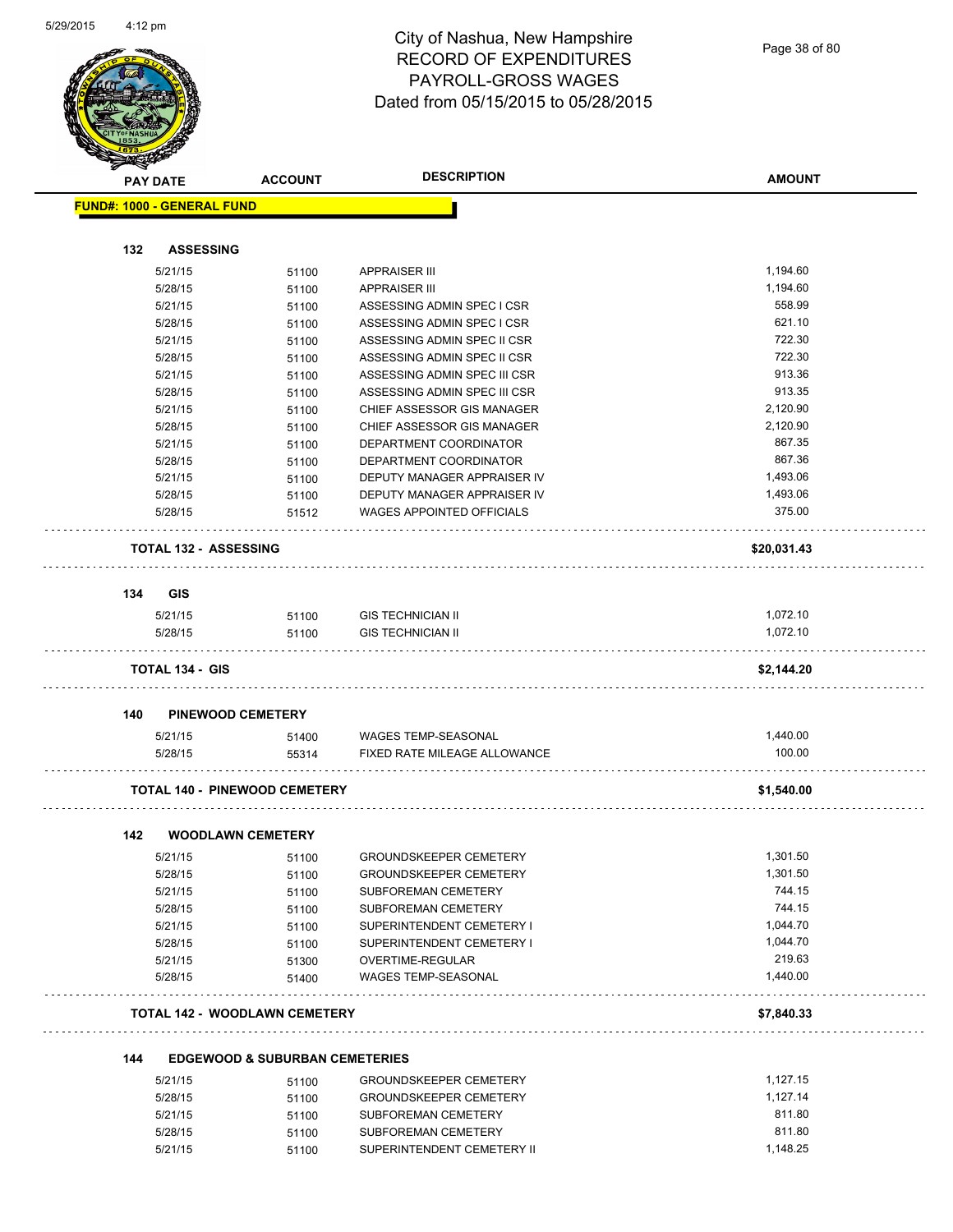| <b>PAY DATE</b>                   | <b>ACCOUNT</b>                                        | <b>DESCRIPTION</b>               | <b>AMOUNT</b> |
|-----------------------------------|-------------------------------------------------------|----------------------------------|---------------|
| <b>FUND#: 1000 - GENERAL FUND</b> |                                                       |                                  |               |
| 144                               | <b>EDGEWOOD &amp; SUBURBAN CEMETERIES</b>             |                                  |               |
| 5/28/15                           | 51100                                                 | SUPERINTENDENT CEMETERY II       | 1,148.25      |
| 5/21/15                           | 51300                                                 | OVERTIME-REGULAR                 | 36.35         |
| 5/28/15                           | 51300                                                 | OVERTIME-REGULAR                 | 525.31        |
| 5/21/15                           | 51400                                                 | WAGES TEMP-SEASONAL              | 1,840.00      |
| 5/28/15                           | 51400                                                 | <b>WAGES TEMP-SEASONAL</b>       | 2,000.00      |
| 5/28/15                           | 55314                                                 | FIXED RATE MILEAGE ALLOWANCE     | 100.00        |
|                                   | <b>TOTAL 144 - EDGEWOOD &amp; SUBURBAN CEMETERIES</b> |                                  | \$10,676.05   |
| 150                               | <b>POLICE</b>                                         |                                  |               |
| 5/21/15                           | 51100                                                 | <b>1ST YEAR OFFICERS</b>         | 10,294.56     |
| 5/28/15                           | 51100                                                 | <b>1ST YEAR OFFICERS</b>         | 10,485.20     |
| 5/21/15                           | 51100                                                 | <b>ACCOUNT CLERK III</b>         | 2,143.11      |
| 5/28/15                           | 51100                                                 | <b>ACCOUNT CLERK III</b>         | 2,143.10      |
| 5/21/15                           | 51100                                                 | ADMINISTRATIVE PROJECT SPEC      | 1,248.00      |
| 5/28/15                           | 51100                                                 | ADMINISTRATIVE PROJECT SPEC      | 1,248.00      |
| 5/21/15                           | 51100                                                 | ANIMAL CONTROL OFFICER           | 927.40        |
| 5/28/15                           | 51100                                                 | ANIMAL CONTROL OFFICER           | 927.40        |
| 5/21/15                           | 51100                                                 | ASSISTANT RECORDS MANAGER        | 962.10        |
| 5/28/15                           | 51100                                                 | ASSISTANT RECORDS MANAGER        | 962.10        |
| 5/21/15                           | 51100                                                 | AUTO MECHANIC 1ST CLASS          | 1,589.35      |
| 5/28/15                           | 51100                                                 | AUTO MECHANIC 1ST CLASS          | 1,589.35      |
| 5/21/15                           | 51100                                                 | <b>BUILDING MAINTENANCE SUPV</b> | 962.00        |
| 5/28/15                           | 51100                                                 | <b>BUILDING MAINTENANCE SUPV</b> | 962.00        |
| 5/21/15                           | 51100                                                 | <b>CAPTAIN</b>                   | 14, 154. 17   |
| 5/28/15                           | 51100                                                 | <b>CAPTAIN</b>                   | 14,341.25     |
| 5/21/15                           | 51100                                                 | CHIEF OF POLICE                  | 2,524.30      |
| 5/28/15                           | 51100                                                 | CHIEF OF POLICE                  | 2,524.30      |
| 5/21/15                           | 51100                                                 | COMM TECH ALL DESIGNATIONS       | 9,208.28      |
| 5/28/15                           | 51100                                                 | COMM TECH ALL DESIGNATIONS       | 9,208.30      |
| 5/21/15                           | 51100                                                 | COMMUNITY POLICE COORD CEMD      | 1,266.80      |
| 5/28/15                           | 51100                                                 | COMMUNITY POLICE COORD CEMD      | 1,266.80      |
| 5/21/15                           | 51100                                                 | <b>CRIME ANALYST</b>             | 1,229.75      |
| 5/28/15                           | 51100                                                 | <b>CRIME ANALYST</b>             | 1,229.75      |
| 5/21/15                           | 51100                                                 | <b>CUSTODIAN II</b>              | 741.45        |
| 5/28/15                           | 51100                                                 | <b>CUSTODIAN II</b>              | 741.46        |
| 5/21/15                           | 51100                                                 | <b>CUSTODIAN III</b>             | 1,449.35      |
| 5/28/15                           | 51100                                                 | <b>CUSTODIAN III</b>             | 1,449.35      |
| 5/21/15                           | 51100                                                 | DEPUTY CHIEF OF POLICE           | 2,287.50      |
| 5/28/15                           | 51100                                                 | DEPUTY CHIEF OF POLICE           | 2,287.50      |
| 5/21/15                           | 51100                                                 | DETENTION SPEC                   | 837.65        |
| 5/28/15                           | 51100                                                 | DETENTION SPEC                   | 837.65        |
| 5/21/15                           | 51100                                                 | DISPATCHERS ALL DESIGNATIONS     | 4,626.14      |
| 5/28/15                           | 51100                                                 | DISPATCHERS ALL DESIGNATIONS     | 4,626.15      |
| 5/21/15                           | 51100                                                 | FLEET MAINTENANCE ASST SUPV      | 900.80        |
| 5/28/15                           | 51100                                                 | FLEET MAINTENANCE ASST SUPV      | 900.80        |
| 5/21/15                           | 51100                                                 | IT MANAGER/SOFTWARE SPECIALIST   | 1,616.40      |
| 5/28/15                           | 51100                                                 | IT MANAGER/SOFTWARE SPECIALIST   | 1,616.40      |
| 5/21/15                           | 51100                                                 | <b>LEGAL SECRETARY</b>           | 678.40        |
| 5/28/15                           | 51100                                                 | LEGAL SECRETARY                  | 678.40        |
| 5/21/15                           | 51100                                                 | LIEUTENANT                       | 15,543.42     |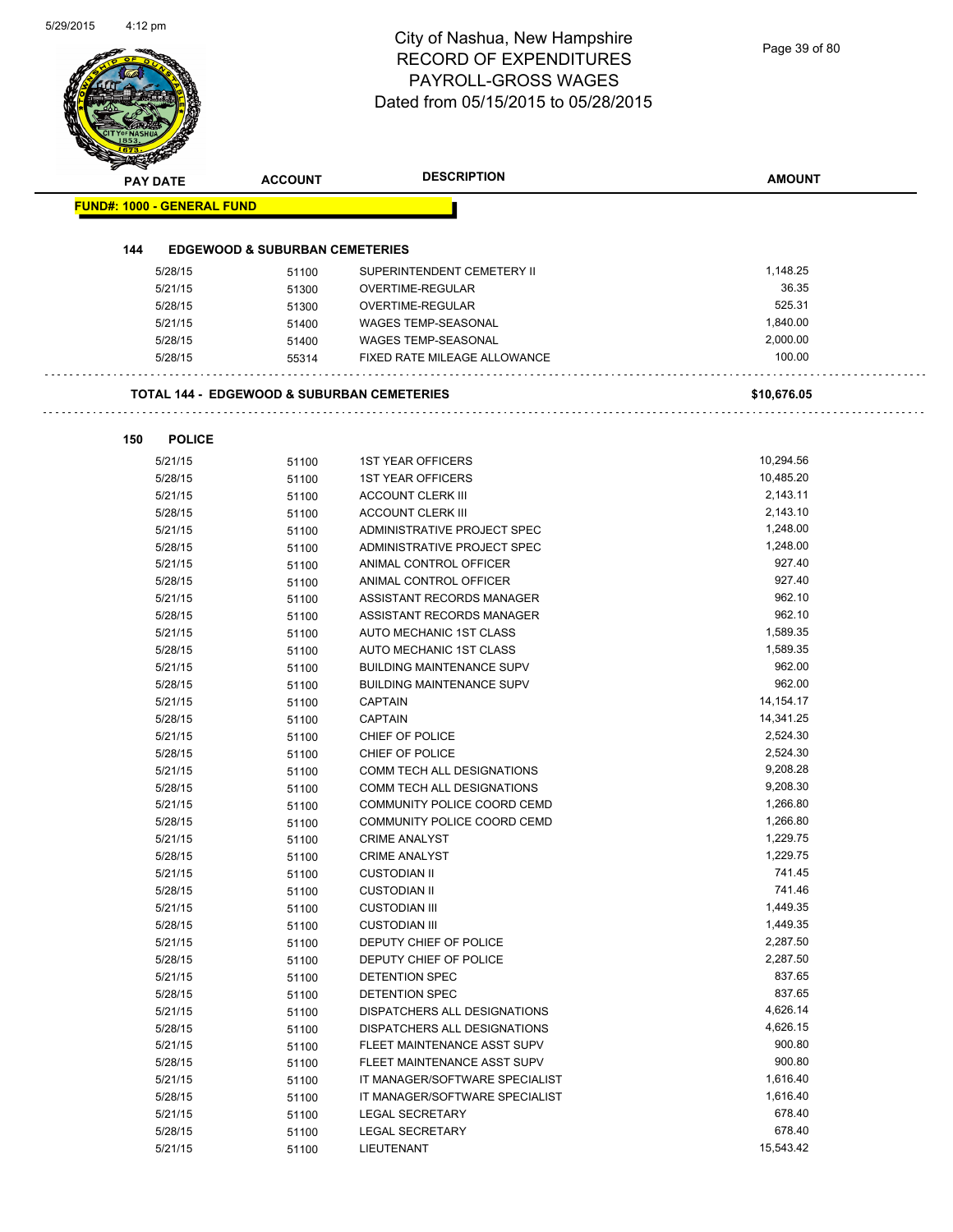

|     | <b>PAY DATE</b>                   | <b>ACCOUNT</b> | <b>DESCRIPTION</b>                      | <b>AMOUNT</b>        |
|-----|-----------------------------------|----------------|-----------------------------------------|----------------------|
|     | <b>FUND#: 1000 - GENERAL FUND</b> |                |                                         |                      |
|     |                                   |                |                                         |                      |
|     |                                   |                |                                         |                      |
| 150 | <b>POLICE</b>                     |                |                                         |                      |
|     | 5/28/15                           | 51100          | LIEUTENANT                              | 15,632.55            |
|     | 5/21/15                           | 51100          | NPD BUSINESS MANAGER                    | 1,709.65             |
|     | 5/28/15                           | 51100          | NPD BUSINESS MANAGER                    | 1,709.65<br>1,288.45 |
|     | 5/21/15                           | 51100          | NPD NETWORK ADMINISTRATOR               |                      |
|     | 5/28/15                           | 51100          | NPD NETWORK ADMINISTRATOR               | 1,288.45<br>948.65   |
|     | 5/21/15                           | 51100          | PARALEGAL<br>PARALEGAL                  | 948.65               |
|     | 5/28/15<br>5/21/15                | 51100          | PATROLMAN ALL RANKS                     | 156,093.65           |
|     | 5/28/15                           | 51100<br>51100 | PATROLMAN ALL RANKS                     | 155,798.90           |
|     | 5/21/15                           | 51100          | POLICE ATTORNEY                         | 1,561.60             |
|     | 5/28/15                           | 51100          | POLICE ATTORNEY                         | 1,561.60             |
|     | 5/21/15                           | 51100          | <b>RECORDS &amp; COMMUNICATIONS MGR</b> | 1,486.65             |
|     | 5/28/15                           | 51100          | <b>RECORDS &amp; COMMUNICATIONS MGR</b> | 1,486.65             |
|     | 5/21/15                           | 51100          | <b>RECORDS TECHNICIAN I</b>             | 1,900.30             |
|     | 5/28/15                           | 51100          | <b>RECORDS TECHNICIAN I</b>             | 1,900.30             |
|     | 5/21/15                           | 51100          | RECORDS TECHNICIAN II                   | 824.10               |
|     | 5/28/15                           | 51100          | RECORDS TECHNICIAN II                   | 824.10               |
|     | 5/21/15                           | 51100          | SEC DOMESTIC VIOLENCE UNIT              | 701.06               |
|     | 5/28/15                           | 51100          | SEC DOMESTIC VIOLENCE UNIT              | 701.05               |
|     | 5/21/15                           | 51100          | SECRETARIAL SUPV DET BUREAU             | 882.80               |
|     | 5/28/15                           | 51100          | SECRETARIAL SUPV DET BUREAU             | 882.80               |
|     | 5/21/15                           | 51100          | <b>SECRETARY III</b>                    | 2,728.95             |
|     | 5/28/15                           | 51100          | <b>SECRETARY III</b>                    | 2,728.94             |
|     | 5/21/15                           | 51100          | <b>SECRETARY V</b>                      | 1,624.60             |
|     | 5/28/15                           | 51100          | <b>SECRETARY V</b>                      | 1,624.60             |
|     | 5/21/15                           | 51100          | <b>SECRETARY VI</b>                     | 772.55               |
|     | 5/28/15                           | 51100          | <b>SECRETARY VI</b>                     | 772.55               |
|     | 5/21/15                           | 51100          | <b>SERGEANT</b>                         | 36,348.00            |
|     | 5/28/15                           | 51100          | <b>SERGEANT</b>                         | 36,533.12            |
|     | 5/21/15                           | 51100          | SHIFT LEADER                            | 1,947.73             |
|     | 5/28/15                           | 51100          | <b>SHIFT LEADER</b>                     | 1,947.72             |
|     | 5/21/15                           | 51100          | SUPV POLICE FLEET                       | 1,222.01             |
|     | 5/28/15                           | 51100          | <b>SUPV POLICE FLEET</b>                | 1,222.00             |
|     | 5/21/15                           | 51200          | <b>ACCREDITATION MANAGER</b>            | 1,043.20             |
|     | 5/28/15                           | 51200          | <b>ACCREDITATION MANAGER</b>            | 1,043.20             |
|     | 5/21/15                           | 51200          | DETENTION SPEC                          | 716.64               |
|     | 5/28/15                           | 51200          | <b>DETENTION SPEC</b>                   | 716.64               |
|     | 5/21/15                           | 51200          | POLICE ATTORNEY PT                      | 1,208.96             |
|     | 5/28/15                           | 51200          | POLICE ATTORNEY PT                      | 1,208.96             |
|     | 5/21/15                           | 51200          | PRISONER TRANSPORT OFFICER              | 775.80               |
|     | 5/28/15                           | 51200          | PRISONER TRANSPORT OFFICER              | 775.80               |
|     | 5/21/15                           | 51200          | SENIOR RELATIONS SPECIALIST             | 670.12               |
|     | 5/28/15                           | 51200          | SENIOR RELATIONS SPECIALIST             | 670.12               |
|     | 5/21/15                           | 51300          | <b>OVERTIME-REGULAR</b>                 | 1,322.04             |
|     | 5/28/15                           | 51300          | OVERTIME-REGULAR                        | 3,371.18             |
|     | 5/28/15                           | 51309          | <b>OVERTIME-TRAINING</b>                | 398.88               |
|     | 5/21/15                           | 51315          | <b>OVERTIME-WITNESS</b>                 | 2,173.98             |
|     | 5/28/15                           | 51315          | <b>OVERTIME-WITNESS</b>                 | 5,705.04             |
|     | 5/21/15                           | 51322          | OVERTIME-INVESTIGATIVE                  | 3,733.94             |
|     | 5/28/15                           | 51322          | OVERTIME-INVESTIGATIVE                  | 6,383.21             |
|     | 5/21/15                           | 51330          | OVERTIME-COVERAGE                       | 5,821.63             |
|     | 5/28/15                           | 51330          | OVERTIME-COVERAGE                       | 8,059.82             |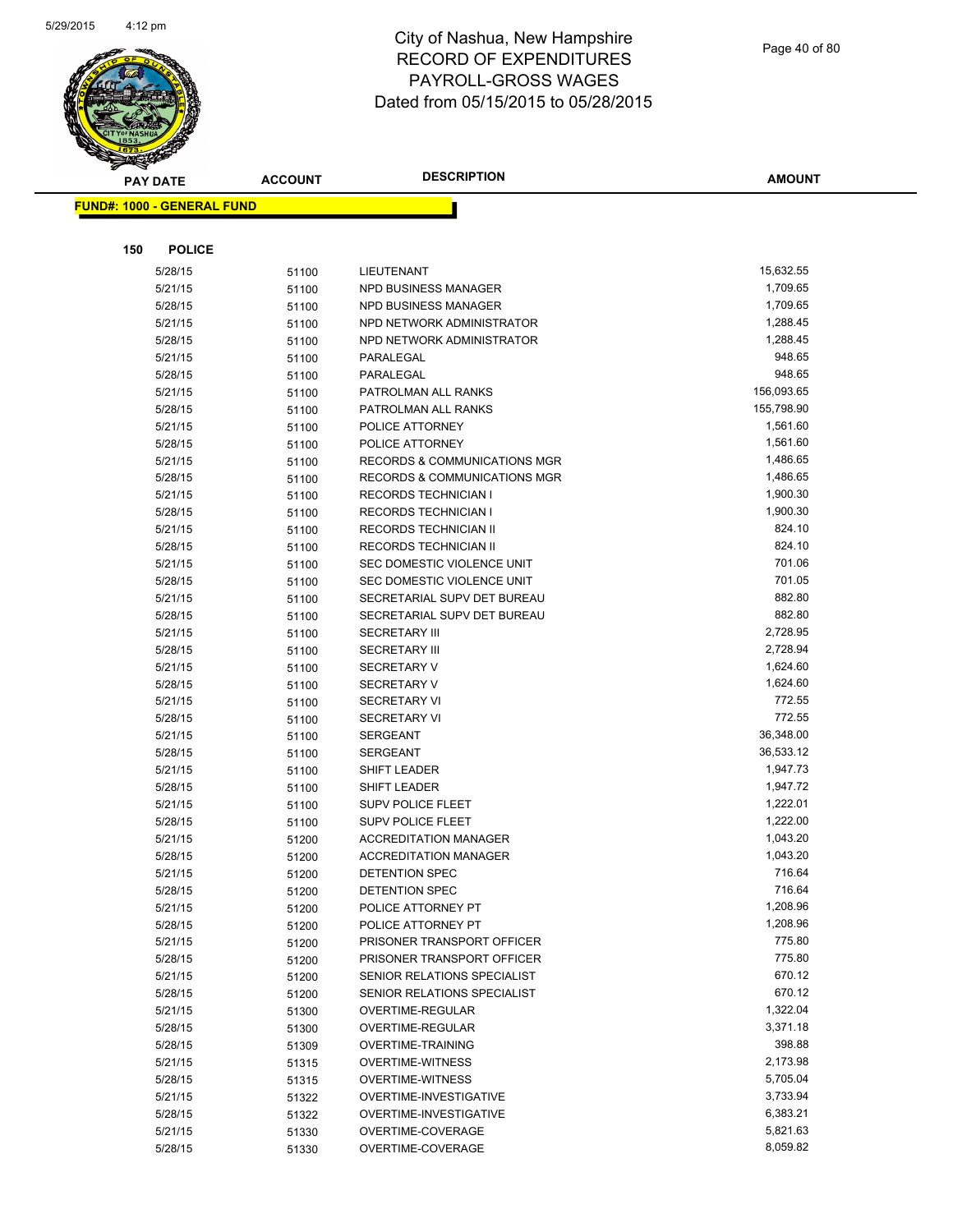Page 41 of 80

| <b>PAY DATE</b>                   | <b>ACCOUNT</b> | <b>DESCRIPTION</b>                                                 | <b>AMOUNT</b> |
|-----------------------------------|----------------|--------------------------------------------------------------------|---------------|
| <b>FUND#: 1000 - GENERAL FUND</b> |                |                                                                    |               |
| <b>POLICE</b><br>150              |                |                                                                    |               |
| 5/21/15                           | 51412          | <b>WAGES PER DIEM</b>                                              | 994.25        |
| 5/28/15                           | 51412          | <b>WAGES PER DIEM</b>                                              | 822.56        |
| 5/28/15                           | 51750          | <b>RETIREMENT &amp; SEPARATION PAY</b>                             | 3,561.72      |
| 5/28/15                           | 55118          | TELEPHONE-CELLULAR                                                 | 100.00        |
| 5/21/15                           | 61107          | <b>CLOTHING &amp; UNIFORMS</b>                                     | 1,657.64      |
| 5/28/15                           | 61107          | <b>CLOTHING &amp; UNIFORMS</b>                                     | 2,946.54      |
| <b>TOTAL 150 - POLICE</b>         |                |                                                                    | \$630,702.44  |
| 152<br><b>FIRE</b>                |                |                                                                    |               |
| 5/21/15                           | 51100          | ADMINISTRATIVE ASSISTANT II                                        | 2,278.50      |
| 5/28/15                           | 51100          | ADMINISTRATIVE ASSISTANT II                                        | 2,278.50      |
| 5/21/15                           | 51100          | <b>ASST FIRE CHIEF</b>                                             | 2,075.08      |
| 5/28/15                           | 51100          | <b>ASST FIRE CHIEF</b>                                             | 2,075.08      |
| 5/21/15                           | 51100          | ASST SUPERINTENDENT FIRE ALARM                                     | 1,512.76      |
| 5/28/15                           | 51100          | ASST SUPERINTENDENT FIRE ALARM                                     | 1,512.76      |
| 5/21/15                           | 51100          | ASST SUPERINTENDENT FIRE FLEET                                     | 1,497.76      |
| 5/28/15                           | 51100          | ASST SUPERINTENDENT FIRE FLEET                                     | 1,497.76      |
| 5/21/15                           | 51100          | ASST SUPERINTENDENT PREVENTION                                     | 3,010.52      |
| 5/28/15                           | 51100          | ASST SUPERINTENDENT PREVENTION                                     | 3,010.52      |
| 5/21/15                           | 51100          | <b>CAPTAIN</b>                                                     | 12,179.17     |
| 5/28/15                           | 51100          | <b>CAPTAIN</b>                                                     | 12,179.17     |
| 5/21/15                           | 51100          | CAPTAIN FIRE TRAINING SAFETY                                       | 1,704.12      |
| 5/28/15                           | 51100          | CAPTAIN FIRE TRAINING SAFETY                                       | 1,704.12      |
| 5/21/15                           |                | <b>DEPUTY FIRE CHIEF</b>                                           | 7,506.71      |
| 5/28/15                           | 51100          | <b>DEPUTY FIRE CHIEF</b>                                           | 7,506.72      |
|                                   | 51100          |                                                                    | 1,070.15      |
| 5/21/15                           | 51100          | <b>EXEC ASST BUSINESS COORD</b><br><b>EXEC ASST BUSINESS COORD</b> | 1,070.15      |
| 5/28/15                           | 51100          |                                                                    |               |
| 5/21/15                           | 51100          | <b>FIRE CHIEF</b>                                                  | 2,380.24      |
| 5/28/15                           | 51100          | <b>FIRE CHIEF</b>                                                  | 2,380.24      |
| 5/21/15                           | 51100          | FIRE DISPATCH ALL RANKS                                            | 7,010.67      |
| 5/28/15                           | 51100          | <b>FIRE DISPATCH ALL RANKS</b>                                     | 7,406.75      |
| 5/21/15                           | 51100          | FIRE DISPATCHER CLERK TRAINER                                      | 1,531.02      |
| 5/28/15                           | 51100          | FIRE DISPATCHER CLERK TRAINER                                      | 1,084.47      |
| 5/21/15                           | 51100          | FIRE LIEUTENANT                                                    | 38,001.68     |
| 5/28/15                           | 51100          | FIRE LIEUTENANT                                                    | 38,185.09     |
| 5/21/15                           | 51100          | <b>FIRE MECHANIC</b>                                               | 1,341.20      |
| 5/28/15                           | 51100          | <b>FIRE MECHANIC</b>                                               | 1,341.20      |
| 5/21/15                           | 51100          | FIRE TRAINING OFFICER                                              | 1,482.96      |
| 5/28/15                           | 51100          | FIRE TRAINING OFFICER                                              | 1,482.96      |
| 5/21/15                           | 51100          | FIREFIGHTERS ALL RANKS                                             | 119,727.18    |
| 5/28/15                           | 51100          | <b>FIREFIGHTERS ALL RANKS</b>                                      | 119,727.11    |
| 5/21/15                           | 51100          | SUPERINTENDENT FIRE ALARM                                          | 1,670.56      |
| 5/28/15                           | 51100          | SUPERINTENDENT FIRE ALARM                                          | 1,670.56      |
| 5/21/15                           | 51100          | SUPERINTENDENT FIRE FLEET                                          | 1,670.56      |
| 5/28/15                           | 51100          | SUPERINTENDENT FIRE FLEET                                          | 1,670.56      |
| 5/21/15                           | 51100          | SUPERINTENDENT FIRE PREVENTION                                     | 1,670.56      |
| 5/28/15                           | 51100          | SUPERINTENDENT FIRE PREVENTION                                     | 1,670.56      |
| 5/21/15                           | 51300          | OVERTIME-REGULAR                                                   | 768.14        |
| 5/28/15                           | 51300          | OVERTIME-REGULAR                                                   | 1,655.93      |
| 5/21/15                           | 51330          | OVERTIME-COVERAGE                                                  | 14,264.67     |
|                                   |                |                                                                    |               |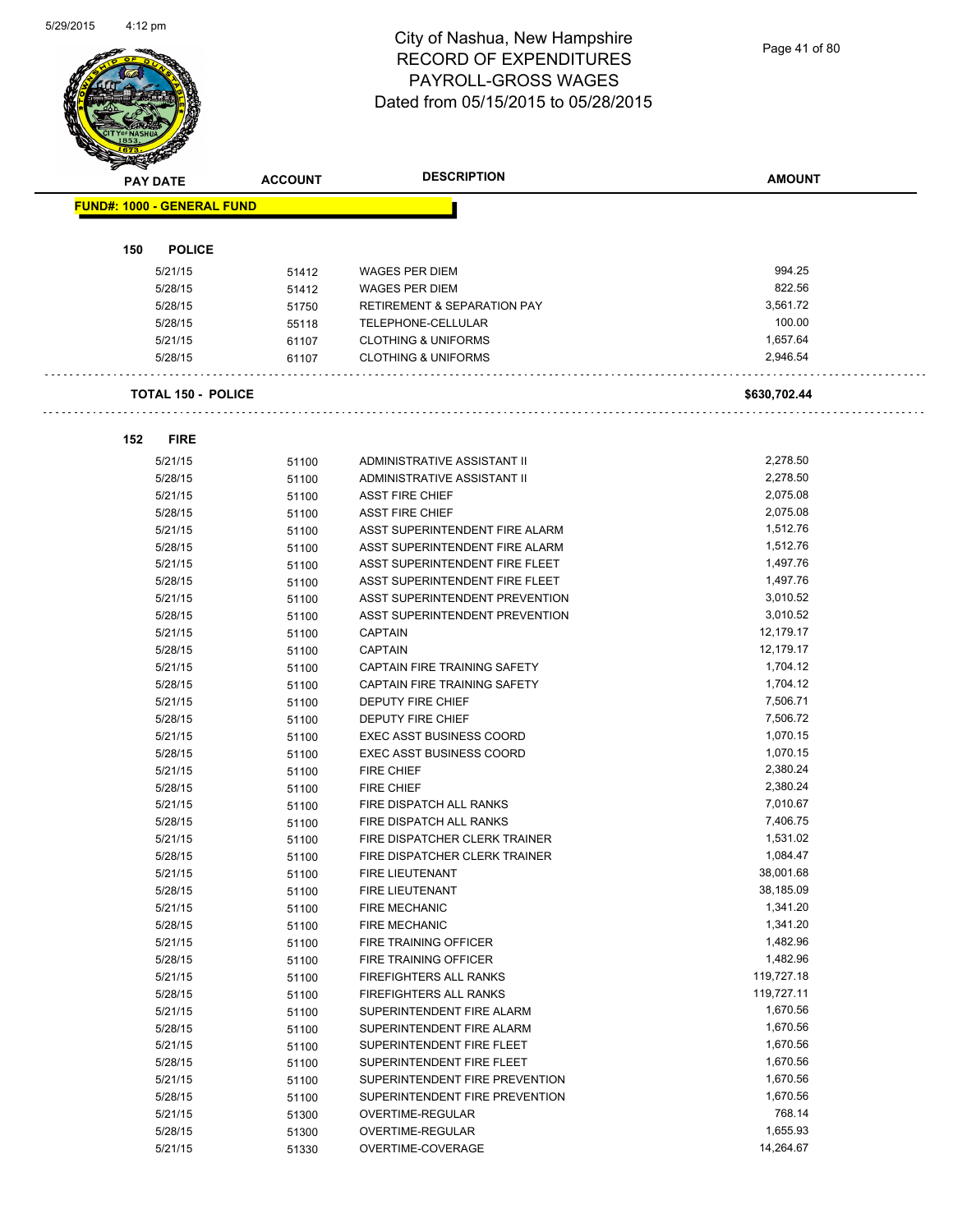Page 42 of 80

|                                   |             |                                         | <b>DESCRIPTION</b>                                                          |                    |
|-----------------------------------|-------------|-----------------------------------------|-----------------------------------------------------------------------------|--------------------|
| <b>PAY DATE</b>                   |             | <b>ACCOUNT</b>                          |                                                                             | <b>AMOUNT</b>      |
| <b>FUND#: 1000 - GENERAL FUND</b> |             |                                         |                                                                             |                    |
| 152                               | <b>FIRE</b> |                                         |                                                                             |                    |
| 5/28/15                           |             | 51330                                   | OVERTIME-COVERAGE                                                           | 12,175.85          |
| 5/21/15                           |             | 51650                                   | <b>ADDITIONAL HOURS</b>                                                     | 31,209.28          |
| 5/28/15                           |             | 51650                                   | <b>ADDITIONAL HOURS</b>                                                     | 31,266.35          |
| 5/21/15                           |             | 51700                                   | <b>STIPENDS</b>                                                             | 4,455.37           |
| 5/28/15                           |             | 51700                                   | <b>STIPENDS</b>                                                             | 4,468.81           |
| 5/28/15                           |             | 51750                                   | <b>RETIREMENT &amp; SEPARATION PAY</b>                                      | 83,665.15          |
| 5/28/15                           |             | 55118                                   | TELEPHONE-CELLULAR                                                          | 402.00             |
| 5/28/15                           |             | 61107                                   | <b>CLOTHING &amp; UNIFORMS</b>                                              | 371.00             |
| <b>TOTAL 152 - FIRE</b>           |             |                                         |                                                                             | \$603,478.23       |
|                                   |             |                                         |                                                                             |                    |
| 153<br>5/21/15                    |             | <b>BUILDING INSPECTION</b>              |                                                                             | 3,314.20           |
|                                   |             | 51100                                   | <b>BUILDING AND UTILITIES INSPCTR</b>                                       | 3,314.21           |
| 5/28/15<br>5/21/15                |             | 51100                                   | <b>BUILDING AND UTILITIES INSPCTR</b><br><b>BUILDING DEPARTMENT MANAGER</b> | 1,408.20           |
|                                   |             | 51100                                   |                                                                             | 1,408.20           |
| 5/28/15                           |             | 51100                                   | <b>BUILDING DEPARTMENT MANAGER</b>                                          | 618.60             |
| 5/21/15                           |             | 51100                                   | PERMIT TECHNICIAN I                                                         | 618.60             |
| 5/28/15                           |             | 51100                                   | PERMIT TECHNICIAN I                                                         | 758.85             |
| 5/21/15                           |             | 51100                                   | PERMIT TECHNICIAN III                                                       |                    |
| 5/28/15                           |             | 51100                                   | PERMIT TECHNICIAN III                                                       | 758.85             |
| 5/21/15                           |             | 51100                                   | <b>PLANS EXAMINER</b>                                                       | 1,162.76           |
| 5/28/15                           |             | 51100                                   | <b>PLANS EXAMINER</b>                                                       | 1,162.75<br>789.85 |
| 5/21/15                           |             | 51200                                   | <b>BUILDING AND UTILITIES INSPCTR</b>                                       | 789.85             |
| 5/28/15                           |             | 51200                                   | <b>BUILDING AND UTILITIES INSPCTR</b>                                       |                    |
|                                   |             | <b>TOTAL 153 - BUILDING INSPECTION</b>  |                                                                             | \$16,104.92        |
| 155                               |             | <b>CODE ENFORCEMENT</b>                 |                                                                             |                    |
| 5/21/15                           |             | 51100                                   | <b>CODE ENFORCEMENT OFFICER II</b>                                          | 2,082.69           |
| 5/28/15                           |             | 51100                                   | CODE ENFORCEMENT OFFICER II                                                 | 2,082.70           |
| 5/21/15                           |             | 51100                                   | MGR CODE ENFORCEMENT DEPT                                                   | 1,328.19           |
| 5/28/15                           |             | 51100                                   | MGR CODE ENFORCEMENT DEPT                                                   | 1,328.20           |
| 5/28/15                           |             | 55118                                   | TELEPHONE-CELLULAR                                                          | 17.00              |
|                                   |             | <b>TOTAL 155 - CODE ENFORCEMENT</b>     |                                                                             | \$6,838.78         |
| 156                               |             | <b>EMERGENCY MANAGEMENT</b>             |                                                                             |                    |
| 5/21/15                           |             | 51100                                   | EMERGENCY MANAGEMENT DIRECTOR                                               | 1,485.70           |
| 5/28/15                           |             | 51100                                   | EMERGENCY MANAGEMENT DIRECTOR                                               | 1,485.70           |
| 5/28/15                           |             | 55118                                   | TELEPHONE-CELLULAR                                                          | 50.00              |
|                                   |             | <b>TOTAL 156 - EMERGENCY MANAGEMENT</b> |                                                                             | \$3,021.40         |
|                                   |             |                                         |                                                                             |                    |
| 157                               |             | <b>CITYWIDE COMMUNICATIONS</b>          |                                                                             |                    |
| 5/21/15                           |             | 51100                                   | COMM SYS ENGR TECH                                                          | 1,512.40           |
| 5/28/15                           |             | 51100                                   | COMM SYS ENGR TECH                                                          | 1,512.40           |
| 5/21/15                           |             | 51200                                   | RADIO SYSTEMS MANAGER                                                       | 1,283.52           |
| 5/28/15                           |             | 51200                                   | RADIO SYSTEMS MANAGER                                                       | 1,283.52           |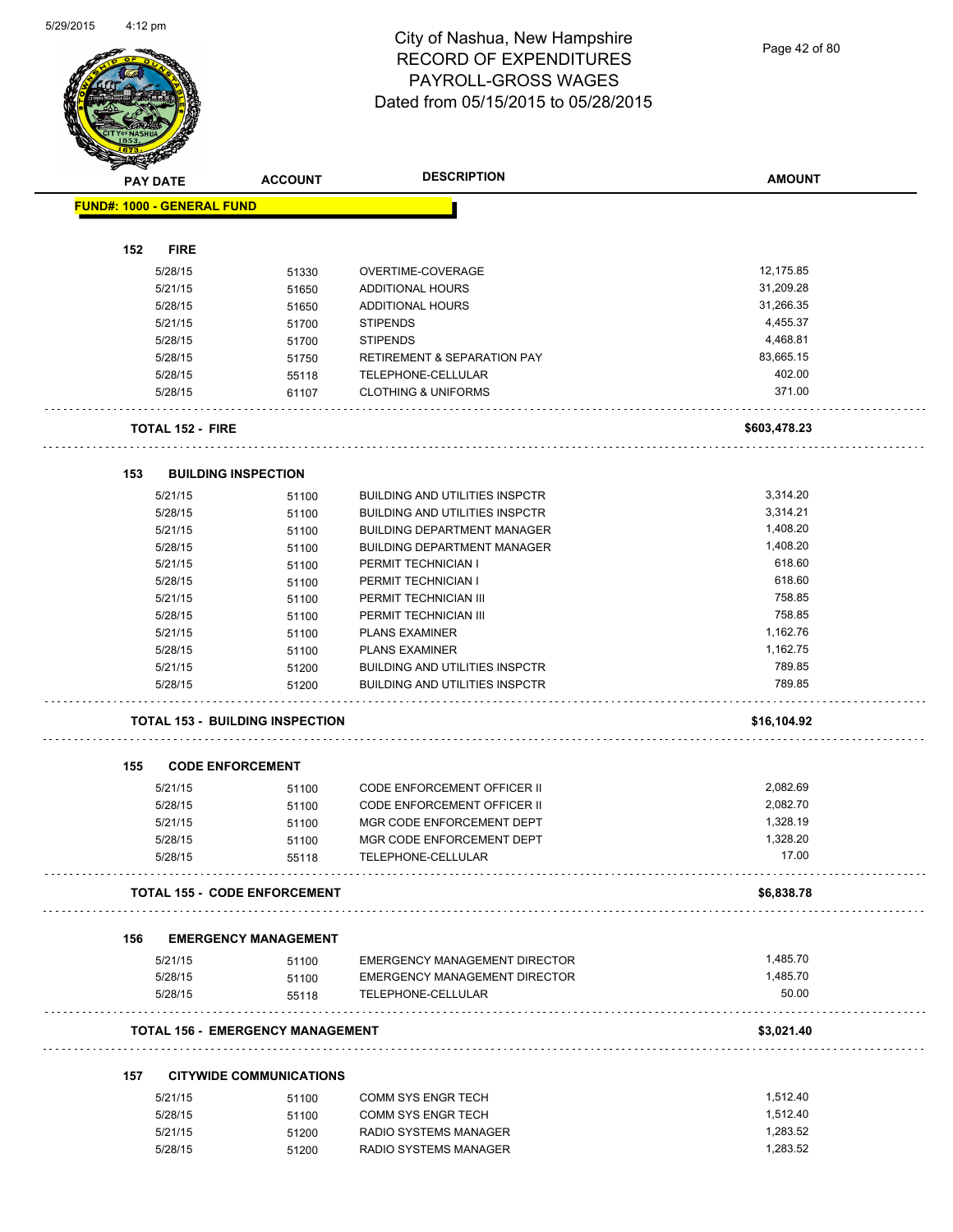| 5/29/2015 | $4:12 \text{ pm}$ |                 |                                                   | City of Nashua, New Hampshire<br><b>RECORD OF EXPENDITURES</b><br><b>PAYROLL-GROSS WAGES</b><br>Dated from 05/15/2015 to 05/28/2015 | Page 43 of 80    |
|-----------|-------------------|-----------------|---------------------------------------------------|-------------------------------------------------------------------------------------------------------------------------------------|------------------|
|           |                   | <b>PAY DATE</b> | <b>ACCOUNT</b>                                    | <b>DESCRIPTION</b>                                                                                                                  | <b>AMOUNT</b>    |
|           |                   |                 | <b>FUND#: 1000 - GENERAL FUND</b>                 |                                                                                                                                     |                  |
|           |                   |                 |                                                   |                                                                                                                                     |                  |
|           | 157               | 5/28/15         | <b>CITYWIDE COMMUNICATIONS</b><br>55118           | TELEPHONE-CELLULAR                                                                                                                  | 100.00           |
|           |                   |                 |                                                   |                                                                                                                                     |                  |
|           |                   |                 | <b>TOTAL 157 - CITYWIDE COMMUNICATIONS</b>        |                                                                                                                                     | \$5,691.84       |
|           | 160               |                 | <b>PUBLIC WORKS-ADMIN/ENGINEERING</b>             |                                                                                                                                     |                  |
|           |                   | 5/21/15         | 51100                                             | ADMINISTRATIVE ASSISTANT II                                                                                                         | 687.41           |
|           |                   | 5/28/15         | 51100                                             | ADMINISTRATIVE ASSISTANT II                                                                                                         | 687.40           |
|           |                   | 5/21/15         | 51100                                             | CITIZEN SERVICES COORDINATOR                                                                                                        | 745.20           |
|           |                   | 5/28/15         | 51100                                             | CITIZEN SERVICES COORDINATOR                                                                                                        | 745.20           |
|           |                   | 5/21/15         | 51100                                             | <b>CITY ENGINEER</b>                                                                                                                | 1,014.20         |
|           |                   | 5/28/15         | 51100                                             | <b>CITY ENGINEER</b>                                                                                                                | 1,014.20         |
|           |                   | 5/21/15         | 51100                                             | CONST INSP ENGINEERING ASST                                                                                                         | 928.95           |
|           |                   | 5/28/15         | 51100                                             | CONST INSP ENGINEERING ASST                                                                                                         | 928.95           |
|           |                   | 5/21/15         | 51100                                             | DEPUTY MANAGER OF ENGINEERING                                                                                                       | 690.10           |
|           |                   | 5/28/15         | 51100                                             | DEPUTY MANAGER OF ENGINEERING                                                                                                       | 690.10           |
|           |                   | 5/21/15         | 51100                                             | <b>DIRECTOR PUBLIC WORKS</b>                                                                                                        | 1,484.40         |
|           |                   | 5/28/15         | 51100                                             | DIRECTOR PUBLIC WORKS                                                                                                               | 1,484.40         |
|           |                   | 5/21/15         | 51100                                             | DIVISION OPERATIONS MANAGER                                                                                                         | 1,413.40         |
|           |                   | 5/28/15         | 51100                                             | DIVISION OPERATIONS MANAGER                                                                                                         | 1,413.40         |
|           |                   | 5/21/15         | 51100                                             | DPW CONTRACT ADMINISTRATOR                                                                                                          | 333.86           |
|           |                   | 5/28/15         | 51100                                             | DPW CONTRACT ADMINISTRATOR                                                                                                          | 333.85           |
|           |                   | 5/21/15         | 51100                                             | <b>ENGINEERING INSPECTORS</b>                                                                                                       | 1,863.40         |
|           |                   | 5/28/15         |                                                   | <b>ENGINEERING INSPECTORS</b>                                                                                                       | 1,863.40         |
|           |                   |                 | 51100                                             | <b>EXECUTIVE ASSISTANT</b>                                                                                                          | 670.10           |
|           |                   | 5/21/15         | 51100                                             | <b>EXECUTIVE ASSISTANT</b>                                                                                                          | 670.10           |
|           |                   | 5/28/15         | 51100                                             |                                                                                                                                     |                  |
|           |                   | 5/21/15         | 51100                                             | <b>SENIOR FOREMAN</b>                                                                                                               | 1,285.00         |
|           |                   | 5/28/15         | 51100                                             | <b>SENIOR FOREMAN</b>                                                                                                               | 1,285.00         |
|           |                   | 5/21/15         | 51100                                             | SENIOR STAFF ENGINEER                                                                                                               | 426.90           |
|           |                   | 5/28/15         | 51100                                             | SENIOR STAFF ENGINEER                                                                                                               | 426.90           |
|           |                   | 5/21/15         | 51100                                             | SENIOR TRAFFIC ENGINEER                                                                                                             | 1,579.20         |
|           |                   | 5/28/15         | 51100                                             | SENIOR TRAFFIC ENGINEER                                                                                                             | 1,579.20         |
|           |                   | 5/21/15         | 51100                                             | <b>STAFF ENGINEER</b>                                                                                                               | 1,219.70         |
|           |                   | 5/28/15         | 51100                                             | <b>STAFF ENGINEER</b>                                                                                                               | 1,219.70         |
|           |                   | 5/21/15         | 51100                                             | STREET CONSTRUCTION ENGINEER                                                                                                        | 1,312.00         |
|           |                   | 5/28/15         | 51100                                             | STREET CONSTRUCTION ENGINEER                                                                                                        | 1,312.00         |
|           |                   | 5/21/15         | 51100                                             | <b>SURVEY TECHNICIAN</b>                                                                                                            | 1,126.95         |
|           |                   | 5/28/15         | 51100                                             | <b>SURVEY TECHNICIAN</b>                                                                                                            | 1,126.95         |
|           |                   | 5/21/15         | 51300                                             | OVERTIME-REGULAR                                                                                                                    | 512.78<br>268.00 |
|           |                   | 5/28/15         | 55118                                             | TELEPHONE-CELLULAR                                                                                                                  |                  |
|           |                   |                 | <b>TOTAL 160 - PUBLIC WORKS-ADMIN/ENGINEERING</b> |                                                                                                                                     | \$34,342.30      |
|           | 161               | <b>STREETS</b>  |                                                   |                                                                                                                                     |                  |
|           |                   | 5/21/15         | 51100                                             | ADMINISTRATIVE ASSISTANT III                                                                                                        | 979.60           |
|           |                   | 5/28/15         | 51100                                             | ADMINISTRATIVE ASSISTANT III                                                                                                        | 979.60           |
|           |                   | 5/21/15         | 51100                                             | AUTO MECH 1ST CLASS NIGHTS                                                                                                          | 3,116.40         |
|           |                   | 5/28/15         | 51100                                             | AUTO MECH 1ST CLASS NIGHTS                                                                                                          | 3,116.40         |
|           |                   | 5/21/15         | 51100                                             | AUTO MECH 2ND CLASS                                                                                                                 | 1,868.80         |
|           |                   | 5/28/15         | 51100                                             | AUTO MECH 2ND CLASS                                                                                                                 | 1,868.80         |
|           |                   | 5/21/15         | 51100                                             | AUTO MECH 2ND CLASS NIGHTS                                                                                                          | 946.40           |

5/21/15 51100 AUTO MECH 2ND CLASS NIGHTS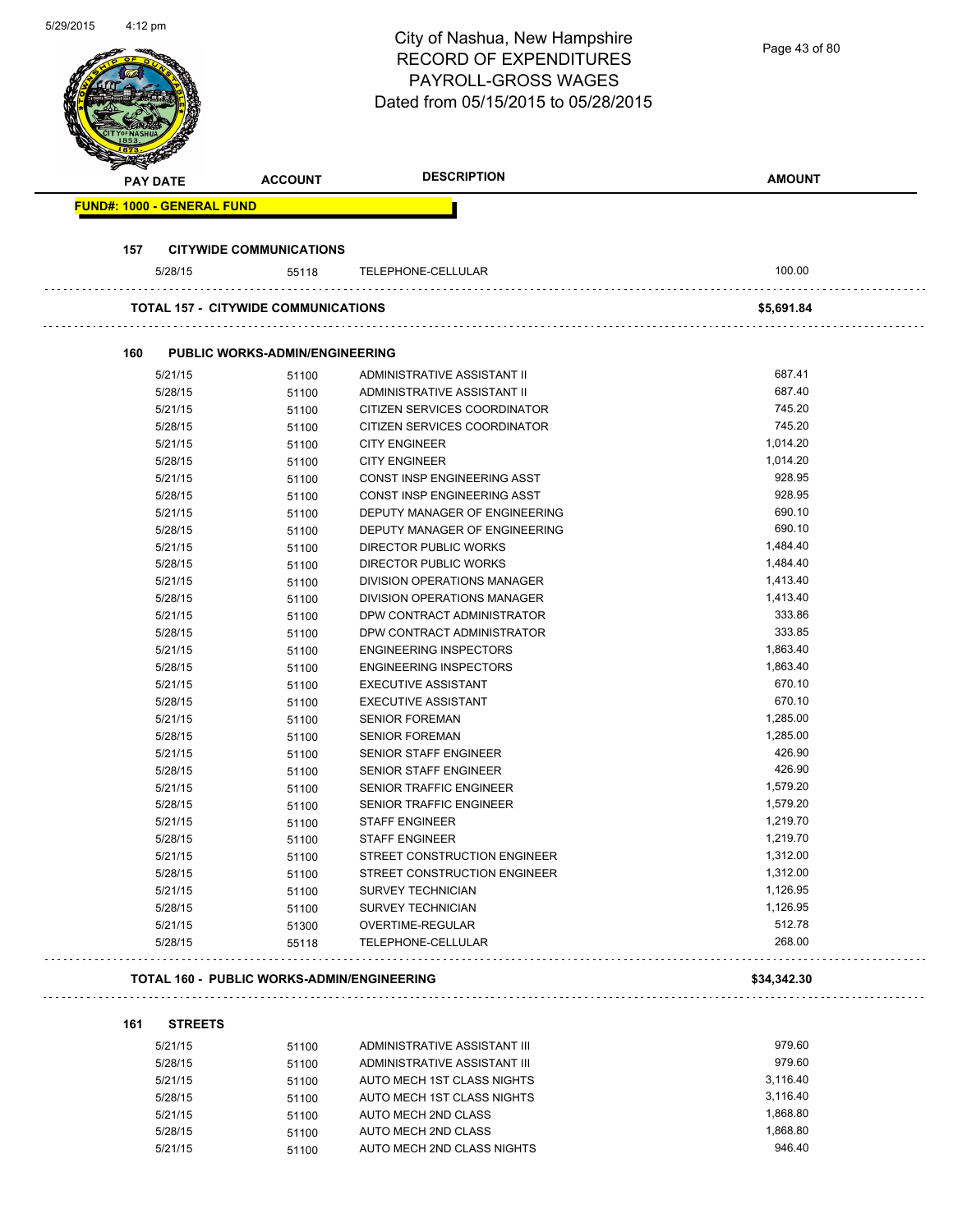

| <b>PAY DATE</b>                   | <b>ACCOUNT</b> | <b>DESCRIPTION</b>                   | <b>AMOUNT</b> |
|-----------------------------------|----------------|--------------------------------------|---------------|
| <b>FUND#: 1000 - GENERAL FUND</b> |                |                                      |               |
| <b>STREETS</b><br>161             |                |                                      |               |
| 5/28/15                           | 51100          | AUTO MECH 2ND CLASS NIGHTS           | 946.40        |
| 5/21/15                           | 51100          | AUTO MECHANIC 1ST CLASS              | 3,076.42      |
| 5/28/15                           | 51100          | AUTO MECHANIC 1ST CLASS              | 3,076.41      |
| 5/21/15                           | 51100          | <b>EQUIP OPR STREET REPAIR</b>       | 7,475.20      |
| 5/28/15                           | 51100          | <b>EQUIP OPR STREET REPAIR</b>       | 7,523.92      |
| 5/21/15                           | 51100          | FLEET MAINTENANCE FOREMAN            | 1,126.95      |
| 5/28/15                           | 51100          | FLEET MAINTENANCE FOREMAN            | 1,126.95      |
| 5/21/15                           | 51100          | FLEET MANAGER STREET DEPT            | 1,044.00      |
| 5/28/15                           | 51100          | FLEET MANAGER STREET DEPT            | 1,044.00      |
| 5/21/15                           | 51100          | <b>MASON PIPELAYER</b>               | 2,680.80      |
| 5/28/15                           | 51100          | <b>MASON PIPELAYER</b>               | 2,680.80      |
| 5/21/15                           | 51100          | OPERATIONS COORDINATOR               | 814.70        |
| 5/28/15                           | 51100          | OPERATIONS COORDINATOR               | 814.70        |
| 5/21/15                           | 51100          | SIGN MAINTENANCE                     | 1,779.20      |
| 5/28/15                           | 51100          | <b>SIGN MAINTENANCE</b>              | 1,423.36      |
| 5/21/15                           | 51100          | SIGN MAINTENANCE ASSISTANT           | 829.60        |
| 5/28/15                           | 51100          | SIGN MAINTENANCE ASSISTANT           | 829.60        |
| 5/21/15                           | 51100          | STOREKEEPER PWD                      | 920.45        |
| 5/28/15                           | 51100          | STOREKEEPER PWD                      | 920.44        |
| 5/21/15                           | 51100          | STR CONSTR RPR AND PERMT COORD       | 1,104.85      |
| 5/28/15                           | 51100          | STR CONSTR RPR AND PERMT COORD       | 1,104.85      |
| 5/21/15                           | 51100          | <b>STREET FOREMAN</b>                | 4,744.00      |
| 5/28/15                           | 51100          | <b>STREET FOREMAN</b>                | 4,744.00      |
| 5/21/15                           | 51100          | SUPERINTENDENT OF STREETS            | 1,771.20      |
| 5/28/15                           | 51100          | SUPERINTENDENT OF STREETS            | 1,771.20      |
| 5/21/15                           | 51100          | TRAFFIC MAINTENANCE ASSISTANT        | 884.80        |
| 5/28/15                           | 51100          | <b>TRAFFIC MAINTENANCE ASSISTANT</b> | 884.80        |
| 5/21/15                           | 51100          | <b>TRAFFIC TECHNICIAN I</b>          | 2,128.80      |
| 5/28/15                           | 51100          | <b>TRAFFIC TECHNICIAN I</b>          | 2,128.80      |
| 5/21/15                           | 51100          | <b>TRUCK DRIVER STREET REPAIR</b>    | 16,759.86     |
| 5/28/15                           | 51100          | TRUCK DRIVER STREET REPAIR           | 16,576.82     |
| 5/21/15                           | 51100          | <b>WELDER FIRST CLASS</b>            | 2,039.20      |
| 5/28/15                           | 51100          | <b>WELDER FIRST CLASS</b>            | 2,039.20      |
| 5/21/15                           | 51300          | OVERTIME-REGULAR                     | 1,167.11      |
| 5/28/15                           | 51300          | <b>OVERTIME-REGULAR</b>              | 967.89        |
| 5/28/15                           | 51600          | <b>LONGEVITY</b>                     | 1,200.00      |
| 5/28/15                           | 55118          | TELEPHONE-CELLULAR                   | 67.00         |
| <b>TOTAL 161 - STREETS</b>        |                |                                      | \$115,094.28  |

| 166 | <b>PARKING LOTS</b> |       |                                    |          |
|-----|---------------------|-------|------------------------------------|----------|
|     | 5/21/15             | 51100 | ADMINISTRATIVE ASSISTANT II        | 687.40   |
|     | 5/28/15             | 51100 | ADMINISTRATIVE ASSISTANT II        | 687.40   |
|     | 5/21/15             | 51100 | PARKING MAINTENANCE                | 1.353.90 |
|     | 5/28/15             | 51100 | PARKING MAINTENANCE                | 1.353.91 |
|     | 5/21/15             | 51100 | TRANSPORTATION DEPT MANAGER        | 64.50    |
|     | 5/28/15             | 51100 | <b>TRANSPORTATION DEPT MANAGER</b> | 64.50    |
|     | 5/21/15             | 51300 | OVERTIME-REGULAR                   | 12.70    |
|     | 5/28/15             | 55118 | TELEPHONE-CELLULAR                 | 68.00    |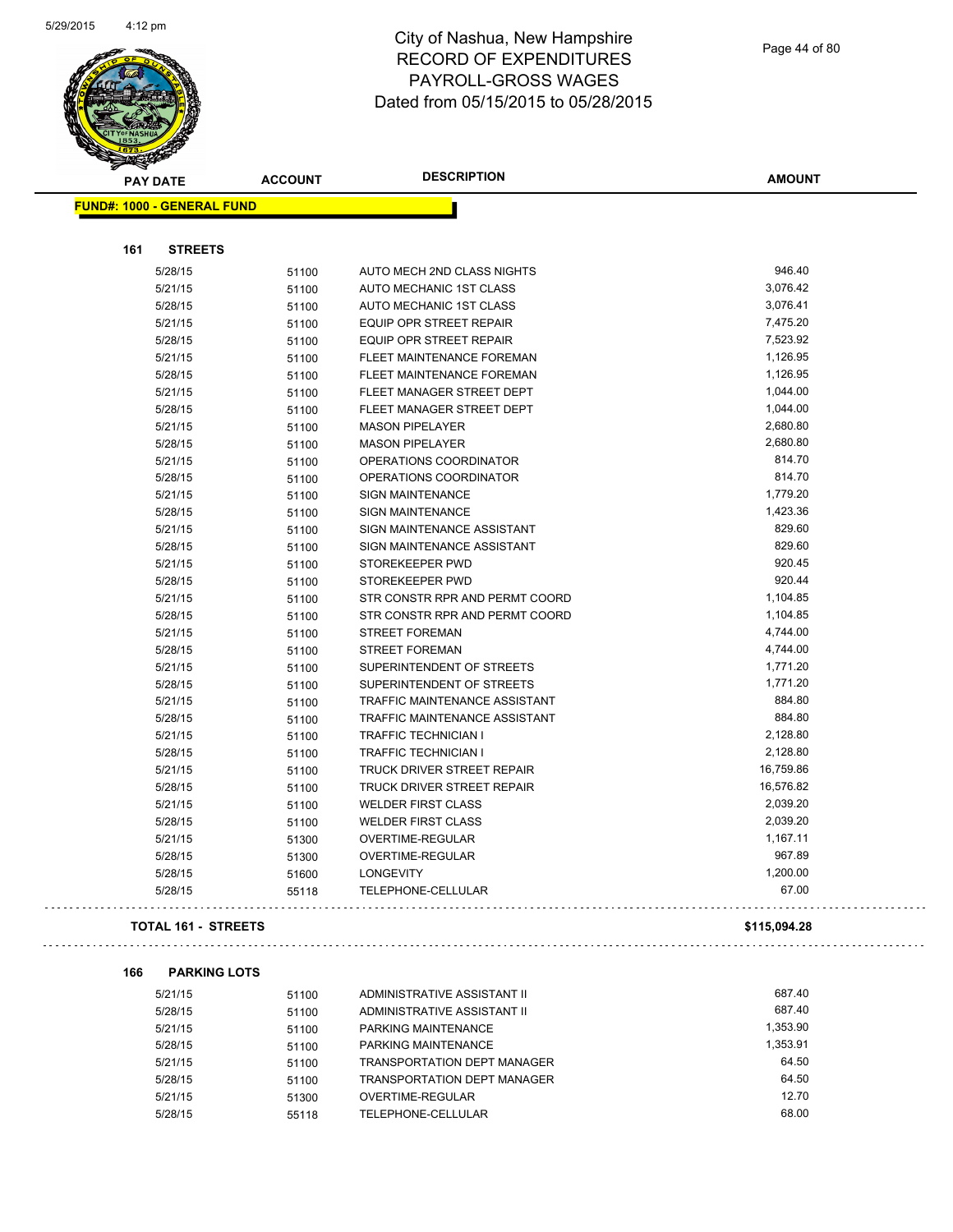| 5/29/2015 | $4:12$ pm |         |                                         |                                      |               |
|-----------|-----------|---------|-----------------------------------------|--------------------------------------|---------------|
|           |           |         |                                         | City of Nashua, New Hampshire        | Page 45 of 80 |
|           |           |         |                                         | <b>RECORD OF EXPENDITURES</b>        |               |
|           |           |         |                                         | <b>PAYROLL-GROSS WAGES</b>           |               |
|           |           |         |                                         | Dated from 05/15/2015 to 05/28/2015  |               |
|           |           |         |                                         |                                      |               |
|           |           |         |                                         |                                      |               |
|           |           |         |                                         |                                      |               |
|           | PAY DATE  |         | <b>ACCOUNT</b>                          | <b>DESCRIPTION</b>                   | <b>AMOUNT</b> |
|           |           |         | <b>FUND#: 1000 - GENERAL FUND</b>       |                                      |               |
|           |           |         |                                         |                                      |               |
|           |           |         |                                         |                                      |               |
|           |           |         | <b>TOTAL 166 - PARKING LOTS</b>         |                                      | \$4,292.31    |
|           | 171       |         | <b>COMMUNITY SERVICES</b>               |                                      |               |
|           |           | 5/21/15 |                                         | DIRECTOR HEALTH AND COMM SVS         | 1,726.90      |
|           |           | 5/28/15 | 51100<br>51100                          | DIRECTOR HEALTH AND COMM SVS         | 1,726.91      |
|           |           | 5/21/15 | 51100                                   | PROGRAM ASSISTANT                    | 435.29        |
|           |           | 5/28/15 | 51100                                   | PROGRAM ASSISTANT                    | 435.30        |
|           |           | 5/21/15 | 51100                                   | PROGRAM COORDINATOR                  | 929.80        |
|           |           | 5/28/15 | 51100                                   | PROGRAM COORDINATOR                  | 929.80        |
|           |           | 5/28/15 | 55118                                   | TELEPHONE-CELLULAR                   | 50.00         |
|           |           |         |                                         |                                      |               |
|           |           |         | <b>TOTAL 171 - COMMUNITY SERVICES</b>   |                                      | \$6,234.00    |
|           |           |         |                                         |                                      |               |
|           | 172       |         | <b>COMMUNITY HEALTH</b>                 |                                      |               |
|           |           | 5/21/15 | 51100                                   | BILINGUAL OUTREACH WORKER            | 764.30        |
|           |           | 5/28/15 | 51100                                   | <b>BILINGUAL OUTREACH WORKER</b>     | 764.30        |
|           |           | 5/21/15 | 51100                                   | MANAGER COMMUNITY HEALTH             | 1,364.20      |
|           |           | 5/28/15 | 51100                                   | MANAGER COMMUNITY HEALTH             | 1,364.20      |
|           |           | 5/21/15 | 51100                                   | PUB HEALTH NURSE                     | 3,307.95      |
|           |           | 5/28/15 | 51100                                   | PUB HEALTH NURSE                     | 3,307.95      |
|           |           | 5/21/15 | 51412                                   | <b>WAGES PER DIEM</b>                | 83.33         |
|           |           | 5/28/15 | 51412                                   | WAGES PER DIEM                       | 249.98        |
|           |           | 5/28/15 | 55118                                   | TELEPHONE-CELLULAR                   | 50.00         |
|           |           |         | <b>TOTAL 172 - COMMUNITY HEALTH</b>     |                                      | \$11,256.21   |
|           |           |         |                                         |                                      |               |
|           | 173       |         | <b>ENVIRONMENTAL HEALTH</b>             |                                      |               |
|           |           | 5/21/15 | 51100                                   | <b>ENVIRONMENTAL HEALTH SPEC</b>     | 2,387.05      |
|           |           | 5/28/15 | 51100                                   | ENVIRONMENTAL HEALTH SPEC            | 2,387.07      |
|           |           | 5/21/15 | 51100                                   | ENVIRONMENTAL TECH OFFICE MGR        | 992.85        |
|           |           | 5/28/15 | 51100                                   | <b>ENVIRONMENTAL TECH OFFICE MGR</b> | 992.85        |
|           |           | 5/21/15 | 51100                                   | LABORATORY DIRECTOR                  | 988.20        |
|           |           | 5/28/15 | 51100                                   | <b>LABORATORY DIRECTOR</b>           | 988.20        |
|           |           | 5/21/15 | 51100                                   | MANAGER ENVIRONMENTAL HEALTH         | 1,446.40      |
|           |           | 5/28/15 | 51100                                   | MANAGER ENVIRONMENTAL HEALTH         | 1,446.40      |
|           |           | 5/28/15 | 51300                                   | OVERTIME-REGULAR                     | 37.23         |
|           |           | 5/28/15 | 55118                                   | TELEPHONE-CELLULAR                   | 84.00         |
|           |           |         | <b>TOTAL 173 - ENVIRONMENTAL HEALTH</b> |                                      | \$11,750.25   |
|           |           |         |                                         |                                      |               |
|           | 174       |         | <b>WELFARE ADMINISTRATION</b>           |                                      |               |
|           |           | 5/21/15 | 51100                                   | ADMINISTRATIVE ASSISTANT I           | 829.30        |
|           |           | 5/28/15 | 51100                                   | ADMINISTRATIVE ASSISTANT I           | 829.30        |
|           |           | 5/21/15 | 51100                                   | CASE TECHNICIAN WELFARE              | 2,384.95      |
|           |           | 5/28/15 | 51100                                   | CASE TECHNICIAN WELFARE              | 2,384.95      |
|           |           | 5/21/15 | 51100                                   | INTAKE WORKER ACCOUNTANT             | 936.70        |
|           |           | 5/28/15 | 51100                                   | INTAKE WORKER ACCOUNTANT             | 936.70        |
|           |           | 5/21/15 | 51100                                   | SENIOR CASE TECHNICIAN               | 957.30        |

5/28/15 51100 SENIOR CASE TECHNICIAN 557.29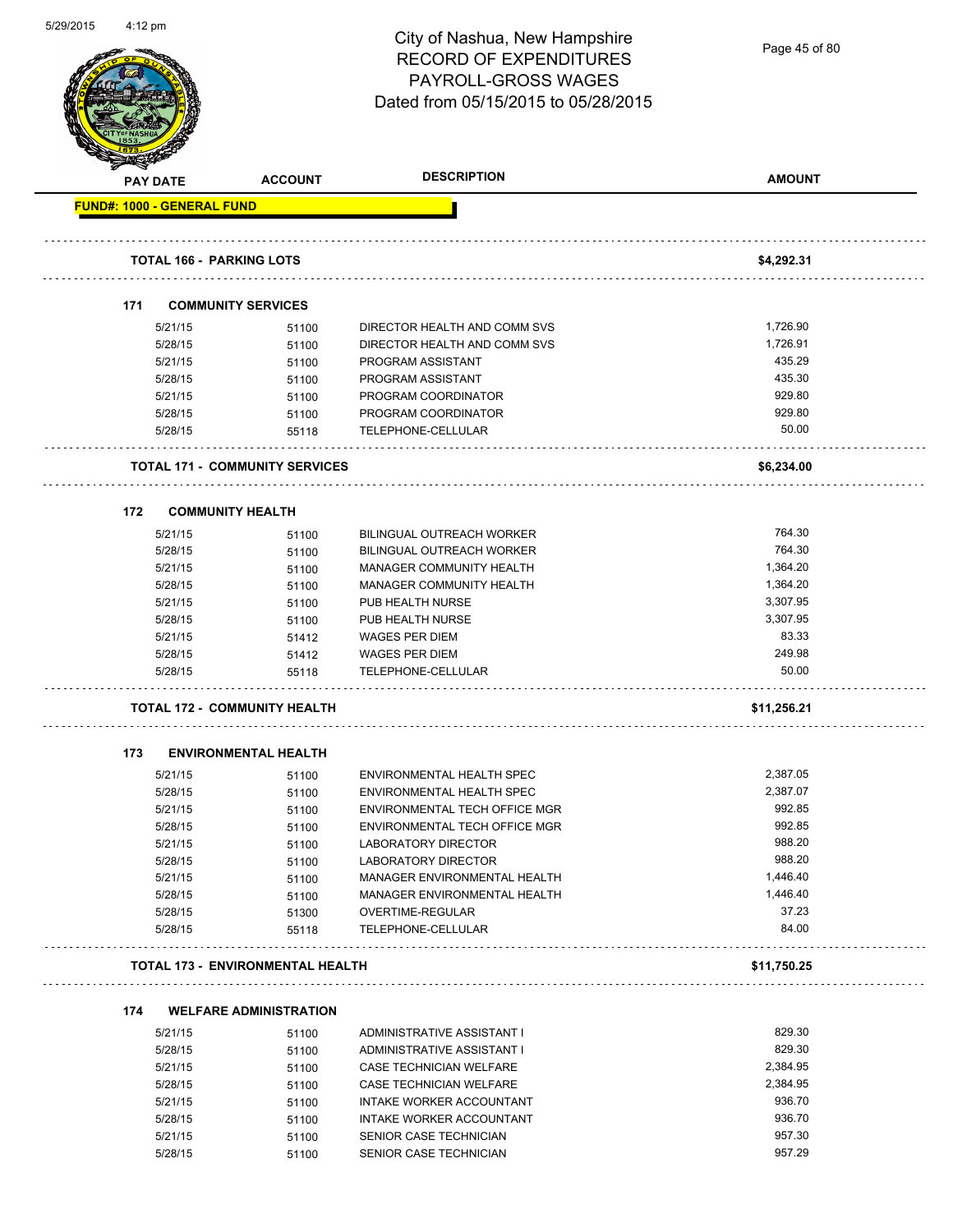|                                   |                                           | City of Nashua, New Hampshire<br><b>RECORD OF EXPENDITURES</b><br><b>PAYROLL-GROSS WAGES</b><br>Dated from 05/15/2015 to 05/28/2015 | Page 46 of 80    |
|-----------------------------------|-------------------------------------------|-------------------------------------------------------------------------------------------------------------------------------------|------------------|
| PAY DATE                          | <b>ACCOUNT</b>                            | <b>DESCRIPTION</b>                                                                                                                  | <b>AMOUNT</b>    |
| <b>FUND#: 1000 - GENERAL FUND</b> |                                           |                                                                                                                                     |                  |
| 174                               | <b>WELFARE ADMINISTRATION</b>             |                                                                                                                                     |                  |
| 5/21/15                           | 51100                                     | <b>WELFARE OFFICER</b>                                                                                                              | 1,450.00         |
| 5/28/15                           | 51100                                     | <b>WELFARE OFFICER</b>                                                                                                              | 1,450.00         |
| 5/28/15                           | 55118                                     | TELEPHONE-CELLULAR                                                                                                                  | 50.00            |
|                                   | <b>TOTAL 174 - WELFARE ADMINISTRATION</b> |                                                                                                                                     | \$13,166.49      |
| 177                               | <b>PARKS &amp; RECREATION</b>             |                                                                                                                                     |                  |
| 5/21/15                           | 51100                                     | ADMINISTRATIVE ASSISTANT II                                                                                                         | 758.85           |
| 5/28/15                           | 51100                                     | ADMINISTRATIVE ASSISTANT II                                                                                                         | 758.86           |
| 5/21/15                           | 51100                                     | <b>EQUIPMENT OPERATOR, PARKS</b>                                                                                                    | 934.40           |
| 5/28/15                           | 51100                                     | EQUIPMENT OPERATOR, PARKS                                                                                                           | 934.40           |
| 5/21/15                           | 51100                                     | <b>FOREMAN LABOR PARK</b>                                                                                                           | 3,223.50         |
| 5/28/15                           | 51100                                     | <b>FOREMAN LABOR PARK</b>                                                                                                           | 3,372.86         |
| 5/21/15                           | 51100                                     | <b>GROUNDSKEEPER MAINTENANCE</b>                                                                                                    | 5,973.99         |
| 5/28/15                           | 51100                                     | <b>GROUNDSKEEPER MAINTENANCE</b>                                                                                                    | 5,817.60         |
| 5/21/15                           | 51100                                     | <b>GROUNDSMAN I</b>                                                                                                                 | 3,004.51         |
| 5/28/15                           | 51100                                     | <b>GROUNDSMAN I</b>                                                                                                                 | 2,403.60         |
| 5/21/15                           | 51100                                     | <b>GROUNDSMAN II</b>                                                                                                                | 841.60           |
| 5/28/15                           | 51100                                     | <b>GROUNDSMAN II</b>                                                                                                                | 841.60           |
| 5/21/15                           | 51100                                     | <b>LEAD GROUNDSMAN</b>                                                                                                              | 2,835.60         |
| 5/28/15                           | 51100                                     | <b>LEAD GROUNDSMAN</b>                                                                                                              | 2,835.60         |
| 5/21/15                           | 51100                                     | NURSERY WORKER PARKS                                                                                                                | 889.60           |
| 5/28/15                           | 51100                                     | NURSERY WORKER PARKS                                                                                                                | 889.60           |
| 5/21/15                           | 51100                                     | PROGRAM COORDINATOR                                                                                                                 | 357.70<br>357.70 |
| 5/28/15                           | 51100                                     | PROGRAM COORDINATOR                                                                                                                 | 1,098.20         |
| 5/21/15<br>5/28/15                | 51100                                     | RECREATION PROGRAM MANAGER<br>RECREATION PROGRAM MANAGER                                                                            | 1,098.20         |
| 5/21/15                           | 51100<br>51100                            | STELLOS STADIUM ATTENDANT                                                                                                           | 934.40           |
| 5/28/15                           | 51100                                     | STELLOS STADIUM ATTENDANT                                                                                                           | 934.40           |
| 5/21/15                           | 51100                                     | SUPERINTENDENT OF PARKS RECR                                                                                                        | 1,720.00         |
| 5/28/15                           | 51100                                     | SUPERINTENDENT OF PARKS RECR                                                                                                        | 1,720.00         |
| 5/21/15                           | 51100                                     | <b>TRUCK DRIVER</b>                                                                                                                 | 867.20           |
| 5/28/15                           | 51100                                     | <b>TRUCK DRIVER</b>                                                                                                                 | 863.51           |
| 5/21/15                           | 51300                                     | OVERTIME-REGULAR                                                                                                                    | 7,450.76         |
| 5/28/15                           | 51300                                     | OVERTIME-REGULAR                                                                                                                    | 5,033.99         |
| 5/21/15                           | 51400                                     | WAGES TEMP-SEASONAL                                                                                                                 | 1,965.00         |
| 5/28/15                           | 51400                                     | WAGES TEMP-SEASONAL                                                                                                                 | 5,280.00         |
| 5/21/15                           | 51600                                     | <b>LONGEVITY</b>                                                                                                                    | 1,200.00         |
| 5/28/15                           | 55118                                     | TELEPHONE-CELLULAR                                                                                                                  | 67.00            |
| 5/21/15                           | 61107                                     | <b>CLOTHING &amp; UNIFORMS</b>                                                                                                      | 110.00           |
|                                   | <b>TOTAL 177 - PARKS &amp; RECREATION</b> |                                                                                                                                     | \$67,374.23      |

5/29/2015 4:12 pm

| 5/21/15 | 51100 | ADMIN ASST COST ACCOUNTANT     | 805.45   |
|---------|-------|--------------------------------|----------|
| 5/28/15 | 51100 | ADMIN ASST COST ACCOUNTANT     | 805.43   |
| 5/21/15 | 51100 | ASSISTANT DIRECTOR LIBRARY     | 1.293.10 |
| 5/28/15 | 51100 | ASSISTANT DIRECTOR LIBRARY     | 1.293.10 |
| 5/21/15 | 51100 | ASSISTANT LIBRARIAN CIRCULATIO | 973.40   |
| 5/28/15 | 51100 | ASSISTANT LIBRARIAN CIRCULATIO | 973.40   |
|         |       |                                |          |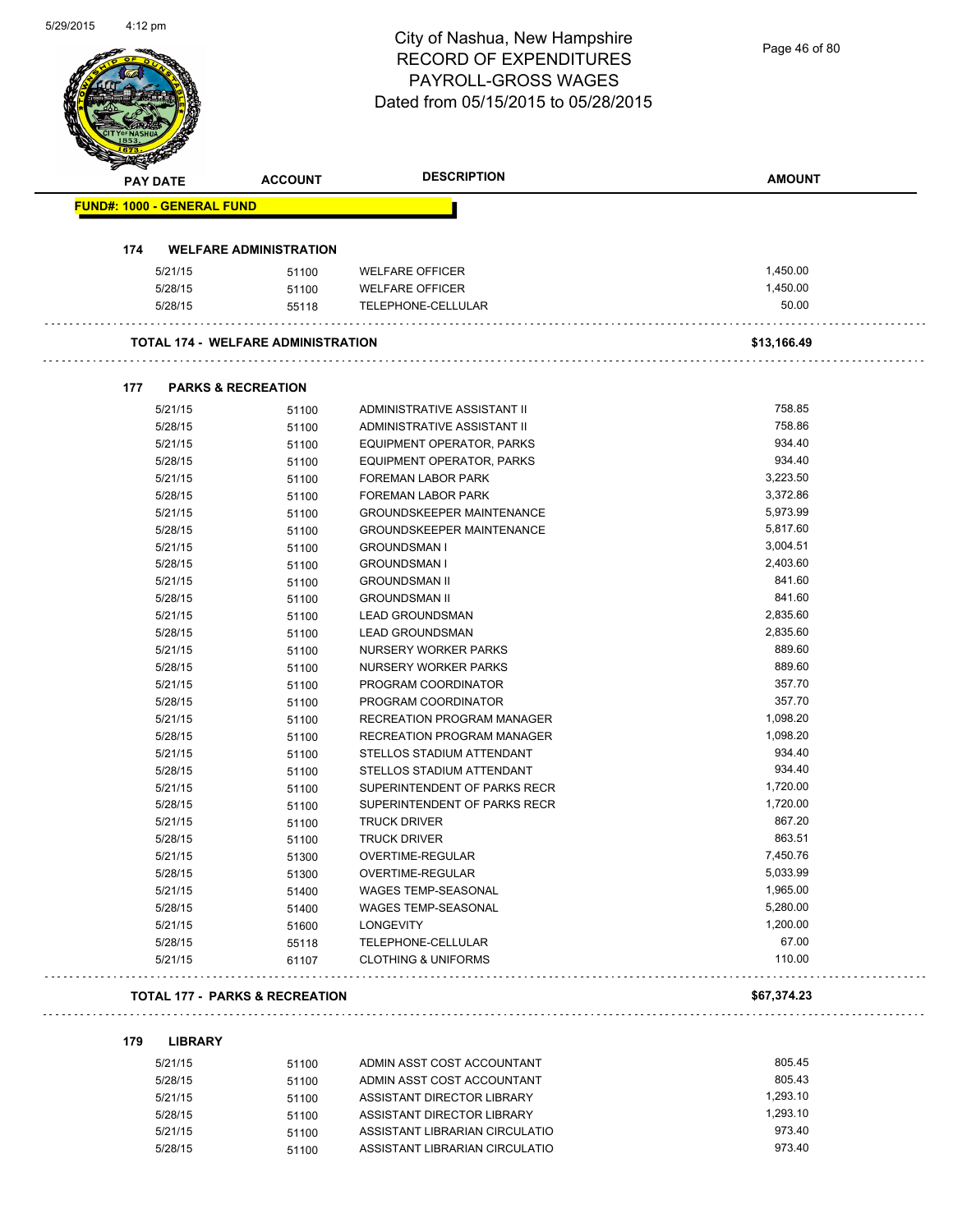

| <b>PAY DATE</b>                   | <b>ACCOUNT</b> | <b>DESCRIPTION</b>                   | <b>AMOUNT</b> |
|-----------------------------------|----------------|--------------------------------------|---------------|
| <b>FUND#: 1000 - GENERAL FUND</b> |                |                                      |               |
|                                   |                |                                      |               |
|                                   |                |                                      |               |
| 179<br><b>LIBRARY</b>             |                |                                      |               |
| 5/21/15                           | 51100          | ASSISTANT LIBRARIAN YOUTH SERV       | 780.10        |
| 5/28/15                           | 51100          | ASSISTANT LIBRARIAN YOUTH SERV       | 780.10        |
| 5/21/15                           | 51100          | <b>DIRECTOR LIBRARY</b>              | 1,885.70      |
| 5/28/15                           | 51100          | <b>DIRECTOR LIBRARY</b>              | 1,885.70      |
| 5/21/15                           | 51100          | EXECUTIVE ASST OFFICE MANAGER        | 858.45        |
| 5/28/15                           | 51100          | EXECUTIVE ASST OFFICE MANAGER        | 858.45        |
| 5/21/15                           | 51100          | IT COORDINATOR                       | 903.85        |
| 5/28/15                           | 51100          | IT COORDINATOR                       | 903.86        |
| 5/21/15                           | 51100          | <b>JANITOR</b>                       | 490.51        |
| 5/28/15                           | 51100          | <b>JANITOR</b>                       | 490.50        |
| 5/21/15                           | 51100          | LIBRARIAN ADULT SERVICES             | 962.60        |
| 5/28/15                           | 51100          | LIBRARIAN ADULT SERVICES             | 962.60        |
| 5/21/15                           | 51100          | <b>LIBRARIAN CIRCULATION</b>         | 1,003.20      |
| 5/28/15                           | 51100          | <b>LIBRARIAN CIRCULATION</b>         | 1,003.20      |
| 5/21/15                           | 51100          | LIBRARIAN OUTREACH SVS               | 999.20        |
| 5/28/15                           | 51100          | LIBRARIAN OUTREACH SVS               | 999.18        |
| 5/21/15                           | 51100          | LIBRARIAN TECH SERVICES              | 1,998.70      |
| 5/28/15                           | 51100          | <b>LIBRARIAN TECH SERVICES</b>       | 1,998.70      |
| 5/21/15                           | 51100          | <b>LIBRARIAN YOUTH SERVICES</b>      | 2,292.28      |
| 5/28/15                           | 51100          | LIBRARIAN YOUTH SERVICES             | 2,283.21      |
| 5/21/15                           | 51100          | LIBRARY ASSISTANT CIRCULATION        | 5,360.96      |
| 5/28/15                           | 51100          | LIBRARY ASSISTANT CIRCULATION        | 5,360.95      |
| 5/21/15                           | 51100          | LIBRARY ASSISTANT MEDIA SERVIC       | 706.90        |
| 5/28/15                           | 51100          | LIBRARY ASSISTANT MEDIA SERVIC       | 724.57        |
| 5/21/15                           | 51100          | <b>LIBRARY ASSISTANT TECH SVS</b>    | 706.90        |
| 5/28/15                           | 51100          | LIBRARY ASSISTANT TECH SVS           | 706.90        |
| 5/21/15                           | 51100          | LIBRARY ASSISTANT YOUTH SERVIC       | 1,652.44      |
| 5/28/15                           | 51100          | LIBRARY ASSISTANT YOUTH SERVIC       | 1,652.45      |
| 5/21/15                           | 51100          | <b>MAINTENANCE SUPV</b>              | 852.55        |
| 5/28/15                           | 51100          | <b>MAINTENANCE SUPV</b>              | 852.55        |
| 5/21/15                           | 51100          | <b>MEDIA SERVICES COORDINATOR</b>    | 1,205.05      |
| 5/28/15                           | 51100          | MEDIA SERVICES COORDINATOR           | 1,205.05      |
| 5/21/15                           | 51100          | PAGE & COLLECTION COORDINATOR        | 840.00        |
| 5/28/15                           | 51100          | PAGE & COLLECTION COORDINATOR        | 840.00        |
| 5/21/15                           | 51100          | REFERENCE LIBRARIAN ADULT SERV       | 3,057.27      |
| 5/28/15                           | 51100          | REFERENCE LIBRARIAN ADULT SERV       | 3,057.25      |
| 5/21/15                           | 51100          | REFERENCE LIBRARIAN TECH SVS         | 756.45        |
| 5/28/15                           | 51100          | REFERENCE LIBRARIAN TECH SVS         | 756.45        |
| 5/21/15                           | 51100          | <b>SECURITY LIBRARY</b>              | 973.96        |
| 5/28/15                           | 51100          | <b>SECURITY LIBRARY</b>              | 989.05        |
| 5/21/15                           | 51200          | <b>LIBRARY ASSISTANT CIRCULATION</b> | 324.20        |
| 5/28/15                           | 51200          | LIBRARY ASSISTANT CIRCULATION        | 324.20        |
| 5/21/15                           | 51200          | LIBRARY ASSISTANT TECH SVS           | 415.50        |
| 5/28/15                           | 51200          | LIBRARY ASSISTANT TECH SVS           | 415.50        |
| 5/21/15                           | 51200          | LIBRARY PAGE YOUTH SERVICES          | 441.23        |
| 5/28/15                           | 51200          | LIBRARY PAGE YOUTH SERVICES          | 396.73        |
| 5/21/15                           | 51200          | LIBRARY PAGES CIRCULATION            | 455.40        |
| 5/28/15                           | 51200          | LIBRARY PAGES CIRCULATION            | 275.98        |
| 5/21/15                           | 51200          | LIBRARY PAGES MEDIA SERVICES         | 447.23        |
| 5/28/15                           | 51200          | LIBRARY PAGES MEDIA SERVICES         | 400.50        |
| 5/21/15                           | 51200          | REFERENCE LIBRARIAN ADULT SERV       | 369.00        |
| 5/28/15                           | 51200          | REFERENCE LIBRARIAN ADULT SERV       | 313.65        |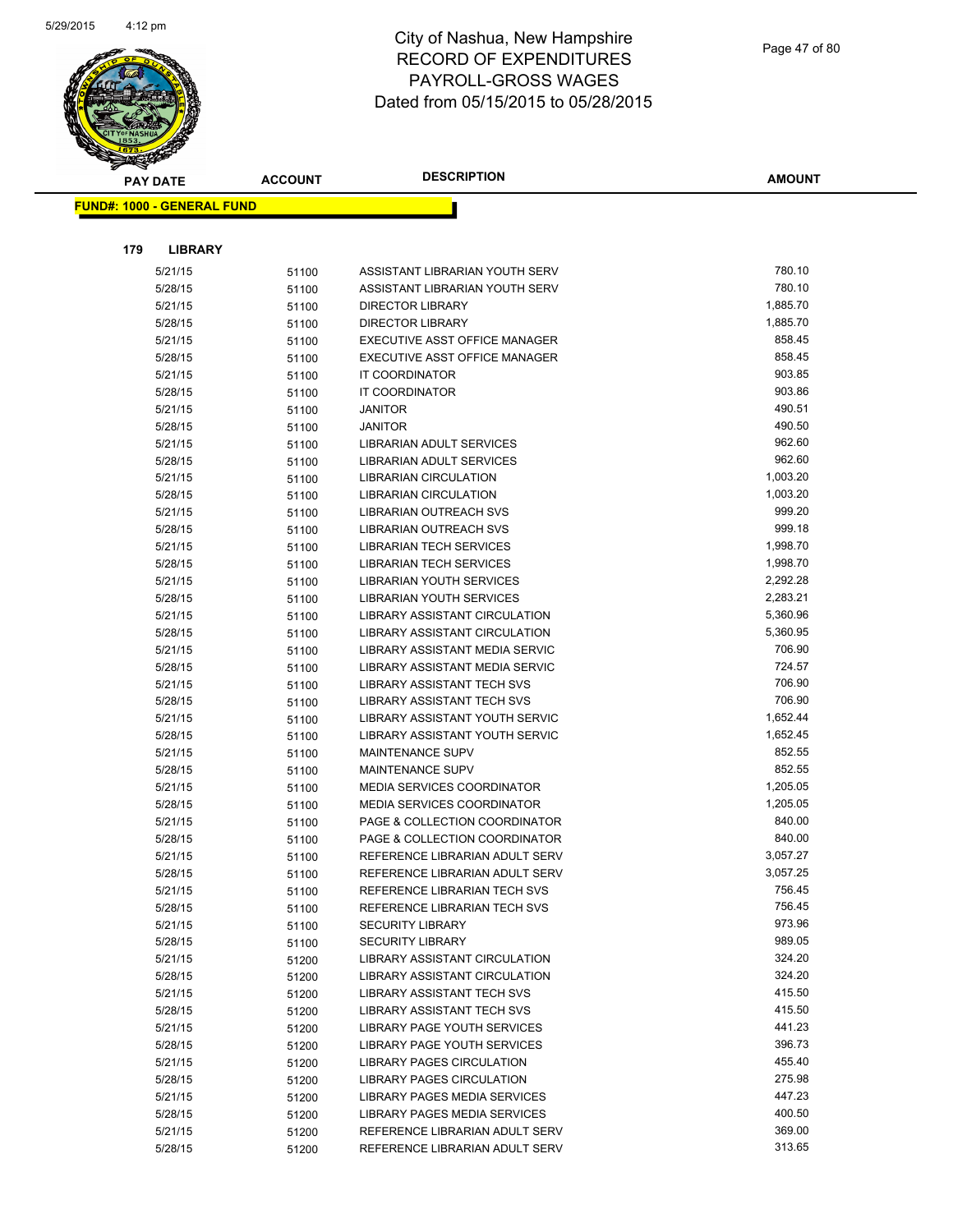Page 48 of 80

| <b>PAY DATE</b>                   | <b>ACCOUNT</b>                           | <b>DESCRIPTION</b>             | <b>AMOUNT</b> |
|-----------------------------------|------------------------------------------|--------------------------------|---------------|
| <b>FUND#: 1000 - GENERAL FUND</b> |                                          |                                |               |
| 179                               | <b>LIBRARY</b>                           |                                |               |
| 5/21/15                           | 51300                                    | OVERTIME-REGULAR               | 1,271.40      |
| 5/28/15                           | 51300                                    | OVERTIME-REGULAR               | 971.00        |
|                                   | <b>TOTAL 179 - LIBRARY</b>               |                                | \$69,563.19   |
| 181                               | <b>COMMUNITY DEVELOPMENT</b>             |                                |               |
| 5/21/15                           | 51100                                    | ADMINISTRATIVE ASSISTANT II    | 687.40        |
| 5/28/15                           | 51100                                    | ADMINISTRATIVE ASSISTANT II    | 683.10        |
| 5/21/15                           | 51100                                    | DIRECTOR COMMUNITY DEVELOPMENT | 1,873.50      |
| 5/28/15                           | 51100                                    | DIRECTOR COMMUNITY DEVELOPMENT | 1,873.50      |
| 5/21/15                           | 51200                                    | ADMINISTRATIVE ASSISTANT I     | 347.46        |
| 5/28/15                           | 51200                                    | ADMINISTRATIVE ASSISTANT I     | 347.46        |
| 5/21/15                           | 51400                                    | <b>WAGES TEMP-SEASONAL</b>     | 100.00        |
| 5/28/15                           | 51400                                    | WAGES TEMP-SEASONAL            | 100.00        |
| 5/28/15                           | 55118                                    | TELEPHONE-CELLULAR             | 50.00         |
|                                   | <b>TOTAL 181 - COMMUNITY DEVELOPMENT</b> |                                | \$6,062.42    |
| 182                               | <b>PLANNING &amp; ZONING</b>             |                                |               |
| 5/21/15                           | 51100                                    | DEPARTMENT COORDINATOR         | 938.85        |
| 5/28/15                           | 51100                                    | DEPARTMENT COORDINATOR         | 938.85        |
| 5/21/15                           | 51100                                    | DEPUTY PLANNING MANAGER        | 2,661.20      |
| 5/28/15                           |                                          | DEPUTY PLANNING MANAGER        | 2,661.20      |
| 5/21/15                           | 51100                                    | MANAGER PLANNING DEPT          | 1,905.00      |
| 5/28/15                           | 51100                                    | MANAGER PLANNING DEPT          | 1,905.00      |
|                                   | 51100                                    |                                |               |
| 5/21/15                           | 51100                                    | PLANNER I                      | 1,722.25      |
| 5/28/15                           | 51100                                    | PLANNER I                      | 1,722.25      |
| 5/21/15                           | 51100                                    | ZONING COORDINATOR             | 704.60        |
| 5/28/15                           | 51100                                    | ZONING COORDINATOR             | 704.60        |
| 5/21/15                           | 53428                                    | STENOGRAPHIC SERVICES          | 250.00        |
| 5/28/15                           | 53428                                    | STENOGRAPHIC SERVICES          | 250.00        |
| 5/28/15                           | 55118                                    | TELEPHONE-CELLULAR             | 17.00         |
|                                   | <b>TOTAL 182 - PLANNING &amp; ZONING</b> |                                | \$16,380.80   |
| 183                               | <b>ECONOMIC DEVELOPMENT</b>              |                                |               |
| 5/21/15                           | 51100                                    | ECONOMIC DEV DIRECTOR          | 1,873.50      |
| 5/28/15                           | 51100                                    | ECONOMIC DEV DIRECTOR          | 1,873.50      |
| 5/21/15                           | 51100                                    | OED PROGRAM COORDINATOR        | 558.80        |
| 5/28/15                           | 51100                                    | OED PROGRAM COORDINATOR        | 558.80        |
| 5/28/15                           | 55118                                    | TELEPHONE-CELLULAR             | 50.00         |
|                                   | <b>TOTAL 183 - ECONOMIC DEVELOPMENT</b>  |                                | \$4,914.60    |
| 191                               | <b>SCHOOL</b>                            |                                |               |
| 5/21/15                           | 51100                                    | ASSISTANT DIRECTOR BUSINESS    | 2,971.10      |
| 5/21/15                           |                                          | ASSISTANT PRINCIPAL AMH        | 1,406.10      |
|                                   | 51100                                    |                                |               |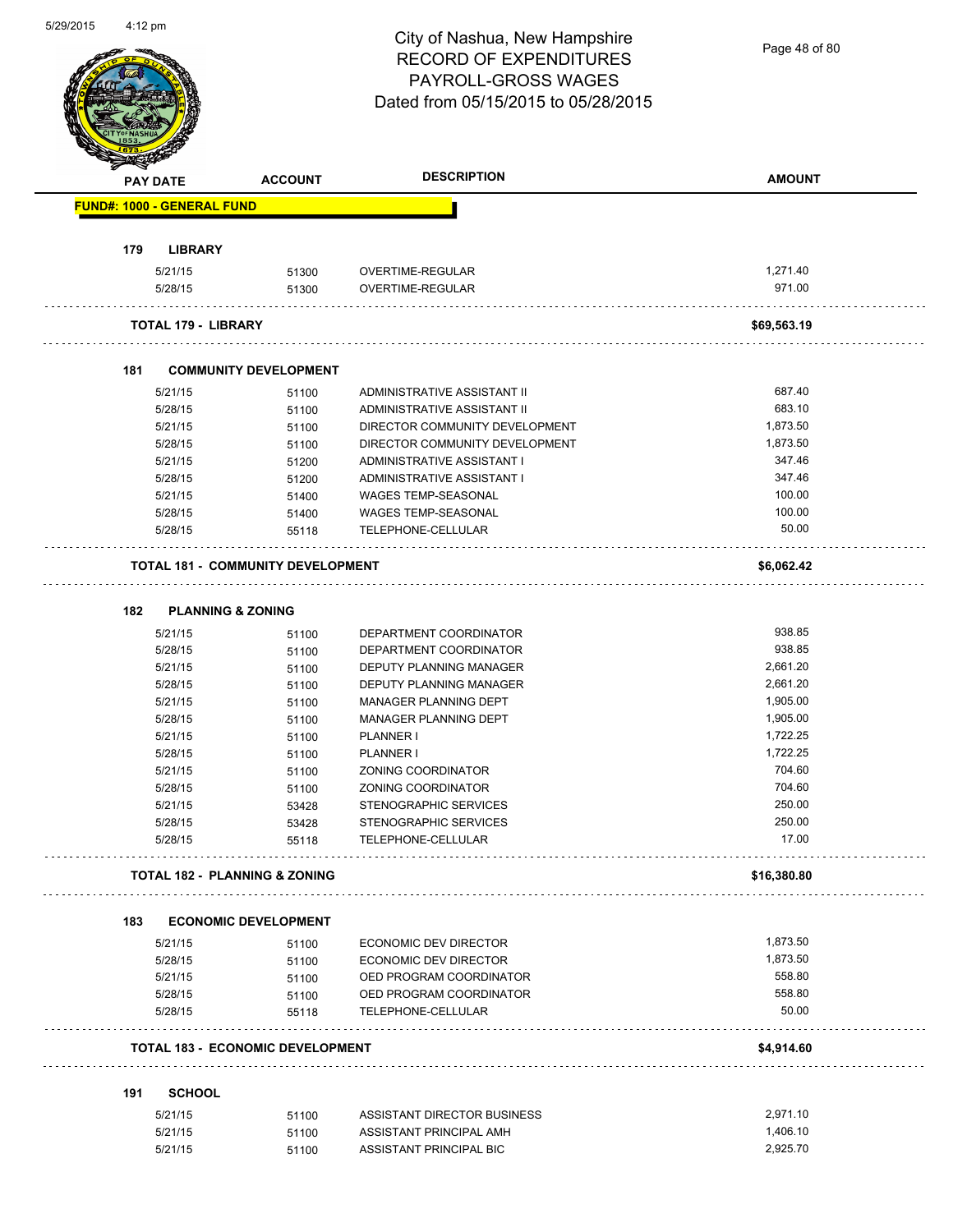

|     | <b>PAY DATE</b>                    | <b>ACCOUNT</b> | <b>DESCRIPTION</b>              | <b>AMOUNT</b> |
|-----|------------------------------------|----------------|---------------------------------|---------------|
|     | <u> FUND#: 1000 - GENERAL FUND</u> |                |                                 |               |
|     |                                    |                |                                 |               |
|     |                                    |                |                                 |               |
| 191 | <b>SCHOOL</b>                      |                |                                 |               |
|     | 5/21/15                            | 51100          | ASSISTANT PRINCIPAL BRO         | 1,403.80      |
|     | 5/21/15                            | 51100          | ASSISTANT PRINCIPAL CHARL       | 1,483.70      |
|     | 5/21/15                            | 51100          | ASSISTANT PRINCIPAL DR CRSP     | 2,807.70      |
|     | 5/21/15                            | 51100          | ASSISTANT PRINCIPAL ELM         | 6,549.40      |
|     | 5/21/15                            | 51100          | ASSISTANT PRINCIPAL FES         | 2,967.50      |
|     | 5/21/15                            | 51100          | ASSISTANT PRINCIPAL FMS         | 2,928.30      |
|     | 5/21/15                            | 51100          | ASSISTANT PRINCIPAL LEDGE       | 2,812.30      |
|     | 5/21/15                            | 51100          | ASSISTANT PRINCIPAL MDE         | 1,406.10      |
|     | 5/21/15                            | 51100          | ASSISTANT PRINCIPAL MTP         | 2,626.50      |
|     | 5/21/15                            | 51100          | ASSISTANT PRINCIPAL NHN         | 12,595.80     |
|     | 5/21/15                            | 51100          | ASSISTANT PRINCIPAL NHS         | 12,890.20     |
|     | 5/21/15                            | 51100          | ASSISTANT PRINCIPAL PMS         | 3,272.60      |
|     | 5/21/15                            | 51100          | ASSISTANT PRINCIPAL SHE         | 1,403.80      |
|     | 5/21/15                            | 51100          | ASSISTANT SUPERINTENDENT        | 8,484.50      |
|     | 5/21/15                            | 51100          | ASST DIRECTOR PLANT OPS         | 4,470.90      |
|     | 5/21/15                            | 51100          | <b>ASST DIRECTOR SPED</b>       | 6,243.60      |
|     | 5/21/15                            | 51100          | ASST SYSTEMS ADMIN FULL YEAR    | 12,691.09     |
|     | 5/21/15                            | 51100          | ASST SYSTEMS ADMIN SCH YEAR     | 653.07        |
|     | 5/28/15                            | 51100          | ASST SYSTEMS ADMIN SCH YEAR     | 457.71        |
|     | 5/21/15                            | 51100          | ATTENDANCE OFFICER              | 2,331.50      |
|     | 5/21/15                            | 51100          | CAREER CENTER COORD NHN         | 1,518.30      |
|     | 5/21/15                            | 51100          | CHIEF OPERATING OFFICER         | 4,044.00      |
|     | 5/21/15                            | 51100          | <b>CLERICAL ACADEMY NHN</b>     | 3,613.45      |
|     | 5/28/15                            | 51100          | CLERICAL ACADEMY NHN            | 3,436.79      |
|     | 5/21/15                            | 51100          | CLERICAL ACADEMY NHS            | 2,789.68      |
|     | 5/28/15                            | 51100          | CLERICAL ACADEMY NHS            | 2,794.19      |
|     | 5/21/15                            | 51100          | CLERICAL ADULT ED NHN           | 752.65        |
|     | 5/28/15                            | 51100          | CLERICAL ADULT ED NHN           | 750.89        |
|     | 5/21/15                            | 51100          | <b>CLERICAL ASST SUPER SUP</b>  | 1,377.58      |
|     | 5/28/15                            | 51100          | <b>CLERICAL ASST SUPER SUP</b>  | 1,377.57      |
|     | 5/21/15                            | 51100          | CLERICAL ATHLETIC NHN           | 721.15        |
|     | 5/28/15                            | 51100          | CLERICAL ATHLETIC NHN           | 721.15        |
|     | 5/21/15                            | 51100          | <b>CLERICAL ATHLETIC NHS</b>    | 745.15        |
|     | 5/28/15                            | 51100          | CLERICAL ATHLETIC NHS           | 745.15        |
|     | 5/21/15                            | 51100          | <b>CLERICAL BUSINESS</b>        | 3,623.21      |
|     | 5/28/15                            | 51100          | <b>CLERICAL BUSINESS</b>        | 3,823.27      |
|     | 5/21/15                            | 51100          | CLERICAL CHIEF OP OFFICER SUP   | 816.09        |
|     | 5/28/15                            | 51100          | CLERICAL CHIEF OP OFFICER SUP   | 816.09        |
|     | 5/21/15                            | 51100          | <b>CLERICAL CTE NHS</b>         | 756.40        |
|     | 5/28/15                            | 51100          | <b>CLERICAL CTE NHS</b>         | 756.40        |
|     | 5/21/15                            | 51100          | <b>CLERICAL GUIDANCE ELM</b>    | 756.40        |
|     | 5/28/15                            | 51100          | CLERICAL GUIDANCE ELM           | 756.40        |
|     | 5/21/15                            | 51100          | CLERICAL GUIDANCE NHN           | 2,036.66      |
|     | 5/28/15                            | 51100          | CLERICAL GUIDANCE NHN           | 2,106.65      |
|     | 5/21/15                            | 51100          | <b>CLERICAL GUIDANCE NHS</b>    | 2,029.42      |
|     | 5/28/15                            | 51100          | <b>CLERICAL GUIDANCE NHS</b>    | 2,108.90      |
|     | 5/21/15                            | 51100          | <b>CLERICAL HUMAN RESOURCES</b> | 1,512.80      |
|     | 5/28/15                            | 51100          | CLERICAL HUMAN RESOURCES        | 1,512.80      |
|     | 5/21/15                            | 51100          | <b>CLERICAL PAYROLL SUP</b>     | 677.25        |
|     | 5/28/15                            | 51100          | <b>CLERICAL PAYROLL SUP</b>     | 677.26        |
|     | 5/21/15                            | 51100          | <b>CLERICAL PLANT OPS</b>       | 643.90        |
|     | 5/28/15                            | 51100          | <b>CLERICAL PLANT OPS</b>       | 639.60        |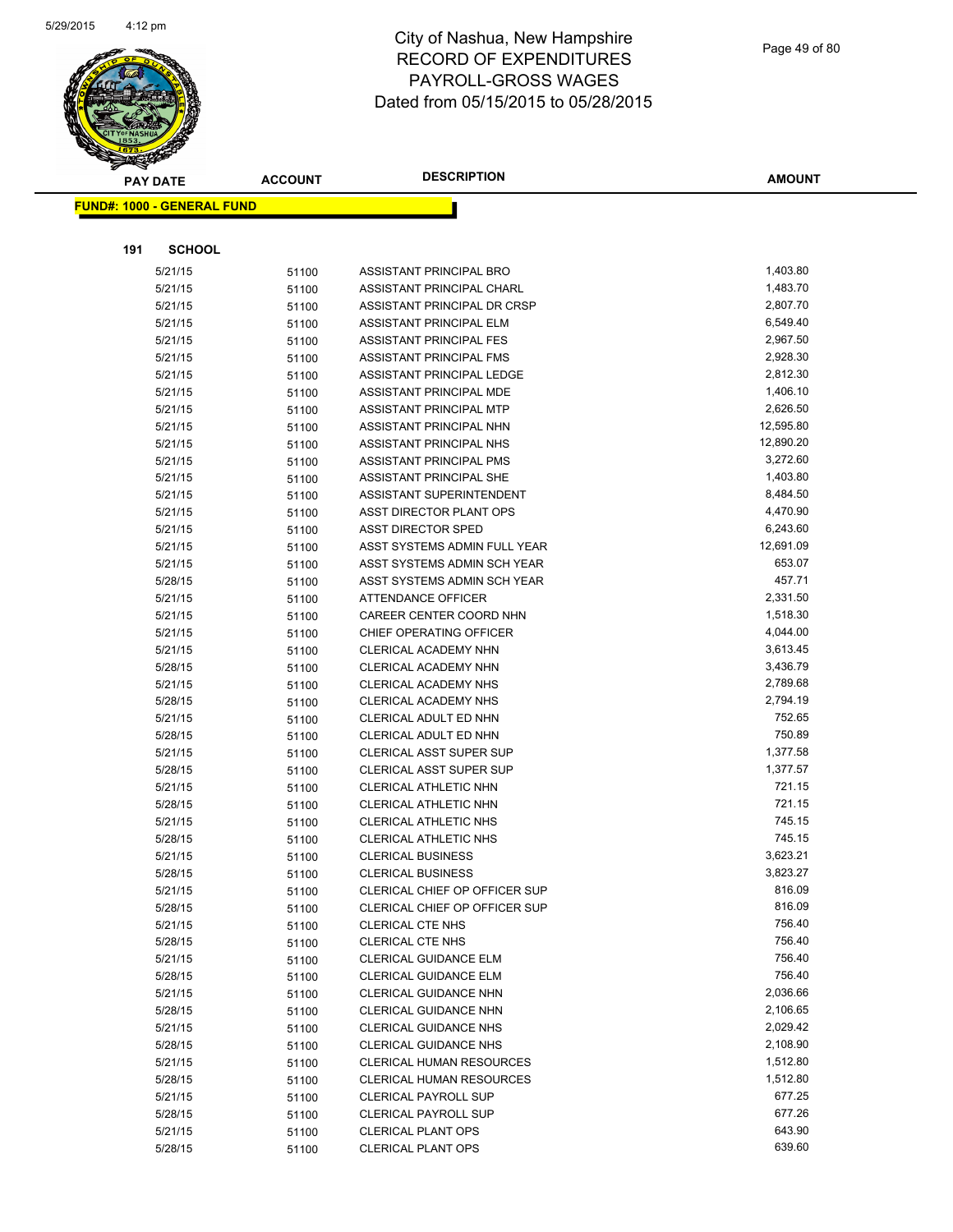

|     | <b>PAY DATE</b>                   | <b>ACCOUNT</b> | <b>DESCRIPTION</b>                 | <b>AMOUNT</b> |
|-----|-----------------------------------|----------------|------------------------------------|---------------|
|     | <b>FUND#: 1000 - GENERAL FUND</b> |                |                                    |               |
|     |                                   |                |                                    |               |
| 191 | <b>SCHOOL</b>                     |                |                                    |               |
|     | 5/21/15                           | 51100          | CLERICAL PRINCIPAL AMH             | 1,321.16      |
|     | 5/28/15                           | 51100          | <b>CLERICAL PRINCIPAL AMH</b>      | 1,312.13      |
|     | 5/21/15                           | 51100          | <b>CLERICAL PRINCIPAL BIC</b>      | 1,365.05      |
|     | 5/28/15                           | 51100          | <b>CLERICAL PRINCIPAL BIC</b>      | 1,328.65      |
|     | 5/21/15                           | 51100          | <b>CLERICAL PRINCIPAL BIR</b>      | 1,512.80      |
|     | 5/28/15                           | 51100          | <b>CLERICAL PRINCIPAL BIR</b>      | 1,472.46      |
|     | 5/21/15                           | 51100          | <b>CLERICAL PRINCIPAL BRO</b>      | 1,512.80      |
|     | 5/28/15                           | 51100          | <b>CLERICAL PRINCIPAL BRO</b>      | 1,502.68      |
|     | 5/21/15                           | 51100          | CLERICAL PRINCIPAL CHA             | 1,354.50      |
|     | 5/28/15                           | 51100          | CLERICAL PRINCIPAL CHA             | 1,354.50      |
|     | 5/21/15                           | 51100          | CLERICAL PRINCIPAL DRC             | 1,387.15      |
|     | 5/28/15                           | 51100          | <b>CLERICAL PRINCIPAL DRC</b>      | 1,387.15      |
|     | 5/21/15                           | 51100          | <b>CLERICAL PRINCIPAL ELM</b>      | 3,392.56      |
|     | 5/28/15                           | 51100          | <b>CLERICAL PRINCIPAL ELM</b>      | 3,372.39      |
|     | 5/21/15                           | 51100          | <b>CLERICAL PRINCIPAL FES</b>      | 1,348.79      |
|     | 5/28/15                           | 51100          | <b>CLERICAL PRINCIPAL FES</b>      | 1,415.06      |
|     | 5/21/15                           | 51100          | <b>CLERICAL PRINCIPAL FMS</b>      | 2,213.86      |
|     | 5/28/15                           | 51100          | <b>CLERICAL PRINCIPAL FMS</b>      | 2,208.86      |
|     | 5/21/15                           | 51100          | <b>CLERICAL PRINCIPAL LDG</b>      | 1,387.15      |
|     | 5/28/15                           | 51100          | CLERICAL PRINCIPAL LDG             | 1,369.09      |
|     | 5/21/15                           | 51100          | <b>CLERICAL PRINCIPAL MDE</b>      | 1,501.55      |
|     | 5/28/15                           | 51100          | CLERICAL PRINCIPAL MDE             | 1,501.55      |
|     | 5/21/15                           | 51100          | <b>CLERICAL PRINCIPAL MTP</b>      | 1,431.05      |
|     | 5/28/15                           | 51100          | <b>CLERICAL PRINCIPAL MTP</b>      | 1,431.05      |
|     | 5/21/15                           | 51100          | CLERICAL PRINCIPAL NHN             | 1,387.15      |
|     | 5/28/15                           | 51100          | CLERICAL PRINCIPAL NHN             | 1,387.16      |
|     | 5/21/15                           | 51100          | CLERICAL PRINCIPAL NHS             | 1,473.40      |
|     | 5/28/15                           | 51100          | CLERICAL PRINCIPAL NHS             | 1,473.40      |
|     | 5/21/15                           | 51100          | <b>CLERICAL PRINCIPAL NSE</b>      | 1,501.55      |
|     | 5/28/15                           | 51100          | <b>CLERICAL PRINCIPAL NSE</b>      | 1,501.55      |
|     | 5/21/15                           | 51100          | <b>CLERICAL PRINCIPAL PMS</b>      | 2,032.95      |
|     | 5/28/15                           | 51100          | <b>CLERICAL PRINCIPAL PMS</b>      | 2,028.65      |
|     | 5/21/15                           | 51100          | <b>CLERICAL PRINCIPAL SHE</b>      | 1,507.75      |
|     | 5/28/15                           | 51100          | <b>CLERICAL PRINCIPAL SHE</b>      | 1,512.80      |
|     | 5/21/15                           | 51100          | CLERICAL RECEPTIONIST NHN          | 756.40        |
|     | 5/28/15                           | 51100          | CLERICAL RECEPTIONIST NHN          | 756.40        |
|     | 5/21/15                           | 51100          | CLERICAL RECEPTIONIST NHS          | 709.90        |
|     | 5/28/15                           | 51100          | CLERICAL RECEPTIONIST NHS          | 709.90        |
|     | 5/21/15                           | 51100          | CLERICAL SPECIAL ED NHN            | 756.40        |
|     | 5/28/15                           | 51100          | CLERICAL SPECIAL ED NHN            | 756.40        |
|     | 5/21/15                           | 51100          | CLERICAL SPECIAL ED NHS            | 643.90        |
|     | 5/28/15                           | 51100          | CLERICAL SPECIAL ED NHS            | 643.90        |
|     | 5/21/15                           | 51100          | CLERICAL SPECIAL ED SUP            | 1,507.75      |
|     | 5/28/15                           | 51100          | CLERICAL SPECIAL ED SUP            | 1,512.80      |
|     | 5/21/15                           | 51100          | <b>CLERICAL STUDENT SERV SUP</b>   | 805.30        |
|     | 5/28/15                           | 51100          | <b>CLERICAL STUDENT SERV SUP</b>   | 805.30        |
|     | 5/21/15                           | 51100          | <b>CLERICAL SUB SERVICE SUP</b>    | 755.65        |
|     | 5/28/15                           | 51100          | CLERICAL SUB SERVICE SUP           | 755.53        |
|     | 5/21/15                           | 51100          | <b>CLERICAL SUPERINTENDANT SUP</b> | 1,929.20      |
|     | 5/21/15                           | 51100          | <b>CLERICAL TRANSPORTATION SUP</b> | 399.20        |
|     | 5/28/15                           | 51100          | <b>CLERICAL TRANSPORTATION SUP</b> | 506.51        |
|     | 5/21/15                           | 51100          | <b>CURRICULUM SUPERVISOR</b>       | 2,888.30      |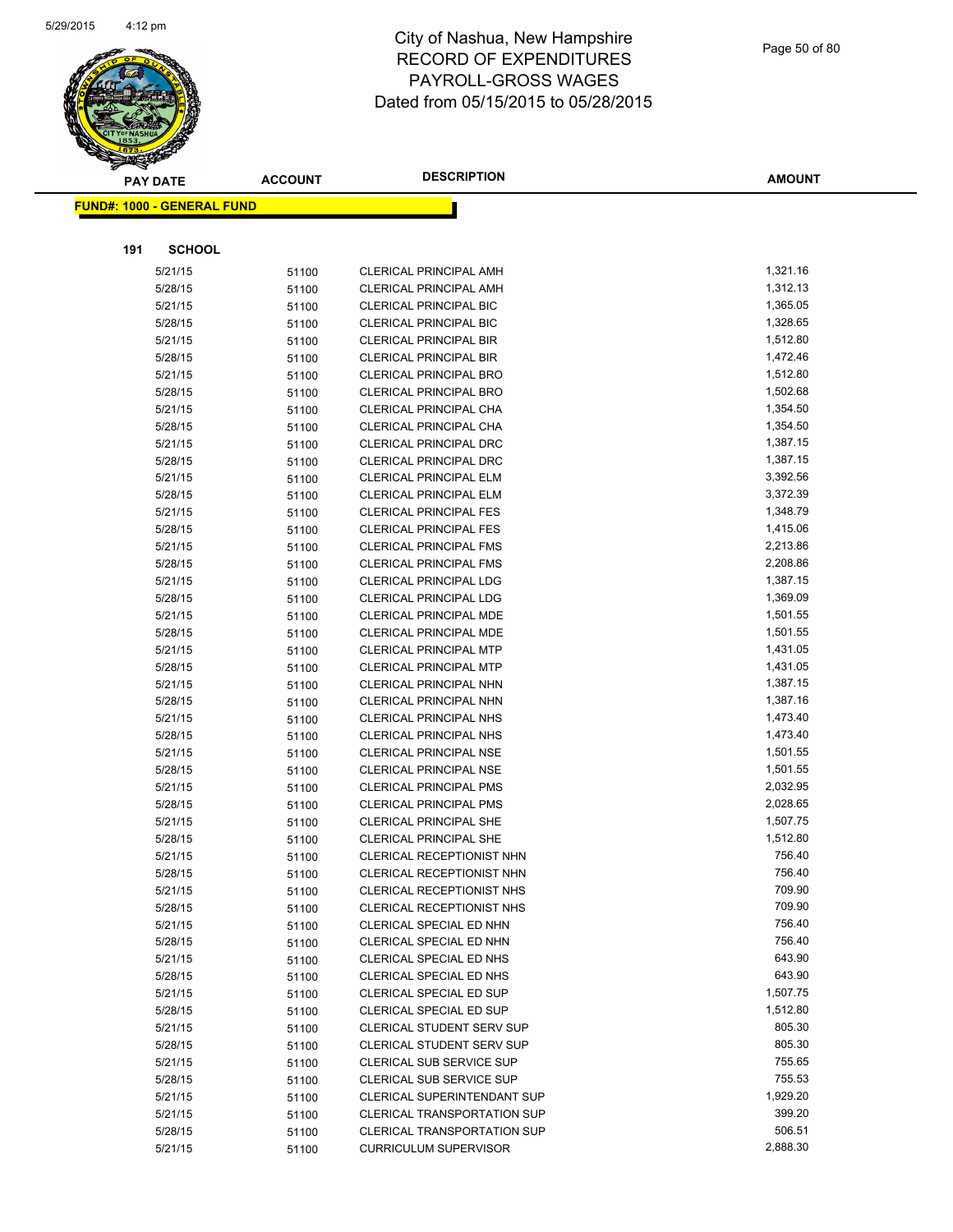

|     | <b>PAY DATE</b>                   | <b>ACCOUNT</b> | <b>DESCRIPTION</b>                           | <b>AMOUNT</b>        |
|-----|-----------------------------------|----------------|----------------------------------------------|----------------------|
|     | <b>FUND#: 1000 - GENERAL FUND</b> |                |                                              |                      |
|     |                                   |                |                                              |                      |
|     |                                   |                |                                              |                      |
| 191 | <b>SCHOOL</b>                     |                |                                              |                      |
|     | 5/21/15                           | 51100          | <b>CUSTODIAN AMH</b>                         | 2,034.00             |
|     | 5/28/15                           | 51100          | <b>CUSTODIAN AMH</b>                         | 2,034.00             |
|     | 5/21/15                           | 51100          | <b>CUSTODIAN ASST HEAD ELM</b>               | 772.00               |
|     | 5/28/15                           | 51100          | <b>CUSTODIAN ASST HEAD ELM</b>               | 772.00               |
|     | 5/21/15                           | 51100          | <b>CUSTODIAN ASST HEAD FMS</b>               | 772.00               |
|     | 5/28/15                           | 51100          | <b>CUSTODIAN ASST HEAD FMS</b>               | 772.00               |
|     | 5/21/15                           | 51100          | <b>CUSTODIAN ASST HEAD NHN</b>               | 1,694.80             |
|     | 5/28/15                           | 51100          | <b>CUSTODIAN ASST HEAD NHN</b>               | 772.00               |
|     | 5/21/15                           | 51100          | <b>CUSTODIAN ASST HEAD NHS</b>               | 1,694.81             |
|     | 5/28/15                           | 51100          | <b>CUSTODIAN ASST HEAD NHS</b>               | 1,694.81             |
|     | 5/21/15                           | 51100          | <b>CUSTODIAN ASST HEAD PMS</b>               | 772.00               |
|     | 5/28/15                           | 51100          | <b>CUSTODIAN ASST HEAD PMS</b>               | 772.00               |
|     | 5/21/15                           | 51100          | <b>CUSTODIAN BIC</b>                         | 2,034.00             |
|     | 5/28/15                           | 51100          | <b>CUSTODIAN BIC</b>                         | 2,034.00             |
|     | 5/21/15                           | 51100          | <b>CUSTODIAN BIR</b>                         | 2,034.00             |
|     | 5/28/15                           | 51100          | <b>CUSTODIAN BIR</b>                         | 2,050.95             |
|     | 5/21/15                           | 51100          | <b>CUSTODIAN BRO</b>                         | 1,356.00             |
|     | 5/28/15                           | 51100          | <b>CUSTODIAN BRO</b>                         | 1,356.00             |
|     | 5/21/15                           | 51100          | <b>CUSTODIAN CHA</b>                         | 1,356.00             |
|     | 5/28/15                           | 51100          | <b>CUSTODIAN CHA</b>                         | 1,356.00             |
|     | 5/21/15                           | 51100          | <b>CUSTODIAN DRC</b>                         | 1,450.00             |
|     | 5/28/15                           | 51100          | <b>CUSTODIAN DRC</b>                         | 1,450.00<br>4,833.10 |
|     | 5/21/15                           | 51100          | <b>CUSTODIAN ELM</b>                         | 4,833.10             |
|     | 5/28/15<br>5/21/15                | 51100          | <b>CUSTODIAN ELM</b><br><b>CUSTODIAN FES</b> | 1,356.00             |
|     | 5/28/15                           | 51100<br>51100 | <b>CUSTODIAN FES</b>                         | 1,356.00             |
|     | 5/21/15                           | 51100          | <b>CUSTODIAN FMS</b>                         | 2,712.00             |
|     | 5/28/15                           | 51100          | <b>CUSTODIAN FMS</b>                         | 2,712.00             |
|     | 5/21/15                           | 51100          | <b>CUSTODIAN HEAD AMH</b>                    | 772.00               |
|     | 5/28/15                           | 51100          | <b>CUSTODIAN HEAD AMH</b>                    | 772.00               |
|     | 5/21/15                           | 51100          | <b>CUSTODIAN HEAD BIC</b>                    | 772.00               |
|     | 5/28/15                           | 51100          | <b>CUSTODIAN HEAD BIC</b>                    | 772.00               |
|     | 5/21/15                           | 51100          | <b>CUSTODIAN HEAD BIR</b>                    | 772.00               |
|     | 5/28/15                           | 51100          | <b>CUSTODIAN HEAD BIR</b>                    | 772.00               |
|     | 5/21/15                           | 51100          | <b>CUSTODIAN HEAD BRO</b>                    | 772.00               |
|     | 5/28/15                           | 51100          | <b>CUSTODIAN HEAD BRO</b>                    | 772.00               |
|     | 5/21/15                           | 51100          | <b>CUSTODIAN HEAD CHA</b>                    | 772.00               |
|     | 5/28/15                           | 51100          | <b>CUSTODIAN HEAD CHA</b>                    | 772.00               |
|     | 5/21/15                           | 51100          | <b>CUSTODIAN HEAD DRC</b>                    | 149.58               |
|     | 5/28/15                           | 51100          | <b>CUSTODIAN HEAD DRC</b>                    | 149.58               |
|     | 5/21/15                           | 51100          | <b>CUSTODIAN HEAD ELM</b>                    | 914.81               |
|     | 5/28/15                           | 51100          | <b>CUSTODIAN HEAD ELM</b>                    | 914.82               |
|     | 5/21/15                           | 51100          | <b>CUSTODIAN HEAD FES</b>                    | 772.00               |
|     | 5/28/15                           | 51100          | <b>CUSTODIAN HEAD FES</b>                    | 772.00               |
|     | 5/21/15                           | 51100          | <b>CUSTODIAN HEAD FMS</b>                    | 914.80               |
|     | 5/28/15                           | 51100          | <b>CUSTODIAN HEAD FMS</b>                    | 914.80               |
|     | 5/21/15                           | 51100          | <b>CUSTODIAN HEAD LDG</b>                    | 772.00               |
|     | 5/28/15                           | 51100          | <b>CUSTODIAN HEAD LDG</b>                    | 772.00               |
|     | 5/21/15                           | 51100          | <b>CUSTODIAN HEAD MTP</b>                    | 772.00               |
|     | 5/28/15                           | 51100          | <b>CUSTODIAN HEAD MTP</b>                    | 772.00               |
|     | 5/21/15                           | 51100          | <b>CUSTODIAN HEAD NHN</b>                    | 908.50               |
|     | 5/28/15                           | 51100          | <b>CUSTODIAN HEAD NHN</b>                    | 920.00               |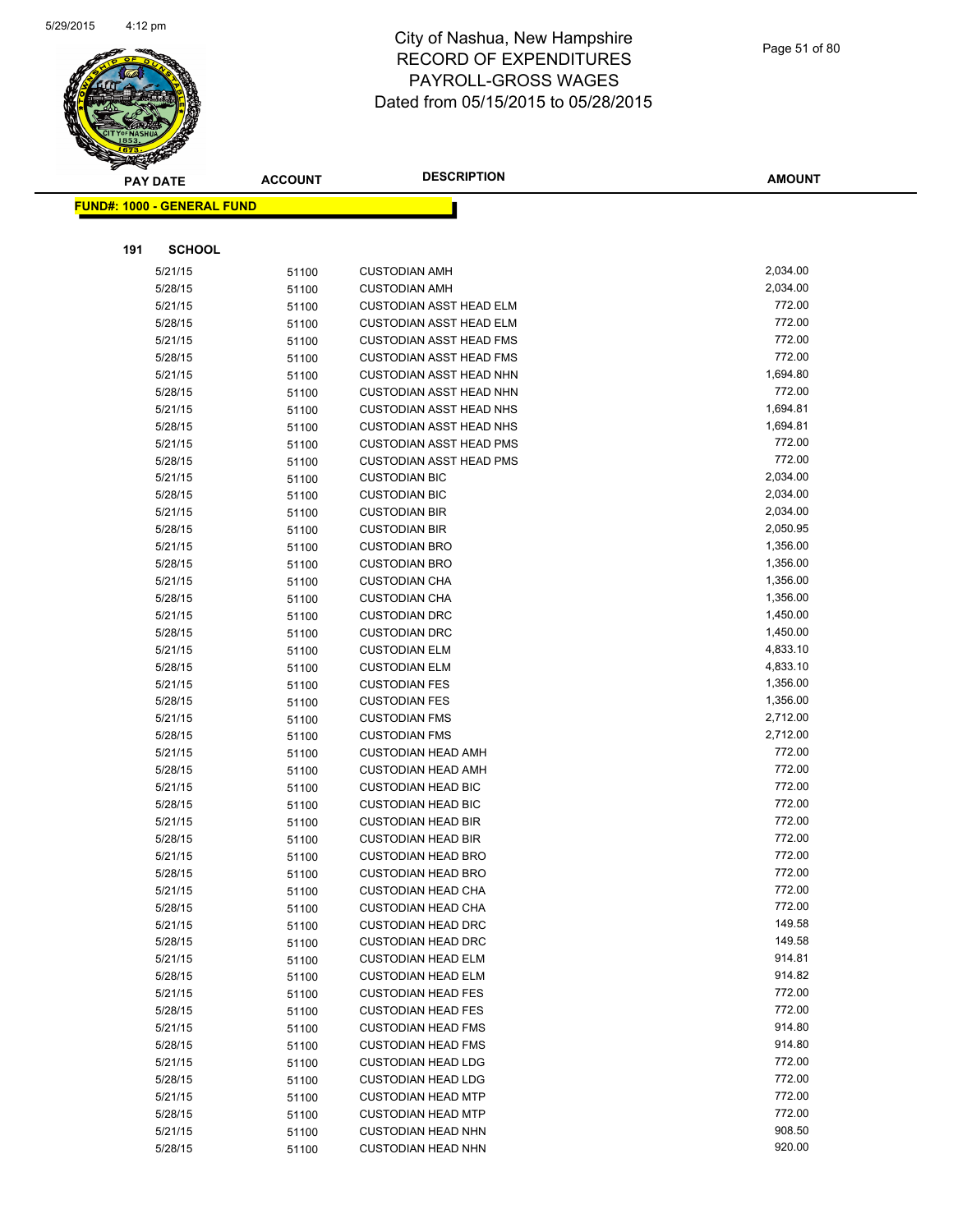

|     | <b>PAY DATE</b>                    | <b>ACCOUNT</b> | <b>DESCRIPTION</b>                           | <b>AMOUNT</b>          |
|-----|------------------------------------|----------------|----------------------------------------------|------------------------|
|     | <u> FUND#: 1000 - GENERAL FUND</u> |                |                                              |                        |
|     |                                    |                |                                              |                        |
|     |                                    |                |                                              |                        |
| 191 | <b>SCHOOL</b>                      |                |                                              |                        |
|     | 5/21/15                            | 51100          | <b>CUSTODIAN HEAD NHS</b>                    | 920.00                 |
|     | 5/28/15                            | 51100          | <b>CUSTODIAN HEAD NHS</b>                    | 920.00                 |
|     | 5/21/15                            | 51100          | <b>CUSTODIAN HEAD NSE</b>                    | 736.80                 |
|     | 5/28/15                            | 51100          | <b>CUSTODIAN HEAD NSE</b>                    | 736.80                 |
|     | 5/21/15                            | 51100          | <b>CUSTODIAN HEAD PMS</b>                    | 914.80                 |
|     | 5/28/15                            | 51100          | <b>CUSTODIAN HEAD PMS</b>                    | 914.80                 |
|     | 5/21/15                            | 51100          | <b>CUSTODIAN HEAD SHE</b>                    | 772.00                 |
|     | 5/28/15                            | 51100          | <b>CUSTODIAN HEAD SHE</b>                    | 772.01                 |
|     | 5/21/15                            | 51100          | <b>CUSTODIAN LDG</b>                         | 1,356.00               |
|     | 5/28/15                            | 51100          | <b>CUSTODIAN LDG</b>                         | 1,525.50               |
|     | 5/21/15                            | 51100          | <b>CUSTODIAN MDE</b>                         | 1,356.01               |
|     | 5/28/15                            | 51100          | <b>CUSTODIAN MDE</b>                         | 1,356.00               |
|     | 5/21/15                            | 51100          | <b>CUSTODIAN MTP</b>                         | 1,356.01               |
|     | 5/28/15                            | 51100          | <b>CUSTODIAN MTP</b>                         | 1,356.00               |
|     | 5/21/15                            | 51100          | <b>CUSTODIAN NHN</b>                         | 10,497.29              |
|     | 5/28/15                            | 51100          | <b>CUSTODIAN NHN</b>                         | 10,208.93<br>10,375.60 |
|     | 5/21/15                            | 51100          | <b>CUSTODIAN NHS</b>                         |                        |
|     | 5/28/15                            | 51100          | <b>CUSTODIAN NHS</b>                         | 10,234.10              |
|     | 5/21/15                            | 51100          | <b>CUSTODIAN NSE</b>                         | 1,356.00<br>1,356.00   |
|     | 5/28/15                            | 51100          | <b>CUSTODIAN NSE</b>                         | 2,712.00               |
|     | 5/21/15<br>5/28/15                 | 51100          | <b>CUSTODIAN PMS</b><br><b>CUSTODIAN PMS</b> | 2,712.00               |
|     | 5/21/15                            | 51100          | <b>CUSTODIAN SHE</b>                         | 2,042.01               |
|     | 5/28/15                            | 51100          | <b>CUSTODIAN SHE</b>                         | 2,034.00               |
|     | 5/21/15                            | 51100          | <b>CUSTODIAN SUPERVISOR WPO</b>              | 2,039.30               |
|     | 5/21/15                            | 51100          | <b>CUSTODIAN WID</b>                         | 1,314.40               |
|     | 5/28/15                            | 51100          | <b>CUSTODIAN WID</b>                         | 1,445.76               |
|     | 5/21/15                            | 51100<br>51100 | DATA ANALYST                                 | 1,808.40               |
|     | 5/21/15                            | 51100          | DIRECTOR ADULT ED                            | 3,160.00               |
|     | 5/21/15                            | 51100          | <b>DIRECTOR ATHLETICS</b>                    | 3,476.00               |
|     | 5/21/15                            | 51100          | <b>DIRECTOR COM GRANTS</b>                   | 3,090.10               |
|     | 5/21/15                            | 51100          | <b>DIRECTOR GUIDANCE</b>                     | 6,192.30               |
|     | 5/21/15                            | 51100          | <b>DIRECTOR HUMAN RESOURCES</b>              | 3,201.10               |
|     | 5/21/15                            | 51100          | DIRECTOR PLANT OPS                           | 3,608.20               |
|     | 5/21/15                            | 51100          | DIRECTOR PRE SCHOOL                          | 2,663.50               |
|     | 5/21/15                            | 51100          | DIRECTOR SEC CURRICULUM & INST               | 3,369.90               |
|     | 5/21/15                            | 51100          | DIRECTOR SPECIAL ED                          | 3,755.10               |
|     | 5/21/15                            | 51100          | DIRECTOR STUDENT SERVICES                    | 3,222.00               |
|     | 5/21/15                            | 51100          | DIRECTOR TECHNOLOGY                          | 4,058.30               |
|     | 5/21/15                            | 51100          | DIRECTOR TRANSPORTATION                      | 3,067.10               |
|     | 5/21/15                            | 51100          | DIRECTOR VOCATIONAL                          | 7,084.40               |
|     | 5/21/15                            | 51100          | DW TECHNOLOGY PEER COACH                     | 2,551.90               |
|     | 5/21/15                            | 51100          | ELL OUTREACH WORKER                          | 1,611.50               |
|     | 5/21/15                            | 51100          | <b>GUIDANCE COUNSELOR AMH</b>                | 1,762.11               |
|     | 5/21/15                            | 51100          | <b>GUIDANCE COUNSELOR BIC</b>                | 1,823.10               |
|     | 5/21/15                            | 51100          | <b>GUIDANCE COUNSELOR BIR</b>                | 2,885.93               |
|     | 5/21/15                            | 51100          | <b>GUIDANCE COUNSELOR BRO</b>                | 1,694.50               |
|     | 5/21/15                            | 51100          | GUIDANCE COUNSELOR CHA                       | 2,816.70               |
|     | 5/21/15                            | 51100          | GUIDANCE COUNSELOR DRC                       | 2,728.30               |
|     | 5/21/15                            | 51100          | <b>GUIDANCE COUNSELOR ELM</b>                | 11,120.80              |
|     | 5/21/15                            | 51100          | <b>GUIDANCE COUNSELOR FES</b>                | 2,728.30               |
|     | 5/21/15                            | 51100          | <b>GUIDANCE COUNSELOR FMS</b>                | 5,431.73               |
|     |                                    |                |                                              |                        |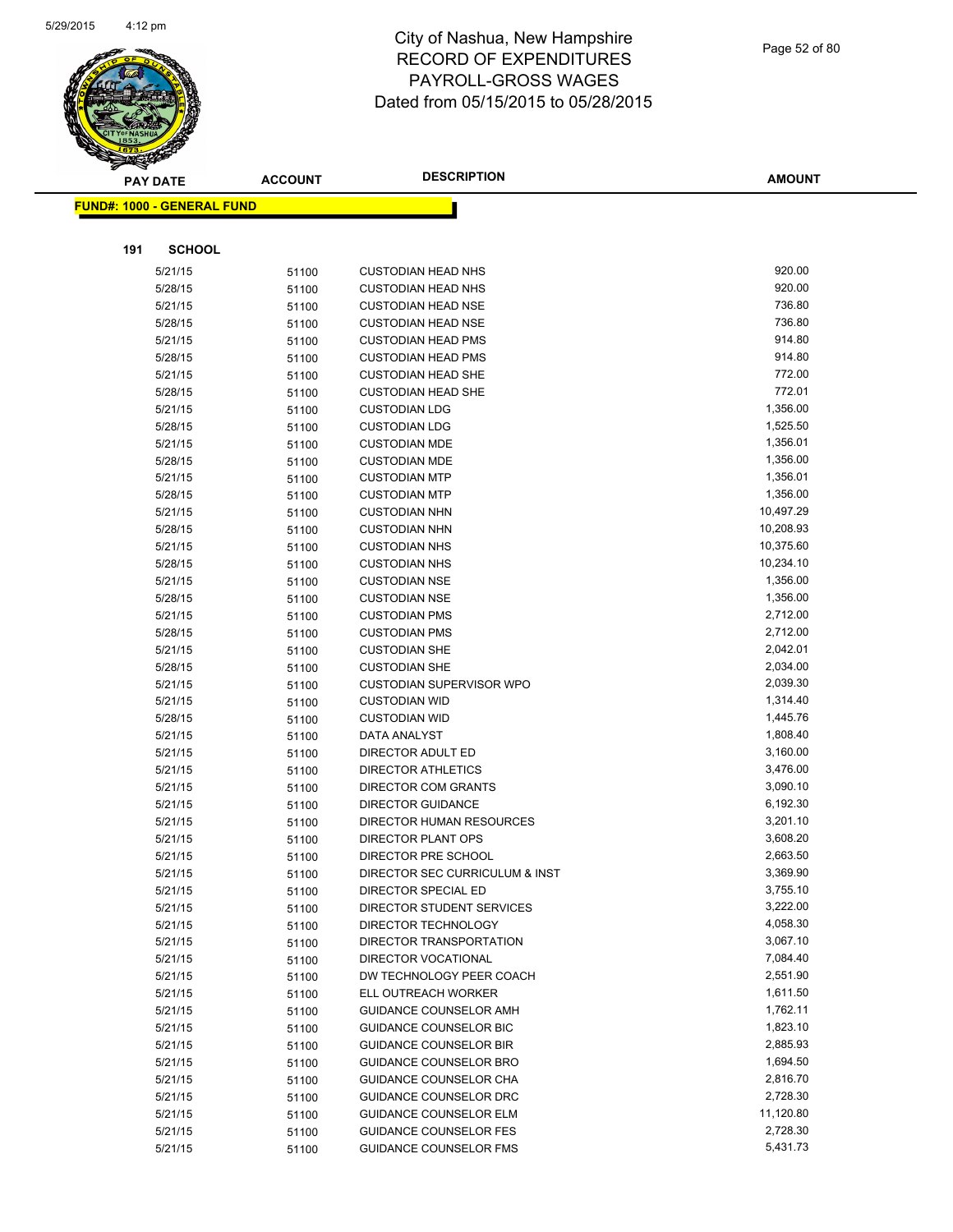

|     | <b>PAY DATE</b>                   | <b>ACCOUNT</b> | <b>DESCRIPTION</b>            | <b>AMOUNT</b> |
|-----|-----------------------------------|----------------|-------------------------------|---------------|
|     | <b>FUND#: 1000 - GENERAL FUND</b> |                |                               |               |
|     |                                   |                |                               |               |
|     |                                   |                |                               |               |
| 191 | <b>SCHOOL</b>                     |                |                               |               |
|     | 5/21/15                           | 51100          | <b>GUIDANCE COUNSELOR LDG</b> | 2,650.80      |
|     | 5/21/15                           | 51100          | <b>GUIDANCE COUNSELOR MDE</b> | 2,204.20      |
|     | 5/21/15                           | 51100          | <b>GUIDANCE COUNSELOR MTP</b> | 2,728.30      |
|     | 5/21/15                           | 51100          | GUIDANCE COUNSELOR NHN        | 19,346.81     |
|     | 5/21/15                           | 51100          | GUIDANCE COUNSELOR NHS        | 18,079.10     |
|     | 5/21/15                           | 51100          | GUIDANCE COUNSELOR NSE        | 2,728.30      |
|     | 5/21/15                           | 51100          | GUIDANCE COUNSELOR PMS        | 8,150.00      |
|     | 5/21/15                           | 51100          | GUIDANCE COUNSELOR SHE        | 2,566.70      |
|     | 5/21/15                           | 51100          | JOB DEVELOPER SPED NHN        | 2,816.70      |
|     | 5/21/15                           | 51100          | <b>LIBRARIAN AMH</b>          | 2,566.70      |
|     | 5/21/15                           | 51100          | <b>LIBRARIAN BIC</b>          | 1,667.00      |
|     | 5/21/15                           | 51100          | LIBRARIAN BIR                 | 1,885.00      |
|     | 5/21/15                           | 51100          | LIBRARIAN BRO                 | 1,745.50      |
|     | 5/21/15                           | 51100          | <b>LIBRARIAN CHA</b>          | 2,816.70      |
|     | 5/21/15                           | 51100          | <b>LIBRARIAN DRC</b>          | 1,867.20      |
|     | 5/21/15                           | 51100          | <b>LIBRARIAN ELM</b>          | 1,622.40      |
|     | 5/21/15                           | 51100          | <b>LIBRARIAN FES</b>          | 2,227.80      |
|     | 5/21/15                           | 51100          | <b>LIBRARIAN FMS</b>          | 3,224.40      |
|     | 5/21/15                           | 51100          | <b>LIBRARIAN LDG</b>          | 1,960.60      |
|     | 5/21/15                           | 51100          | <b>LIBRARIAN MDE</b>          | 2,204.20      |
|     | 5/21/15                           | 51100          | <b>LIBRARIAN MTP</b>          | 2,398.89      |
|     | 5/21/15                           | 51100          | <b>LIBRARIAN NHN</b>          | 4,506.13      |
|     | 5/21/15                           | 51100          | <b>LIBRARIAN NHS</b>          | 4,755.10      |
|     | 5/21/15                           | 51100          | <b>LIBRARIAN NSE</b>          | 2,204.20      |
|     | 5/21/15                           | 51100          | <b>LIBRARIAN PMS</b>          | 1,762.10      |
|     | 5/21/15                           | 51100          | <b>LIBRARIAN SHE</b>          | 2,728.30      |
|     | 5/21/15                           | 51100          | LICENSED PRACTICAL NURSE AMH  | 1,156.70      |
|     | 5/21/15                           | 51100          | LICENSED PRACTICAL NURSE ELM  | 1,033.20      |
|     | 5/21/15                           | 51100          | MAINTENANCE ALARM WPO         | 974.80        |
|     | 5/28/15                           | 51100          | MAINTENANCE ALARM WPO         | 974.80        |
|     | 5/21/15                           | 51100          | MAINTENANCE ASST GRDS WPO     | 928.00        |
|     | 5/28/15                           | 51100          | MAINTENANCE ASST GRDS WPO     | 928.00        |
|     | 5/21/15                           | 51100          | MAINTENANCE CARPENTER WPO     | 952.00        |
|     | 5/28/15                           | 51100          | MAINTENANCE CARPENTER WPO     | 952.00        |
|     | 5/21/15                           | 51100          | MAINTENANCE ELECTRICIAN WPO   | 1,949.61      |
|     | 5/28/15                           | 51100          | MAINTENANCE ELECTRICIAN WPO   | 1,949.60      |
|     | 5/21/15                           | 51100          | MAINTENANCE GRDS FORMEN WPO   | 952.00        |
|     | 5/28/15                           | 51100          | MAINTENANCE GRDS FORMEN WPO   | 952.00        |
|     | 5/21/15                           | 51100          | MAINTENANCE GROUNDS WPO       | 3,268.00      |
|     | 5/28/15                           | 51100          | MAINTENANCE GROUNDS WPO       | 3,268.00      |
|     | 5/21/15                           | 51100          | MAINTENANCE HVAC WPO          | 4,643.52      |
|     | 5/28/15                           | 51100          | <b>MAINTENANCE HVAC WPO</b>   | 4,677.60      |
|     | 5/21/15                           | 51100          | MAINTENANCE MESSENGER WPO     | 914.80        |
|     | 5/28/15                           | 51100          | MAINTENANCE MESSENGER WPO     | 914.80        |
|     | 5/21/15                           | 51100          | MAINTENANCE PLUMBER WPO       | 978.80        |
|     | 5/28/15                           | 51100          | MAINTENANCE PLUMBER WPO       | 978.80        |
|     | 5/21/15                           | 51100          | MAINTENANCE TRADES WPO        | 2,874.80      |
|     | 5/28/15                           | 51100          | MAINTENANCE TRADES WPO        | 2,874.80      |
|     | 5/21/15                           | 51100          | <b>MARKETING TEACHER NHS</b>  | 2,204.20      |
|     | 5/21/15                           | 51100          | <b>NURSE AMH</b>              | 2,424.30      |
|     | 5/21/15                           | 51100          | <b>NURSE BIC</b>              | 3,177.20      |
|     | 5/21/15                           | 51100          | <b>NURSE BIR</b>              | 1,950.40      |
|     |                                   |                |                               |               |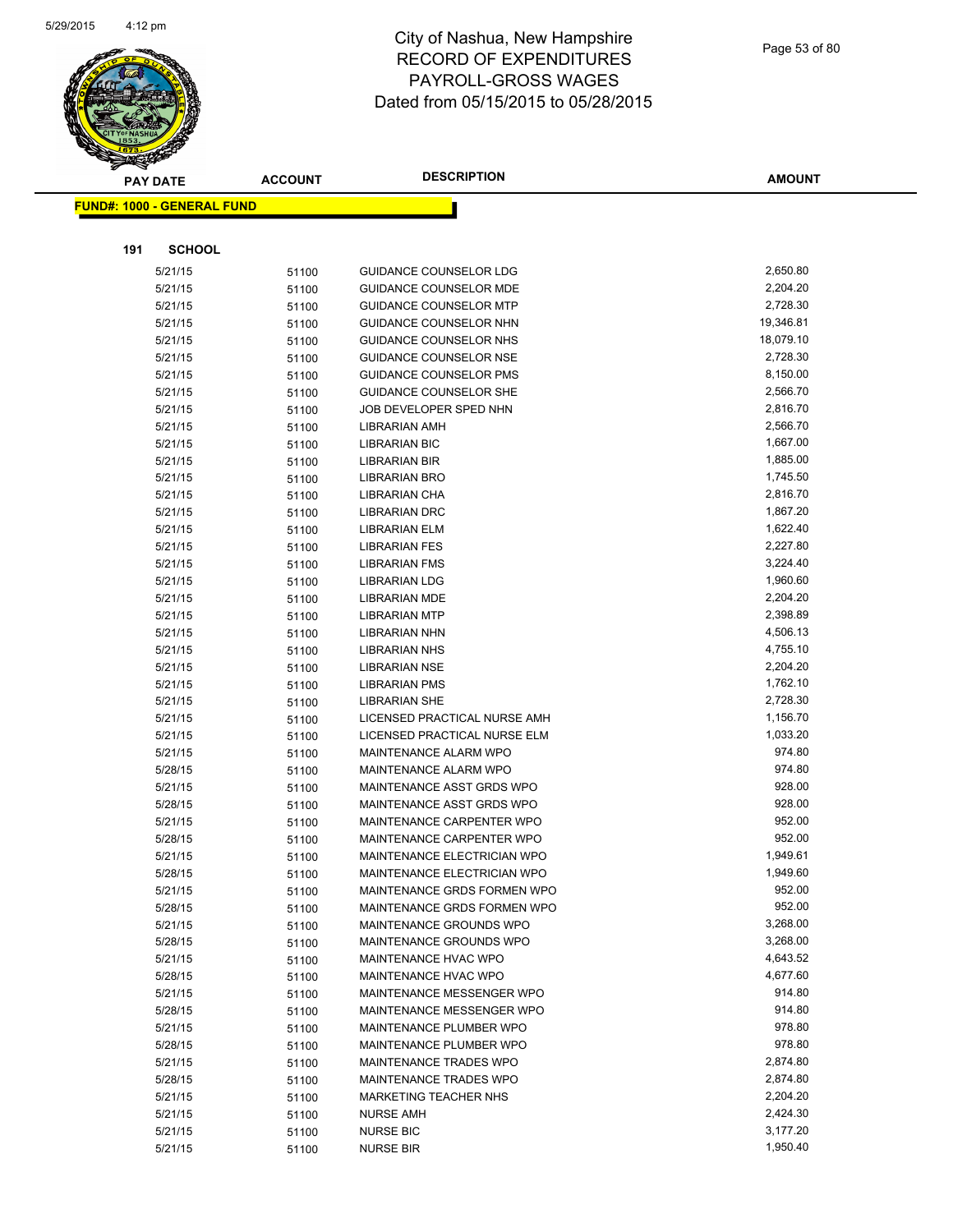

|     | <b>PAY DATE</b>                    | <b>ACCOUNT</b> | <b>DESCRIPTION</b>                   | <b>AMOUNT</b>        |
|-----|------------------------------------|----------------|--------------------------------------|----------------------|
|     | <u> FUND#: 1000 - GENERAL FUND</u> |                |                                      |                      |
|     |                                    |                |                                      |                      |
|     |                                    |                |                                      |                      |
| 191 | <b>SCHOOL</b>                      |                |                                      |                      |
|     | 5/21/15                            | 51100          | <b>NURSE BRO</b>                     | 2,195.10             |
|     | 5/21/15                            | 51100          | <b>NURSE CHA</b>                     | 2,424.30             |
|     | 5/21/15                            | 51100          | <b>NURSE DRC</b>                     | 2,424.30             |
|     | 5/21/15                            | 51100          | <b>NURSE ELM</b>                     | 2,865.10             |
|     | 5/21/15                            | 51100          | <b>NURSE FMS</b>                     | 2,424.30             |
|     | 5/21/15                            | 51100          | <b>NURSE LDG</b>                     | 1,950.40             |
|     | 5/21/15                            | 51100          | <b>NURSE MDE</b>                     | 2,424.30             |
|     | 5/21/15                            | 51100          | <b>NURSE MTP</b>                     | 1,541.30             |
|     | 5/21/15                            | 51100          | <b>NURSE NHN</b>                     | 4,703.20             |
|     | 5/21/15                            | 51100          | <b>NURSE NHS</b>                     | 4,848.60             |
|     | 5/21/15                            | 51100          | <b>NURSE NSE</b>                     | 2,278.90<br>4,944.75 |
|     | 5/21/15<br>5/21/15                 | 51100          | <b>NURSE PMS</b><br><b>NURSE SHE</b> | 2,865.10             |
|     | 5/21/15                            | 51100          | OFFICE MANAGER BUSINESS              | 2,453.60             |
|     | 5/21/15                            | 51100          | OFFICE MANAGER HUMAN RESOURCES       | 1,777.50             |
|     | 5/21/15                            | 51100<br>51100 | OFFICE MANAGER PLANT OPS             | 1,916.20             |
|     | 5/21/15                            | 51100          | OFFICE MANAGER SPED                  | 1,880.80             |
|     | 5/21/15                            | 51100          | <b>OUT DISTRICT COORDINATOR</b>      | 3,058.10             |
|     | 5/21/15                            | 51100          | PARA ALT AMH                         | 447.12               |
|     | 5/28/15                            | 51100          | PARA ALT AMH                         | 526.30               |
|     | 5/21/15                            | 51100          | PARA ALT DRC                         | 418.80               |
|     | 5/28/15                            | 51100          | PARA ALT DRC                         | 432.76               |
|     | 5/21/15                            | 51100          | PARA ALT FMS                         | 610.15               |
|     | 5/28/15                            | 51100          | PARA ALT FMS                         | 614.80               |
|     | 5/21/15                            | 51100          | PARA ALT LDG                         | 568.22               |
|     | 5/28/15                            | 51100          | PARA ALT LDG                         | 568.22               |
|     | 5/21/15                            | 51100          | PARA ALT PMS                         | 492.14               |
|     | 5/28/15                            | 51100          | PARA ALT PMS                         | 492.14               |
|     | 5/21/15                            | 51100          | PARA DW SPEC ED AMH                  | 8,681.03             |
|     | 5/28/15                            | 51100          | PARA DW SPEC ED AMH                  | 8,775.58             |
|     | 5/21/15                            | 51100          | PARA DW SPEC ED BIC                  | 484.34               |
|     | 5/28/15                            | 51100          | PARA DW SPEC ED BIC                  | 472.43               |
|     | 5/21/15                            | 51100          | PARA DW SPEC ED BIR                  | 1,385.67             |
|     | 5/28/15                            | 51100          | PARA DW SPEC ED BIR                  | 1,388.36             |
|     | 5/21/15                            | 51100          | PARA DW SPEC ED BRO                  | 3,889.11             |
|     | 5/28/15                            | 51100          | PARA DW SPEC ED BRO                  | 3,922.96             |
|     | 5/21/15                            | 51100          | PARA DW SPEC ED CHA                  | 6,771.64             |
|     | 5/28/15                            | 51100          | PARA DW SPEC ED CHA                  | 6,963.20             |
|     | 5/21/15                            | 51100          | PARA DW SPEC ED DRC                  | 804.35               |
|     | 5/28/15                            | 51100          | PARA DW SPEC ED DRC                  | 821.20               |
|     | 5/21/15                            | 51100          | PARA DW SPEC ED FMS                  | 1,716.09             |
|     | 5/28/15                            | 51100          | PARA DW SPEC ED FMS                  | 1,708.14             |
|     | 5/21/15                            | 51100          | PARA DW SPEC ED MDE                  | 8,583.81             |
|     | 5/28/15                            | 51100          | PARA DW SPEC ED MDE                  | 8,714.56             |
|     | 5/21/15                            | 51100          | PARA DW SPEC ED MTP                  | 587.56               |
|     | 5/28/15                            | 51100          | PARA DW SPEC ED MTP                  | 476.40               |
|     | 5/21/15                            | 51100          | PARA DW SPEC ED NHN                  | 4,575.04             |
|     | 5/28/15                            | 51100          | PARA DW SPEC ED NHN                  | 4,521.88             |
|     | 5/21/15                            | 51100          | PARA DW SPEC ED NHS                  | 7,797.90             |
|     | 5/28/15                            | 51100          | PARA DW SPEC ED NHS                  | 8,325.83             |
|     | 5/21/15                            | 51100          | PARA DW SPEC ED NSE                  | 5,508.81             |
|     | 5/28/15                            | 51100          | PARA DW SPEC ED NSE                  | 5,448.35             |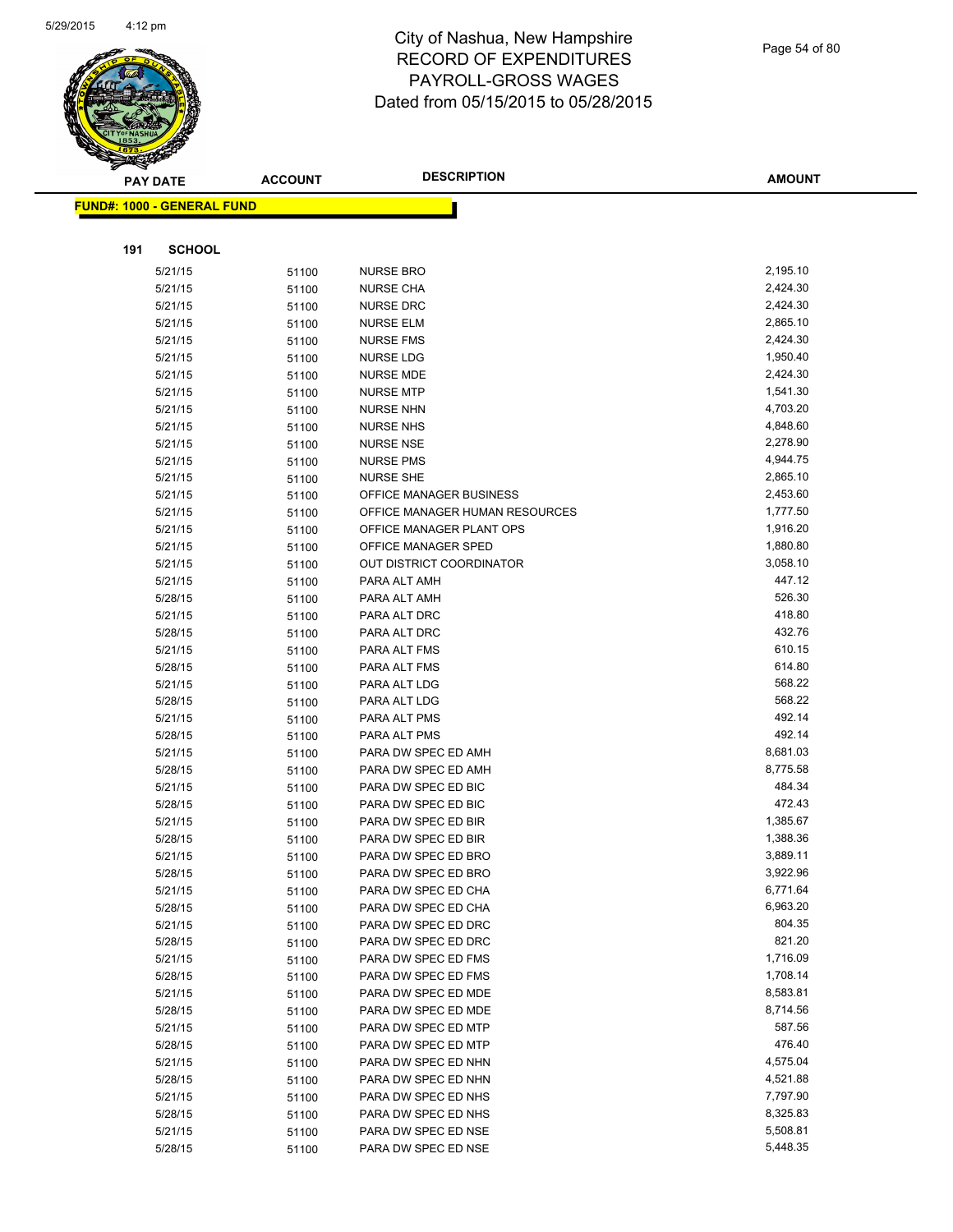

|     | <b>PAY DATE</b>                    | <b>ACCOUNT</b> | <b>DESCRIPTION</b>           | <b>AMOUNT</b>      |
|-----|------------------------------------|----------------|------------------------------|--------------------|
|     | <u> FUND#: 1000 - GENERAL FUND</u> |                |                              |                    |
|     |                                    |                |                              |                    |
|     |                                    |                |                              |                    |
| 191 | <b>SCHOOL</b>                      |                |                              |                    |
|     | 5/21/15                            | 51100          | PARA DW SPEC ED PMS          | 6,959.74           |
|     | 5/28/15                            | 51100          | PARA DW SPEC ED PMS          | 6,755.97           |
|     | 5/21/15                            | 51100          | PARA DW SPEC ED SHE          | 8,369.00           |
|     | 5/28/15                            | 51100          | PARA DW SPEC ED SHE          | 7,759.76           |
|     | 5/21/15                            | 51100          | PARA DW SPEC ED WID          | 1,912.56           |
|     | 5/28/15                            | 51100          | PARA DW SPEC ED WID          | 1,531.13           |
|     | 5/21/15                            | 51100          | PARA DW SPEC ELM             | 5,466.99           |
|     | 5/28/15                            | 51100          | PARA DW SPEC ELM             | 5,451.56<br>529.80 |
|     | 5/21/15<br>5/28/15                 | 51100          | PARA ELL BIR                 | 529.80             |
|     | 5/21/15                            | 51100          | PARA ELL BIR<br>PARA ELL DRC | 529.80             |
|     | 5/28/15                            | 51100          | PARA ELL DRC                 | 534.22             |
|     | 5/21/15                            | 51100          | PARA ELL ELM                 | 809.02             |
|     | 5/28/15                            | 51100<br>51100 | PARA ELL ELM                 | 799.48             |
|     | 5/21/15                            | 51100          | PARA ELL FES                 | 461.16             |
|     | 5/28/15                            | 51100          | PARA ELL FES                 | 461.16             |
|     | 5/21/15                            | 51100          | PARA ELL FMS                 | 427.79             |
|     | 5/28/15                            | 51100          | PARA ELL FMS                 | 427.79             |
|     | 5/21/15                            | 51100          | PARA ELL LDG                 | 529.80             |
|     | 5/28/15                            | 51100          | PARA ELL LDG                 | 529.80             |
|     | 5/21/15                            | 51100          | PARA ELL MTP                 | 385.39             |
|     | 5/28/15                            | 51100          | PARA ELL MTP                 | 382.20             |
|     | 5/21/15                            | 51100          | PARA ELL NHS                 | 573.95             |
|     | 5/28/15                            | 51100          | PARA ELL NHS                 | 573.95             |
|     | 5/21/15                            | 51100          | PARA ELL PMS                 | 79.63              |
|     | 5/28/15                            | 51100          | PARA ELL PMS                 | 394.96             |
|     | 5/21/15                            | 51100          | PARA ELL SHE                 | 547.48             |
|     | 5/28/15                            | 51100          | PARA ELL SHE                 | 534.22             |
|     | 5/21/15                            | 51100          | PARA INST AMH                | 2,134.16           |
|     | 5/28/15                            | 51100          | PARA INST AMH                | 1,974.06           |
|     | 5/21/15                            | 51100          | PARA INST BIC                | 8,159.79           |
|     | 5/28/15                            | 51100          | PARA INST BIC                | 5,990.87           |
|     | 5/21/15                            | 51100          | PARA INST BIR                | 4,071.16           |
|     | 5/28/15                            | 51100          | PARA INST BIR                | 4,124.80           |
|     | 5/21/15                            | 51100          | PARA INST BRO                | 2,692.22           |
|     | 5/28/15                            | 51100          | PARA INST BRO                | 2,732.10           |
|     | 5/21/15                            | 51100          | PARA INST CHA                | 5,057.18           |
|     | 5/28/15                            | 51100          | PARA INST CHA                | 5,521.12           |
|     | 5/21/15                            | 51100          | PARA INST DRC                | 3,671.73           |
|     | 5/28/15                            | 51100          | PARA INST DRC                | 3,680.85           |
|     | 5/21/15                            | 51100          | PARA INST ELM                | 5,215.97           |
|     | 5/28/15                            | 51100          | PARA INST ELM                | 5,227.13           |
|     | 5/21/15                            | 51100          | PARA INST FES                | 5,164.96           |
|     | 5/28/15                            | 51100          | PARA INST FES                | 5,101.19           |
|     | 5/21/15                            | 51100          | PARA INST FMS                | 4,981.38           |
|     | 5/28/15                            | 51100          | PARA INST FMS                | 4,916.33           |
|     | 5/21/15                            | 51100          | PARA INST LDG                | 6,869.47           |
|     | 5/28/15                            | 51100          | PARA INST LDG                | 6,823.88           |
|     | 5/21/15                            | 51100          | PARA INST MDE                | 4,122.84           |
|     | 5/28/15                            | 51100          | PARA INST MDE                | 4,068.98           |
|     | 5/21/15                            | 51100          | PARA INST MTP                | 2,589.40           |
|     | 5/28/15                            | 51100          | PARA INST MTP                | 2,569.21           |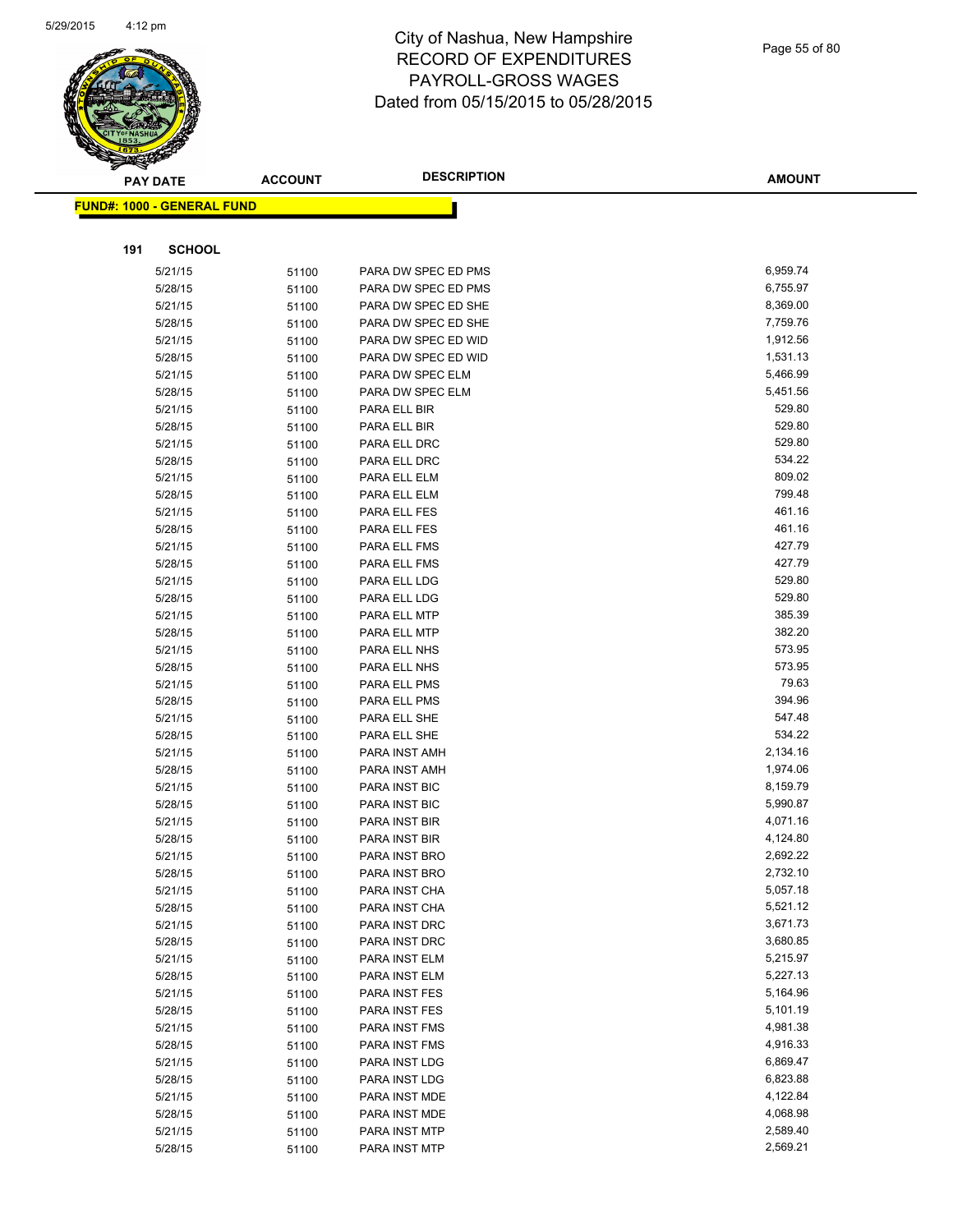

| ॼ   | <b>PAY DATE</b>                   | <b>ACCOUNT</b> | <b>DESCRIPTION</b>                | <b>AMOUNT</b>        |
|-----|-----------------------------------|----------------|-----------------------------------|----------------------|
|     | <b>FUND#: 1000 - GENERAL FUND</b> |                |                                   |                      |
|     |                                   |                |                                   |                      |
| 191 | <b>SCHOOL</b>                     |                |                                   |                      |
|     | 5/21/15                           | 51100          | PARA INST NHN                     | 2,778.59             |
|     | 5/28/15                           | 51100          | PARA INST NHN                     | 2,679.54             |
|     | 5/21/15                           | 51100          | PARA INST NHS                     | 2,138.00             |
|     | 5/28/15                           | 51100          | PARA INST NHS                     | 2,108.07             |
|     | 5/21/15                           | 51100          | PARA INST NSE                     | 985.72               |
|     | 5/28/15                           | 51100          | PARA INST NSE                     | 976.59               |
|     | 5/21/15                           | 51100          | PARA INST PMS                     | 4,359.01             |
|     | 5/28/15                           | 51100          | PARA INST PMS                     | 4,240.83             |
|     | 5/21/15                           | 51100          | PARA INST SHE                     | 3,860.12             |
|     | 5/28/15                           | 51100          | PARA INST SHE                     | 3,667.25             |
|     | 5/21/15                           | 51100          | PARA KIND AMH                     | 963.42               |
|     | 5/28/15                           | 51100          | PARA KIND AMH                     | 975.94               |
|     | 5/21/15                           | 51100          | PARA KIND BIC                     | 569.70               |
|     | 5/28/15                           | 51100          | PARA KIND BIC                     | 556.02               |
|     | 5/21/15                           | 51100          | PARA KIND BIR                     | 534.22               |
|     | 5/28/15                           | 51100          | PARA KIND BIR                     | 534.22               |
|     | 5/21/15                           | 51100          | PARA KIND BRO                     | 551.46               |
|     | 5/28/15                           | 51100          | PARA KIND BRO                     | 546.90               |
|     | 5/21/15                           | 51100          | PARA KIND CHA                     | 457.38               |
|     | 5/28/15                           | 51100          | PARA KIND CHA                     | 457.38               |
|     | 5/21/15                           | 51100          | PARA KIND DRC                     | 529.80               |
|     | 5/28/15                           | 51100          | PARA KIND DRC                     | 529.80               |
|     | 5/21/15                           | 51100          | PARA KIND FES                     | 852.16               |
|     | 5/28/15                           | 51100          | PARA KIND FES                     | 838.59               |
|     | 5/21/15                           | 51100          | PARA KIND LDG                     | 964.50               |
|     | 5/28/15                           | 51100          | PARA KIND LDG                     | 958.86               |
|     | 5/21/15                           | 51100          | PARA KIND MDE                     | 551.46               |
|     | 5/28/15                           | 51100          | PARA KIND MDE                     | 542.34               |
|     | 5/21/15                           | 51100          | PARA KIND MTP                     | 1,189.52             |
|     | 5/28/15                           | 51100          | PARA KIND MTP                     | 1,102.92             |
|     | 5/21/15                           | 51100          | PARA KIND NSE                     | 556.02               |
|     | 5/28/15                           | 51100          | PARA KIND NSE                     | 556.02               |
|     | 5/21/15                           | 51100          | PARA KIND SHE                     | 610.70               |
|     | 5/28/15                           | 51100          | PARA KIND SHE                     | 615.25               |
|     | 5/21/15                           | 51100          | PARA MEDIA NHN                    | 628.75               |
|     | 5/28/15                           | 51100          | PARA MEDIA NHN                    | 633.41               |
|     | 5/21/15                           | 51100          | PARA MEDIA NHS                    | 1,769.00             |
|     | 5/28/15                           | 51100          | PARA MEDIA NHS                    | 1,754.18             |
|     | 5/21/15                           | 51100          | PARA PRE SCH BIC                  | 902.82               |
|     | 5/28/15                           | 51100          | PARA PRE SCH BIC                  | 906.40               |
|     | 5/21/15                           | 51100          | PARA PRE SCH BRO                  | 4,638.86<br>4,785.37 |
|     | 5/28/15<br>5/21/15                | 51100          | PARA PRE SCH BRO<br>PARA READ ELM | 569.70               |
|     |                                   | 51100          |                                   | 578.81               |
|     | 5/28/15                           | 51100          | PARA READ ELM<br>PARA SCI NHN     | 591.52               |
|     | 5/21/15                           | 51100          |                                   | 582.20               |
|     | 5/28/15                           | 51100          | PARA SCI NHN<br>PARA SCI NHS      | 564.05               |
|     | 5/21/15<br>5/28/15                | 51100          | PARA SCI NHS                      | 564.05               |
|     | 5/21/15                           | 51100          | PARA VOC NHS                      | 586.64               |
|     | 5/28/15                           | 51100<br>51100 | PARA VOC NHS                      | 582.12               |
|     | 5/21/15                           |                | PEER COACH SCIENCE                | 5,585.91             |
|     | 5/21/15                           | 51100          | PRINCIPAL AMH                     | 3,426.00             |
|     |                                   | 51100          |                                   |                      |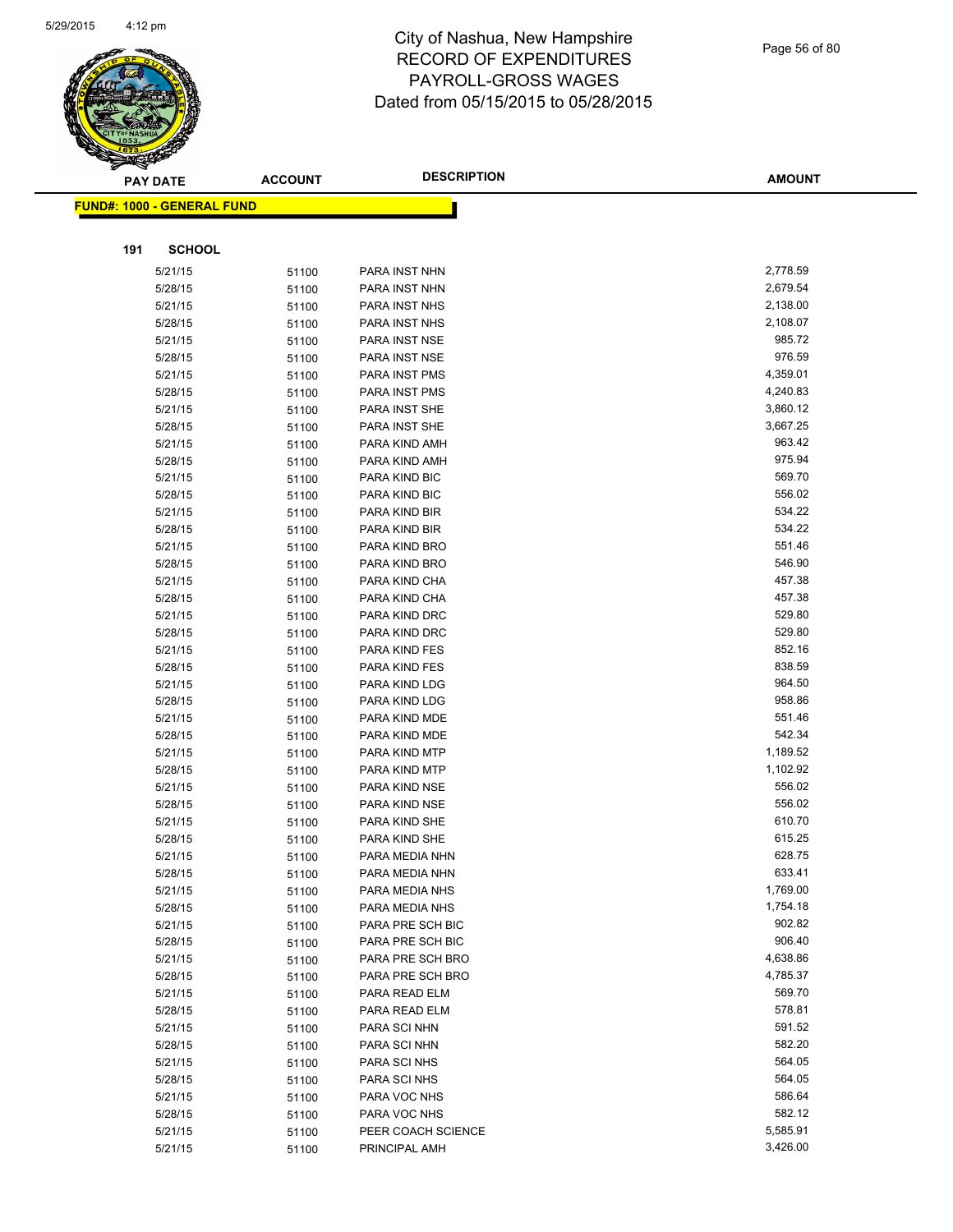

|     | <b>PAY DATE</b>                    | <b>ACCOUNT</b> | <b>DESCRIPTION</b>                                  | <b>AMOUNT</b>        |
|-----|------------------------------------|----------------|-----------------------------------------------------|----------------------|
|     | <u> FUND#: 1000 - GENERAL FUND</u> |                |                                                     |                      |
|     |                                    |                |                                                     |                      |
|     |                                    |                |                                                     |                      |
| 191 | <b>SCHOOL</b>                      |                |                                                     |                      |
|     | 5/21/15                            | 51100          | PRINCIPAL BIC                                       | 3,791.50             |
|     | 5/21/15                            | 51100          | PRINCIPAL BIR                                       | 3,531.70             |
|     | 5/21/15                            | 51100          | PRINCIPAL BRO                                       | 3,572.60             |
|     | 5/21/15                            | 51100          | PRINCIPAL CHA                                       | 3,474.90             |
|     | 5/21/15                            | 51100          | PRINCIPAL DRC                                       | 3,084.60             |
|     | 5/21/15                            | 51100          | PRINCIPAL ELM                                       | 3,630.60             |
|     | 5/21/15                            | 51100          | PRINCIPAL FES                                       | 3,426.00             |
|     | 5/21/15                            | 51100          | PRINCIPAL FMS                                       | 3,858.80             |
|     | 5/21/15                            | 51100          | PRINCIPAL LDG                                       | 3,795.10             |
|     | 5/21/15                            | 51100          | PRINCIPAL MDE                                       | 3,474.90             |
|     | 5/21/15                            | 51100          | PRINCIPAL MTP                                       | 3,572.60             |
|     | 5/21/15                            | 51100          | PRINCIPAL NHN                                       | 3,961.50<br>4,032.80 |
|     | 5/21/15                            | 51100          | PRINCIPAL NHS                                       |                      |
|     | 5/21/15                            | 51100          | PRINCIPAL NSE                                       | 3,531.70<br>3,680.50 |
|     | 5/21/15                            | 51100          | PRINCIPAL PMS                                       | 3,841.80             |
|     | 5/21/15                            | 51100          | PRINCIPAL SHE                                       | 37,640.64            |
|     | 5/21/15<br>5/21/15                 | 51100          | SCHOOL PSYCHOLOGIST WID<br>SCHOOL PSYCHOLOGY INTERN | 318.10               |
|     | 5/21/15                            | 51100          | <b>SECURITY GUARD NHS</b>                           | 772.00               |
|     | 5/28/15                            | 51100<br>51100 | <b>SECURITY GUARD NHS</b>                           | 772.00               |
|     | 5/21/15                            | 51100          | SECURITY MONITOR NHN                                | 2,029.76             |
|     | 5/28/15                            | 51100          | SECURITY MONITOR NHN                                | 2,034.00             |
|     | 5/21/15                            | 51100          | SECURITY MONITOR NHS                                | 2,034.00             |
|     | 5/28/15                            | 51100          | <b>SECURITY MONITOR NHS</b>                         | 2,029.76             |
|     | 5/21/15                            | 51100          | SIGN LANGUAGE INTERPRETER                           | 3,305.09             |
|     | 5/28/15                            | 51100          | SIGN LANGUAGE INTERPRETER                           | 3,379.34             |
|     | 5/21/15                            | 51100          | SOCIAL WORKER ELM                                   | 2,101.80             |
|     | 5/21/15                            | 51100          | SOCIAL WORKER FMS                                   | 1,529.50             |
|     | 5/21/15                            | 51100          | SPEECH LANG PATHOLOGIST WID                         | 47,939.54            |
|     | 5/28/15                            | 51100          | SPEECH LANG PATHOLOGIST WID                         | 1,345.75             |
|     | 5/21/15                            | 51100          | SPEECH LANGUAGE ASST                                | 814.12               |
|     | 5/28/15                            | 51100          | SPEECH LANGUAGE ASST                                | 680.15               |
|     | 5/21/15                            | 51100          | STUDENT ACTIVITY COORD NHN                          | 423.70               |
|     | 5/21/15                            | 51100          | STUDENT ACTIVITY COORD NHS                          | 1,125.41             |
|     | 5/21/15                            | 51100          | STUDENT INFO COORDINATOR                            | 1,777.50             |
|     | 5/21/15                            | 51100          | <b>SUPERINTENDENT</b>                               | 5,489.10             |
|     | 5/21/15                            | 51100          | SYSTEMS ADMIN FULL YEAR                             | 11,519.40            |
|     | 5/21/15                            | 51100          | <b>TEACHER ART AMH</b>                              | 2,551.90             |
|     | 5/21/15                            | 51100          | <b>TEACHER ART BIC</b>                              | 1,885.00             |
|     | 5/21/15                            | 51100          | <b>TEACHER ART BIR</b>                              | 2,551.90             |
|     | 5/21/15                            | 51100          | <b>TEACHER ART BRO</b>                              | 2,887.22             |
|     | 5/21/15                            | 51100          | <b>TEACHER ART CHA</b>                              | 2,728.30             |
|     | 5/21/15                            | 51100          | TEACHER ART DRC                                     | 1,380.10             |
|     | 5/21/15                            | 51100          | <b>TEACHER ART ELM</b>                              | 4,490.40             |
|     | 5/21/15                            | 51100          | <b>TEACHER ART FES</b>                              | 1,885.00             |
|     | 5/21/15                            | 51100          | <b>TEACHER ART FMS</b>                              | 4,766.90             |
|     | 5/21/15                            | 51100          | <b>TEACHER ART LDG</b>                              | 2,053.10             |
|     | 5/21/15                            | 51100          | <b>TEACHER ART MDE</b>                              | 1,823.10             |
|     | 5/21/15                            | 51100          | TEACHER ART NHN                                     | 10,115.70            |
|     | 5/21/15                            | 51100          | <b>TEACHER ART NHS</b>                              | 9,963.20             |
|     | 5/21/15                            | 51100          | <b>TEACHER ART NSE</b>                              | 2,816.70             |
|     | 5/21/15                            | 51100          | <b>TEACHER ART PMS</b>                              | 3,514.40             |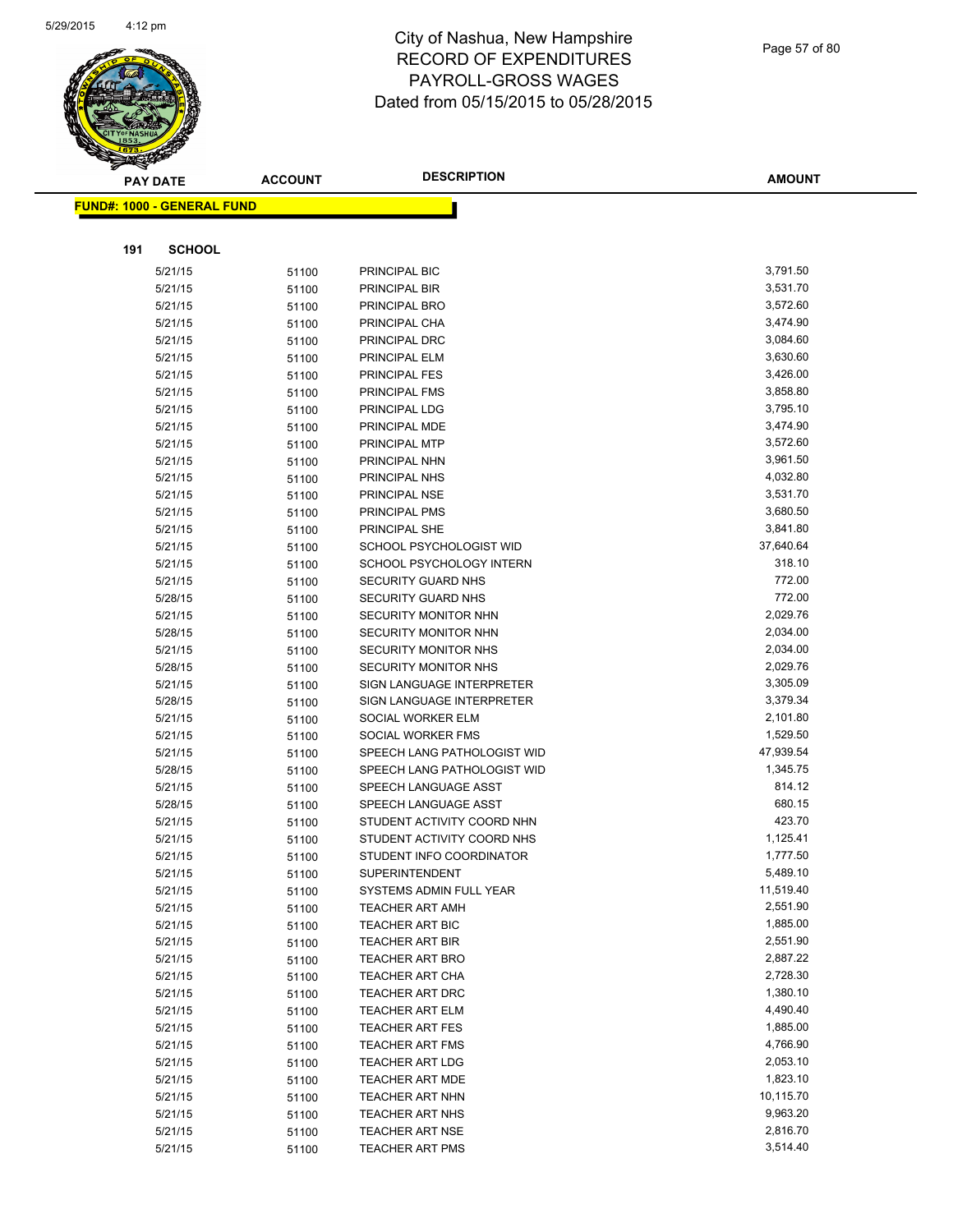

|     | <b>PAY DATE</b>                   | <b>ACCOUNT</b> | <b>DESCRIPTION</b>          | <b>AMOUNT</b> |
|-----|-----------------------------------|----------------|-----------------------------|---------------|
|     | <b>FUND#: 1000 - GENERAL FUND</b> |                |                             |               |
|     |                                   |                |                             |               |
|     |                                   |                |                             |               |
| 191 | <b>SCHOOL</b>                     |                |                             |               |
|     | 5/21/15                           | 51100          | <b>TEACHER ART SHE</b>      | 1,891.20      |
|     | 5/21/15                           | 51100          | <b>TEACHER AUTO NHN</b>     | 5,103.80      |
|     | 5/21/15                           | 51100          | TEACHER BEHAVIOR SPEC WID   | 3,914.50      |
|     | 5/21/15                           | 51100          | TEACHER BIO TEC NHN         | 2,179.70      |
|     | 5/21/15                           | 51100          | TEACHER BUILD CONST NHS     | 2,551.90      |
|     | 5/21/15                           | 51100          | <b>TEACHER BUSINESS NHN</b> | 10,816.70     |
|     | 5/21/15                           | 51100          | <b>TEACHER BUSINESS NHS</b> | 5,190.50      |
|     | 5/21/15                           | 51100          | <b>TEACHER COMPUTER ELM</b> | 4,389.79      |
|     | 5/21/15                           | 51100          | <b>TEACHER COMPUTER FMS</b> | 4,542.60      |
|     | 5/21/15                           | 51100          | TEACHER COMPUTER NHN        | 2,227.80      |
|     | 5/21/15                           | 51100          | TEACHER COMPUTER NHS        | 8,763.93      |
|     | 5/21/15                           | 51100          | <b>TEACHER COMPUTER PMS</b> | 5,744.20      |
|     | 5/21/15                           | 51100          | TEACHER COSMETOLOGY NHN     | 5,585.30      |
|     | 5/21/15                           | 51100          | <b>TEACHER CULINARY NHN</b> | 5,103.80      |
|     | 5/21/15                           | 51100          | <b>TEACHER DEAF NSE</b>     | 4,407.74      |
|     | 5/21/15                           | 51100          | <b>TEACHER DEAF WID</b>     | 2,728.30      |
|     | 5/21/15                           | 51100          | <b>TEACHER DWSE AMH</b>     | 7,057.10      |
|     | 5/21/15                           | 51100          | <b>TEACHER DWSE BIR</b>     | 2,398.90      |
|     | 5/21/15                           | 51100          | <b>TEACHER DWSE BRO</b>     | 5,560.50      |
|     | 5/21/15                           | 51100          | <b>TEACHER DWSE CHA</b>     | 1,622.40      |
|     | 5/21/15                           | 51100          | <b>TEACHER DWSE ELM</b>     | 10,189.09     |
|     | 5/21/15                           | 51100          | <b>TEACHER DWSE MDE</b>     | 2,566.70      |
|     | 5/21/15                           | 51100          | <b>TEACHER DWSE NSE</b>     | 4,551.40      |
|     | 5/21/15                           | 51100          | <b>TEACHER DWSE PMS</b>     | 7,204.10      |
|     | 5/21/15                           | 51100          | <b>TEACHER DWSE SHE</b>     | 5,591.90      |
|     | 5/21/15                           | 51100          | TEACHER ECE NHS             | 5,456.60      |
|     | 5/21/15                           | 51100          | TEACHER ELECTRICAL NHS      | 2,551.90      |
|     | 5/21/15                           | 51100          | <b>TEACHER ELL AMH</b>      | 1,745.50      |
|     | 5/21/15                           | 51100          | TEACHER ELL BIR             | 2,728.30      |
|     | 5/21/15                           | 51100          | TEACHER ELL DRC             | 5,707.10      |
|     | 5/21/15                           | 51100          | <b>TEACHER ELL ELM</b>      | 4,411.80      |
|     | 5/21/15                           | 51100          | <b>TEACHER ELL FES</b>      | 6,590.96      |
|     | 5/21/15                           | 51100          | <b>TEACHER ELL FMS</b>      | 2,034.50      |
|     | 5/21/15                           | 51100          | <b>TEACHER ELL LDG</b>      | 5,427.70      |
|     | 5/21/15                           | 51100          | <b>TEACHER ELL MTP</b>      | 2,728.30      |
|     | 5/21/15                           | 51100          | TEACHER ELL NHN             | 4,165.30      |
|     | 5/21/15                           | 51100          | TEACHER ELL NHS             | 4,741.79      |
|     | 5/21/15                           | 51100          | <b>TEACHER ELL PMS</b>      | 1,885.00      |
|     | 5/21/15                           | 51100          | <b>TEACHER ENGLISH ELM</b>  | 23,287.93     |
|     | 5/21/15                           | 51100          | <b>TEACHER ENGLISH FMS</b>  | 18,256.21     |
|     | 5/21/15                           | 51100          | TEACHER ENGLISH NHN         | 38,281.17     |
|     | 5/21/15                           | 51100          | <b>TEACHER ENGLISH NHS</b>  | 43,782.71     |
|     | 5/21/15                           | 51100          | <b>TEACHER ENGLISH PMS</b>  | 15,531.23     |
|     | 5/21/15                           | 51100          | <b>TEACHER FACS ELM</b>     | 3,432.60      |
|     | 5/21/15                           | 51100          | <b>TEACHER FACS FMS</b>     | 4,640.79      |
|     | 5/21/15                           | 51100          | <b>TEACHER FACS NHN</b>     | 3,695.20      |
|     | 5/21/15                           | 51100          | TEACHER FACS NHS            | 9,865.10      |
|     | 5/21/15                           | 51100          | <b>TEACHER FACS PMS</b>     | 5,280.20      |
|     | 5/21/15                           | 51100          | TEACHER FOREIGN LANG ELM    | 5,545.00      |
|     | 5/21/15                           | 51100          | TEACHER FOREIGN LANG FMS    | 2,728.30      |
|     | 5/21/15                           | 51100          | TEACHER FOREIGN LANG NHN    | 14,134.53     |
|     | 5/21/15                           | 51100          | TEACHER FOREIGN LANG NHS    | 19,362.96     |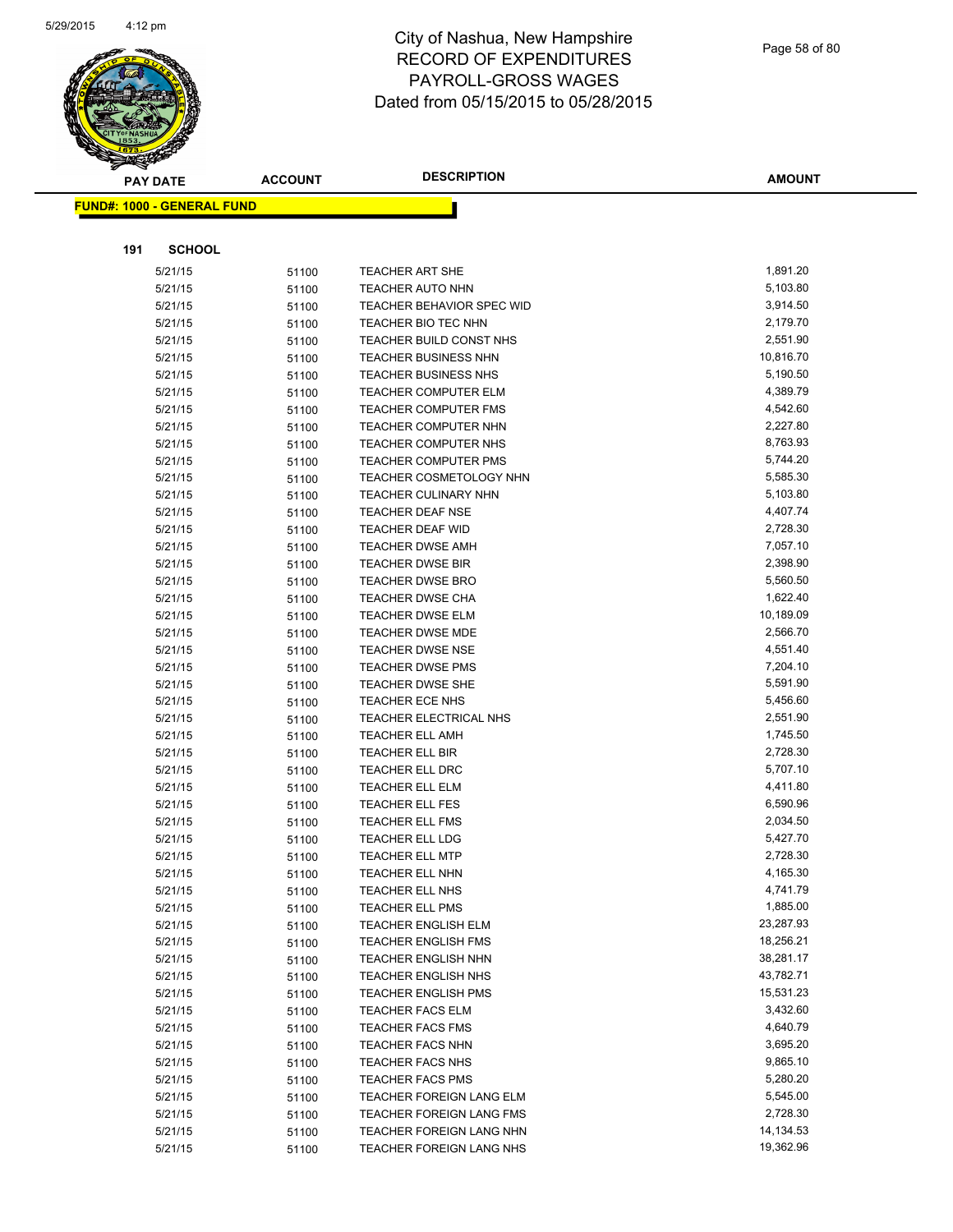

|     | <b>PAY DATE</b>                   | <b>ACCOUNT</b> | <b>DESCRIPTION</b>       | <b>AMOUNT</b> |
|-----|-----------------------------------|----------------|--------------------------|---------------|
|     | <b>FUND#: 1000 - GENERAL FUND</b> |                |                          |               |
|     |                                   |                |                          |               |
|     |                                   |                |                          |               |
| 191 | <b>SCHOOL</b>                     |                |                          |               |
|     | 5/21/15                           | 51100          | TEACHER FOREIGN LANG PMS | 5,368.60      |
|     | 5/21/15                           | 51100          | <b>TEACHER GR1 AMH</b>   | 9,835.30      |
|     | 5/21/15                           | 51100          | <b>TEACHER GR1 BIC</b>   | 9,492.40      |
|     | 5/21/15                           | 51100          | <b>TEACHER GR1 BIR</b>   | 9,850.80      |
|     | 5/21/15                           | 51100          | <b>TEACHER GR1 BRO</b>   | 4,882.80      |
|     | 5/21/15                           | 51100          | TEACHER GR1 CHA          | 10,789.00     |
|     | 5/21/15                           | 51100          | <b>TEACHER GR1 DRC</b>   | 6,864.20      |
|     | 5/21/15                           | 51100          | <b>TEACHER GR1 FES</b>   | 10,312.90     |
|     | 5/21/15                           | 51100          | <b>TEACHER GR1 LDG</b>   | 9,563.50      |
|     | 5/21/15                           | 51100          | <b>TEACHER GR1 MDE</b>   | 8,353.50      |
|     | 5/21/15                           | 51100          | <b>TEACHER GR1 MTP</b>   | 7,151.10      |
|     | 5/21/15                           | 51100          | <b>TEACHER GR1 NSE</b>   | 6,554.90      |
|     | 5/21/15                           | 51100          | <b>TEACHER GR1 SHE</b>   | 7,846.91      |
|     | 5/21/15                           | 51100          | TEACHER GR2 AMH          | 7,570.50      |
|     | 5/21/15                           | 51100          | TEACHER GR2 BIC          | 8,706.70      |
|     | 5/21/15                           | 51100          | <b>TEACHER GR2 BIR</b>   | 9,785.40      |
|     | 5/21/15                           | 51100          | <b>TEACHER GR2 BRO</b>   | 6,993.10      |
|     | 5/21/15                           | 51100          | <b>TEACHER GR2 CHA</b>   | 8,259.50      |
|     | 5/21/15                           | 51100          | <b>TEACHER GR2 DRC</b>   | 7,624.90      |
|     | 5/21/15                           | 51100          | <b>TEACHER GR2 FES</b>   | 9,414.29      |
|     | 5/21/15                           | 51100          | <b>TEACHER GR2 LDG</b>   | 9,785.40      |
|     | 5/21/15                           | 51100          | TEACHER GR2 MDE          | 8,421.70      |
|     | 5/21/15                           | 51100          | <b>TEACHER GR2 MTP</b>   | 6,426.70      |
|     | 5/21/15                           | 51100          | <b>TEACHER GR2 NSE</b>   | 6,651.90      |
|     | 5/21/15                           | 51100          | <b>TEACHER GR2 SHE</b>   | 6,142.80      |
|     | 5/21/15                           | 51100          | <b>TEACHER GR3 AMH</b>   | 4,578.80      |
|     | 5/21/15                           | 51100          | <b>TEACHER GR3 BIC</b>   | 8,705.70      |
|     | 5/21/15                           | 51100          | <b>TEACHER GR3 BIR</b>   | 8,679.50      |
|     | 5/21/15                           | 51100          | <b>TEACHER GR3 BRO</b>   | 5,280.20      |
|     | 5/21/15                           | 51100          | <b>TEACHER GR3 CHA</b>   | 7,889.30      |
|     | 5/21/15                           | 51100          | <b>TEACHER GR3 DRC</b>   | 5,201.90      |
|     | 5/21/15                           | 51100          | <b>TEACHER GR3 FES</b>   | 7,550.60      |
|     | 5/21/15                           | 51100          | <b>TEACHER GR3 LDG</b>   | 7,042.30      |
|     | 5/21/15                           | 51100          | <b>TEACHER GR3 MDE</b>   | 11,266.00     |
|     | 5/21/15                           | 51100          | <b>TEACHER GR3 MTP</b>   | 7,057.00      |
|     | 5/21/15                           | 51100          | TEACHER GR3 NSE          | 6,228.00      |
|     | 5/21/15                           | 51100          | <b>TEACHER GR3 SHE</b>   | 8,097.30      |
|     | 5/21/15                           | 51100          | <b>TEACHER GR4 AMH</b>   | 1,885.00      |
|     | 5/21/15                           | 51100          | TEACHER GR4 BIC          | 6,336.20      |
|     | 5/21/15                           | 51100          | <b>TEACHER GR4 BIR</b>   | 8,092.40      |
|     | 5/21/15                           | 51100          | <b>TEACHER GR4 BRO</b>   | 7,076.91      |
|     | 5/21/15                           | 51100          | <b>TEACHER GR4 CHA</b>   | 8,185.10      |
|     | 5/21/15                           | 51100          | <b>TEACHER GR4 DRC</b>   | 5,069.20      |
|     | 5/21/15                           | 51100          | <b>TEACHER GR4 FES</b>   | 7,836.20      |
|     | 5/21/15                           | 51100          | <b>TEACHER GR4 LDG</b>   | 9,130.20      |
|     | 5/21/15                           | 51100          | <b>TEACHER GR4 MDE</b>   | 8,125.40      |
|     | 5/21/15                           | 51100          | <b>TEACHER GR4 MTP</b>   | 6,032.20      |
|     | 5/21/15                           | 51100          | <b>TEACHER GR4 NSE</b>   | 6,785.61      |
|     | 5/21/15                           | 51100          | <b>TEACHER GR4 SHE</b>   | 7,715.40      |
|     | 5/21/15                           | 51100          | <b>TEACHER GR5 AMH</b>   | 5,280.20      |
|     | 5/21/15                           | 51100          | <b>TEACHER GR5 BIC</b>   | 11,407.40     |
|     | 5/21/15                           | 51100          | <b>TEACHER GR5 BIR</b>   | 10,087.60     |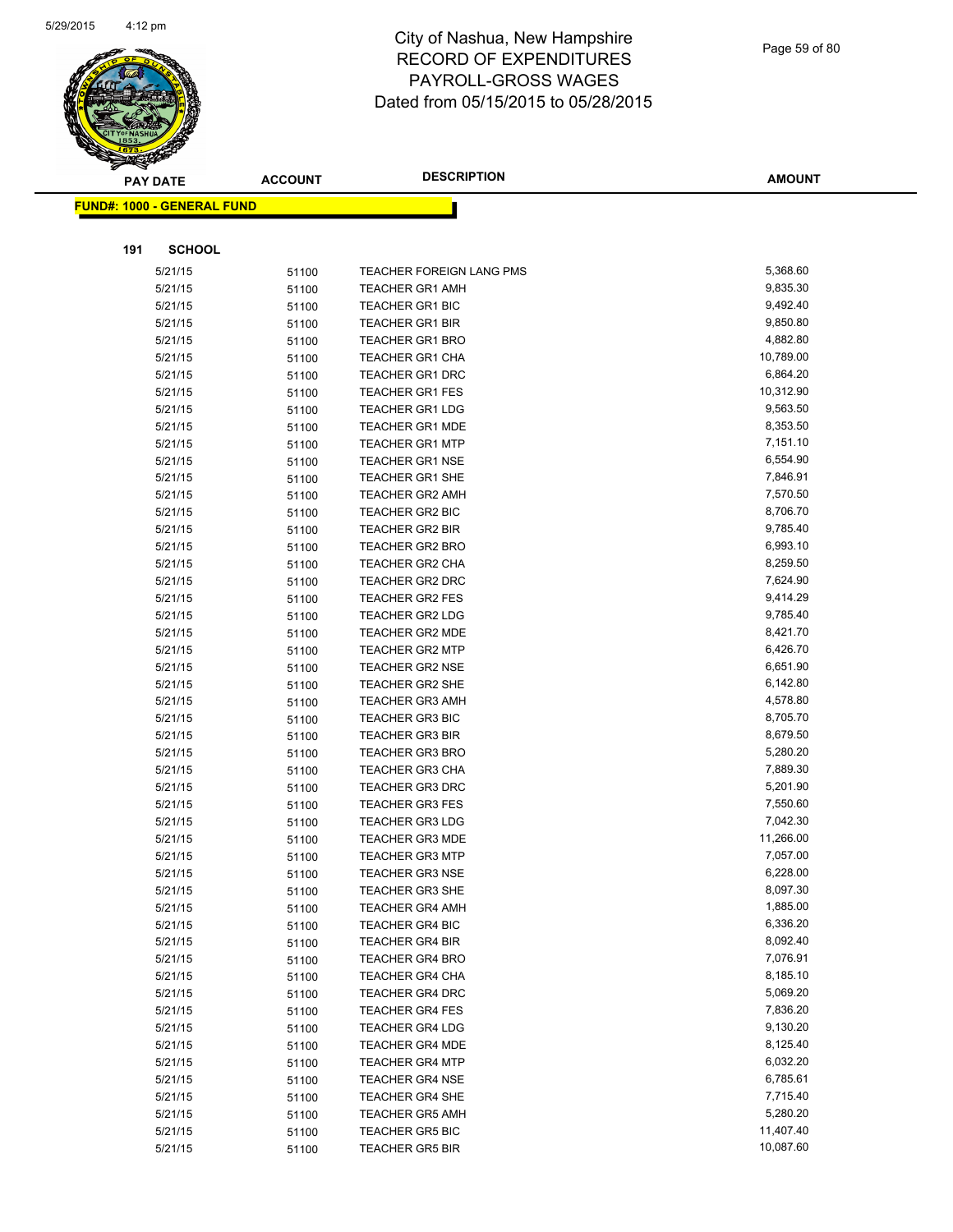

|     | <b>PAY DATE</b>                   | <b>ACCOUNT</b> | <b>DESCRIPTION</b>                                 | <b>AMOUNT</b>        |
|-----|-----------------------------------|----------------|----------------------------------------------------|----------------------|
|     | <b>FUND#: 1000 - GENERAL FUND</b> |                |                                                    |                      |
|     |                                   |                |                                                    |                      |
| 191 | <b>SCHOOL</b>                     |                |                                                    |                      |
|     | 5/21/15                           | 51100          | <b>TEACHER GR5 BRO</b>                             | 7,555.70             |
|     | 5/21/15                           | 51100          | <b>TEACHER GR5 CHA</b>                             | 8,207.60             |
|     | 5/21/15                           | 51100          | <b>TEACHER GR5 DRC</b>                             | 5,463.50             |
|     | 5/21/15                           | 51100          | <b>TEACHER GR5 FES</b>                             | 8,582.60             |
|     | 5/21/15                           | 51100          | <b>TEACHER GR5 LDG</b>                             | 10,057.78            |
|     | 5/21/15                           | 51100          | <b>TEACHER GR5 MDE</b>                             | 12,290.00            |
|     | 5/21/15                           | 51100          | <b>TEACHER GR5 MTP</b>                             | 7,130.70             |
|     | 5/21/15                           | 51100          | <b>TEACHER GR5 NSE</b>                             | 7,935.10             |
|     | 5/21/15                           | 51100          | <b>TEACHER GR5 SHE</b>                             | 7,484.40             |
|     | 5/21/15                           | 51100          | <b>TEACHER GR6 ELM</b>                             | 33,617.08            |
|     | 5/21/15                           | 51100          | <b>TEACHER GR6 FMS</b>                             | 24,547.60            |
|     | 5/21/15                           | 51100          | <b>TEACHER GR6 PMS</b>                             | 23,270.12            |
|     | 5/21/15                           | 51100          | <b>TEACHER GRAPH NHS</b>                           | 2,053.10             |
|     | 5/21/15                           | 51100          | <b>TEACHER GRAPHICS NHN</b>                        | 2,551.89             |
|     | 5/21/15                           | 51100          | <b>TEACHER HEALTH ELM</b>                          | 2,482.70             |
|     | 5/21/15                           | 51100          | <b>TEACHER HEALTH NHN</b>                          | 3,132.80             |
|     | 5/21/15                           | 51100          | <b>TEACHER HEALTH NHS</b>                          | 4,246.40             |
|     | 5/21/15                           | 51100          | <b>TEACHER HEALTHOC NHS</b>                        | 5,280.20             |
|     | 5/21/15                           | 51100          | <b>TEACHER HVAC NHS</b>                            | 1,622.40             |
|     | 5/21/15                           | 51100          | TEACHER IN SCH SUSPENSION ELM                      | 1,554.80             |
|     | 5/21/15                           | 51100          | TEACHER IN SCH SUSPENSION NHN                      | 2,566.70             |
|     | 5/21/15                           | 51100          | <b>TEACHER KIND AMH</b>                            | 4,940.50             |
|     | 5/21/15                           | 51100          | <b>TEACHER KIND BIC</b>                            | 2,728.30             |
|     | 5/21/15                           | 51100          | <b>TEACHER KIND BIR</b>                            | 2,566.70             |
|     | 5/21/15                           | 51100          | <b>TEACHER KIND BRO</b>                            | 2,551.90             |
|     | 5/21/15                           | 51100          | <b>TEACHER KIND CHA</b>                            | 4,422.80             |
|     | 5/21/15                           | 51100          | <b>TEACHER KIND DRC</b>                            | 8,069.90             |
|     | 5/21/15                           | 51100          | <b>TEACHER KIND FES</b><br><b>TEACHER KIND LDG</b> | 9,410.80<br>8,559.90 |
|     | 5/21/15<br>5/21/15                | 51100          | <b>TEACHER KIND MDE</b>                            | 4,657.80             |
|     | 5/21/15                           | 51100<br>51100 | <b>TEACHER KIND MTP</b>                            | 5,327.60             |
|     | 5/21/15                           | 51100          | <b>TEACHER KIND NSE</b>                            | 1,949.70             |
|     | 5/21/15                           | 51100          | TEACHER KIND SHE                                   | 2,034.50             |
|     | 5/21/15                           | 51100          | <b>TEACHER MATH ELM</b>                            | 20,158.01            |
|     | 5/21/15                           | 51100          | <b>TEACHER MATH FMS</b>                            | 11,303.63            |
|     | 5/21/15                           | 51100          | <b>TEACHER MATH NHN</b>                            | 37,637.91            |
|     | 5/21/15                           | 51100          | <b>TEACHER MATH NHS</b>                            | 38,951.76            |
|     | 5/21/15                           | 51100          | <b>TEACHER MATH PMS</b>                            | 10,491.33            |
|     | 5/21/15                           | 51100          | <b>TEACHER MUSIC AMH</b>                           | 1,622.40             |
|     | 5/21/15                           | 51100          | <b>TEACHER MUSIC BIC</b>                           | 2,551.90             |
|     | 5/21/15                           | 51100          | <b>TEACHER MUSIC BIR</b>                           | 2,551.90             |
|     | 5/21/15                           | 51100          | <b>TEACHER MUSIC BRO</b>                           | 2,728.30             |
|     | 5/21/15                           | 51100          | <b>TEACHER MUSIC CHA</b>                           | 3,499.36             |
|     | 5/21/15                           | 51100          | <b>TEACHER MUSIC DRC</b>                           | 2,640.10             |
|     | 5/21/15                           | 51100          | <b>TEACHER MUSIC ELM</b>                           | 3,695.20             |
|     | 5/21/15                           | 51100          | <b>TEACHER MUSIC FES</b>                           | 2,551.90             |
|     | 5/21/15                           | 51100          | <b>TEACHER MUSIC FMS</b>                           | 5,009.73             |
|     | 5/21/15                           | 51100          | <b>TEACHER MUSIC LDG</b>                           | 2,650.80             |
|     | 5/21/15                           | 51100          | <b>TEACHER MUSIC MDE</b>                           | 1,885.00             |
|     | 5/21/15                           | 51100          | <b>TEACHER MUSIC NHN</b>                           | 5,338.39             |
|     | 5/21/15                           | 51100          | <b>TEACHER MUSIC NHS</b>                           | 4,950.80             |
|     | 5/21/15                           | 51100          | <b>TEACHER MUSIC NSE</b>                           | 1,961.90             |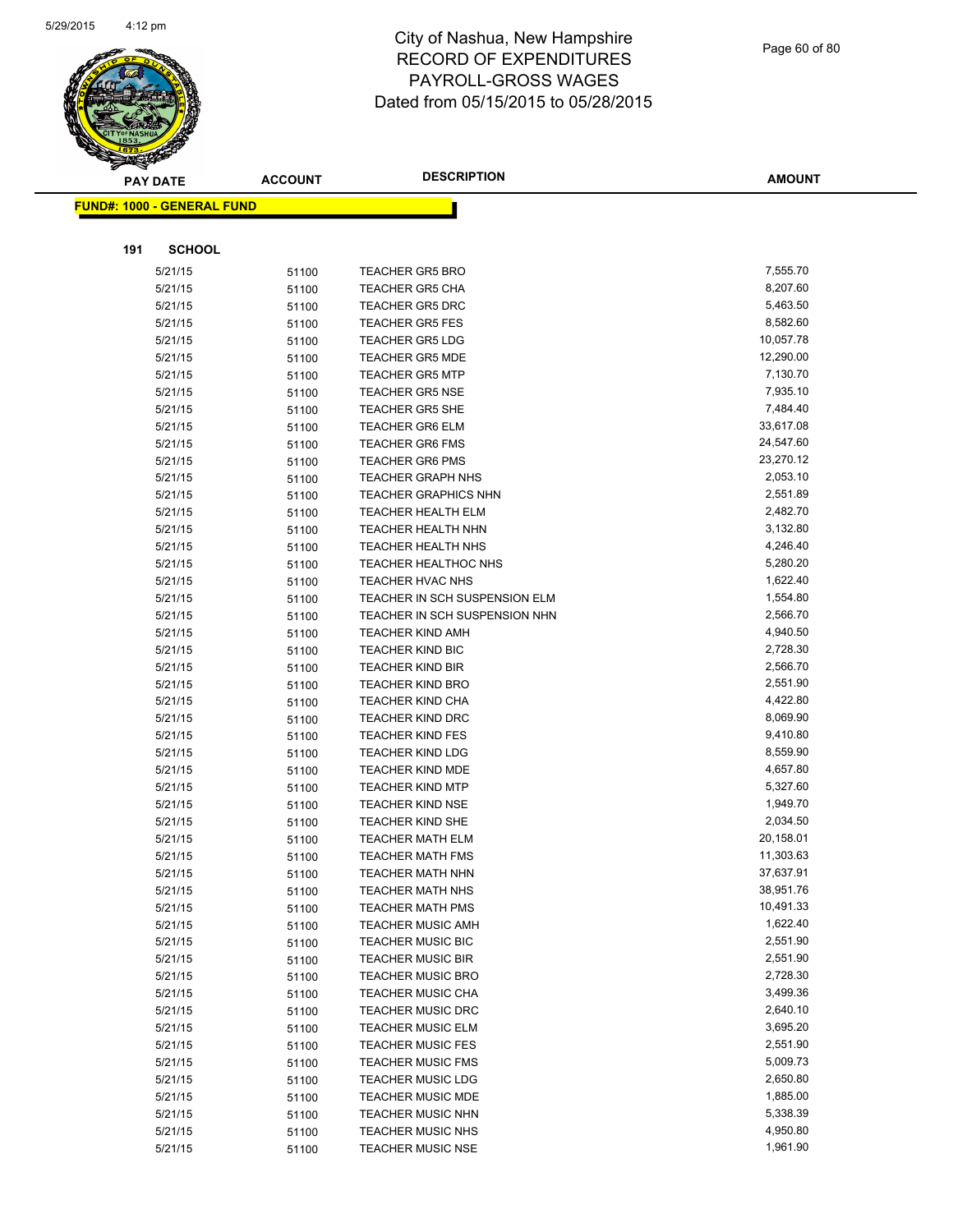

|     | <b>PAY DATE</b>                    | <b>ACCOUNT</b> | <b>DESCRIPTION</b>                                 | <b>AMOUNT</b>        |
|-----|------------------------------------|----------------|----------------------------------------------------|----------------------|
|     | <u> FUND#: 1000 - GENERAL FUND</u> |                |                                                    |                      |
|     |                                    |                |                                                    |                      |
|     |                                    |                |                                                    |                      |
| 191 | <b>SCHOOL</b>                      |                |                                                    |                      |
|     | 5/21/15                            | 51100          | <b>TEACHER MUSIC PMS</b>                           | 4,243.20             |
|     | 5/21/15                            | 51100          | <b>TEACHER MUSIC SHE</b>                           | 2,398.90             |
|     | 5/21/15                            | 51100          | TEACHER PE BIC                                     | 1,949.70             |
|     | 5/21/15                            | 51100          | TEACHER PE BIR                                     | 2,650.80             |
|     | 5/21/15                            | 51100          | TEACHER PE BRO                                     | 2,640.10             |
|     | 5/21/15                            | 51100          | <b>TEACHER PE CHA</b>                              | 2,551.90             |
|     | 5/21/15                            | 51100          | TEACHER PE DRC                                     | 2,728.30             |
|     | 5/21/15                            | 51100          | TEACHER PE ELM                                     | 6,935.30             |
|     | 5/21/15                            | 51100          | TEACHER PE FES                                     | 1,510.90             |
|     | 5/21/15                            | 51100          | <b>TEACHER PE FMS</b>                              | 5,103.80             |
|     | 5/21/15                            | 51100          | <b>TEACHER PE LDG</b>                              | 1,942.22             |
|     | 5/21/15                            | 51100          | <b>TEACHER PE MDE</b>                              | 2,566.70             |
|     | 5/21/15                            | 51100          | <b>TEACHER PE MTP</b>                              | 2,034.50             |
|     | 5/21/15                            | 51100          | TEACHER PE NHN                                     | 10,307.29            |
|     | 5/21/15                            | 51100          | TEACHER PE NHS                                     | 7,275.90             |
|     | 5/21/15                            | 51100          | <b>TEACHER PE NSE</b>                              | 2,404.40             |
|     | 5/21/15                            | 51100          | TEACHER PE PMS                                     | 4,477.48             |
|     | 5/21/15                            | 51100          | TEACHER PE SHE                                     | 2,566.70             |
|     | 5/21/15                            | 51100          | <b>TEACHER PRESCHOOL BIC</b>                       | 8,133.40             |
|     | 5/21/15                            | 51100          | TEACHER PRESCHOOL BRO                              | 7,364.50             |
|     | 5/21/15                            | 51100          | <b>TEACHER PRESCHOOL DRC</b>                       | 4,297.40             |
|     | 5/21/15                            | 51100          | TEACHER PRESCHOOL MTP                              | 2,728.30             |
|     | 5/21/15                            | 51100          | TEACHER PRESCHOOL NHS                              | 1,126.70             |
|     | 5/21/15                            | 51100          | TEACHER PRESCHOOL NSE                              | 5,620.20             |
|     | 5/21/15                            | 51100          | <b>TEACHER READ AMH</b>                            | 2,816.70             |
|     | 5/21/15                            | 51100          | <b>TEACHER READ BIC</b>                            | 5,190.50             |
|     | 5/21/15                            | 51100          | <b>TEACHER READ BIR</b>                            | 2,728.30             |
|     | 5/21/15                            | 51100          | <b>TEACHER READ BRO</b>                            | 1,414.50             |
|     | 5/21/15                            | 51100          | <b>TEACHER READ DRC</b>                            | 2,816.70             |
|     | 5/21/15                            | 51100          | <b>TEACHER READ ELM</b>                            | 6,041.10             |
|     | 5/21/15                            | 51100          | <b>TEACHER READ FES</b>                            | 2,728.30             |
|     | 5/21/15                            | 51100          | <b>TEACHER READ FMS</b>                            | 5,295.00             |
|     | 5/21/15                            | 51100          | <b>TEACHER READ LDG</b>                            | 2,373.80             |
|     | 5/21/15                            | 51100          | <b>TEACHER READ MDE</b>                            | 2,728.30             |
|     | 5/21/15                            | 51100          | <b>TEACHER READ MTP</b>                            | 1,955.80             |
|     | 5/21/15                            | 51100          | TEACHER READ NHN                                   | 1,762.10             |
|     | 5/21/15                            | 51100          | <b>TEACHER READ NHS</b>                            | 3,224.40<br>2,728.30 |
|     | 5/21/15                            | 51100          | <b>TEACHER READ NSE</b>                            | 10,455.64            |
|     | 5/21/15                            | 51100          | <b>TEACHER READ PMS</b><br><b>TEACHER READ SHE</b> | 2,566.70             |
|     | 5/21/15<br>5/21/15                 | 51100          | <b>TEACHER SCIENCE ELM</b>                         | 19,784.93            |
|     | 5/21/15                            | 51100          | <b>TEACHER SCIENCE FMS</b>                         | 8,489.22             |
|     | 5/21/15                            | 51100          | <b>TEACHER SCIENCE NHN</b>                         | 32,360.03            |
|     | 5/21/15                            | 51100          | <b>TEACHER SCIENCE NHS</b>                         | 38,274.33            |
|     | 5/21/15                            | 51100          | <b>TEACHER SCIENCE PMS</b>                         | 10,156.53            |
|     | 5/21/15                            | 51100<br>51100 | TEACHER SOCIAL STUDIES ELM                         | 15,004.03            |
|     | 5/21/15                            | 51100          | TEACHER SOCIAL STUDIES FMS                         | 13,513.11            |
|     | 5/21/15                            | 51100          | TEACHER SOCIAL STUDIES NHN                         | 33,251.47            |
|     | 5/21/15                            | 51100          | TEACHER SOCIAL STUDIES NHS                         | 34,714.88            |
|     | 5/21/15                            | 51100          | TEACHER SOCIAL STUDIES PMS                         | 11,056.33            |
|     | 5/21/15                            | 51100          | TEACHER SPED BIC                                   | 6,081.21             |
|     | 5/21/15                            | 51100          | <b>TEACHER SPED BIR</b>                            | 5,127.20             |
|     |                                    |                |                                                    |                      |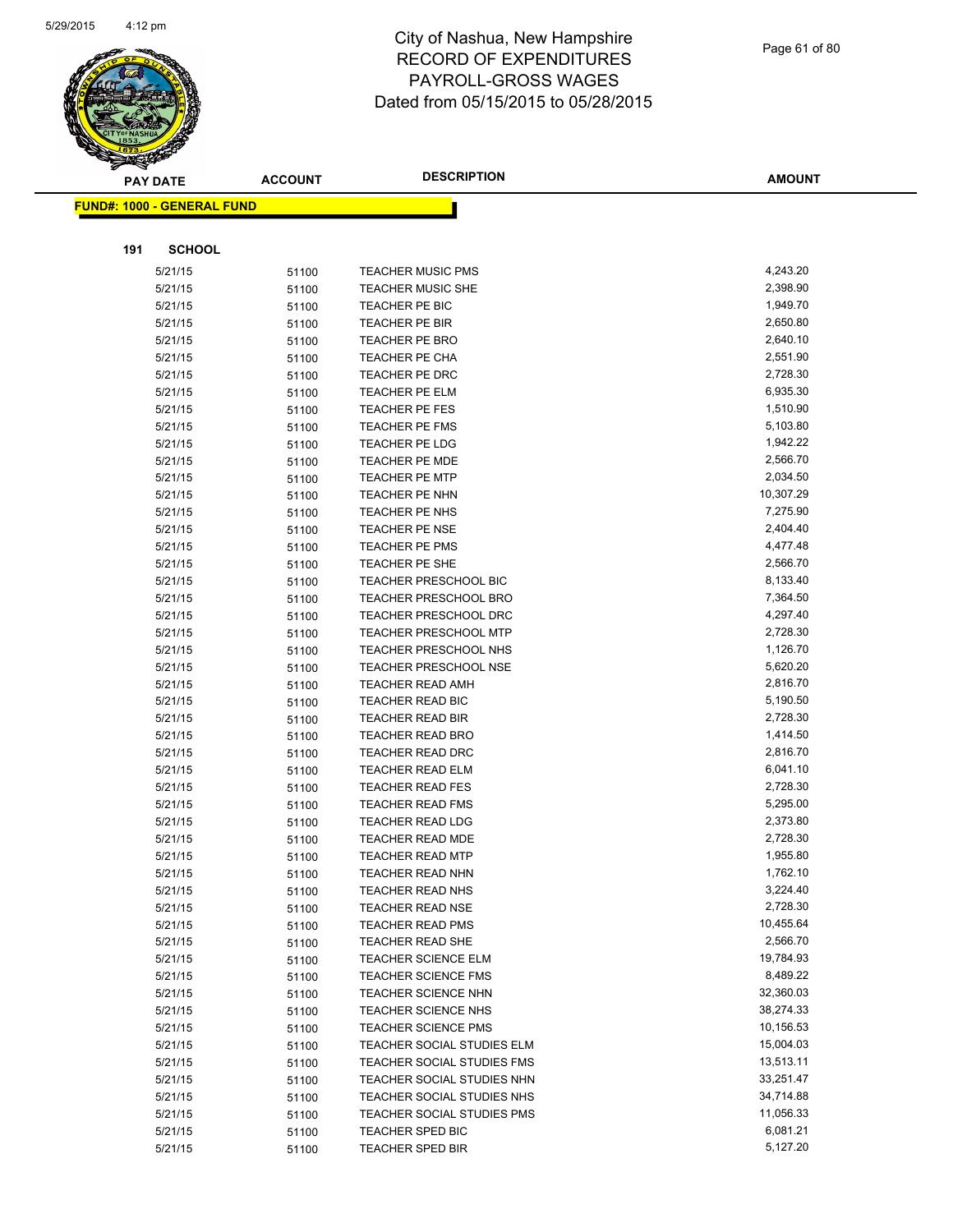

|     | <b>PAY DATE</b>                    | <b>ACCOUNT</b> | <b>DESCRIPTION</b>                            | <b>AMOUNT</b>         |
|-----|------------------------------------|----------------|-----------------------------------------------|-----------------------|
|     | <u> FUND#: 1000 - GENERAL FUND</u> |                |                                               |                       |
|     |                                    |                |                                               |                       |
|     |                                    |                |                                               |                       |
| 191 | <b>SCHOOL</b>                      |                |                                               |                       |
|     | 5/21/15                            | 51100          | <b>TEACHER SPED BRO</b>                       | 5,545.00              |
|     | 5/21/15                            | 51100          | <b>TEACHER SPED CHA</b>                       | 10,224.60             |
|     | 5/21/15                            | 51100          | <b>TEACHER SPED DRC</b>                       | 2,566.70              |
|     | 5/21/15                            | 51100          | TEACHER SPED ELM                              | 19,898.63             |
|     | 5/21/15                            | 51100          | <b>TEACHER SPED FES</b>                       | 5,327.60              |
|     | 5/21/15                            | 51100          | <b>TEACHER SPED FMS</b>                       | 6,589.40              |
|     | 5/21/15                            | 51100          | <b>TEACHER SPED LDG</b>                       | 2,204.20              |
|     | 5/21/15                            | 51100          | TEACHER SPED MDE                              | 6,261.30              |
|     | 5/21/15                            | 51100          | <b>TEACHER SPED MTP</b>                       | 5,280.20              |
|     | 5/21/15                            | 51100          | <b>TEACHER SPED NHN</b>                       | 19,690.53             |
|     | 5/21/15                            | 51100          | TEACHER SPED NHS                              | 31,289.53             |
|     | 5/21/15                            | 51100          | <b>TEACHER SPED NSE</b>                       | 1,961.90              |
|     | 5/21/15                            | 51100          | <b>TEACHER SPED PMS</b>                       | 11,979.10<br>5,280.20 |
|     | 5/21/15<br>5/21/15                 | 51100          | TEACHER SPED SHE<br><b>TEACHER TECHED ELM</b> | 8,360.50              |
|     | 5/21/15                            | 51100          | <b>TEACHER TECHED FMS</b>                     | 5,383.40              |
|     | 5/21/15                            | 51100          | TEACHER TECHED NHN                            | 8,221.03              |
|     | 5/21/15                            | 51100<br>51100 | <b>TEACHER TECHED NHS</b>                     | 10,952.20             |
|     | 5/21/15                            |                | TEACHER TECHED PMS                            | 5,456.60              |
|     | 5/21/15                            | 51100<br>51100 | <b>TEACHER TV PROD NHS</b>                    | 2,566.70              |
|     | 5/21/15                            | 51100          | <b>TEACHER VISION WID</b>                     | 5,161.70              |
|     | 5/21/15                            | 51100          | <b>TECH INTERGRATION ASST AMH</b>             | 1,220.33              |
|     | 5/28/15                            | 51100          | <b>TECH INTERGRATION ASST AMH</b>             | 1,252.77              |
|     | 5/21/15                            | 51100          | TECH INTERGRATION ASST BIC                    | 624.11                |
|     | 5/28/15                            | 51100          | TECH INTERGRATION ASST BIC                    | 639.34                |
|     | 5/21/15                            | 51100          | TECH INTERGRATION ASST CHA                    | 547.80                |
|     | 5/28/15                            | 51100          | TECH INTERGRATION ASST CHA                    | 547.80                |
|     | 5/21/15                            | 51100          | TECH INTERGRATION ASST FES                    | 621.05                |
|     | 5/28/15                            | 51100          | TECH INTERGRATION ASST FES                    | 621.05                |
|     | 5/21/15                            | 51100          | TECH INTERGRATION ASST LDG                    | 562.60                |
|     | 5/28/15                            | 51100          | TECH INTERGRATION ASST LDG                    | 562.60                |
|     | 5/21/15                            | 51100          | TECH INTERGRATION ASST MDE                    | 621.05                |
|     | 5/28/15                            | 51100          | TECH INTERGRATION ASST MDE                    | 626.23                |
|     | 5/21/15                            | 51100          | TECH INTERGRATION ASST NSE                    | 595.36                |
|     | 5/28/15                            | 51100          | TECH INTERGRATION ASST NSE                    | 590.48                |
|     | 5/21/15                            | 51100          | TECH INTERGRATION ASST SHE                    | 547.80                |
|     | 5/28/15                            | 51100          | TECH INTERGRATION ASST SHE                    | 547.80                |
|     | 5/21/15                            | 51200          | CLERICAL BOARD OF ED SUP                      | 721.73                |
|     | 5/28/15                            | 51200          | CLERICAL BOARD OF ED SUP                      | 562.61                |
|     | 5/21/15                            | 51200          | CLERICAL PRINCIPAL NHN                        | 257.55                |
|     | 5/28/15                            | 51200          | CLERICAL PRINCIPAL NHN                        | 257.55                |
|     | 5/21/15                            | 51200          | CLERICAL VOLUNTEER SUP                        | 369.15                |
|     | 5/28/15                            | 51200          | <b>CLERICAL VOLUNTEER SUP</b>                 | 373.88                |
|     | 5/21/15                            | 51200          | <b>CROSSING GUARD WPO</b>                     | 2,070.55              |
|     | 5/28/15                            | 51200          | <b>CROSSING GUARD WPO</b>                     | 2,002.48              |
|     | 5/21/15                            | 51200          | <b>CUSTODIAN CHA</b>                          | 339.00                |
|     | 5/28/15                            | 51200          | <b>CUSTODIAN CHA</b>                          | 339.00                |
|     | 5/28/15                            | 51200          | <b>CUSTODIAN HEAD MTP</b>                     | 115.50                |
|     | 5/28/15                            | 51200          | <b>CUSTODIAN MTP</b>                          | 84.70                 |
|     | 5/21/15                            | 51200          | <b>CUSTODIAN NHN</b>                          | 323.60                |
|     | 5/28/15                            | 51200          | <b>CUSTODIAN NHN</b>                          | 323.60                |
|     | 5/21/15                            | 51200          | <b>CUSTODIAN PMS</b>                          | 61.60                 |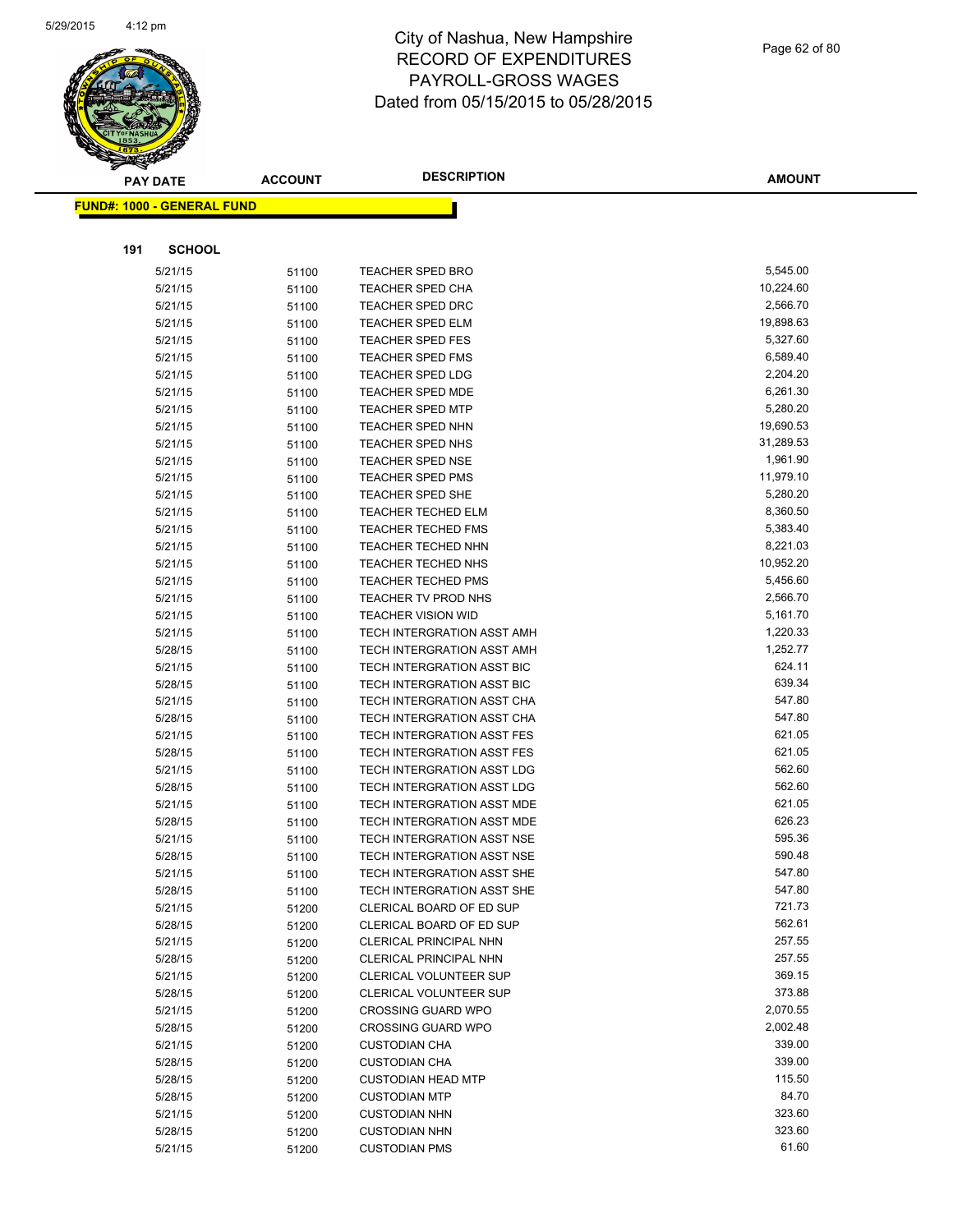

|     | <b>PAY DATE</b>                   | <b>ACCOUNT</b> | <b>DESCRIPTION</b>                     | <b>AMOUNT</b>    |
|-----|-----------------------------------|----------------|----------------------------------------|------------------|
|     | <b>FUND#: 1000 - GENERAL FUND</b> |                |                                        |                  |
|     |                                   |                |                                        |                  |
|     |                                   |                |                                        |                  |
| 191 | <b>SCHOOL</b>                     |                |                                        |                  |
|     | 5/21/15                           | 51200          | <b>DATA ANALYST</b>                    | 1,421.52         |
|     | 5/21/15                           | 51200          | DIRECTOR ADULT ED                      | 148.00           |
|     | 5/21/15                           | 51200          | FOOD SERVICE ASST PT AMH               | 36.40            |
|     | 5/28/15                           | 51200          | FOOD SERVICE ASST PT AMH               | 45.50            |
|     | 5/21/15                           | 51200          | FOOD SERVICE ASST PT CHA               | 45.50            |
|     | 5/28/15                           | 51200          | FOOD SERVICE ASST PT CHA               | 45.50            |
|     | 5/21/15                           | 51200          | FOOD SERVICE ASST PT FMS               | 16.63            |
|     | 5/28/15                           | 51200          | FOOD SERVICE ASST PT FMS               | 83.15            |
|     | 5/21/15                           | 51200          | FOOD SERVICE ASST PT MDE               | 11.39            |
|     | 5/28/15                           | 51200          | FOOD SERVICE ASST PT MDE               | 11.38            |
|     | 5/21/15                           | 51200          | FOOD SERVICE ASST PT NSE               | 22.75            |
|     | 5/28/15                           | 51200          | FOOD SERVICE ASST PT NSE               | 22.75            |
|     | 5/21/15                           | 51200          | FOOD SERVICE COOK LDG                  | 51.60            |
|     | 5/28/15                           | 51200          | <b>FOOD SERVICE COOK LDG</b>           | 51.60            |
|     | 5/21/15                           | 51200          | <b>GUIDANCE COUNSELOR ELM</b>          | 112.50           |
|     | 5/21/15                           | 51200          | <b>GUIDANCE COUNSELOR NHS</b>          | 802.91           |
|     | 5/21/15                           | 51200          | <b>INSTRUMENTAL MUSIC</b>              | 1,162.50         |
|     | 5/28/15                           | 51200          | <b>INSTRUMENTAL MUSIC</b>              | 1,200.00         |
|     | 5/21/15                           | 51200          | LUNCH MONITOR AMH                      | 448.71           |
|     | 5/28/15                           | 51200          | LUNCH MONITOR AMH                      | 460.00           |
|     | 5/21/15                           | 51200          | LUNCH MONITOR BIC                      | 672.45           |
|     | 5/28/15                           | 51200          | LUNCH MONITOR BIC                      | 712.01           |
|     | 5/21/15                           | 51200          | LUNCH MONITOR BIR                      | 716.55           |
|     | 5/28/15                           | 51200          | LUNCH MONITOR BIR                      | 867.95           |
|     | 5/21/15                           | 51200          | <b>LUNCH MONITOR BRO</b>               | 452.00           |
|     | 5/28/15                           | 51200          | LUNCH MONITOR BRO                      | 452.00<br>694.96 |
|     | 5/21/15<br>5/28/15                | 51200          | LUNCH MONITOR CHA<br>LUNCH MONITOR CHA | 675.18           |
|     |                                   | 51200          | LUNCH MONITOR DRC                      | 627.25           |
|     | 5/21/15<br>5/28/15                | 51200          | LUNCH MONITOR DRC                      | 633.00           |
|     | 5/21/15                           | 51200<br>51200 | <b>LUNCH MONITOR ELM</b>               | 248.64           |
|     | 5/28/15                           | 51200          | LUNCH MONITOR ELM                      | 262.76           |
|     | 5/21/15                           | 51200          | LUNCH MONITOR FES                      | 516.20           |
|     | 5/28/15                           | 51200          | LUNCH MONITOR FES                      | 529.00           |
|     | 5/21/15                           | 51200          | <b>LUNCH MONITOR FMS</b>               | 248.06           |
|     | 5/28/15                           | 51200          | LUNCH MONITOR FMS                      | 273.50           |
|     | 5/21/15                           | 51200          | <b>LUNCH MONITOR LDG</b>               | 777.14           |
|     | 5/28/15                           | 51200          | LUNCH MONITOR LDG                      | 861.87           |
|     | 5/21/15                           | 51200          | LUNCH MONITOR MDE                      | 675.34           |
|     | 5/28/15                           | 51200          | LUNCH MONITOR MDE                      | 689.45           |
|     | 5/21/15                           | 51200          | LUNCH MONITOR MTP                      | 234.49           |
|     | 5/28/15                           | 51200          | <b>LUNCH MONITOR MTP</b>               | 240.15           |
|     | 5/21/15                           | 51200          | LUNCH MONITOR NHN                      | 367.25           |
|     | 5/28/15                           | 51200          | LUNCH MONITOR NHN                      | 378.56           |
|     | 5/21/15                           | 51200          | LUNCH MONITOR NHS                      | 296.65           |
|     | 5/28/15                           | 51200          | LUNCH MONITOR NHS                      | 398.36           |
|     | 5/21/15                           | 51200          | <b>LUNCH MONITOR NSE</b>               | 398.33           |
|     | 5/28/15                           | 51200          | LUNCH MONITOR NSE                      | 429.40           |
|     | 5/21/15                           | 51200          | LUNCH MONITOR PMS                      | 234.48           |
|     | 5/28/15                           | 51200          | LUNCH MONITOR PMS                      | 226.00           |
|     | 5/21/15                           | 51200          | LUNCH MONITOR SHE                      | 570.63           |
|     | 5/28/15                           | 51200          | LUNCH MONITOR SHE                      | 630.09           |
|     |                                   |                |                                        |                  |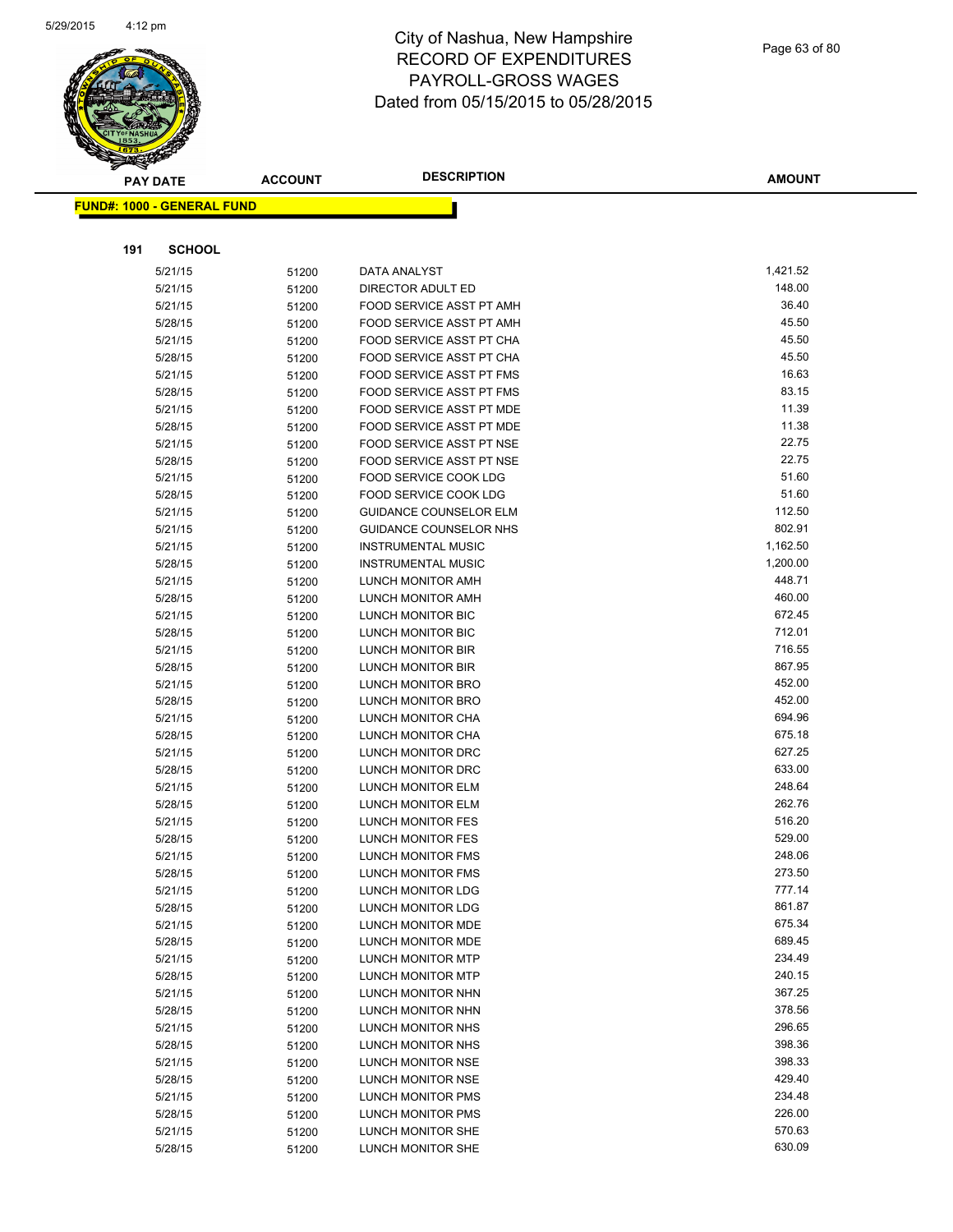

|     | <b>PAY DATE</b>                   | <b>ACCOUNT</b> | <b>DESCRIPTION</b>             | <b>AMOUNT</b>    |
|-----|-----------------------------------|----------------|--------------------------------|------------------|
|     | <b>FUND#: 1000 - GENERAL FUND</b> |                |                                |                  |
|     |                                   |                |                                |                  |
|     |                                   |                |                                |                  |
| 191 | <b>SCHOOL</b>                     |                |                                |                  |
|     | 5/21/15                           | 51200          | <b>NURSE FES</b>               | 770.68           |
|     | 5/21/15                           | 51200          | PARA ALT PMS                   | 80.85            |
|     | 5/28/15                           | 51200          | PARA ALT PMS                   | 64.68            |
|     | 5/21/15                           | 51200          | PARA DW SPEC ED BIR            | 286.45           |
|     | 5/28/15                           | 51200          | PARA DW SPEC ED BIR            | 279.71           |
|     | 5/21/15                           | 51200          | PARA DW SPEC ED BRO            | 22.75            |
|     | 5/28/15                           | 51200          | PARA DW SPEC ED BRO            | 22.75            |
|     | 5/21/15                           | 51200          | PARA DW SPEC ED MTP            | 168.50           |
|     | 5/28/15                           | 51200          | PARA DW SPEC ED MTP            | 168.50           |
|     | 5/21/15                           | 51200          | PARA DW SPEC ED NHN            | 100.00           |
|     | 5/21/15                           | 51200          | PARA DW SPEC ED NHS            | 316.54           |
|     | 5/21/15                           | 51200          | PARA ELL FES                   | 27.30            |
|     | 5/28/15                           | 51200          | PARA ELL FES                   | 34.13            |
|     | 5/21/15                           | 51200          | PARA INST AMH                  | 886.38           |
|     | 5/28/15                           | 51200          | PARA INST AMH                  | 859.04           |
|     | 5/21/15                           | 51200          | PARA INST BIC                  | 670.03<br>652.37 |
|     | 5/28/15                           | 51200          | PARA INST BIC                  | 45.50            |
|     | 5/21/15                           | 51200          | PARA INST BIR                  | 45.50            |
|     | 5/28/15                           | 51200          | PARA INST BIR<br>PARA INST DRC | 57.33            |
|     | 5/21/15                           | 51200          | PARA INST DRC                  | 57.33            |
|     | 5/28/15<br>5/21/15                | 51200          | PARA INST FES                  | 34.13            |
|     | 5/28/15                           | 51200          | PARA INST FES                  | 34.13            |
|     | 5/21/15                           | 51200          | PARA INST FMS                  | 22.75            |
|     | 5/28/15                           | 51200<br>51200 | PARA INST FMS                  | 22.75            |
|     | 5/21/15                           | 51200          | PARA INST LDG                  | 34.13            |
|     | 5/28/15                           | 51200          | PARA INST LDG                  | 34.13            |
|     | 5/21/15                           | 51200          | PARA INST MTP                  | 334.50           |
|     | 5/28/15                           | 51200          | PARA INST MTP                  | 334.50           |
|     | 5/21/15                           | 51200          | PARA INST NHN                  | 282.56           |
|     | 5/28/15                           | 51200          | PARA INST NHN                  | 291.39           |
|     | 5/21/15                           | 51200          | PARA INST PMS                  | 45.50            |
|     | 5/28/15                           | 51200          | PARA INST PMS                  | 61.67            |
|     | 5/21/15                           | 51200          | PARA INST SHE                  | 275.94           |
|     | 5/28/15                           | 51200          | <b>PARA INST SHE</b>           | 336.42           |
|     | 5/21/15                           | 51200          | PARA LIB NHN                   | 273.45           |
|     | 5/28/15                           | 51200          | PARA LIB NHN                   | 278.01           |
|     | 5/21/15                           | 51200          | PARA LIB PMS                   | 241.06           |
|     | 5/28/15                           | 51200          | PARA LIB PMS                   | 247.84           |
|     | 5/21/15                           | 51200          | PARA MEDIA NHS                 | 157.33           |
|     | 5/28/15                           | 51200          | PARA MEDIA NHS                 | 196.66           |
|     | 5/21/15                           | 51200          | <b>PARA MUSIC FMS</b>          | 379.69           |
|     | 5/28/15                           | 51200          | PARA MUSIC FMS                 | 357.62           |
|     | 5/21/15                           | 51200          | PARA PRE SCH BIC               | 2,692.76         |
|     | 5/28/15                           | 51200          | PARA PRE SCH BIC               | 2,727.60         |
|     | 5/21/15                           | 51200          | PARA PRE SCH BRO               | 1,559.52         |
|     | 5/28/15                           | 51200          | PARA PRE SCH BRO               | 1,559.53         |
|     | 5/21/15                           | 51200          | PARA PRE SCH DRC               | 2,083.53         |
|     | 5/28/15                           | 51200          | PARA PRE SCH DRC               | 2,510.75         |
|     | 5/21/15                           | 51200          | PARA PRE SCH MTP               | 1,028.18         |
|     | 5/28/15                           | 51200          | PARA PRE SCH MTP               | 1,017.44         |
|     | 5/21/15                           | 51200          | PARA PRE SCH NSE               | 3,864.92         |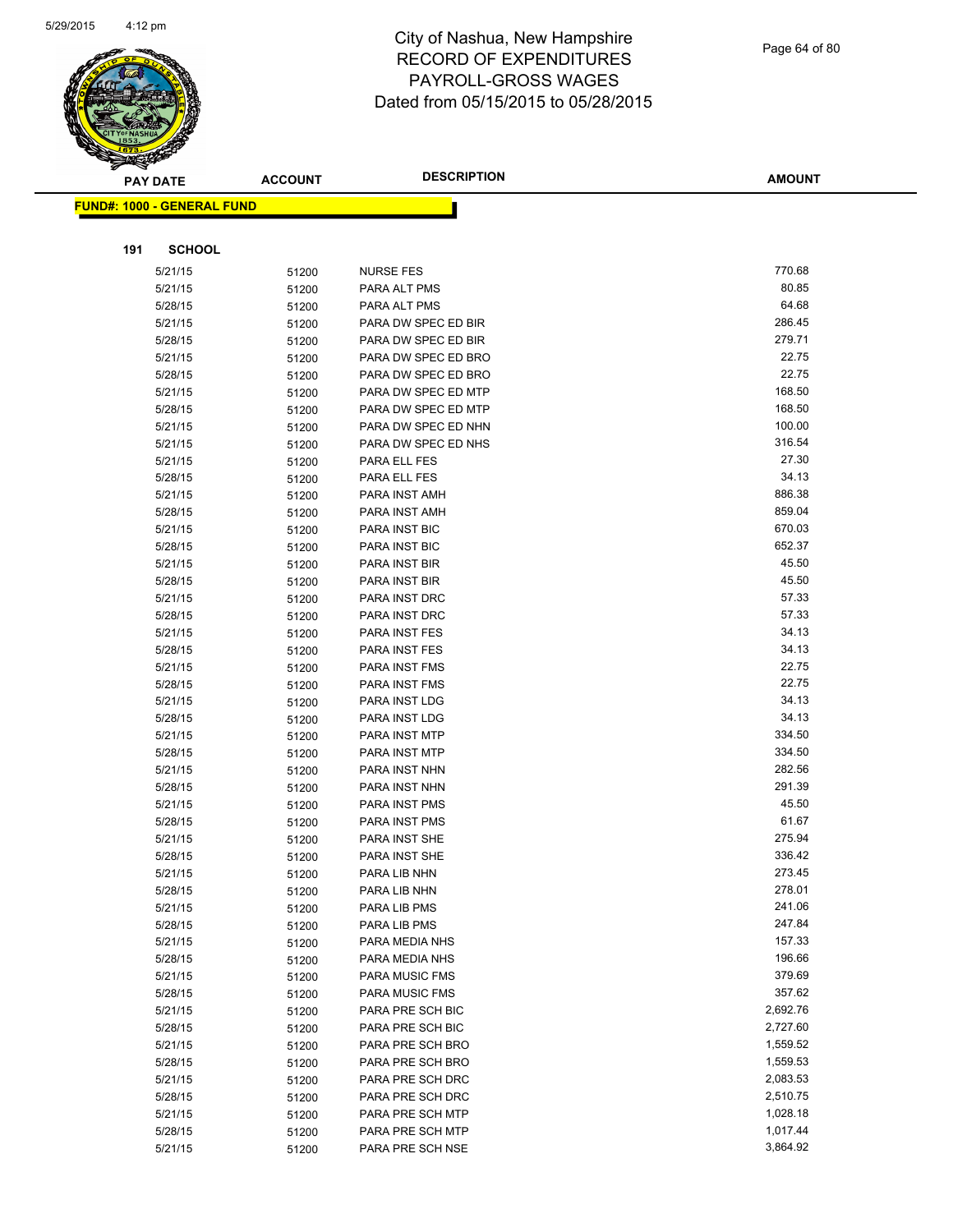

Page 65 of 80

| <b>FUND#: 1000 - GENERAL FUND</b><br>191<br><b>SCHOOL</b><br>3,964.79<br>PARA PRE SCH NSE<br>5/28/15<br>51200<br>128.00<br>5/28/15<br>PARA SCI NHS<br>51200<br>200.31<br>5/21/15<br>51200<br>PARA TTI DRC<br>251.23<br>5/28/15<br>PARA TTI DRC<br>51200<br>77.00<br>5/21/15<br>51200<br>PARA TTI LDG<br>4,031.76<br>5/21/15<br>SCHOOL PSYCHOLOGIST WID<br>51200<br>50.00<br>SOCIAL WORKER FMS<br>5/21/15<br>51200<br>350.00<br>5/21/15<br>SPECIAL EDUCATION TUTOR<br>51200<br>237.50<br>5/28/15<br>SPECIAL EDUCATION TUTOR<br>51200<br>13,359.23<br>5/21/15<br>SPEECH LANG PATHOLOGIST WID<br>51200<br>1,045.49<br>5/21/15<br>STUDENT ACTIVITY COORD NHN<br>51200<br>356.41<br><b>SUB CLERICAL</b><br>5/21/15<br>51200<br>356.41<br>5/28/15<br><b>SUB CLERICAL</b><br>51200<br>237.50<br>SUB FOOD SERVICE<br>5/21/15<br>51200<br>234.68<br>5/28/15<br><b>SUB FOOD SERVICE</b><br>51200<br>96.28<br>5/21/15<br>51200<br><b>SUB LUNCH MONITOR</b><br>34.13<br>5/28/15<br><b>SUB LUNCH MONITOR</b><br>51200<br>237.50<br>5/21/15<br><b>SUB TEACHER</b><br>51200<br>287.50<br>5/28/15<br><b>SUB TEACHER</b><br>51200<br>651.50<br>5/21/15<br><b>TEACHER ART NHN</b><br>51200<br>1,026.69<br>5/21/15<br><b>TEACHER BEHAVIOR SPEC WID</b><br>51200<br>520.60<br>5/21/15<br>51200<br>TEACHER BIO TEC NHN<br>1,883.40<br><b>TEACHER ENGLISH NHN</b><br>5/21/15<br>51200<br>276.62<br>5/21/15<br>51200<br><b>TEACHER ENGLISH NHS</b><br>959.60<br>5/21/15<br><b>TEACHER FOREIGN LANG FMS</b><br>51200<br>37.50<br>TEACHER GR2 SHE<br>5/21/15<br>51200<br>300.00<br>5/21/15<br><b>TEACHER GR3 CHA</b><br>51200<br>162.50<br>5/21/15<br><b>TEACHER GR6 FMS</b><br>51200<br>75.00<br>TEACHER IN SCH SUSPENSION ELM<br>5/21/15<br>51200<br>1,899.00<br>5/21/15<br><b>TEACHER INST SPED WID</b><br>51200<br>2,311.11<br>5/21/15<br><b>TEACHER KIND BIC</b><br>51200<br>881.10<br>5/21/15<br><b>TEACHER KIND BIR</b><br>51200<br>445.58<br>5/21/15<br><b>TEACHER MATH FMS</b><br>51200<br>1,133.20<br>5/21/15<br>TEACHER MATH NHN<br>51200<br>262.50<br>5/21/15<br><b>TEACHER MUSIC AMH</b><br>51200<br>5/21/15<br>51200<br><b>TEACHER MUSIC DRC</b><br>312.50<br>825.32<br>5/21/15<br><b>TEACHER MUSIC ELM</b><br>51200<br>1,199.42<br>5/21/15<br><b>TEACHER MUSIC MTP</b><br>51200<br>236.54<br>5/21/15<br>51200<br>TEACHER PE NHS<br>1,612.20<br>5/21/15<br><b>TEACHER READ ELM</b><br>51200<br>912.50<br>5/21/15<br>TEACHER SOCIAL STUDIES NHN<br>51200<br>135.00<br>TEACHER SOCIAL STUDIES NHS<br>5/21/15<br>51200<br>5,965.61<br>5/21/15<br>TEACHER SPED NHN<br>51200<br>881.10<br>5/21/15<br>51200<br><b>TEACHER SPED NHS</b><br>1,091.33<br>5/21/15<br><b>TEACHER VISION WIDE</b><br>51200<br>6,511.80<br>5/21/15<br>51300<br>OVERTIME-REGULAR<br>5,429.64<br>5/28/15<br>OVERTIME-REGULAR<br>51300<br>1,288.00<br>5/21/15<br>WAGES TEMP-SEASONAL<br>51400<br>1,288.00<br>5/28/15<br>WAGES TEMP-SEASONAL<br>51400<br>40,730.47<br>5/21/15<br>WAGES PER DIEM<br>51412<br>42,193.54<br>5/28/15<br>WAGES PER DIEM<br>51412<br>2,972.77<br>5/21/15<br>51600<br>LONGEVITY | <b>PAY DATE</b> | <b>ACCOUNT</b> | <b>DESCRIPTION</b> | <b>AMOUNT</b> |
|--------------------------------------------------------------------------------------------------------------------------------------------------------------------------------------------------------------------------------------------------------------------------------------------------------------------------------------------------------------------------------------------------------------------------------------------------------------------------------------------------------------------------------------------------------------------------------------------------------------------------------------------------------------------------------------------------------------------------------------------------------------------------------------------------------------------------------------------------------------------------------------------------------------------------------------------------------------------------------------------------------------------------------------------------------------------------------------------------------------------------------------------------------------------------------------------------------------------------------------------------------------------------------------------------------------------------------------------------------------------------------------------------------------------------------------------------------------------------------------------------------------------------------------------------------------------------------------------------------------------------------------------------------------------------------------------------------------------------------------------------------------------------------------------------------------------------------------------------------------------------------------------------------------------------------------------------------------------------------------------------------------------------------------------------------------------------------------------------------------------------------------------------------------------------------------------------------------------------------------------------------------------------------------------------------------------------------------------------------------------------------------------------------------------------------------------------------------------------------------------------------------------------------------------------------------------------------------------------------------------------------------------------------------------------------------------------------------------------------------------------------------------------------------------------------------------------------------------------------------------------------------------------------------------------------------------------------------------------------------------------------------------------------------------------------------|-----------------|----------------|--------------------|---------------|
|                                                                                                                                                                                                                                                                                                                                                                                                                                                                                                                                                                                                                                                                                                                                                                                                                                                                                                                                                                                                                                                                                                                                                                                                                                                                                                                                                                                                                                                                                                                                                                                                                                                                                                                                                                                                                                                                                                                                                                                                                                                                                                                                                                                                                                                                                                                                                                                                                                                                                                                                                                                                                                                                                                                                                                                                                                                                                                                                                                                                                                                              |                 |                |                    |               |
|                                                                                                                                                                                                                                                                                                                                                                                                                                                                                                                                                                                                                                                                                                                                                                                                                                                                                                                                                                                                                                                                                                                                                                                                                                                                                                                                                                                                                                                                                                                                                                                                                                                                                                                                                                                                                                                                                                                                                                                                                                                                                                                                                                                                                                                                                                                                                                                                                                                                                                                                                                                                                                                                                                                                                                                                                                                                                                                                                                                                                                                              |                 |                |                    |               |
|                                                                                                                                                                                                                                                                                                                                                                                                                                                                                                                                                                                                                                                                                                                                                                                                                                                                                                                                                                                                                                                                                                                                                                                                                                                                                                                                                                                                                                                                                                                                                                                                                                                                                                                                                                                                                                                                                                                                                                                                                                                                                                                                                                                                                                                                                                                                                                                                                                                                                                                                                                                                                                                                                                                                                                                                                                                                                                                                                                                                                                                              |                 |                |                    |               |
|                                                                                                                                                                                                                                                                                                                                                                                                                                                                                                                                                                                                                                                                                                                                                                                                                                                                                                                                                                                                                                                                                                                                                                                                                                                                                                                                                                                                                                                                                                                                                                                                                                                                                                                                                                                                                                                                                                                                                                                                                                                                                                                                                                                                                                                                                                                                                                                                                                                                                                                                                                                                                                                                                                                                                                                                                                                                                                                                                                                                                                                              |                 |                |                    |               |
|                                                                                                                                                                                                                                                                                                                                                                                                                                                                                                                                                                                                                                                                                                                                                                                                                                                                                                                                                                                                                                                                                                                                                                                                                                                                                                                                                                                                                                                                                                                                                                                                                                                                                                                                                                                                                                                                                                                                                                                                                                                                                                                                                                                                                                                                                                                                                                                                                                                                                                                                                                                                                                                                                                                                                                                                                                                                                                                                                                                                                                                              |                 |                |                    |               |
|                                                                                                                                                                                                                                                                                                                                                                                                                                                                                                                                                                                                                                                                                                                                                                                                                                                                                                                                                                                                                                                                                                                                                                                                                                                                                                                                                                                                                                                                                                                                                                                                                                                                                                                                                                                                                                                                                                                                                                                                                                                                                                                                                                                                                                                                                                                                                                                                                                                                                                                                                                                                                                                                                                                                                                                                                                                                                                                                                                                                                                                              |                 |                |                    |               |
|                                                                                                                                                                                                                                                                                                                                                                                                                                                                                                                                                                                                                                                                                                                                                                                                                                                                                                                                                                                                                                                                                                                                                                                                                                                                                                                                                                                                                                                                                                                                                                                                                                                                                                                                                                                                                                                                                                                                                                                                                                                                                                                                                                                                                                                                                                                                                                                                                                                                                                                                                                                                                                                                                                                                                                                                                                                                                                                                                                                                                                                              |                 |                |                    |               |
|                                                                                                                                                                                                                                                                                                                                                                                                                                                                                                                                                                                                                                                                                                                                                                                                                                                                                                                                                                                                                                                                                                                                                                                                                                                                                                                                                                                                                                                                                                                                                                                                                                                                                                                                                                                                                                                                                                                                                                                                                                                                                                                                                                                                                                                                                                                                                                                                                                                                                                                                                                                                                                                                                                                                                                                                                                                                                                                                                                                                                                                              |                 |                |                    |               |
|                                                                                                                                                                                                                                                                                                                                                                                                                                                                                                                                                                                                                                                                                                                                                                                                                                                                                                                                                                                                                                                                                                                                                                                                                                                                                                                                                                                                                                                                                                                                                                                                                                                                                                                                                                                                                                                                                                                                                                                                                                                                                                                                                                                                                                                                                                                                                                                                                                                                                                                                                                                                                                                                                                                                                                                                                                                                                                                                                                                                                                                              |                 |                |                    |               |
|                                                                                                                                                                                                                                                                                                                                                                                                                                                                                                                                                                                                                                                                                                                                                                                                                                                                                                                                                                                                                                                                                                                                                                                                                                                                                                                                                                                                                                                                                                                                                                                                                                                                                                                                                                                                                                                                                                                                                                                                                                                                                                                                                                                                                                                                                                                                                                                                                                                                                                                                                                                                                                                                                                                                                                                                                                                                                                                                                                                                                                                              |                 |                |                    |               |
|                                                                                                                                                                                                                                                                                                                                                                                                                                                                                                                                                                                                                                                                                                                                                                                                                                                                                                                                                                                                                                                                                                                                                                                                                                                                                                                                                                                                                                                                                                                                                                                                                                                                                                                                                                                                                                                                                                                                                                                                                                                                                                                                                                                                                                                                                                                                                                                                                                                                                                                                                                                                                                                                                                                                                                                                                                                                                                                                                                                                                                                              |                 |                |                    |               |
|                                                                                                                                                                                                                                                                                                                                                                                                                                                                                                                                                                                                                                                                                                                                                                                                                                                                                                                                                                                                                                                                                                                                                                                                                                                                                                                                                                                                                                                                                                                                                                                                                                                                                                                                                                                                                                                                                                                                                                                                                                                                                                                                                                                                                                                                                                                                                                                                                                                                                                                                                                                                                                                                                                                                                                                                                                                                                                                                                                                                                                                              |                 |                |                    |               |
|                                                                                                                                                                                                                                                                                                                                                                                                                                                                                                                                                                                                                                                                                                                                                                                                                                                                                                                                                                                                                                                                                                                                                                                                                                                                                                                                                                                                                                                                                                                                                                                                                                                                                                                                                                                                                                                                                                                                                                                                                                                                                                                                                                                                                                                                                                                                                                                                                                                                                                                                                                                                                                                                                                                                                                                                                                                                                                                                                                                                                                                              |                 |                |                    |               |
|                                                                                                                                                                                                                                                                                                                                                                                                                                                                                                                                                                                                                                                                                                                                                                                                                                                                                                                                                                                                                                                                                                                                                                                                                                                                                                                                                                                                                                                                                                                                                                                                                                                                                                                                                                                                                                                                                                                                                                                                                                                                                                                                                                                                                                                                                                                                                                                                                                                                                                                                                                                                                                                                                                                                                                                                                                                                                                                                                                                                                                                              |                 |                |                    |               |
|                                                                                                                                                                                                                                                                                                                                                                                                                                                                                                                                                                                                                                                                                                                                                                                                                                                                                                                                                                                                                                                                                                                                                                                                                                                                                                                                                                                                                                                                                                                                                                                                                                                                                                                                                                                                                                                                                                                                                                                                                                                                                                                                                                                                                                                                                                                                                                                                                                                                                                                                                                                                                                                                                                                                                                                                                                                                                                                                                                                                                                                              |                 |                |                    |               |
|                                                                                                                                                                                                                                                                                                                                                                                                                                                                                                                                                                                                                                                                                                                                                                                                                                                                                                                                                                                                                                                                                                                                                                                                                                                                                                                                                                                                                                                                                                                                                                                                                                                                                                                                                                                                                                                                                                                                                                                                                                                                                                                                                                                                                                                                                                                                                                                                                                                                                                                                                                                                                                                                                                                                                                                                                                                                                                                                                                                                                                                              |                 |                |                    |               |
|                                                                                                                                                                                                                                                                                                                                                                                                                                                                                                                                                                                                                                                                                                                                                                                                                                                                                                                                                                                                                                                                                                                                                                                                                                                                                                                                                                                                                                                                                                                                                                                                                                                                                                                                                                                                                                                                                                                                                                                                                                                                                                                                                                                                                                                                                                                                                                                                                                                                                                                                                                                                                                                                                                                                                                                                                                                                                                                                                                                                                                                              |                 |                |                    |               |
|                                                                                                                                                                                                                                                                                                                                                                                                                                                                                                                                                                                                                                                                                                                                                                                                                                                                                                                                                                                                                                                                                                                                                                                                                                                                                                                                                                                                                                                                                                                                                                                                                                                                                                                                                                                                                                                                                                                                                                                                                                                                                                                                                                                                                                                                                                                                                                                                                                                                                                                                                                                                                                                                                                                                                                                                                                                                                                                                                                                                                                                              |                 |                |                    |               |
|                                                                                                                                                                                                                                                                                                                                                                                                                                                                                                                                                                                                                                                                                                                                                                                                                                                                                                                                                                                                                                                                                                                                                                                                                                                                                                                                                                                                                                                                                                                                                                                                                                                                                                                                                                                                                                                                                                                                                                                                                                                                                                                                                                                                                                                                                                                                                                                                                                                                                                                                                                                                                                                                                                                                                                                                                                                                                                                                                                                                                                                              |                 |                |                    |               |
|                                                                                                                                                                                                                                                                                                                                                                                                                                                                                                                                                                                                                                                                                                                                                                                                                                                                                                                                                                                                                                                                                                                                                                                                                                                                                                                                                                                                                                                                                                                                                                                                                                                                                                                                                                                                                                                                                                                                                                                                                                                                                                                                                                                                                                                                                                                                                                                                                                                                                                                                                                                                                                                                                                                                                                                                                                                                                                                                                                                                                                                              |                 |                |                    |               |
|                                                                                                                                                                                                                                                                                                                                                                                                                                                                                                                                                                                                                                                                                                                                                                                                                                                                                                                                                                                                                                                                                                                                                                                                                                                                                                                                                                                                                                                                                                                                                                                                                                                                                                                                                                                                                                                                                                                                                                                                                                                                                                                                                                                                                                                                                                                                                                                                                                                                                                                                                                                                                                                                                                                                                                                                                                                                                                                                                                                                                                                              |                 |                |                    |               |
|                                                                                                                                                                                                                                                                                                                                                                                                                                                                                                                                                                                                                                                                                                                                                                                                                                                                                                                                                                                                                                                                                                                                                                                                                                                                                                                                                                                                                                                                                                                                                                                                                                                                                                                                                                                                                                                                                                                                                                                                                                                                                                                                                                                                                                                                                                                                                                                                                                                                                                                                                                                                                                                                                                                                                                                                                                                                                                                                                                                                                                                              |                 |                |                    |               |
|                                                                                                                                                                                                                                                                                                                                                                                                                                                                                                                                                                                                                                                                                                                                                                                                                                                                                                                                                                                                                                                                                                                                                                                                                                                                                                                                                                                                                                                                                                                                                                                                                                                                                                                                                                                                                                                                                                                                                                                                                                                                                                                                                                                                                                                                                                                                                                                                                                                                                                                                                                                                                                                                                                                                                                                                                                                                                                                                                                                                                                                              |                 |                |                    |               |
|                                                                                                                                                                                                                                                                                                                                                                                                                                                                                                                                                                                                                                                                                                                                                                                                                                                                                                                                                                                                                                                                                                                                                                                                                                                                                                                                                                                                                                                                                                                                                                                                                                                                                                                                                                                                                                                                                                                                                                                                                                                                                                                                                                                                                                                                                                                                                                                                                                                                                                                                                                                                                                                                                                                                                                                                                                                                                                                                                                                                                                                              |                 |                |                    |               |
|                                                                                                                                                                                                                                                                                                                                                                                                                                                                                                                                                                                                                                                                                                                                                                                                                                                                                                                                                                                                                                                                                                                                                                                                                                                                                                                                                                                                                                                                                                                                                                                                                                                                                                                                                                                                                                                                                                                                                                                                                                                                                                                                                                                                                                                                                                                                                                                                                                                                                                                                                                                                                                                                                                                                                                                                                                                                                                                                                                                                                                                              |                 |                |                    |               |
|                                                                                                                                                                                                                                                                                                                                                                                                                                                                                                                                                                                                                                                                                                                                                                                                                                                                                                                                                                                                                                                                                                                                                                                                                                                                                                                                                                                                                                                                                                                                                                                                                                                                                                                                                                                                                                                                                                                                                                                                                                                                                                                                                                                                                                                                                                                                                                                                                                                                                                                                                                                                                                                                                                                                                                                                                                                                                                                                                                                                                                                              |                 |                |                    |               |
|                                                                                                                                                                                                                                                                                                                                                                                                                                                                                                                                                                                                                                                                                                                                                                                                                                                                                                                                                                                                                                                                                                                                                                                                                                                                                                                                                                                                                                                                                                                                                                                                                                                                                                                                                                                                                                                                                                                                                                                                                                                                                                                                                                                                                                                                                                                                                                                                                                                                                                                                                                                                                                                                                                                                                                                                                                                                                                                                                                                                                                                              |                 |                |                    |               |
|                                                                                                                                                                                                                                                                                                                                                                                                                                                                                                                                                                                                                                                                                                                                                                                                                                                                                                                                                                                                                                                                                                                                                                                                                                                                                                                                                                                                                                                                                                                                                                                                                                                                                                                                                                                                                                                                                                                                                                                                                                                                                                                                                                                                                                                                                                                                                                                                                                                                                                                                                                                                                                                                                                                                                                                                                                                                                                                                                                                                                                                              |                 |                |                    |               |
|                                                                                                                                                                                                                                                                                                                                                                                                                                                                                                                                                                                                                                                                                                                                                                                                                                                                                                                                                                                                                                                                                                                                                                                                                                                                                                                                                                                                                                                                                                                                                                                                                                                                                                                                                                                                                                                                                                                                                                                                                                                                                                                                                                                                                                                                                                                                                                                                                                                                                                                                                                                                                                                                                                                                                                                                                                                                                                                                                                                                                                                              |                 |                |                    |               |
|                                                                                                                                                                                                                                                                                                                                                                                                                                                                                                                                                                                                                                                                                                                                                                                                                                                                                                                                                                                                                                                                                                                                                                                                                                                                                                                                                                                                                                                                                                                                                                                                                                                                                                                                                                                                                                                                                                                                                                                                                                                                                                                                                                                                                                                                                                                                                                                                                                                                                                                                                                                                                                                                                                                                                                                                                                                                                                                                                                                                                                                              |                 |                |                    |               |
|                                                                                                                                                                                                                                                                                                                                                                                                                                                                                                                                                                                                                                                                                                                                                                                                                                                                                                                                                                                                                                                                                                                                                                                                                                                                                                                                                                                                                                                                                                                                                                                                                                                                                                                                                                                                                                                                                                                                                                                                                                                                                                                                                                                                                                                                                                                                                                                                                                                                                                                                                                                                                                                                                                                                                                                                                                                                                                                                                                                                                                                              |                 |                |                    |               |
|                                                                                                                                                                                                                                                                                                                                                                                                                                                                                                                                                                                                                                                                                                                                                                                                                                                                                                                                                                                                                                                                                                                                                                                                                                                                                                                                                                                                                                                                                                                                                                                                                                                                                                                                                                                                                                                                                                                                                                                                                                                                                                                                                                                                                                                                                                                                                                                                                                                                                                                                                                                                                                                                                                                                                                                                                                                                                                                                                                                                                                                              |                 |                |                    |               |
|                                                                                                                                                                                                                                                                                                                                                                                                                                                                                                                                                                                                                                                                                                                                                                                                                                                                                                                                                                                                                                                                                                                                                                                                                                                                                                                                                                                                                                                                                                                                                                                                                                                                                                                                                                                                                                                                                                                                                                                                                                                                                                                                                                                                                                                                                                                                                                                                                                                                                                                                                                                                                                                                                                                                                                                                                                                                                                                                                                                                                                                              |                 |                |                    |               |
|                                                                                                                                                                                                                                                                                                                                                                                                                                                                                                                                                                                                                                                                                                                                                                                                                                                                                                                                                                                                                                                                                                                                                                                                                                                                                                                                                                                                                                                                                                                                                                                                                                                                                                                                                                                                                                                                                                                                                                                                                                                                                                                                                                                                                                                                                                                                                                                                                                                                                                                                                                                                                                                                                                                                                                                                                                                                                                                                                                                                                                                              |                 |                |                    |               |
|                                                                                                                                                                                                                                                                                                                                                                                                                                                                                                                                                                                                                                                                                                                                                                                                                                                                                                                                                                                                                                                                                                                                                                                                                                                                                                                                                                                                                                                                                                                                                                                                                                                                                                                                                                                                                                                                                                                                                                                                                                                                                                                                                                                                                                                                                                                                                                                                                                                                                                                                                                                                                                                                                                                                                                                                                                                                                                                                                                                                                                                              |                 |                |                    |               |
|                                                                                                                                                                                                                                                                                                                                                                                                                                                                                                                                                                                                                                                                                                                                                                                                                                                                                                                                                                                                                                                                                                                                                                                                                                                                                                                                                                                                                                                                                                                                                                                                                                                                                                                                                                                                                                                                                                                                                                                                                                                                                                                                                                                                                                                                                                                                                                                                                                                                                                                                                                                                                                                                                                                                                                                                                                                                                                                                                                                                                                                              |                 |                |                    |               |
|                                                                                                                                                                                                                                                                                                                                                                                                                                                                                                                                                                                                                                                                                                                                                                                                                                                                                                                                                                                                                                                                                                                                                                                                                                                                                                                                                                                                                                                                                                                                                                                                                                                                                                                                                                                                                                                                                                                                                                                                                                                                                                                                                                                                                                                                                                                                                                                                                                                                                                                                                                                                                                                                                                                                                                                                                                                                                                                                                                                                                                                              |                 |                |                    |               |
|                                                                                                                                                                                                                                                                                                                                                                                                                                                                                                                                                                                                                                                                                                                                                                                                                                                                                                                                                                                                                                                                                                                                                                                                                                                                                                                                                                                                                                                                                                                                                                                                                                                                                                                                                                                                                                                                                                                                                                                                                                                                                                                                                                                                                                                                                                                                                                                                                                                                                                                                                                                                                                                                                                                                                                                                                                                                                                                                                                                                                                                              |                 |                |                    |               |
|                                                                                                                                                                                                                                                                                                                                                                                                                                                                                                                                                                                                                                                                                                                                                                                                                                                                                                                                                                                                                                                                                                                                                                                                                                                                                                                                                                                                                                                                                                                                                                                                                                                                                                                                                                                                                                                                                                                                                                                                                                                                                                                                                                                                                                                                                                                                                                                                                                                                                                                                                                                                                                                                                                                                                                                                                                                                                                                                                                                                                                                              |                 |                |                    |               |
|                                                                                                                                                                                                                                                                                                                                                                                                                                                                                                                                                                                                                                                                                                                                                                                                                                                                                                                                                                                                                                                                                                                                                                                                                                                                                                                                                                                                                                                                                                                                                                                                                                                                                                                                                                                                                                                                                                                                                                                                                                                                                                                                                                                                                                                                                                                                                                                                                                                                                                                                                                                                                                                                                                                                                                                                                                                                                                                                                                                                                                                              |                 |                |                    |               |
|                                                                                                                                                                                                                                                                                                                                                                                                                                                                                                                                                                                                                                                                                                                                                                                                                                                                                                                                                                                                                                                                                                                                                                                                                                                                                                                                                                                                                                                                                                                                                                                                                                                                                                                                                                                                                                                                                                                                                                                                                                                                                                                                                                                                                                                                                                                                                                                                                                                                                                                                                                                                                                                                                                                                                                                                                                                                                                                                                                                                                                                              |                 |                |                    |               |
|                                                                                                                                                                                                                                                                                                                                                                                                                                                                                                                                                                                                                                                                                                                                                                                                                                                                                                                                                                                                                                                                                                                                                                                                                                                                                                                                                                                                                                                                                                                                                                                                                                                                                                                                                                                                                                                                                                                                                                                                                                                                                                                                                                                                                                                                                                                                                                                                                                                                                                                                                                                                                                                                                                                                                                                                                                                                                                                                                                                                                                                              |                 |                |                    |               |
|                                                                                                                                                                                                                                                                                                                                                                                                                                                                                                                                                                                                                                                                                                                                                                                                                                                                                                                                                                                                                                                                                                                                                                                                                                                                                                                                                                                                                                                                                                                                                                                                                                                                                                                                                                                                                                                                                                                                                                                                                                                                                                                                                                                                                                                                                                                                                                                                                                                                                                                                                                                                                                                                                                                                                                                                                                                                                                                                                                                                                                                              |                 |                |                    |               |
|                                                                                                                                                                                                                                                                                                                                                                                                                                                                                                                                                                                                                                                                                                                                                                                                                                                                                                                                                                                                                                                                                                                                                                                                                                                                                                                                                                                                                                                                                                                                                                                                                                                                                                                                                                                                                                                                                                                                                                                                                                                                                                                                                                                                                                                                                                                                                                                                                                                                                                                                                                                                                                                                                                                                                                                                                                                                                                                                                                                                                                                              |                 |                |                    |               |
|                                                                                                                                                                                                                                                                                                                                                                                                                                                                                                                                                                                                                                                                                                                                                                                                                                                                                                                                                                                                                                                                                                                                                                                                                                                                                                                                                                                                                                                                                                                                                                                                                                                                                                                                                                                                                                                                                                                                                                                                                                                                                                                                                                                                                                                                                                                                                                                                                                                                                                                                                                                                                                                                                                                                                                                                                                                                                                                                                                                                                                                              |                 |                |                    |               |
|                                                                                                                                                                                                                                                                                                                                                                                                                                                                                                                                                                                                                                                                                                                                                                                                                                                                                                                                                                                                                                                                                                                                                                                                                                                                                                                                                                                                                                                                                                                                                                                                                                                                                                                                                                                                                                                                                                                                                                                                                                                                                                                                                                                                                                                                                                                                                                                                                                                                                                                                                                                                                                                                                                                                                                                                                                                                                                                                                                                                                                                              |                 |                |                    |               |
|                                                                                                                                                                                                                                                                                                                                                                                                                                                                                                                                                                                                                                                                                                                                                                                                                                                                                                                                                                                                                                                                                                                                                                                                                                                                                                                                                                                                                                                                                                                                                                                                                                                                                                                                                                                                                                                                                                                                                                                                                                                                                                                                                                                                                                                                                                                                                                                                                                                                                                                                                                                                                                                                                                                                                                                                                                                                                                                                                                                                                                                              |                 |                |                    |               |
|                                                                                                                                                                                                                                                                                                                                                                                                                                                                                                                                                                                                                                                                                                                                                                                                                                                                                                                                                                                                                                                                                                                                                                                                                                                                                                                                                                                                                                                                                                                                                                                                                                                                                                                                                                                                                                                                                                                                                                                                                                                                                                                                                                                                                                                                                                                                                                                                                                                                                                                                                                                                                                                                                                                                                                                                                                                                                                                                                                                                                                                              |                 |                |                    |               |
|                                                                                                                                                                                                                                                                                                                                                                                                                                                                                                                                                                                                                                                                                                                                                                                                                                                                                                                                                                                                                                                                                                                                                                                                                                                                                                                                                                                                                                                                                                                                                                                                                                                                                                                                                                                                                                                                                                                                                                                                                                                                                                                                                                                                                                                                                                                                                                                                                                                                                                                                                                                                                                                                                                                                                                                                                                                                                                                                                                                                                                                              |                 |                |                    |               |
|                                                                                                                                                                                                                                                                                                                                                                                                                                                                                                                                                                                                                                                                                                                                                                                                                                                                                                                                                                                                                                                                                                                                                                                                                                                                                                                                                                                                                                                                                                                                                                                                                                                                                                                                                                                                                                                                                                                                                                                                                                                                                                                                                                                                                                                                                                                                                                                                                                                                                                                                                                                                                                                                                                                                                                                                                                                                                                                                                                                                                                                              |                 |                |                    |               |
|                                                                                                                                                                                                                                                                                                                                                                                                                                                                                                                                                                                                                                                                                                                                                                                                                                                                                                                                                                                                                                                                                                                                                                                                                                                                                                                                                                                                                                                                                                                                                                                                                                                                                                                                                                                                                                                                                                                                                                                                                                                                                                                                                                                                                                                                                                                                                                                                                                                                                                                                                                                                                                                                                                                                                                                                                                                                                                                                                                                                                                                              |                 |                |                    |               |
|                                                                                                                                                                                                                                                                                                                                                                                                                                                                                                                                                                                                                                                                                                                                                                                                                                                                                                                                                                                                                                                                                                                                                                                                                                                                                                                                                                                                                                                                                                                                                                                                                                                                                                                                                                                                                                                                                                                                                                                                                                                                                                                                                                                                                                                                                                                                                                                                                                                                                                                                                                                                                                                                                                                                                                                                                                                                                                                                                                                                                                                              |                 |                |                    |               |
|                                                                                                                                                                                                                                                                                                                                                                                                                                                                                                                                                                                                                                                                                                                                                                                                                                                                                                                                                                                                                                                                                                                                                                                                                                                                                                                                                                                                                                                                                                                                                                                                                                                                                                                                                                                                                                                                                                                                                                                                                                                                                                                                                                                                                                                                                                                                                                                                                                                                                                                                                                                                                                                                                                                                                                                                                                                                                                                                                                                                                                                              |                 |                |                    |               |
|                                                                                                                                                                                                                                                                                                                                                                                                                                                                                                                                                                                                                                                                                                                                                                                                                                                                                                                                                                                                                                                                                                                                                                                                                                                                                                                                                                                                                                                                                                                                                                                                                                                                                                                                                                                                                                                                                                                                                                                                                                                                                                                                                                                                                                                                                                                                                                                                                                                                                                                                                                                                                                                                                                                                                                                                                                                                                                                                                                                                                                                              |                 |                |                    |               |
|                                                                                                                                                                                                                                                                                                                                                                                                                                                                                                                                                                                                                                                                                                                                                                                                                                                                                                                                                                                                                                                                                                                                                                                                                                                                                                                                                                                                                                                                                                                                                                                                                                                                                                                                                                                                                                                                                                                                                                                                                                                                                                                                                                                                                                                                                                                                                                                                                                                                                                                                                                                                                                                                                                                                                                                                                                                                                                                                                                                                                                                              |                 |                |                    |               |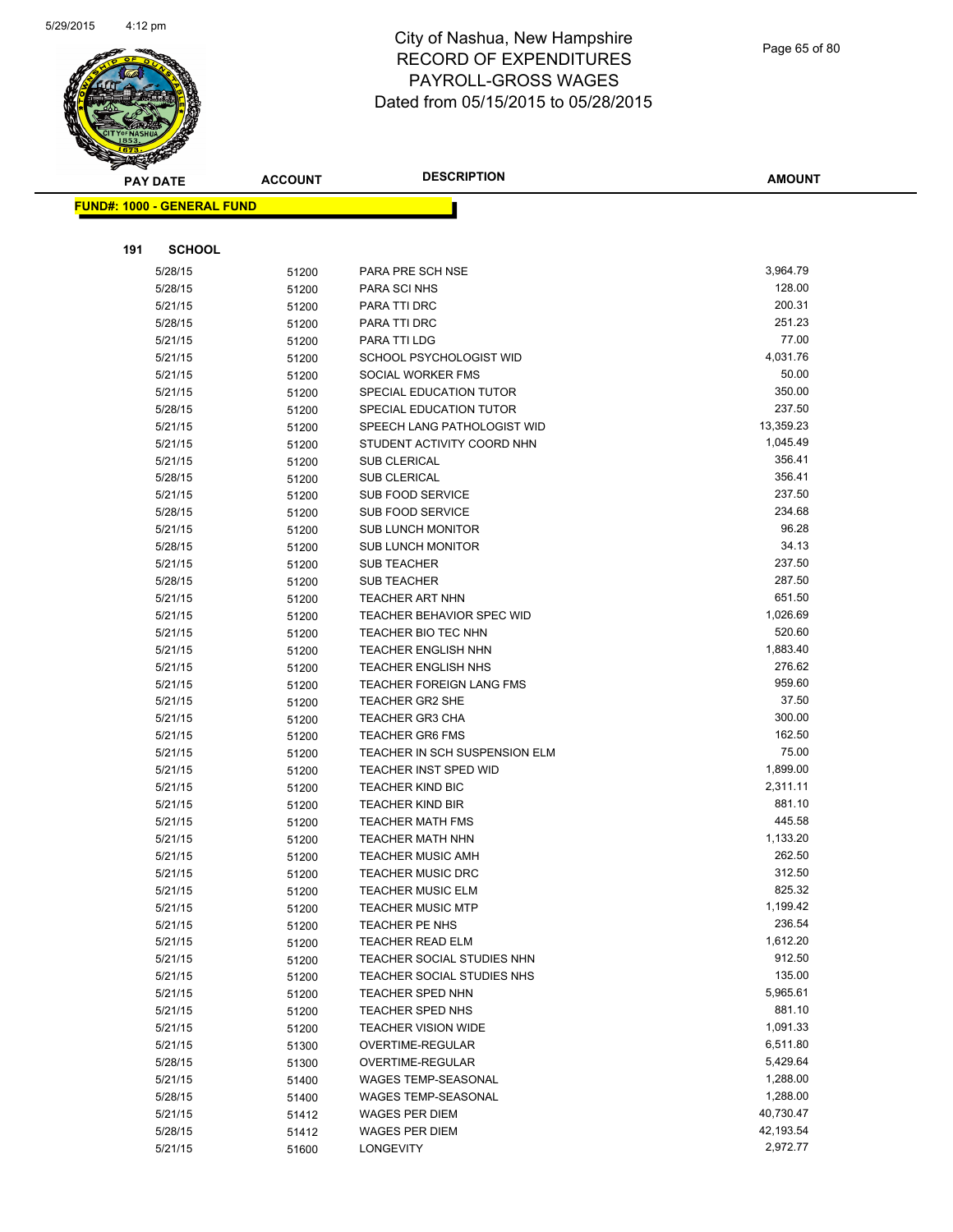|                                                  |                | City of Nashua, New Hampshire<br><b>RECORD OF EXPENDITURES</b><br>PAYROLL-GROSS WAGES<br>Dated from 05/15/2015 to 05/28/2015 | Page 66 of 80  |
|--------------------------------------------------|----------------|------------------------------------------------------------------------------------------------------------------------------|----------------|
| <b>PAY DATE</b>                                  | <b>ACCOUNT</b> | <b>DESCRIPTION</b>                                                                                                           | <b>AMOUNT</b>  |
| <b>FUND#: 1000 - GENERAL FUND</b>                |                |                                                                                                                              |                |
| <b>SCHOOL</b><br>191                             |                |                                                                                                                              |                |
| 5/28/15                                          | 51600          | LONGEVITY                                                                                                                    | 2,972.77       |
| 5/21/15                                          | 51650          | <b>ADDITIONAL HOURS</b>                                                                                                      | 1,970.52       |
| 5/28/15                                          | 51650          | ADDITIONAL HOURS                                                                                                             | 575.06         |
| 5/21/15                                          | 51700          | <b>STIPENDS</b>                                                                                                              | 153.43         |
| 5/21/15                                          | 55118          | TELEPHONE-CELLULAR                                                                                                           | 2,600.00       |
| <b>TOTAL 191 - SCHOOL</b>                        |                |                                                                                                                              | \$3,209,246.24 |
| <b>TOTAL FUND 1000 - GENERAL FUND</b>            |                |                                                                                                                              | \$5,044,645.88 |
| <b>FUND#: 1001 - GF-CAPITAL IMPROVEMENTS</b>     |                |                                                                                                                              |                |
|                                                  |                |                                                                                                                              |                |
| <b>STREETS-CAP IMP</b><br>161 -<br>5/21/15       | 81100          | <b>CAPITAL IMPROVEMENTS</b>                                                                                                  | 203.67         |
| TOTAL 161 - STREETS-CAP IMP                      |                |                                                                                                                              | \$203.67       |
| <b>TOTAL FUND 1001 - GF-CAPITAL IMPROVEMENTS</b> |                |                                                                                                                              | \$203.67       |
| <b>FUND#: 2100 - FOOD SERVICES FUND</b>          |                |                                                                                                                              |                |
|                                                  |                | CLERICAL FOOD SERVICE NHS                                                                                                    | 709.90         |
| 5/21/15                                          | 51100          | CLERICAL FOOD SERVICE NHS                                                                                                    | 709.90         |
| 5/28/15<br>5/21/15                               | 51100          | DELIVERY DRIVER FOOD SERVICE                                                                                                 | 747.31         |
|                                                  | 51100          |                                                                                                                              | 786.65         |
| 5/28/15                                          | 51100          | DELIVERY DRIVER FOOD SERVICE                                                                                                 | 2,930.90       |
| 5/21/15<br>5/21/15                               | 51100<br>51100 | DIRECTOR FOOD SERVICE<br>FOOD SERVICE BUSINESS MANAGER                                                                       | 2,085.30       |

5/28/15 51100 FOOD SERVICE COOK AMH 5/21/15 51100 FOOD SERVICE COOK BIC 491.40 5/28/15 51100 FOOD SERVICE COOK BIC 491.40 5/21/15 51100 FOOD SERVICE COOK BIR 491.40 5/28/15 51100 FOOD SERVICE COOK BIR 491.40

5/28/15 51100 FOOD SERVICE COOK BRO 491.40 5/21/15 51100 FOOD SERVICE COOK CHA 51/2010 55/21/15 5/28/15 51100 FOOD SERVICE COOK CHA 491.40 5/21/15 51100 FOOD SERVICE COOK DRC 491.40 5/28/15 51100 FOOD SERVICE COOK DRC 491.40 5/21/15 51100 FOOD SERVICE COOK ELM 51/21/15 5/28/15 51100 FOOD SERVICE COOK ELM 989.46 5/21/15 51100 FOOD SERVICE COOK FMS 501.90 5/28/15 51100 FOOD SERVICE COOK FMS 501.90 5/21/15 51100 FOOD SERVICE COOK LDG 473.90 5/28/15 51100 FOOD SERVICE COOK LDG 473.90

5/21/15 51100 FOOD SERVICE COOK BRO

 $\overline{\phantom{0}}$ 

 $\overline{\phantom{0}}$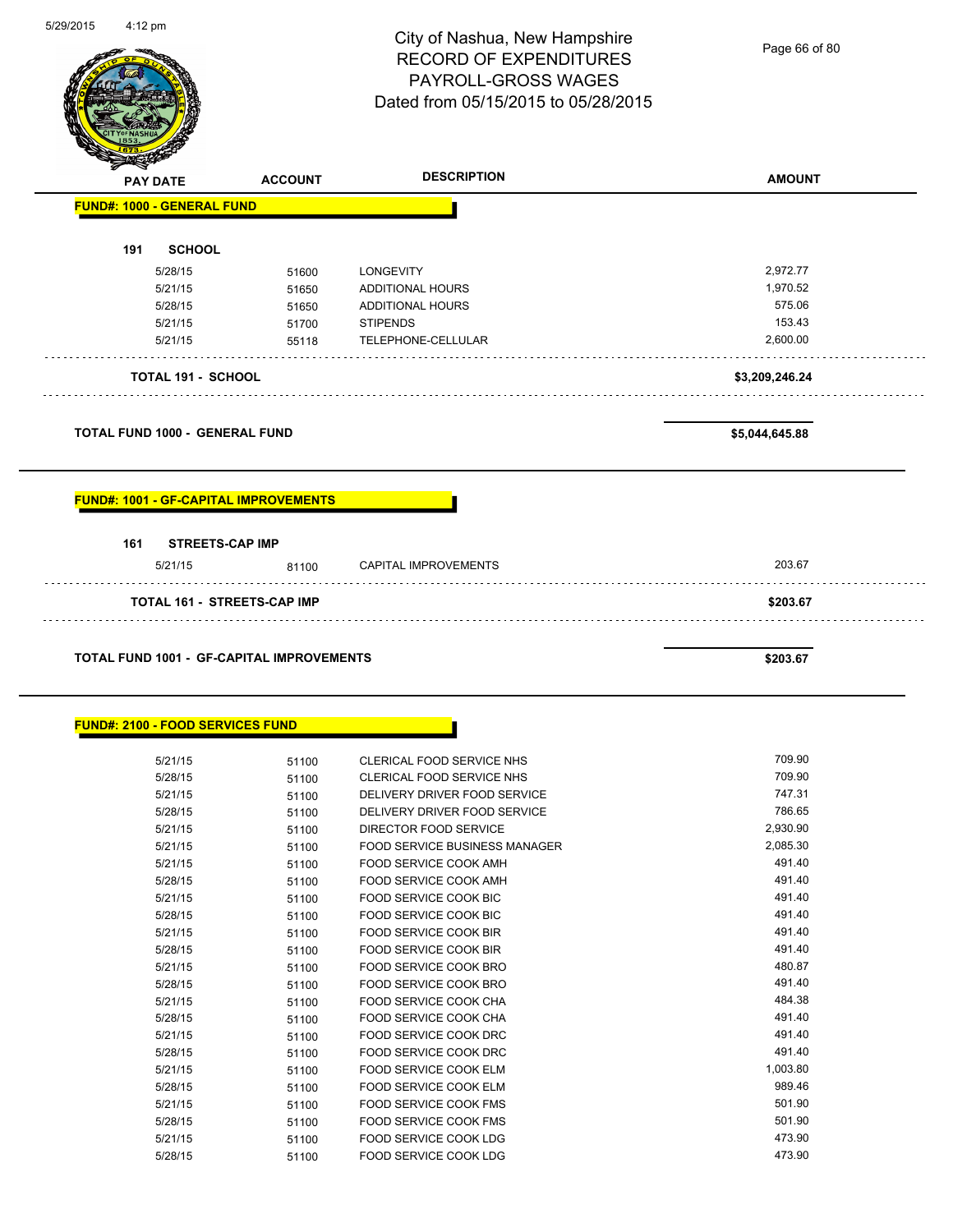

| <b>PAY DATE</b>                          | <b>ACCOUNT</b> | <b>DESCRIPTION</b>                                          | <b>AMOUNT</b>        |
|------------------------------------------|----------------|-------------------------------------------------------------|----------------------|
| <u> FUND#: 2100 - FOOD SERVICES FUND</u> |                |                                                             |                      |
|                                          |                |                                                             |                      |
| 5/21/15                                  | 51100          | FOOD SERVICE COOK MDE                                       | 473.90               |
| 5/28/15                                  | 51100          | FOOD SERVICE COOK MDE                                       | 473.90               |
| 5/21/15                                  | 51100          | FOOD SERVICE COOK NHN                                       | 1,035.65             |
| 5/28/15                                  | 51100          | FOOD SERVICE COOK NHN                                       | 1,035.65             |
| 5/21/15                                  | 51100          | FOOD SERVICE COOK NHS                                       | 973.35               |
| 5/28/15                                  | 51100          | FOOD SERVICE COOK NHS                                       | 973.35               |
| 5/21/15                                  | 51100          | FOOD SERVICE COOK NSE                                       | 460.32               |
| 5/28/15                                  | 51100          | FOOD SERVICE COOK NSE                                       | 470.40               |
| 5/21/15                                  | 51100          | FOOD SERVICE COOK PMS                                       | 501.90               |
| 5/28/15                                  | 51100          | <b>FOOD SERVICE COOK PMS</b>                                | 501.90               |
| 5/21/15                                  | 51100          | FOOD SERVICE COOK SHE                                       | 473.90               |
| 5/28/15                                  | 51100          | FOOD SERVICE COOK SHE                                       | 473.90               |
| 5/21/15                                  | 51100          | FOOD SERVICE SITE CORD                                      | 11,439.20            |
| 5/21/15                                  | 51100          | <b>FOOD SERVICECOOK MTP</b>                                 | 452.90               |
| 5/28/15                                  | 51100          | <b>FOOD SERVICECOOK MTP</b>                                 | 452.90               |
| 5/21/15                                  | 51200          | FOOD SERVICE ASST PT AMH                                    | 523.25               |
| 5/28/15                                  | 51200          | FOOD SERVICE ASST PT AMH                                    | 508.53               |
| 5/21/15                                  | 51200          | FOOD SERVICE ASST PT BIC                                    | 538.51               |
| 5/28/15                                  | 51200          | <b>FOOD SERVICE ASST PT BIC</b>                             | 541.60               |
| 5/21/15                                  | 51200          | FOOD SERVICE ASST PT BIR                                    | 425.65               |
| 5/28/15                                  | 51200          | FOOD SERVICE ASST PT BIR                                    | 425.65               |
| 5/21/15                                  | 51200          | <b>FOOD SERVICE ASST PT BRO</b>                             | 351.94               |
| 5/28/15                                  | 51200          | <b>FOOD SERVICE ASST PT BRO</b>                             | 354.90               |
| 5/21/15                                  | 51200          | FOOD SERVICE ASST PT CHA                                    | 486.59               |
| 5/28/15                                  | 51200          | FOOD SERVICE ASST PT CHA                                    | 529.51               |
| 5/21/15                                  | 51200          | FOOD SERVICE ASST PT DRC                                    | 817.41               |
| 5/28/15                                  | 51200          | FOOD SERVICE ASST PT DRC                                    | 854.93               |
| 5/21/15                                  | 51200          | FOOD SERVICE ASST PT ELM                                    | 2,605.90             |
| 5/28/15                                  | 51200          | FOOD SERVICE ASST PT ELM                                    | 2,583.83             |
| 5/21/15<br>5/28/15                       | 51200          | <b>FOOD SERVICE ASST PT FES</b><br>FOOD SERVICE ASST PT FES | 1,072.65<br>1,096.33 |
|                                          | 51200          | FOOD SERVICE ASST PT FMS                                    | 2,533.24             |
| 5/21/15<br>5/28/15                       | 51200          | FOOD SERVICE ASST PT FMS                                    | 2,570.13             |
| 5/21/15                                  | 51200<br>51200 | FOOD SERVICE ASST PT LDG                                    | 941.64               |
| 5/28/15                                  | 51200          | FOOD SERVICE ASST PT LDG                                    | 879.29               |
| 5/21/15                                  | 51200          | FOOD SERVICE ASST PT MDE                                    | 578.28               |
| 5/28/15                                  | 51200          | FOOD SERVICE ASST PT MDE                                    | 566.71               |
| 5/21/15                                  | 51200          | FOOD SERVICE ASST PT MTP                                    | 497.50               |
| 5/28/15                                  | 51200          | FOOD SERVICE ASST PT MTP                                    | 477.25               |
| 5/21/15                                  | 51200          | FOOD SERVICE ASST PT NHN                                    | 4,558.59             |
| 5/28/15                                  | 51200          | FOOD SERVICE ASST PT NHN                                    | 4,601.92             |
| 5/21/15                                  | 51200          | FOOD SERVICE ASST PT NHS                                    | 4,059.31             |
| 5/28/15                                  | 51200          | FOOD SERVICE ASST PT NHS                                    | 4,161.89             |
| 5/21/15                                  | 51200          | FOOD SERVICE ASST PT NSE                                    | 283.47               |
| 5/28/15                                  | 51200          | FOOD SERVICE ASST PT NSE                                    | 306.61               |
| 5/21/15                                  | 51200          | FOOD SERVICE ASST PT PMS                                    | 2,310.27             |
| 5/28/15                                  | 51200          | <b>FOOD SERVICE ASST PT PMS</b>                             | 2,349.88             |
| 5/21/15                                  | 51200          | FOOD SERVICE ASST PT SHE                                    | 544.52               |
| 5/28/15                                  | 51200          | FOOD SERVICE ASST PT SHE                                    | 527.15               |
| 5/21/15                                  | 51300          | OVERTIME-REGULAR                                            | 145.00               |
| 5/28/15                                  | 51300          | OVERTIME-REGULAR                                            | 144.61               |
| 5/21/15                                  | 51412          | <b>WAGES PER DIEM</b>                                       | 2,227.45             |
| 5/28/15                                  | 51412          | WAGES PER DIEM                                              | 2,624.70             |
| 5/21/15                                  | 55118          | TELEPHONE-CELLULAR                                          | 80.00                |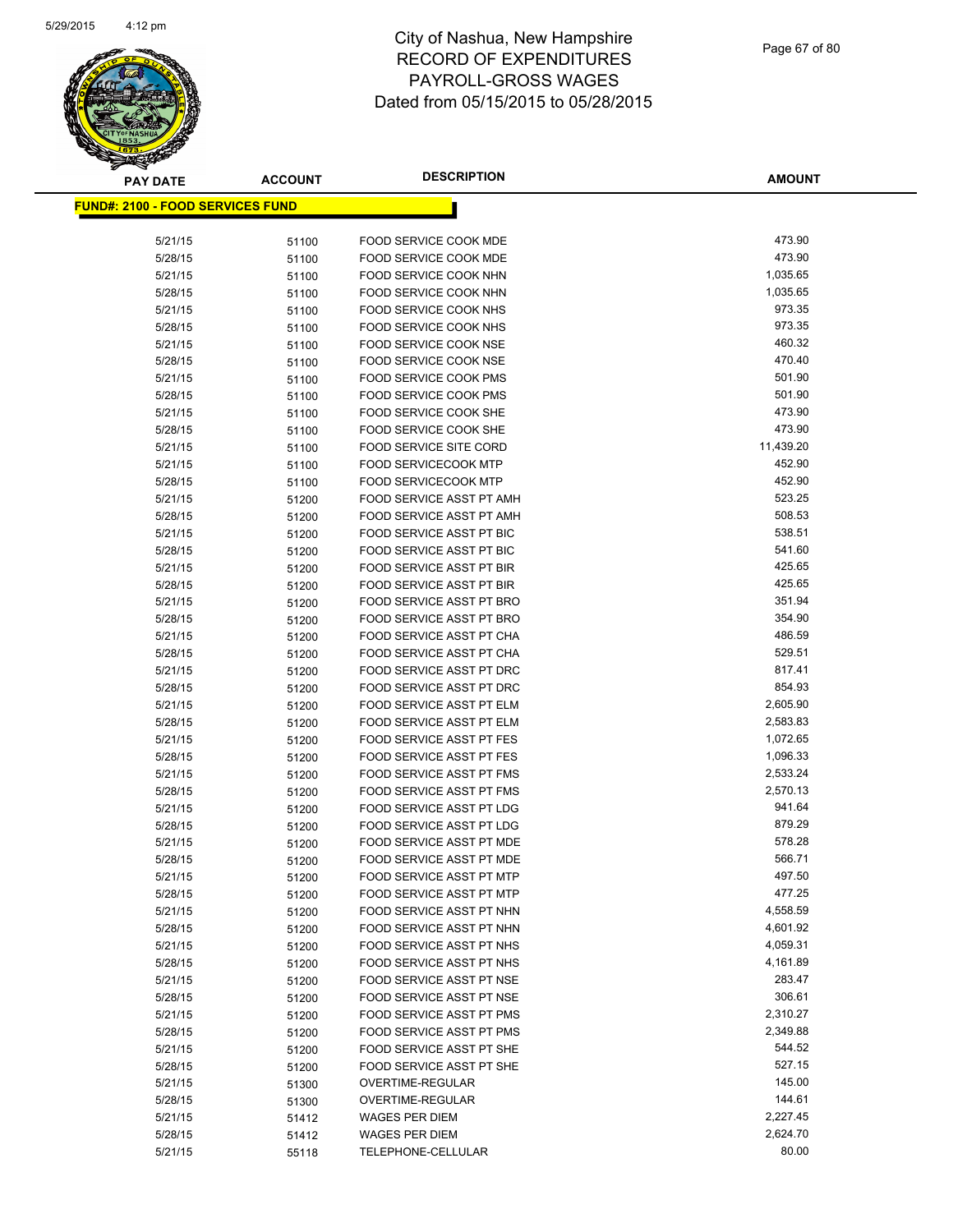|                                                                                                                                                                                         |                | City of Nashua, New Hampshire<br><b>RECORD OF EXPENDITURES</b><br>PAYROLL-GROSS WAGES<br>Dated from 05/15/2015 to 05/28/2015 | Page 68 of 80 |
|-----------------------------------------------------------------------------------------------------------------------------------------------------------------------------------------|----------------|------------------------------------------------------------------------------------------------------------------------------|---------------|
| PAY DATE                                                                                                                                                                                | <b>ACCOUNT</b> | <b>DESCRIPTION</b>                                                                                                           | <b>AMOUNT</b> |
| <b>TOTAL FUND 2100 - FOOD SERVICES FUND</b>                                                                                                                                             |                |                                                                                                                              | \$89,673.78   |
| <b>FUND#: 2201 - DRIVERS EDUCATION FUND</b>                                                                                                                                             |                |                                                                                                                              |               |
| 5/21/15                                                                                                                                                                                 | 51200          | ADULT ED DIPOLMA INST                                                                                                        | 600.00        |
| 5/21/15                                                                                                                                                                                 | 51200          | DRIVER INSTRUCTOR                                                                                                            | 550.00        |
| 5/28/15                                                                                                                                                                                 | 51200          | DRIVER INSTRUCTOR                                                                                                            | 550.00        |
| 5/21/15                                                                                                                                                                                 | 51200          | ELL OUTREACH WORKER HOURLY                                                                                                   | 100.00        |
| 5/28/15                                                                                                                                                                                 | 51200          | ELL OUTREACH WORKER HOURLY                                                                                                   | 100.00        |
| 5/21/15                                                                                                                                                                                 | 51200          | TEACHER TECHED ELM                                                                                                           | 600.00        |
| 5/21/15                                                                                                                                                                                 | 51200          | TEACHER TECHED PMS                                                                                                           | 375.00        |
| 5/21/15                                                                                                                                                                                 | 51300          | <b>OVERTIME-REGULAR</b>                                                                                                      | 29.82         |
|                                                                                                                                                                                         |                |                                                                                                                              | \$2,904.82    |
|                                                                                                                                                                                         |                |                                                                                                                              |               |
| 5/28/15                                                                                                                                                                                 | 51200          | ADULT ED DIPOLMA TEACHER                                                                                                     | 300.00        |
| 5/21/15                                                                                                                                                                                 | 51200          | ADULT ED ENRICHMENT INST                                                                                                     | 175.00        |
| 5/28/15                                                                                                                                                                                 | 51200          | ADULT ED ENRICHMENT INST                                                                                                     | 100.00        |
| 5/21/15                                                                                                                                                                                 | 51200          | ADULT ED ENRICHMENT TEACHER                                                                                                  | 50.00         |
| 5/28/15                                                                                                                                                                                 | 51200          | ADULT ED ENRICHMENT TEACHER                                                                                                  | 950.00        |
| 5/28/15                                                                                                                                                                                 | 51200          | ADULT ED INSTRUCTOR                                                                                                          | 300.00        |
| 5/21/15                                                                                                                                                                                 | 51200          | CLERICAL SPECIAL ED NHN                                                                                                      | 37.50         |
| 5/28/15                                                                                                                                                                                 | 51200          | CLERICAL SPECIAL ED NHN                                                                                                      | 37.50         |
| 5/28/15                                                                                                                                                                                 | 51200          | PARA DW SPEC ED NHN                                                                                                          | 300.00        |
| 5/21/15                                                                                                                                                                                 | 51200          | <b>SUB TEACHER</b>                                                                                                           | 200.00        |
| 5/28/15                                                                                                                                                                                 | 51200          | SUB TEACHER                                                                                                                  | 500.00        |
|                                                                                                                                                                                         |                |                                                                                                                              | \$2,950.00    |
| <b>TOTAL FUND 2201 - DRIVERS EDUCATION FUND</b><br><b>FUND#: 2207 - ADULT ED/CONTINUING ED</b><br>TOTAL FUND 2207 - ADULT ED/CONTINUING ED<br><b>FUND#: 2222 - AFTER SCHOOL PROGRAM</b> |                |                                                                                                                              |               |
| 5/21/15                                                                                                                                                                                 | 51200          | 21 CENTURY ELEM MFAM RES COORD                                                                                               | 162.56        |

|         | JI∠∪∪ | 21 OLN I OINT LLLIVI IVII AIVI NLO OOOND |          |
|---------|-------|------------------------------------------|----------|
| 5/21/15 | 51200 | 21ST CENTURY INSTRUCTOR                  | 1,498.23 |
| 5/28/15 | 51200 | 21ST CENTURY INSTRUCTOR                  | 1,362.00 |
| 5/28/15 | 51200 | FOOD SERVICE COOK LDG                    | 35.00    |
| 5/21/15 | 51200 | <b>GUIDANCE COUNSELOR FES</b>            | 200.86   |
| 5/21/15 | 51200 | LIBRARIAN AMH                            | 125.06   |
| 5/21/15 | 51200 | LUNCH MONITOR DRC                        | 178.43   |
| 5/28/15 | 51200 | LUNCH MONITOR DRC                        | 223.44   |
| 5/21/15 | 51200 | LUNCH MONITOR SHE                        | 140.00   |
| 5/28/15 | 51200 | LUNCH MONITOR SHE                        | 258.44   |
| 5/21/15 | 51200 | PARA ALT LDG                             | 35.00    |
| 5/28/15 | 51200 | PARA ALT LDG                             | 35.00    |
| 5/21/15 | 51200 | PARA DW SPEC ED AMH                      | 26.70    |
| 5/28/15 | 51200 | PARA DW SPEC ED AMH                      | 33.38    |
| 5/21/15 | 51200 | <b>PARA ELL MTP</b>                      | 196.83   |
| 5/28/15 | 51200 | <b>PARA ELL MTP</b>                      | 221.00   |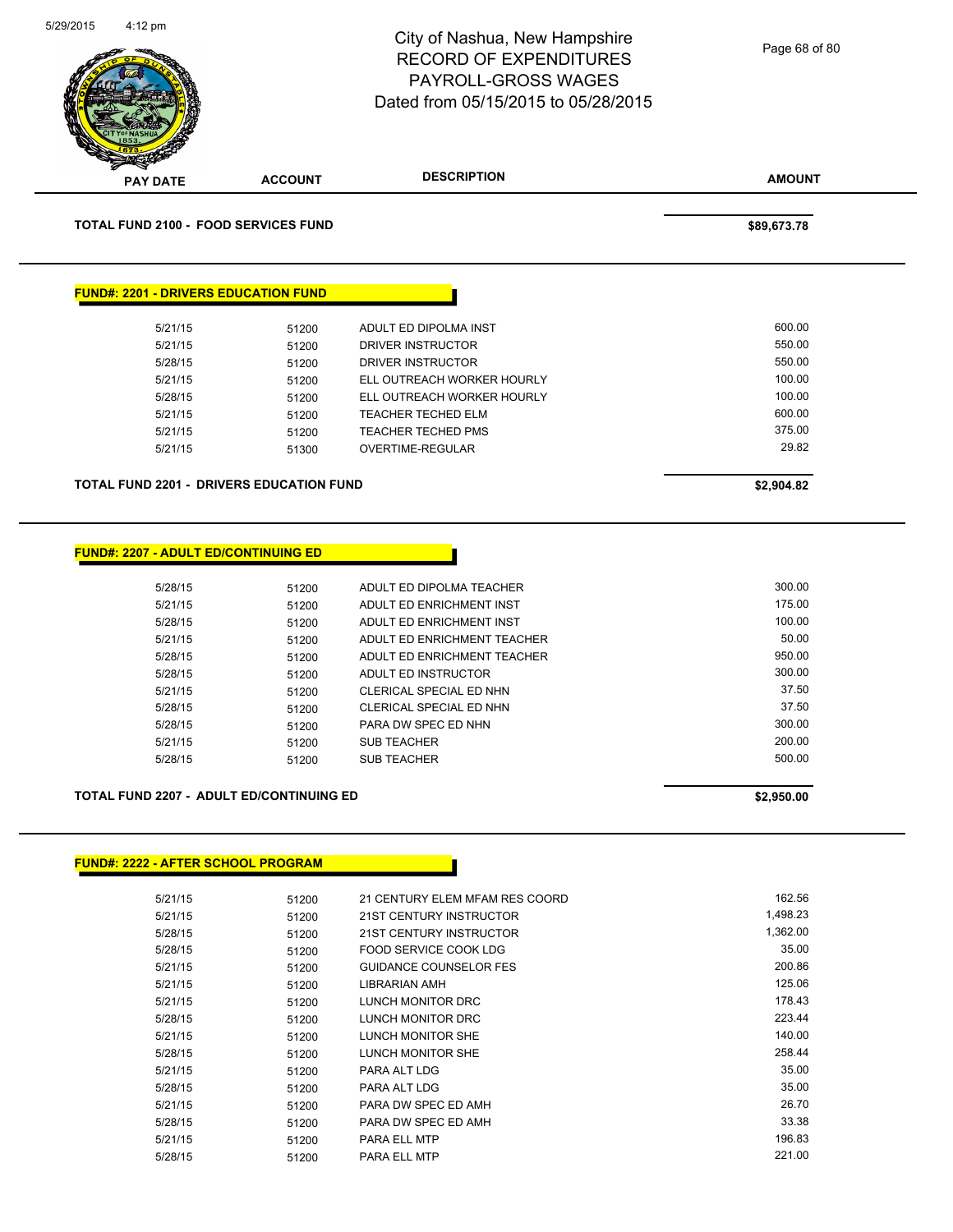

| <b>PAY DATE</b>                           | <b>ACCOUNT</b> | <b>DESCRIPTION</b>      | <b>AMOUNT</b> |
|-------------------------------------------|----------------|-------------------------|---------------|
| <b>FUND#: 2222 - AFTER SCHOOL PROGRAM</b> |                |                         |               |
| 5/21/15                                   | 51200          | PARA INST AMH           | 41.68         |
| 5/28/15                                   | 51200          | PARA INST AMH           | 41.68         |
| 5/21/15                                   | 51200          | PARA INST DRC           | 152.63        |
| 5/28/15                                   | 51200          | PARA INST DRC           | 163.45        |
| 5/21/15                                   | 51200          | PARA INST FES           | 213.80        |
| 5/28/15                                   | 51200          | PARA INST FES           | 280.55        |
| 5/21/15                                   | 51200          | PARA INST LDG           | 277.66        |
| 5/28/15                                   | 51200          | PARA INST LDG           | 451.85        |
| 5/21/15                                   | 51200          | PARA INST MTP           | 32.93         |
| 5/28/15                                   | 51200          | PARA INST MTP           | 41.68         |
| 5/21/15                                   | 51200          | PARA INST NHN           | 90.03         |
| 5/28/15                                   | 51200          | PARA INST NHN           | 90.03         |
| 5/21/15                                   | 51200          | <b>PARA INST PMS</b>    | 125.03        |
| 5/28/15                                   | 51200          | PARA INST PMS           | 125.03        |
| 5/21/15                                   | 51200          | PARA KIND AMH           | 70.00         |
| 5/28/15                                   | 51200          | PARA KIND AMH           | 105.00        |
| 5/21/15                                   | 51200          | PARA KIND LDG           | 45.01         |
| 5/28/15                                   | 51200          | PARA KIND LDG           | 83.35         |
| 5/21/15                                   | 51200          | PARA PRE SCH MTP        | 105.00        |
| 5/28/15                                   | 51200          | PARA PRE SCH MTP        | 140.00        |
| 5/21/15                                   | 51200          | PARA TTI DRC            | 30.63         |
| 5/28/15                                   | 51200          | PARA TTI DRC            | 52.95         |
| 5/21/15                                   | 51200          | <b>TEACHER GR2 AMH</b>  | 25.00         |
| 5/21/15                                   | 51200          | TEACHER GR3 DRC         | 170.00        |
| 5/21/15                                   | 51200          | <b>TEACHER GR3 SHE</b>  | 17.50         |
| 5/21/15                                   | 51200          | <b>TEACHER GR4 LDG</b>  | 42.50         |
| 5/21/15                                   | 51200          | <b>TEACHER KIND DRC</b> | 100.00        |
| 5/21/15                                   | 51200          | <b>TEACHER SPED FES</b> | 113.40        |
| 5/21/15                                   | 51200          | <b>TEACHER SPED LDG</b> | 137.52        |
| 5/21/15                                   | 51200          | <b>TEACHER TTI LDG</b>  | 170.00        |
|                                           |                |                         |               |

#### **TOTAL FUND 2222 - AFTER SCHOOL PROGRAM \$8,267.82**

| 5/21/15                               | 51100 | PANTHER PRESCHOOL DIRECTOR | 869.00 |
|---------------------------------------|-------|----------------------------|--------|
| <b>TOTAL FUND 2252 - DAY CARE</b>     |       | \$869.00                   |        |
|                                       |       |                            |        |
| <b>FUND#: 2257 - SPECIAL ED LOCAL</b> |       |                            |        |
| 5/21/15                               | 51100 | PARA DW SPEC ED CHA        | 617.85 |
| 5/28/15                               | 51100 | PARA DW SPEC ED CHA        | 617.85 |
| 5/21/15                               | 51100 | PARA DW SPEC ED SHE        | 617.85 |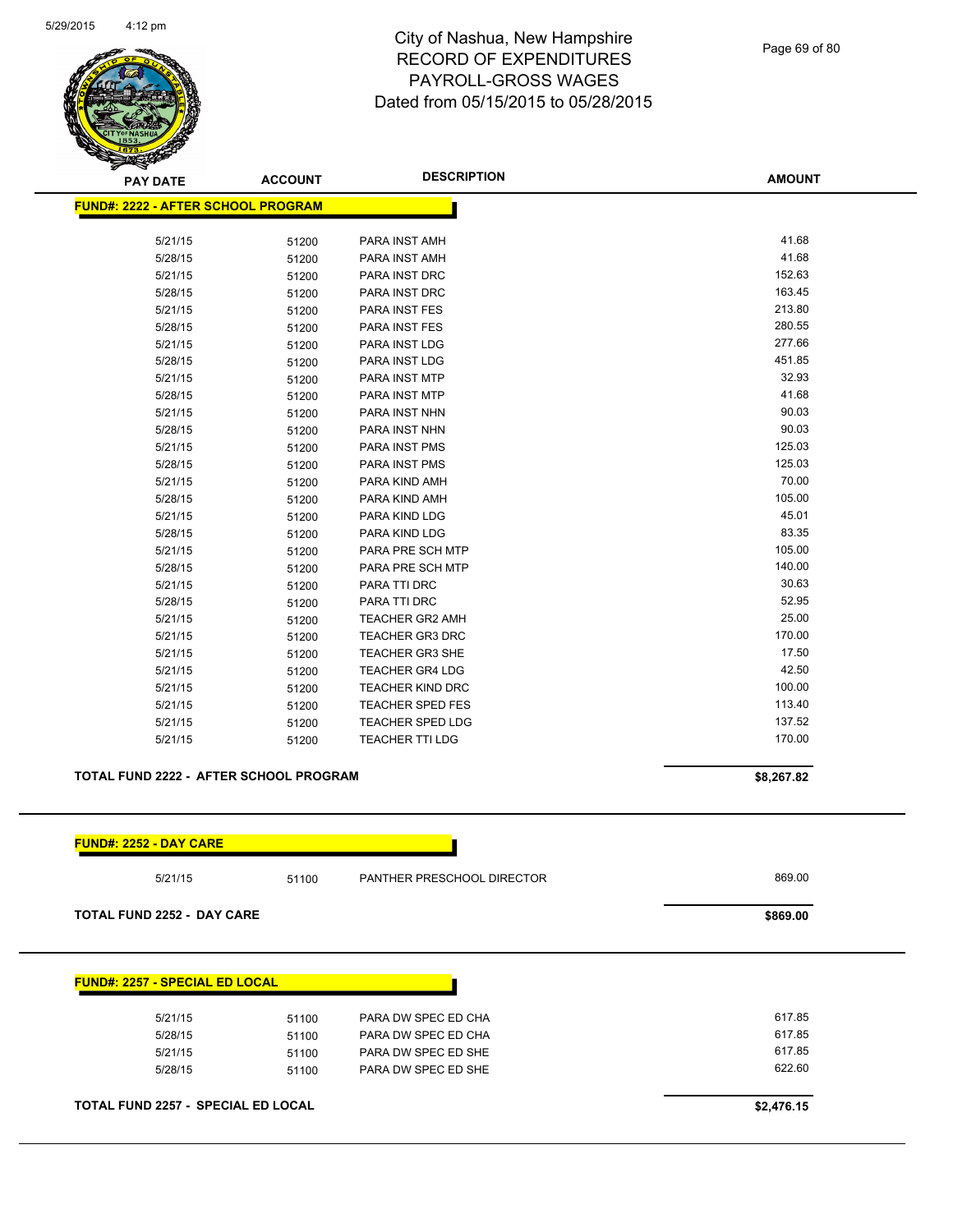

| <b>PAY DATE</b>                                                                                        | <b>ACCOUNT</b> | <b>DESCRIPTION</b>            | <b>AMOUNT</b> |
|--------------------------------------------------------------------------------------------------------|----------------|-------------------------------|---------------|
| <b>FUND#: 2503 - PARKS &amp; REC PROGRAMS FUND</b>                                                     |                |                               |               |
| 5/21/15                                                                                                | 51100          | PROGRAM COORDINATOR           | 357.75        |
| 5/28/15                                                                                                | 51100          | PROGRAM COORDINATOR           | 357.75        |
| <b>TOTAL FUND 2503 - PARKS &amp; REC PROGRAMS FUND</b>                                                 |                |                               | \$715.50      |
| <b>FUND#: 2505 - GOVT &amp; EDUCATION CHANNELS FUND</b>                                                |                |                               |               |
| 5/21/15                                                                                                | 51100          | ECHANNEL ACCESS ADMINISTRATOR | 1,044.70      |
| 5/28/15                                                                                                | 51100          | ECHANNEL ACCESS ADMINISTRATOR | 1,044.70      |
| 5/21/15                                                                                                | 51100          | PEG PROGRAM MANAGER           | 1,173.50      |
| 5/28/15                                                                                                | 51100          | PEG PROGRAM MANAGER           | 1,173.50      |
| 5/28/15                                                                                                | 55118          | <b>TELEPHONE-CELLULAR</b>     | 100.00        |
| <b>TOTAL FUND 2505 - GOVT &amp; EDUCATION CHANNELS FUND</b>                                            |                |                               |               |
|                                                                                                        |                |                               | \$4,536.40    |
|                                                                                                        |                |                               |               |
| 5/21/15                                                                                                | 51300          | <b>OVERTIME-REGULAR</b>       | 373.41        |
| 5/21/15                                                                                                | 51400          | <b>WAGES TEMP-SEASONAL</b>    | 483.75        |
| 5/28/15                                                                                                | 51400          | <b>WAGES TEMP-SEASONAL</b>    | 341.25        |
| <b>FUND#: 3030 - EMERGENCY MGMT GRANTS FUND</b><br><b>TOTAL FUND 3030 - EMERGENCY MGMT GRANTS FUND</b> |                |                               | \$1,198.41    |
| <b>FUND#: 3050 - POLICE GRANTS FUND</b>                                                                |                |                               |               |
| 5/21/15                                                                                                | 51100          | DOMESTIC VIOLENCE ADVOCATE    | 807.60        |
| 5/28/15                                                                                                | 51100          | DOMESTIC VIOLENCE ADVOCATE    | 807.60        |
| 5/21/15                                                                                                | 51100          | PATROLMAN ALL RANKS           | 1,254.45      |
| 5/28/15                                                                                                | 51100          | <b>PATROLMAN ALL RANKS</b>    | 1,254.45      |
| 5/21/15                                                                                                | 51300          | <b>OVERTIME-REGULAR</b>       | 928.88        |
| 5/28/15                                                                                                | 51300          | OVERTIME-REGULAR              | 3,228.91      |

#### **FUND#: 3068 - COMMUNITY SERVICES GRANTS FUND**

| 5/21/15 | 51100 | <b>EPIDEMIOLOGIST</b>          | 1.351.05 |
|---------|-------|--------------------------------|----------|
| 5/28/15 | 51100 | <b>EPIDEMIOLOGIST</b>          | 1.351.05 |
| 5/21/15 | 51100 | INTAKE SPECIALIST PROGRAM ASST | 188.30   |
| 5/28/15 | 51100 | INTAKE SPECIALIST PROGRAM ASST | 188.30   |
| 5/21/15 | 51100 | PROGRAM ASSISTANT              | 435.31   |
| 5/28/15 | 51100 | PROGRAM ASSISTANT              | 435.30   |
| 5/21/15 | 51100 | PUB HEALTH NURSE               | 123.85   |
| 5/28/15 | 51100 | PUB HEALTH NURSE               | 123.85   |
| 5/21/15 | 51100 | PUB HEALTH PREPAREDNESS COORD  | 1,150.50 |
| 5/28/15 | 51100 | PUB HEALTH PREPAREDNESS COORD  | 1.150.51 |

H.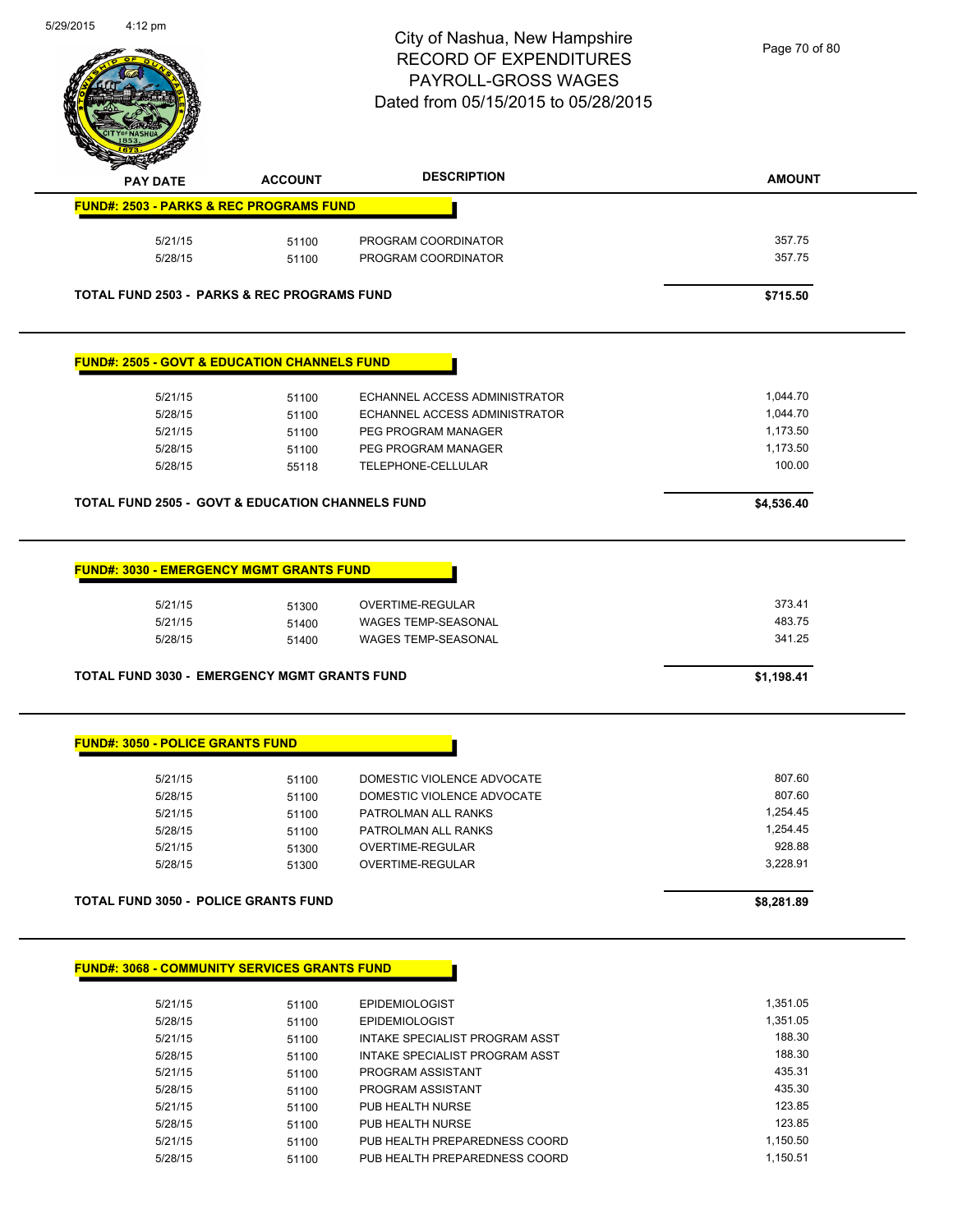

| <b>PAY DATE</b>                                         | <b>ACCOUNT</b> | <b>DESCRIPTION</b>                 | <b>AMOUNT</b> |
|---------------------------------------------------------|----------------|------------------------------------|---------------|
| <b>FUND#: 3068 - COMMUNITY SERVICES GRANTS FUND</b>     |                |                                    |               |
| 5/21/15                                                 | 51100          | SMP PROGRAM COORDINATOR            | 852.15        |
| 5/28/15                                                 | 51100          | SMP PROGRAM COORDINATOR            | 852.15        |
| 5/28/15                                                 | 55118          | TELEPHONE-CELLULAR                 | 100.00        |
| <b>TOTAL FUND 3068 - COMMUNITY SERVICES GRANTS FUND</b> |                |                                    | \$8,302.32    |
| <b>FUND#: 3070 - COMMUNITY HEALTH GRANTS FUND</b>       |                |                                    |               |
| 5/21/15                                                 | 51100          | NURSE PER DIEM (PRACTIONER)        | 123.50        |
| 5/28/15                                                 | 51100          | NURSE PER DIEM (PRACTIONER)        | 123.50        |
| 5/21/15                                                 | 51100          | PUB HEALTH NURSE                   | 829.10        |
| 5/28/15                                                 | 51100          | PUB HEALTH NURSE                   | 829.10        |
| <b>TOTAL FUND 3070 - COMMUNITY HEALTH GRANTS FUND</b>   |                |                                    | \$1,905.20    |
| <b>FUND#: 3080 - COMMUNITY DEVELOPMENT GRANTS</b>       |                |                                    |               |
| 5/21/15                                                 | 51100          | OED PROGRAM COORDINATOR            | 79.85         |
| 5/28/15                                                 | 51100          | OED PROGRAM COORDINATOR            | 79.85         |
| <b>TOTAL FUND 3080 - COMMUNITY DEVELOPMENT GRANTS</b>   |                |                                    | \$159.70      |
| <b>FUND#: 3090 - URBAN PROGRAM GRANTS FUND</b>          |                |                                    |               |
| 5/21/15                                                 | 51100          | <b>CODE ENFORCEMENT OFFICER II</b> | 722.15        |
| 5/28/15                                                 | 51100          | <b>CODE ENFORCEMENT OFFICER II</b> | 722.15        |
| 5/21/15                                                 | 51100          | <b>GRANT MGMT SPECIALIST</b>       | 988.15        |
| 5/28/15                                                 | 51100          | <b>GRANT MGMT SPECIALIST</b>       | 988.15        |
| 5/21/15                                                 | 51100          | INTAKE SPECIALIST PROGRAM ASST     | 753.25        |
| 5/28/15                                                 | 51100          | INTAKE SPECIALIST PROGRAM ASST     | 753.25        |
| 5/21/15                                                 | 51100          | <b>MANAGER URBAN PROGRAMS</b>      | 1,450.00      |
| 5/28/15                                                 | 51100          | <b>MANAGER URBAN PROGRAMS</b>      | 1,450.00      |
| 5/21/15                                                 | 51100          | PROGRAM COORDINATOR LP&HH          | 1,103.60      |
| 5/28/15                                                 | 51100          | PROGRAM COORDINATOR LP&HH          | 1,103.60      |
| 5/21/15                                                 | 51100          | PROJECT ADMINISTRATOR              | 1,194.60      |
| 5/28/15                                                 | 51100          | PROJECT ADMINISTRATOR              | 1,194.60      |
| 5/21/15                                                 | 51100          | PROJECT ADMINISTRATOR LP&HH        | 1,028.10      |
| 5/28/15                                                 | 51100          | PROJECT ADMINISTRATOR LP&HH        | 1,028.10      |
| 5/28/15                                                 | 55118          | TELEPHONE-CELLULAR                 | 34.00         |
| TOTAL FUND 3090 - URBAN PROGRAM GRANTS FUND             |                |                                    | \$14,513.70   |

| ۰, |  |
|----|--|
| ىد |  |

51100 TRANSIT FINANCE COORDINATOR 1,171.15 5/28/15 51100 TRANSIT FINANCE COORDINATOR 51/28/15 1,171.15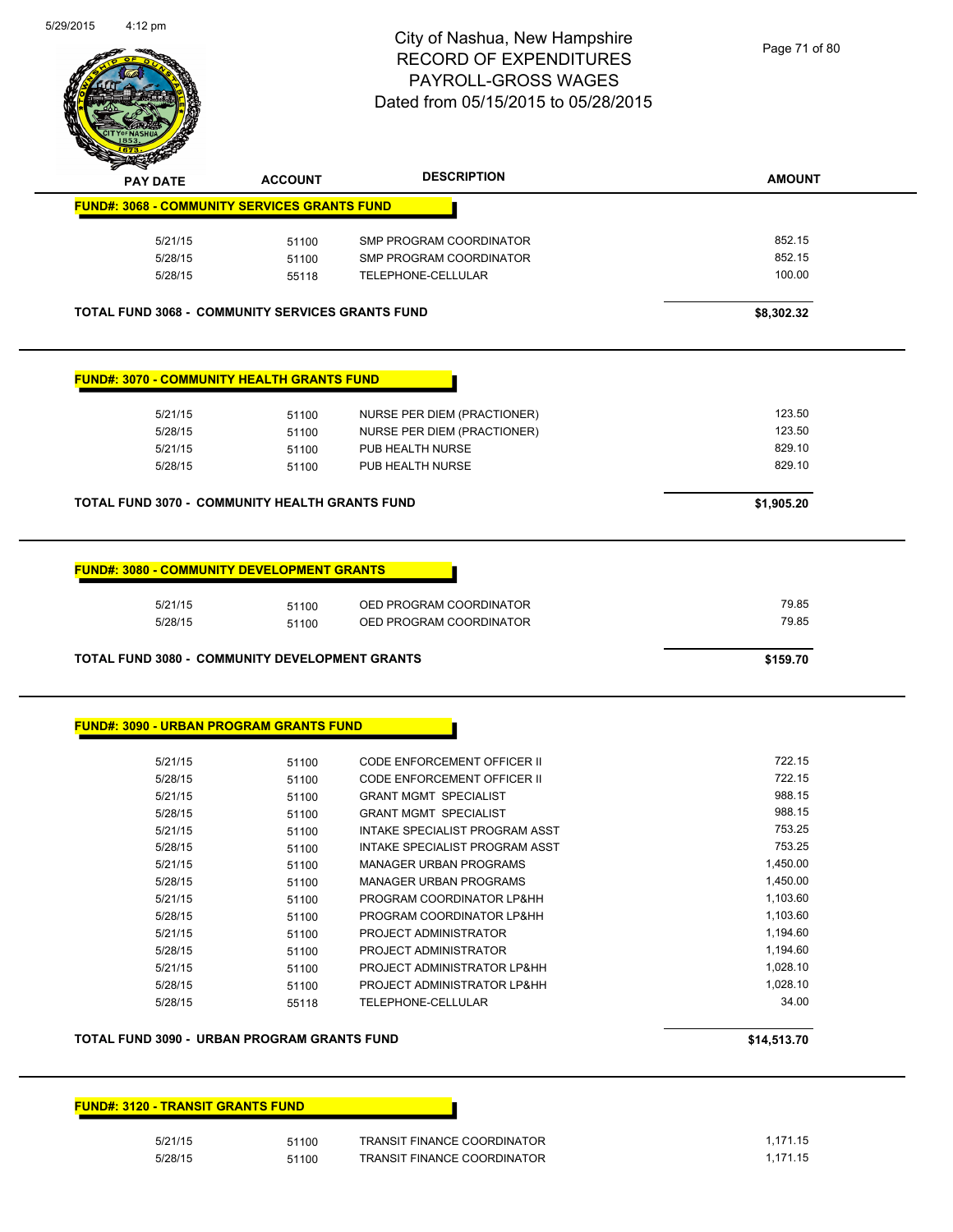

| <b>PAY DATE</b>                          | <b>ACCOUNT</b> | <b>DESCRIPTION</b>                    | <b>AMOUNT</b> |
|------------------------------------------|----------------|---------------------------------------|---------------|
| <b>FUND#: 3120 - TRANSIT GRANTS FUND</b> |                |                                       |               |
| 5/21/15                                  | 51100          | <b>TRANSIT FLEET FACILITIES SUPV</b>  | 988.15        |
| 5/28/15                                  | 51100          | <b>TRANSIT FLEET FACILITIES SUPV</b>  | 988.15        |
| 5/21/15                                  | 51100          | <b>TRANSIT MECHANICS</b>              | 1,792.25      |
| 5/28/15                                  | 51100          | <b>TRANSIT MECHANICS</b>              | 1,792.25      |
| 5/21/15                                  | 51100          | <b>TRANSIT OPER MKTG SUPV</b>         | 1,014.25      |
| 5/28/15                                  | 51100          | <b>TRANSIT OPER MKTG SUPV</b>         | 1,014.25      |
| 5/21/15                                  | 51100          | TRANSIT OPERATIONS COORDINATOR        | 887.25        |
| 5/28/15                                  | 51100          | TRANSIT OPERATIONS COORDINATOR        | 887.25        |
| 5/21/15                                  | 51100          | TRANSIT UTILITY SERVICE WORKER        | 662.55        |
| 5/28/15                                  | 51100          | TRANSIT UTILITY SERVICE WORKER        | 662.55        |
| 5/21/15                                  | 51100          | <b>TRANSPORTATION DEPT MANAGER</b>    | 1,225.40      |
| 5/28/15                                  | 51100          | <b>TRANSPORTATION DEPT MANAGER</b>    | 1,225.40      |
| 5/21/15                                  | 51200          | <b>TRANSIT UTILITY SERVICE WORKER</b> | 153.70        |
| 5/28/15                                  | 51200          | TRANSIT UTILITY SERVICE WORKER        | 153.70        |
| 5/21/15                                  | 51300          | <b>OVERTIME-REGULAR</b>               | 12.42         |

**TOTAL FUND 3120 - TRANSIT GRANTS FUND \$15,801.82** 

#### **FUND#: 3800 - SCHOOL GRANTS FUND**

5/21/15 51100 21 CENTURY ELEM MFAM RES COORD 5,965.60 5/21/15 51100 ASSISTANT PRINCIPAL AMH 1,406.20 5/21/15 51100 ASSISTANT PRINCIPAL BRO 1,403.90 5/21/15 51100 ASSISTANT PRINCIPAL CHARL 500 1,483.80 5/21/15 51100 ASSISTANT PRINCIPAL MDE 1,406.20 5/21/15 51100 ASSISTANT PRINCIPAL SHE 1,403.90 5/21/15 51100 AYP FACILITATOR FES 2,816.70 5/21/15 51100 AYP FACILITATOR LDG 3,433.10 5/21/15 51100 CLERICAL 21 CENTURY 51100 51100 5/28/15 51100 CLERICAL 21 CENTURY 725.27 5/21/15 51100 DIRECTOR 21 CENTURY 2,867.30 5/21/15 51100 DIRECTOR TITLE 1 3,239.00 5/21/15 51100 DW TECHNOLOGY PEER COACH 2,902.00 5/21/15 51100 GUIDANCE COUNSELOR FES 2,583.00 5/28/15 51100 INTERPRETER 300.00 5/21/15 51100 INTRUCTIONAL LEADER FES 5,826.00 5/21/15 51100 JOB DEVELOPER SPED NHS 2,020.40 5/21/15 51100 LICENSED PRACTICAL NURSE ELM 51413.40 5/21/15 51100 OFFICE MANAGER TITLE 1 51100 51100 5/21/15 51100 PARA DW SPEC ED WID 492.28 5/28/15 51100 PARA DW SPEC ED WID 484.34 5/21/15 51100 PARA INST FES 1,621.01 5/28/15 5/100 PARA INST FES 1,589.80 5/21/15 51100 PARA KIND FES 424.38 5/28/15 51100 PARA KIND FES 414.19 5/21/15 51100 PARA TTI AMH 583.36 5/28/15 51100 PARA TTI AMH 560.58 5/21/15 51100 PARA TTI DRC 51100 51100 PARA TTI DRC 5/28/15 51100 PARA TTI DRC 1,715.26 5/21/15 51100 PARA TTI LDG 2,013.55 5/28/15 51100 PARA TTI LDG 1,895.28

5/21/15 51100 PARA TTI NURSERY 5/21/15 749.53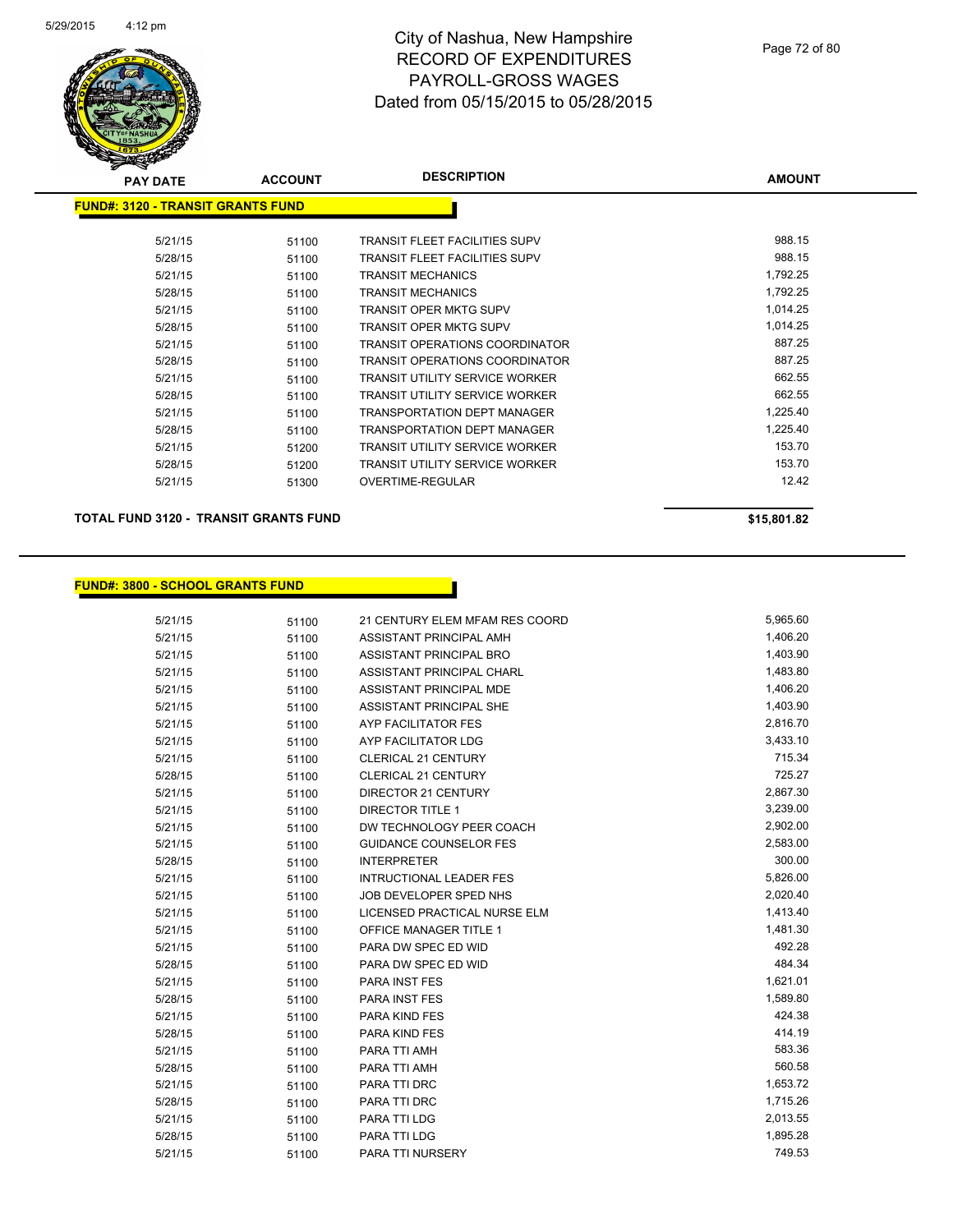

| <b>PAY DATE</b>                         | <b>ACCOUNT</b> | <b>DESCRIPTION</b>                                                  | <b>AMOUNT</b>        |
|-----------------------------------------|----------------|---------------------------------------------------------------------|----------------------|
| <b>FUND#: 3800 - SCHOOL GRANTS FUND</b> |                |                                                                     |                      |
|                                         |                |                                                                     |                      |
| 5/28/15                                 | 51100          | PARA TTI NURSERY                                                    | 737.55               |
| 5/21/15                                 | 51100          | PARA VOC NHS                                                        | 414.95               |
| 5/28/15                                 | 51100          | PARA VOC NHS                                                        | 414.95               |
| 5/21/15                                 | 51100          | PEER COACH SCIENCE                                                  | 4,039.50             |
| 5/21/15                                 | 51100          | <b>SUB TEACHER</b>                                                  | 250.00               |
| 5/28/15                                 | 51100          | <b>SUB TEACHER</b>                                                  | 250.00               |
| 5/21/15                                 | 51100          | TEACHER DWSE BIR                                                    | 1,762.10             |
| 5/21/15                                 | 51100          | <b>TEACHER DWSE BRO</b>                                             | 1,893.80             |
| 5/21/15                                 | 51100          | TEACHER DWSE CHA                                                    | 1,885.00             |
| 5/21/15                                 | 51100          | <b>TEACHER DWSE ELM</b>                                             | 1,622.40             |
| 5/21/15                                 | 51100          | TEACHER DWSE MDE                                                    | 1,762.10             |
| 5/21/15                                 | 51100          | <b>TEACHER GR4 AMH</b>                                              | 2,082.51             |
| 5/21/15                                 | 51100          | <b>TEACHER GR4 BIC</b>                                              | 1,650.70             |
| 5/21/15                                 | 51100          | <b>TEACHER PRESCHOOL NHS</b>                                        | 1,690.00             |
| 5/21/15                                 | 51100          | <b>TEACHER SPED AMH</b>                                             | 4,073.30             |
| 5/21/15                                 | 51100          | <b>TEACHER SPED DRC</b>                                             | 3,589.30             |
| 5/21/15                                 | 51100          | <b>TEACHER SPED ELM</b>                                             | 3,507.40             |
| 5/21/15                                 | 51100          | <b>TEACHER SPED FES</b>                                             | 2,398.90             |
| 5/21/15                                 | 51100          | TEACHER SPED FMS                                                    | 3,699.30             |
| 5/21/15                                 | 51100          | <b>TEACHER SPED LDG</b>                                             | 5,185.30             |
| 5/21/15                                 | 51100          | <b>TEACHER SPED MDE</b>                                             | 1,622.40             |
| 5/21/15                                 | 51100          | TEACHER SPED NHN                                                    | 6,953.10             |
| 5/21/15                                 | 51100          | TEACHER SPED NHS                                                    | 6,324.20             |
| 5/21/15                                 | 51100          | <b>TEACHER SPED NSE</b>                                             | 3,334.00             |
| 5/21/15                                 | 51100          | <b>TEACHER SPED PMS</b>                                             | 1,622.40<br>2,551.90 |
| 5/21/15                                 | 51100          | TEACHER TEAM FACILITATOR AMH<br><b>TEACHER TEAM FACILITATOR MTP</b> | 1,949.69             |
| 5/21/15<br>5/21/15                      | 51100          | ADULT ED DIPOLMA TEACHER                                            | 75.00                |
| 5/28/15                                 | 51200<br>51200 | ADULT ED DIPOLMA TEACHER                                            | 200.00               |
| 5/21/15                                 | 51200          | ADULT ED ENRICHMENT TEACHER                                         | 225.00               |
| 5/28/15                                 | 51200          | ADULT ED ENRICHMENT TEACHER                                         | 225.00               |
| 5/21/15                                 | 51200          | ADULT ED INSTRUCTOR                                                 | 75.00                |
| 5/28/15                                 | 51200          | ADULT ED INSTRUCTOR                                                 | 75.00                |
| 5/21/15                                 | 51200          | <b>CLERICAL GUIDANCE NHN</b>                                        | 60.52                |
| 5/28/15                                 | 51200          | <b>CLERICAL GUIDANCE NHN</b>                                        | 60.52                |
| 5/21/15                                 | 51200          | <b>ELL TUTOR</b>                                                    | 900.00               |
| 5/28/15                                 | 51200          | <b>ELL TUTOR</b>                                                    | 625.00               |
| 5/21/15                                 | 51200          | <b>FAMILY LIAISON</b>                                               | 375.00               |
| 5/28/15                                 | 51200          | <b>FAMILY LIAISON</b>                                               | 387.50               |
| 5/21/15                                 | 51200          | FOCUS MONITORING DATA ANALYST                                       | 1,767.80             |
| 5/21/15                                 | 51200          | <b>GUIDANCE COUNSELOR NHN</b>                                       | 400.00               |
| 5/21/15                                 | 51200          | GUIDANCE COUNSELOR NHS                                              | 325.00               |
| 5/21/15                                 | 51200          | HOME SCHOOL CORD TTI                                                | 3,216.03             |
| 5/28/15                                 | 51200          | HOME SCHOOL CORD TTI                                                | 3,430.45             |
| 5/21/15                                 | 51200          | <b>INTERPRETER</b>                                                  | 343.75               |
| 5/21/15                                 | 51200          | <b>LIBRARIAN NHN</b>                                                | 100.00               |
| 5/21/15                                 | 51200          | <b>LIBRARIAN NHS</b>                                                | 100.00               |
| 5/28/15                                 | 51200          | PARA DW SPEC ED BIR                                                 | 35.00                |
| 5/21/15                                 | 51200          | PARA DW SPEC ED NHN                                                 | 75.00                |
| 5/28/15                                 | 51200          | PARA DW SPEC ED NHN                                                 | 75.00                |
| 5/28/15                                 | 51200          | PARA ELL PMS                                                        | 70.00                |
| 5/28/15                                 | 51200          | PARA INST BIR                                                       | 122.50               |
| 5/28/15                                 | 51200          | PARA INST FES                                                       | 87.50                |
| 5/28/15                                 | 51200          | PARA INST SHE                                                       | 315.00               |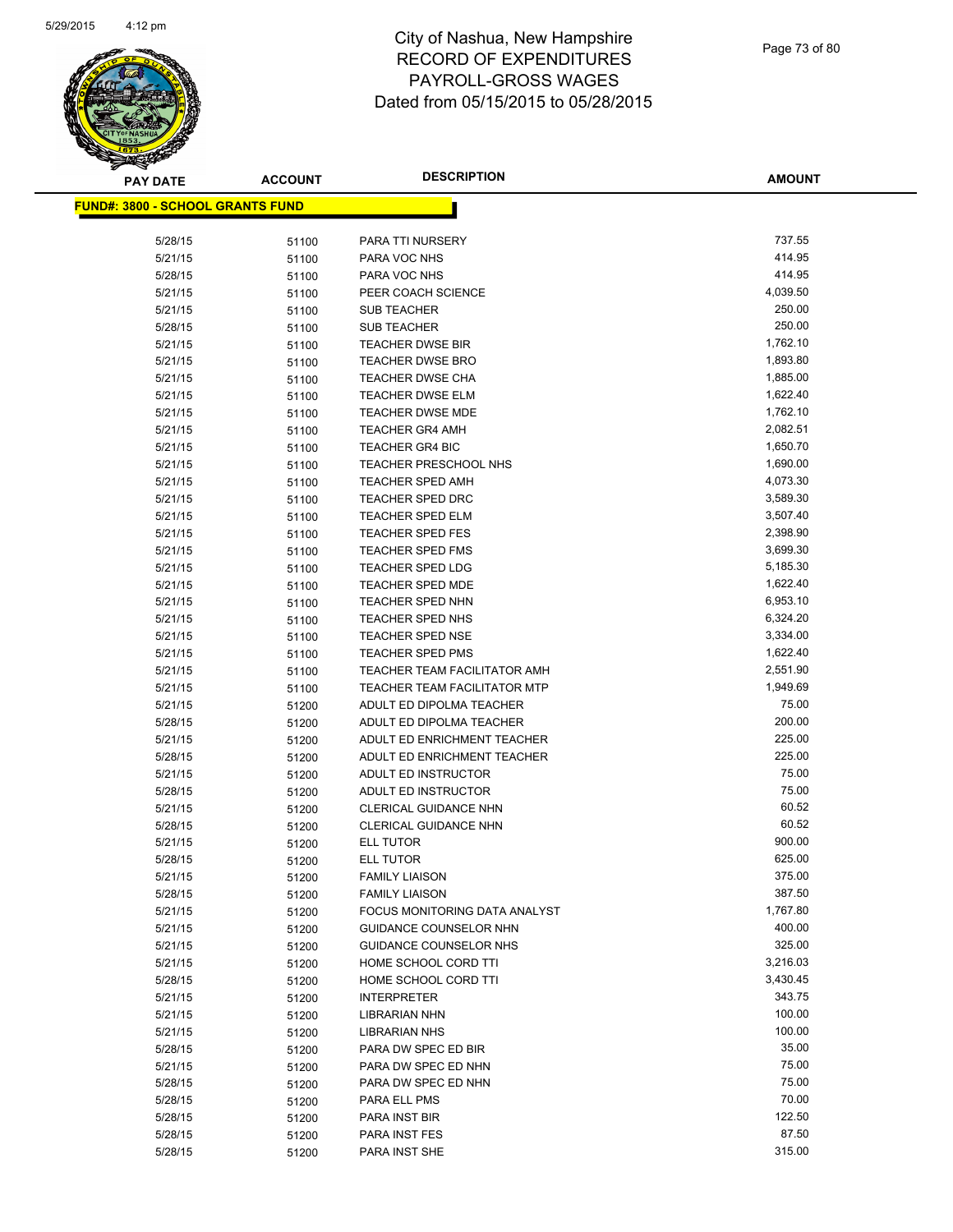

**AMOUNT**

| <b>FUND#: 3800 - SCHOOL GRANTS FUND</b> |       |                                           |                    |
|-----------------------------------------|-------|-------------------------------------------|--------------------|
| 5/28/15                                 | 51200 | PARA KIND FES                             | 35.00              |
| 5/21/15                                 | 51200 | PARA TTI NURSERY                          | 406.18             |
| 5/28/15                                 | 51200 | PARA TTI NURSERY                          | 397.35             |
| 5/28/15                                 | 51200 | <b>SUB CUSTODIAN</b>                      | 262.50             |
| 5/21/15                                 | 51200 | <b>SUB TEACHER</b>                        | 75.00              |
| 5/28/15                                 | 51200 | <b>SUB TEACHER</b>                        | 75.00              |
| 5/21/15                                 | 51200 | <b>TEACHER BUSINESS NHN</b>               | 150.00             |
| 5/21/15                                 | 51200 | <b>TEACHER ELL AMH</b>                    | 50.00              |
| 5/21/15                                 | 51200 | <b>TEACHER ELL BIR</b>                    | 25.00              |
| 5/21/15                                 | 51200 | <b>TEACHER ELL FMS</b>                    | 75.00              |
| 5/21/15                                 | 51200 | <b>TEACHER ELL LDG</b>                    | 550.00             |
| 5/21/15                                 | 51200 | <b>TEACHER ELL PMS</b>                    | 125.00             |
| 5/21/15                                 | 51200 | <b>TEACHER ENGLISH FMS</b>                | 150.00             |
| 5/21/15                                 | 51200 | <b>TEACHER ENGLISH NHN</b>                | 150.00             |
| 5/21/15                                 | 51200 | <b>TEACHER ENGLISH NHS</b>                | 150.00             |
| 5/21/15                                 | 51200 | <b>TEACHER GR1 LDG</b>                    | 150.00             |
| 5/21/15                                 | 51200 | <b>TEACHER GR2 AMH</b>                    | 50.00              |
| 5/21/15                                 | 51200 | <b>TEACHER GR2 BIC</b>                    | 75.00              |
| 5/21/15                                 | 51200 | <b>TEACHER GR2 SHE</b>                    | 25.00              |
| 5/21/15                                 | 51200 | <b>TEACHER GR3 BIC</b>                    | 118.75             |
| 5/21/15                                 | 51200 | <b>TEACHER GR3 SHE</b>                    | 75.00              |
| 5/21/15                                 | 51200 | <b>TEACHER GR4 BIR</b>                    | 25.00              |
| 5/21/15                                 | 51200 | <b>TEACHER GR5 BIC</b>                    | 93.75              |
| 5/21/15                                 | 51200 | <b>TEACHER GR6 ELM</b>                    | 25.00              |
| 5/21/15                                 | 51200 | <b>TEACHER GR6 FMS</b>                    | 50.00              |
| 5/21/15                                 | 51200 | <b>TEACHER MATH ELM</b>                   | 25.00              |
| 5/21/15                                 | 51200 | TEACHER MATH NHN                          | 300.00             |
| 5/21/15                                 | 51200 | <b>TEACHER MATH NHS</b>                   | 300.00             |
| 5/21/15                                 | 51200 | <b>TEACHER SCIENCE NHN</b>                | 150.00             |
| 5/21/15                                 | 51200 | <b>TEACHER SCIENCE NHS</b>                | 150.00             |
| 5/21/15                                 | 51200 | TEACHER SOCIAL STUDIES NHN                | 450.00             |
| 5/21/15                                 | 51200 | TEACHER SOCIAL STUDIES NHS                | 425.00             |
| 5/21/15                                 | 51200 | TEACHER SOCIAL STUDIES PMS                | 150.00             |
| 5/21/15                                 | 51200 | <b>TEACHER SPED FMS</b>                   | 50.00              |
| 5/21/15                                 | 51200 | <b>TEACHER SPED NHN</b>                   | 450.00             |
| 5/21/15                                 | 51200 | <b>TEACHER SPED PMS</b>                   | 150.00             |
| 5/21/15                                 | 51200 | TEACHER TEAM FACILITATOR AMH              | 50.00              |
| 5/21/15                                 | 51200 | <b>TEACHER TTI AMH</b>                    | 7,869.50           |
| 5/21/15                                 | 51200 | <b>TEACHER TTI FES</b>                    | 6,389.90           |
| 5/21/15                                 | 51200 | <b>TEACHER TTI LDG</b>                    | 10,753.00          |
| 5/21/15                                 | 51200 | <b>TEACHER TTI MTP</b>                    | 6,379.30           |
| 5/21/15                                 | 51200 | <b>TEACHER TTI NURSERY</b>                | 4,635.50           |
| 5/21/15                                 | 51200 | <b>TEACHER TTIDRC</b>                     | 8,160.90<br>110.50 |
| 5/21/15                                 | 51412 | <b>WAGES PER DIEM</b>                     | 25.00              |
| 5/28/15<br>5/21/15                      | 51412 | WAGES PER DIEM<br><b>ADDITIONAL HOURS</b> | 3,292.66           |
|                                         | 51650 |                                           |                    |
|                                         |       |                                           |                    |

#### **TOTAL FUND 3800 - SCHOOL GRANTS FUND \$192,232.80**

**FUND#: 3810 - FOOD SERVICE GRANTS FUND**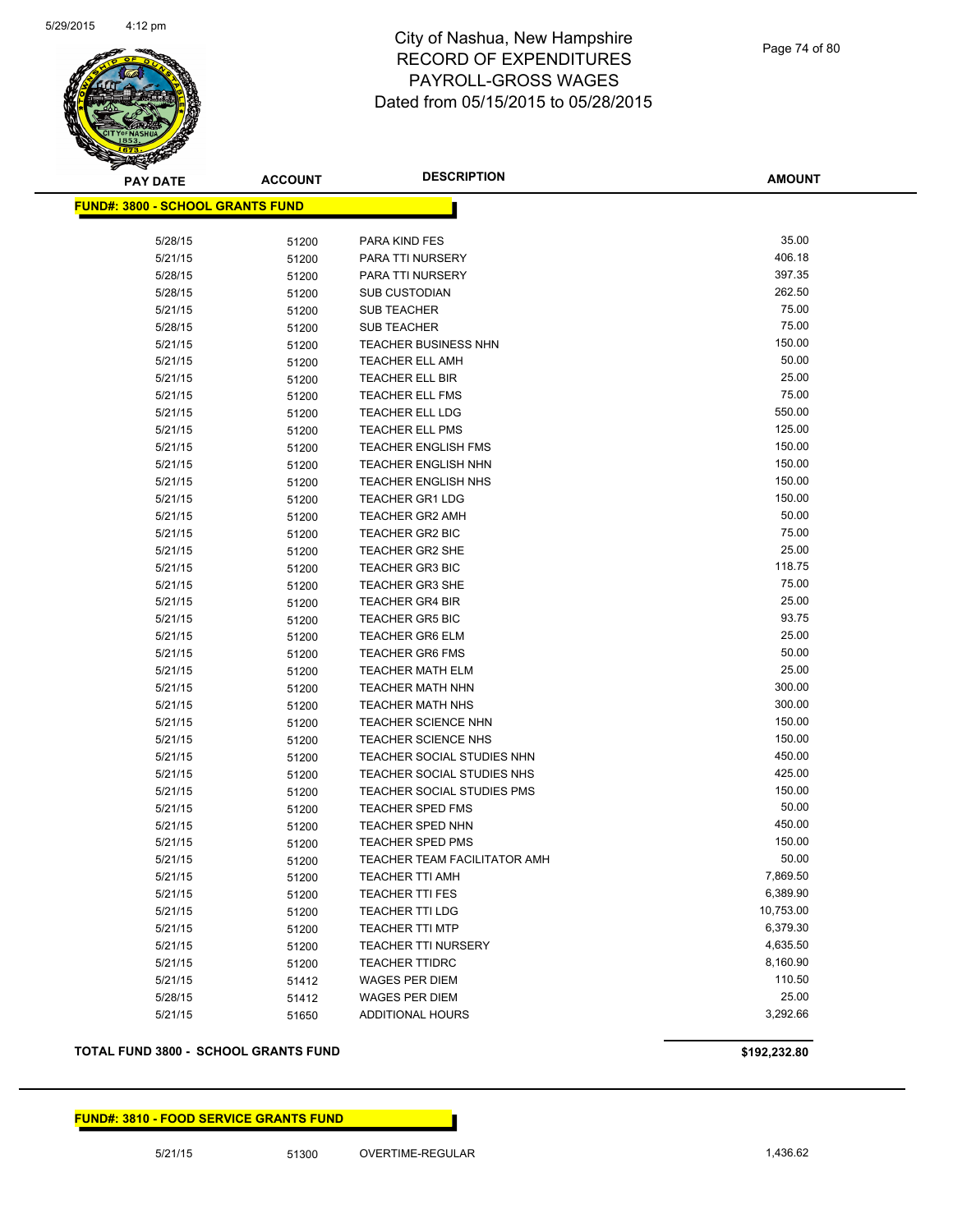| 5/29/2015 | $4:12 \text{ pm}$                                 |                | City of Nashua, New Hampshire<br><b>RECORD OF EXPENDITURES</b><br>PAYROLL-GROSS WAGES<br>Dated from 05/15/2015 to 05/28/2015 | Page 75 of 80    |
|-----------|---------------------------------------------------|----------------|------------------------------------------------------------------------------------------------------------------------------|------------------|
|           | <b>PAY DATE</b>                                   | <b>ACCOUNT</b> | <b>DESCRIPTION</b>                                                                                                           | <b>AMOUNT</b>    |
|           | <b>FUND#: 3810 - FOOD SERVICE GRANTS FUND</b>     |                |                                                                                                                              |                  |
|           | 5/28/15                                           | 51300          | OVERTIME-REGULAR                                                                                                             | 707.42           |
|           | <b>TOTAL FUND 3810 - FOOD SERVICE GRANTS FUND</b> |                |                                                                                                                              | \$2,144.04       |
|           | <b>FUND#: 4005 - TRAFFIC VIOLATIONS FUND</b>      |                |                                                                                                                              |                  |
|           | 5/21/15                                           | 51100          | PARKING ENFORCEMENT SPEC                                                                                                     | 2,349.00         |
|           | 5/28/15                                           | 51100          | PARKING ENFORCEMENT SPEC                                                                                                     | 2,349.00         |
|           | 5/21/15                                           | 51100          | PV/MV COORDINATOR                                                                                                            | 817.35           |
|           | 5/28/15                                           | 51100          | PV/MV COORDINATOR                                                                                                            | 817.35           |
|           | 5/21/15                                           | 51100          | <b>RESOURCE COORDINATOR</b>                                                                                                  | 121.60           |
|           | 5/28/15                                           | 51100          | <b>RESOURCE COORDINATOR</b>                                                                                                  | 121.60           |
|           | 5/21/15                                           | 51100          | <b>VEHICLE REGISTRATION CLERK</b>                                                                                            | 273.60           |
|           | 5/28/15                                           | 51100          | <b>VEHICLE REGISTRATION CLERK</b>                                                                                            | 273.60           |
|           | 5/21/15                                           | 51200          | <b>VEHICLE REGISTRATION CLERK</b>                                                                                            | 892.00           |
|           | 5/28/15                                           | 51200          | <b>VEHICLE REGISTRATION CLERK</b>                                                                                            | 892.00           |
|           | 5/21/15                                           | 51300          | OVERTIME-REGULAR                                                                                                             | 30.36            |
|           | 5/28/15                                           | 51300          | OVERTIME-REGULAR                                                                                                             | 47.82            |
|           | 5/21/15                                           | 51390          | OVERTIME-OTHER                                                                                                               | 886.23           |
|           | 5/28/15                                           | 51390          | <b>OVERTIME-OTHER</b>                                                                                                        | 384.18           |
|           | <b>TOTAL FUND 4005 - TRAFFIC VIOLATIONS FUND</b>  |                |                                                                                                                              | \$10,255.69      |
|           | <b>FUND#: 4010 - MOTOR VEHICLE ADMIN FUND</b>     |                |                                                                                                                              |                  |
|           |                                                   |                |                                                                                                                              |                  |
|           | 5/21/15                                           | 51100          | <b>VEHICLE REGISTRATION CLERK</b>                                                                                            | 809.65<br>809.65 |
|           | 5/28/15                                           | 51100          | <b>VEHICLE REGISTRATION CLERK</b>                                                                                            |                  |
|           | 5/21/15                                           | 51300          | OVERTIME-REGULAR                                                                                                             | 10.24            |
|           | 5/28/15                                           | 51300          | <b>OVERTIME-REGULAR</b>                                                                                                      | 15.37            |
|           | TOTAL FUND 4010 - MOTOR VEHICLE ADMIN FUND        |                |                                                                                                                              | \$1,644.91       |
|           |                                                   |                |                                                                                                                              |                  |
|           | <b>FUND#: 4030 - POLICE SPECIAL DETAILS FUND</b>  |                |                                                                                                                              |                  |
|           | 5/21/15                                           | 51200          | <b>OUTSIDE DETAIL SPEC PT</b>                                                                                                | 602.96           |
|           | 5/28/15                                           | 51200          | <b>OUTSIDE DETAIL SPEC PT</b>                                                                                                | 602.96           |
|           | 5/14/15                                           | 51712          | <b>SPECIAL DETAIL</b>                                                                                                        | 271.25           |
|           | 5/21/15                                           | 51712          | <b>SPECIAL DETAIL</b>                                                                                                        | 8,835.03         |
|           | 5/28/15                                           | 51712          | <b>SPECIAL DETAIL</b>                                                                                                        | 16,515.57        |
|           | TOTAL FUND 4030 - POLICE SPECIAL DETAILS FUND     |                |                                                                                                                              | \$26,827.77      |
|           | <b>FUND#: 4035 - POLICE OVERTIME BILLING FUND</b> |                |                                                                                                                              |                  |
|           |                                                   |                |                                                                                                                              |                  |
|           | 5/21/15                                           | 51300          | OVERTIME-REGULAR                                                                                                             | 429.00           |
|           | 5/28/15                                           | 51300          | OVERTIME-REGULAR                                                                                                             | 2,532.86         |
|           |                                                   |                |                                                                                                                              |                  |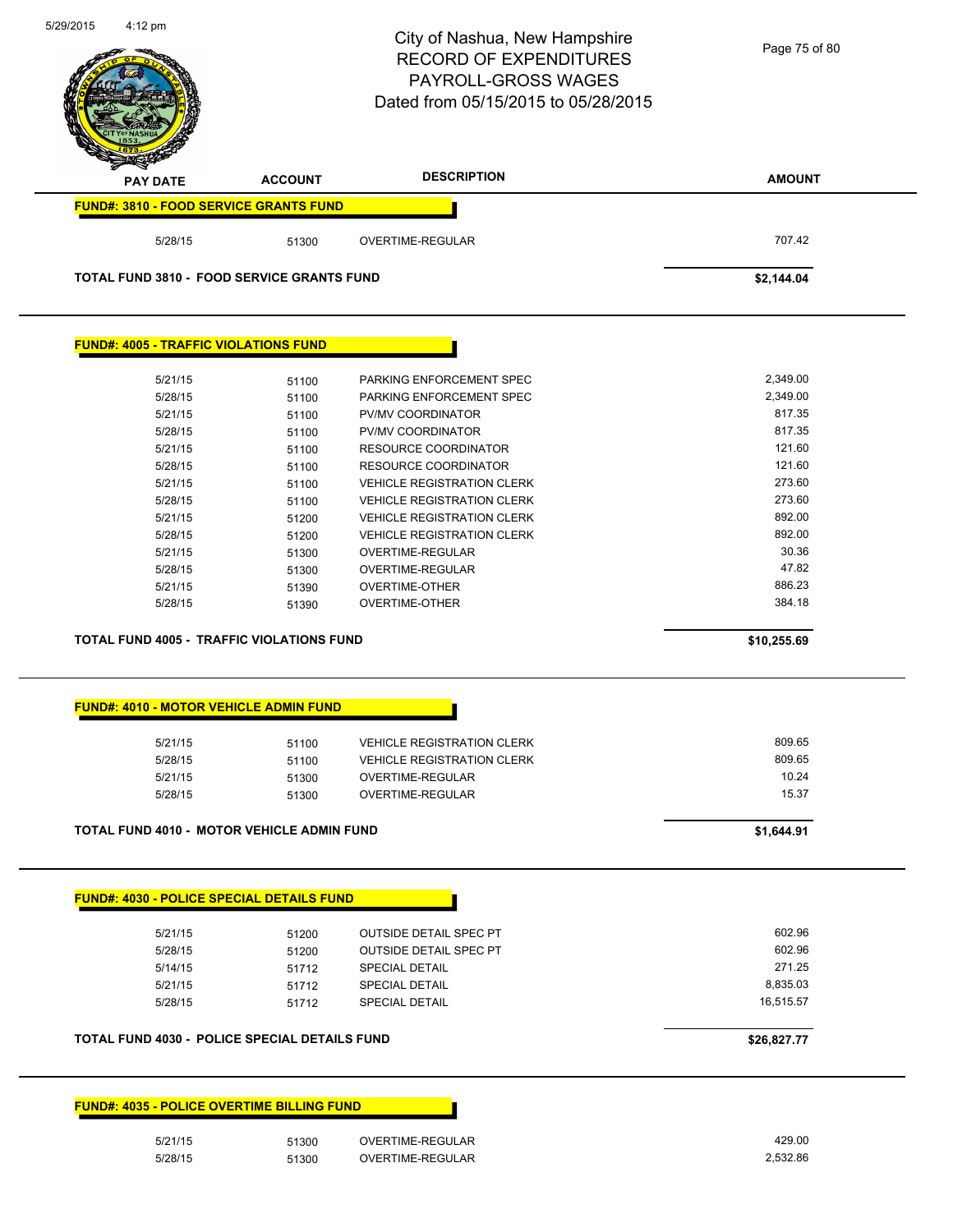Page 76 of 80

# City of Nashua, New Hampshire RECORD OF EXPENDITURES PAYROLL-GROSS WAGES Dated from 05/15/2015 to 05/28/2015

5/29/2015 4:12 pm

| <b>PAY DATE</b>                                                                                                                                                                                                 | <b>ACCOUNT</b> | <b>DESCRIPTION</b>                                           | <b>AMOUNT</b>    |
|-----------------------------------------------------------------------------------------------------------------------------------------------------------------------------------------------------------------|----------------|--------------------------------------------------------------|------------------|
| <b>TOTAL FUND 4035 - POLICE OVERTIME BILLING FUND</b>                                                                                                                                                           |                |                                                              | \$2,961.86       |
| <b>FUND#: 4065 - FIRE WATCHGUARDS FUND</b>                                                                                                                                                                      |                |                                                              |                  |
| 5/21/15                                                                                                                                                                                                         | 51712          | <b>SPECIAL DETAIL</b>                                        | 175.59           |
| TOTAL FUND 4065 - FIRE WATCHGUARDS FUND                                                                                                                                                                         |                |                                                              | \$175.59         |
| <b>FUND#: 4068 - ENGINEERING SERVICES FUND</b>                                                                                                                                                                  |                |                                                              |                  |
| 5/21/15                                                                                                                                                                                                         | 51300          | <b>OVERTIME-REGULAR</b>                                      | 61.89            |
| <b>TOTAL FUND 4068 - ENGINEERING SERVICES FUND</b>                                                                                                                                                              |                |                                                              | \$61.89          |
| <b>FUND#: 4600 - ECON DEV-GREATER NASHUA RLF</b>                                                                                                                                                                |                |                                                              |                  |
| 5/21/15                                                                                                                                                                                                         | 51100          | OED PROGRAM COORDINATOR                                      | 159.65           |
|                                                                                                                                                                                                                 |                |                                                              | 159.65           |
| 5/28/15                                                                                                                                                                                                         | 51100          | OED PROGRAM COORDINATOR                                      | \$319.30         |
|                                                                                                                                                                                                                 |                |                                                              |                  |
| 5/21/15                                                                                                                                                                                                         | 81200          | <b>BUILDINGS AND IMPROVEMENTS</b>                            | 150.00           |
|                                                                                                                                                                                                                 |                |                                                              | \$150.00         |
|                                                                                                                                                                                                                 |                |                                                              |                  |
| 5/21/15                                                                                                                                                                                                         | 51100          | ACCOUNTING COMPLIANCE MGR                                    | 157.95           |
| 5/28/15                                                                                                                                                                                                         | 51100          | ACCOUNTING COMPLIANCE MGR                                    | 157.95           |
| 5/21/15                                                                                                                                                                                                         | 51100          | ADMINISTRATIVE ASSISTANT I                                   | 651.64           |
| 5/28/15                                                                                                                                                                                                         | 51100          | ADMINISTRATIVE ASSISTANT I                                   | 651.65           |
| 5/21/15                                                                                                                                                                                                         | 51100          | ADMINISTRATIVE ASSISTANT II                                  | 687.40           |
| 5/28/15                                                                                                                                                                                                         | 51100          | ADMINISTRATIVE ASSISTANT II                                  | 687.40           |
| 5/21/15                                                                                                                                                                                                         | 51100          | AUTOMATED TRASH COLLECTION OPR                               | 3,737.60         |
| 5/28/15                                                                                                                                                                                                         | 51100          | AUTOMATED TRASH COLLECTION OPR                               | 3,737.60         |
| 5/21/15                                                                                                                                                                                                         | 51100          | <b>CITY ENGINEER</b>                                         | 304.25           |
| 5/28/15                                                                                                                                                                                                         | 51100          | <b>CITY ENGINEER</b>                                         | 304.25           |
| 5/21/15                                                                                                                                                                                                         | 51100          | COLLECTION EQUIP OPR                                         | 8,880.32         |
| <b>TOTAL FUND 4600 - ECON DEV-GREATER NASHUA RLF</b><br><b>FUND#: 5800 - SCHOOL CAPITAL PROJECTS FUND</b><br>TOTAL FUND 5800 - SCHOOL CAPITAL PROJECTS FUND<br><b>FUND#: 6000 - SOLID WASTE FUND</b><br>5/28/15 | 51100          | <b>COLLECTION EQUIP OPR</b>                                  | 8,901.01         |
| 5/21/15                                                                                                                                                                                                         | 51100          | COLLECTION EQUIP OPR LANDFILL                                | 925.61           |
| 5/28/15<br>5/21/15                                                                                                                                                                                              | 51100<br>51100 | COLLECTION EQUIP OPR LANDFILL<br>DEP TREASURER TAX COLLECTOR | 925.61<br>235.45 |

5/28/15 51100 DEP TREASURER TAX COLLECTOR 235.45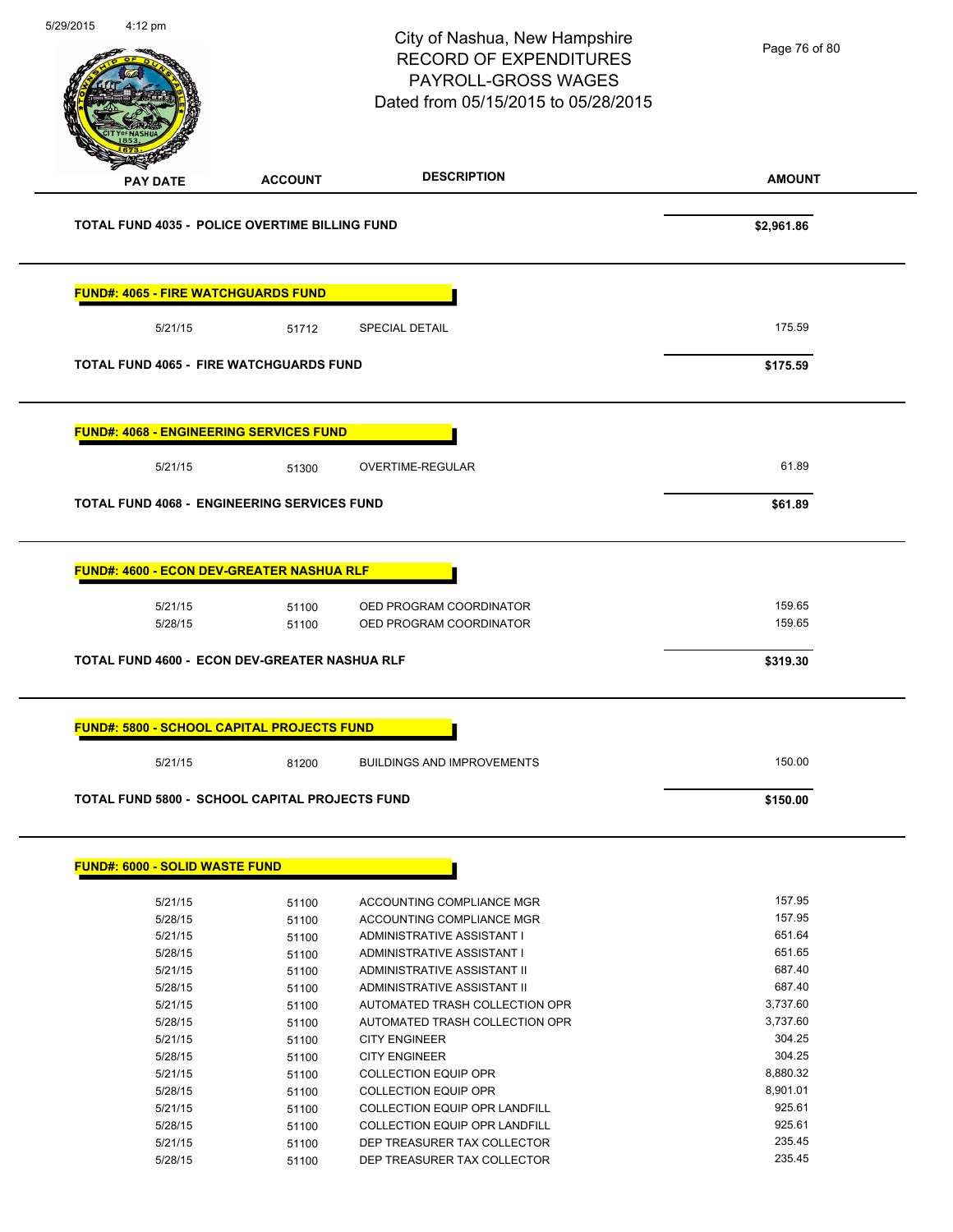

| <b>PAY DATE</b>                       | <b>ACCOUNT</b> | <b>DESCRIPTION</b>               | <b>AMOUNT</b> |
|---------------------------------------|----------------|----------------------------------|---------------|
| <b>FUND#: 6000 - SOLID WASTE FUND</b> |                |                                  |               |
| 5/21/15                               |                | DEPUTY MANAGER OF ENGINEERING    | 76.70         |
| 5/28/15                               | 51100<br>51100 | DEPUTY MANAGER OF ENGINEERING    | 76.71         |
| 5/21/15                               |                | DIRECTOR PUBLIC WORKS            | 212.10        |
| 5/28/15                               | 51100          | <b>DIRECTOR PUBLIC WORKS</b>     | 212.10        |
|                                       | 51100          | DIVISION OPERATIONS MANAGER      | 176.70        |
| 5/21/15                               | 51100          | DIVISION OPERATIONS MANAGER      | 176.70        |
| 5/28/15                               | 51100          |                                  | 452.44        |
| 5/21/15                               | 51100          | DPW BILLING ACCOUNTANT           | 452.45        |
| 5/28/15                               | 51100          | DPW BILLING ACCOUNTANT           | 111.27        |
| 5/21/15                               | 51100          | DPW CONTRACT ADMINISTRATOR       | 111.30        |
| 5/28/15                               | 51100          | DPW CONTRACT ADMINISTRATOR       |               |
| 5/21/15                               | 51100          | <b>ENVIRONMENTAL ENGINEER</b>    | 1,293.10      |
| 5/28/15                               | 51100          | <b>ENVIRONMENTAL ENGINEER</b>    | 1,293.10      |
| 5/21/15                               | 51100          | <b>EQUIPMENT OPR LANDFILL</b>    | 6,568.80      |
| 5/28/15                               | 51100          | <b>EQUIPMENT OPR LANDFILL</b>    | 6,568.80      |
| 5/21/15                               | 51100          | <b>EXECUTIVE ASSISTANT</b>       | 143.60        |
| 5/28/15                               | 51100          | <b>EXECUTIVE ASSISTANT</b>       | 143.60        |
| 5/21/15                               | 51100          | FINANCE AND ADMIN MANAGER        | 383.40        |
| 5/28/15                               | 51100          | <b>FINANCE AND ADMIN MANAGER</b> | 383.40        |
| 5/21/15                               | 51100          | FLEET MANAGER STREET DEPT        | 304.50        |
| 5/28/15                               | 51100          | FLEET MANAGER STREET DEPT        | 304.50        |
| 5/21/15                               | 51100          | LICENSED SCALE OPERATOR          | 698.90        |
| 5/28/15                               | 51100          | LICENSED SCALE OPERATOR          | 698.90        |
| 5/21/15                               | 51100          | RECYCLING COORDINATOR            | 1,091.05      |
| 5/28/15                               | 51100          | <b>RECYCLING COORDINATOR</b>     | 1,091.05      |
| 5/21/15                               | 51100          | SENIOR STAFF ENGINEER            | 121.95        |
| 5/28/15                               | 51100          | <b>SENIOR STAFF ENGINEER</b>     | 121.95        |
| 5/21/15                               | 51100          | SOLID WASTE FOREMAN              | 2,372.02      |
| 5/28/15                               | 51100          | SOLID WASTE FOREMAN              | 2,372.00      |
| 5/21/15                               | 51100          | SOLID WASTE TECHNICIAN           | 985.55        |
| 5/28/15                               | 51100          | SOLID WASTE TECHNICIAN           | 985.55        |
| 5/21/15                               | 51100          | SUPERINTENDENT OF SOLID WASTE    | 1,575.30      |
| 5/28/15                               | 51100          | SUPERINTENDENT OF SOLID WASTE    | 1,575.30      |
| 5/21/15                               | 51300          | OVERTIME-REGULAR                 | 3,040.85      |
| 5/28/15                               | 51300          | OVERTIME-REGULAR                 | 2,951.54      |
| 5/21/15                               | 51400          | <b>WAGES TEMP-SEASONAL</b>       | 2,860.00      |
| 5/28/15                               | 51400          | WAGES TEMP-SEASONAL              | 3,081.00      |
| 5/21/15                               | 51600          | <b>LONGEVITY</b>                 | 800.00        |
| 5/28/15                               | 51600          | <b>LONGEVITY</b>                 | 800.00        |
| 5/28/15                               | 55118          | TELEPHONE-CELLULAR               | 118.00        |
|                                       |                |                                  |               |

**TOTAL FUND 6000 - SOLID WASTE FUND \$77,967.32** 

### **FUND#: 6200 - WASTEWATER FUND**

5/21/15 51100 ACCOUNTING COMPLIANCE MGR 315.80 5/28/15 51100 ACCOUNTING COMPLIANCE MGR 315.80 5/21/15 51100 ADMINISTRATIVE ASSISTANT II 833.70 5/28/15 51100 ADMINISTRATIVE ASSISTANT II 833.70 5/21/15 51100 ANALYTICAL CHEMIST 877.90 5/28/15 51100 ANALYTICAL CHEMIST 877.90 5/21/15 51100 CITY ENGINEER 709.95 5/28/15 51100 CITY ENGINEER **709.95**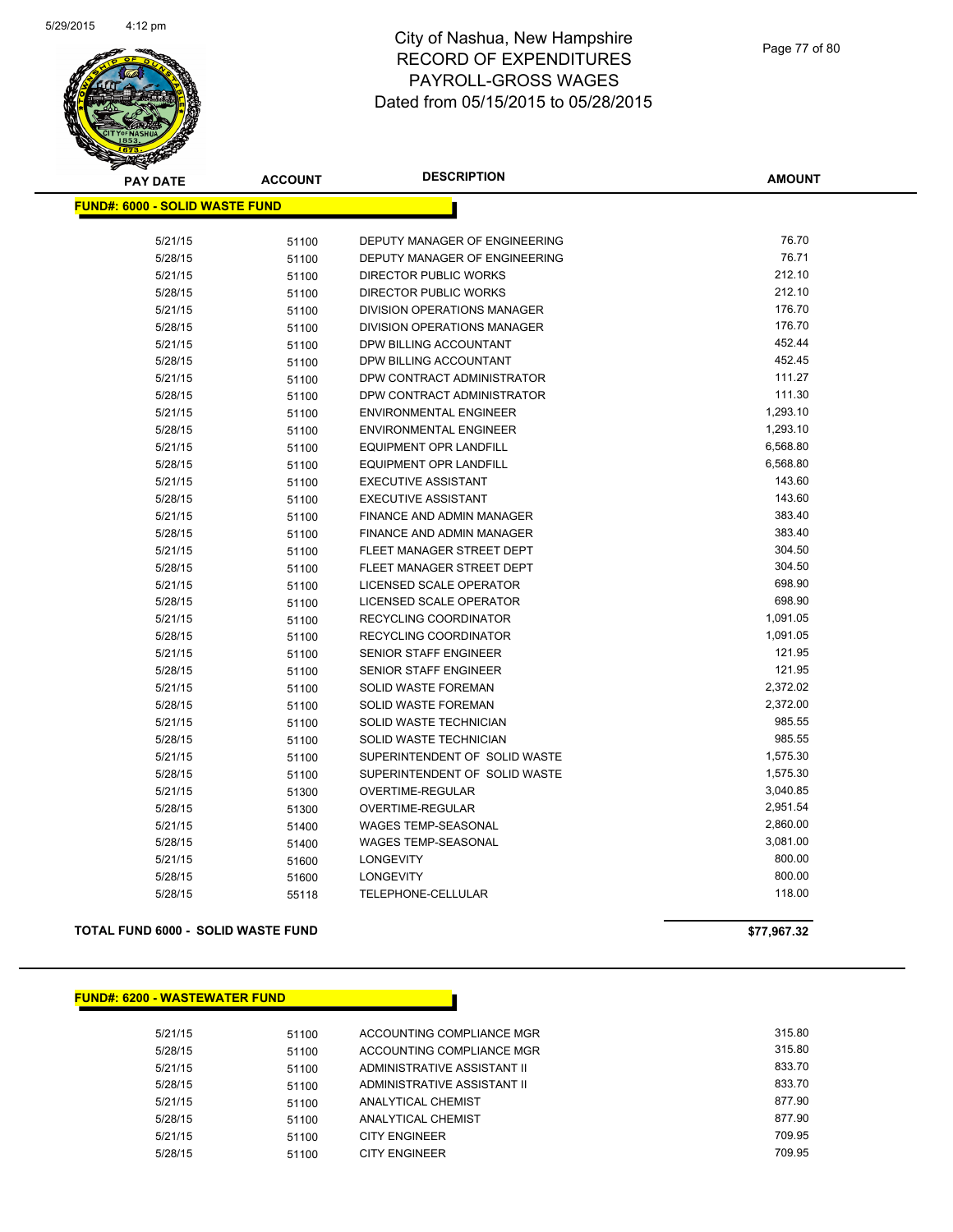

| <b>PAY DATE</b>                       | <b>ACCOUNT</b> | <b>DESCRIPTION</b>                                        | <b>AMOUNT</b>        |
|---------------------------------------|----------------|-----------------------------------------------------------|----------------------|
| <u> FUND#: 6200 - WASTEWATER FUND</u> |                |                                                           |                      |
|                                       |                |                                                           |                      |
| 5/21/15                               | 51100          | <b>COLLECTION SYSTEM FOREMAN</b>                          | 1,139.96             |
| 5/28/15                               | 51100          | <b>COLLECTION SYSTEM FOREMAN</b>                          | 1,139.95             |
| 5/21/15                               | 51100          | <b>COLLECTION SYSTEMS OPERATOR</b>                        | 2,858.24             |
| 5/28/15                               | 51100          | <b>COLLECTION SYSTEMS OPERATOR</b>                        | 2,844.48             |
| 5/21/15                               | 51100          | COLLECTION SYSTEMS TECHNICIAN                             | 1,003.20             |
| 5/28/15                               | 51100          | <b>COLLECTION SYSTEMS TECHNICIAN</b>                      | 1,203.84             |
| 5/21/15                               | 51100          | <b>COLLECTIONS SPEC II</b>                                | 817.34               |
| 5/28/15                               | 51100          | <b>COLLECTIONS SPEC II</b>                                | 817.35               |
| 5/21/15                               | 51100          | CONST INSP ENGINEERING ASST                               | 232.25               |
| 5/28/15                               | 51100          | CONST INSP ENGINEERING ASST                               | 232.25               |
| 5/21/15                               | 51100          | <b>CSO STORM WATER ENGINEER</b>                           | 1,225.70             |
| 5/28/15                               | 51100          | CSO STORM WATER ENGINEER                                  | 1,225.70             |
| 5/21/15                               | 51100          | <b>CSO TECHNICIAN INSPECTOR</b>                           | 1,021.20             |
| 5/28/15                               | 51100          | CSO TECHNICIAN INSPECTOR                                  | 1,021.20             |
| 5/21/15                               | 51100          | DEP TREASURER TAX COLLECTOR                               | 235.45               |
| 5/28/15                               | 51100          | DEP TREASURER TAX COLLECTOR                               | 235.45               |
| 5/21/15                               | 51100          | DEPUTY MANAGER OF ENGINEERING                             | 766.80               |
| 5/28/15                               | 51100          | DEPUTY MANAGER OF ENGINEERING                             | 766.79               |
| 5/21/15                               | 51100          | <b>DIRECTOR PUBLIC WORKS</b>                              | 424.10               |
| 5/28/15                               | 51100          | DIRECTOR PUBLIC WORKS                                     | 424.10               |
| 5/21/15                               | 51100          | DIVISION OPERATIONS MANAGER                               | 176.65               |
| 5/28/15                               | 51100          | DIVISION OPERATIONS MANAGER                               | 176.65               |
| 5/21/15                               | 51100          | DPW BILLING ACCOUNTANT                                    | 452.40               |
| 5/28/15                               | 51100          | DPW BILLING ACCOUNTANT                                    | 452.39               |
| 5/21/15                               | 51100          | DPW CONTRACT ADMINISTRATOR                                | 667.72               |
| 5/28/15                               | 51100          | DPW CONTRACT ADMINISTRATOR                                | 667.70               |
| 5/21/15                               | 51100          | ELECTRICAL DIAGNOSTIC TECH I                              | 2,136.80             |
| 5/28/15                               | 51100          | ELECTRICAL DIAGNOSTIC TECH I                              | 2,136.80             |
| 5/21/15                               | 51100          | <b>EXECUTIVE ASSISTANT</b>                                | 143.60               |
| 5/28/15                               | 51100          | <b>EXECUTIVE ASSISTANT</b>                                | 143.60               |
| 5/21/15                               | 51100          | FINANCE AND ADMIN MANAGER                                 | 383.40               |
| 5/28/15                               | 51100          | <b>FINANCE AND ADMIN MANAGER</b>                          | 383.40               |
| 5/21/15                               | 51100          | FLEET MANAGER STREET DEPT                                 | 101.50               |
| 5/28/15                               | 51100          | FLEET MANAGER STREET DEPT                                 | 101.50               |
| 5/21/15                               | 51100          | <b>FOREMAN MAINTENANCE</b>                                | 1,139.95             |
| 5/28/15                               | 51100          | <b>FOREMAN MAINTENANCE</b>                                | 1,139.95             |
| 5/21/15                               | 51100          | INDUSTRIAL PRETREATMENT COORD                             | 1,186.05             |
| 5/28/15                               | 51100          | INDUSTRIAL PRETREATMENT COORD                             | 1,186.05             |
| 5/21/15                               | 51100          | <b>MECHANIC WWTP 1ST CLASS</b><br>MECHANIC WWTP 1ST CLASS | 4,115.20             |
| 5/28/15                               | 51100          |                                                           | 4,115.20<br>2,049.60 |
| 5/21/15<br>5/28/15                    | 51100          | OPERATOR II WWTP 1st<br>OPERATOR II WWTP 1st              | 3,070.40             |
| 5/21/15                               | 51100          | OPERATOR II WWTP 2nd                                      | 1,036.80             |
| 5/28/15                               | 51100          | OPERATOR II WWTP 2nd                                      | 1,036.80             |
| 5/21/15                               | 51100<br>51100 | OPERATOR II WWTP 3rd                                      | 1,040.81             |
| 5/28/15                               | 51100          | OPERATOR II WWTP 3rd                                      | 1,040.82             |
| 5/21/15                               | 51100          | OPERATOR III WWTP 1st                                     | 3,234.80             |
| 5/28/15                               | 51100          | OPERATOR III WWTP 1st                                     | 3,234.80             |
| 5/21/15                               | 51100          | PLANT OPERATIONS SUPERVISOR                               | 1,445.45             |
| 5/28/15                               | 51100          | PLANT OPERATIONS SUPERVISOR                               | 1,445.45             |
| 5/21/15                               | 51100          | PROCESS CHEMIST                                           | 1,118.49             |
| 5/28/15                               | 51100          | PROCESS CHEMIST                                           | 1,103.60             |
| 5/21/15                               | 51100          | SENIOR STAFF ENGINEER                                     | 670.85               |
| 5/28/15                               | 51100          | SENIOR STAFF ENGINEER                                     | 670.85               |
|                                       |                |                                                           |                      |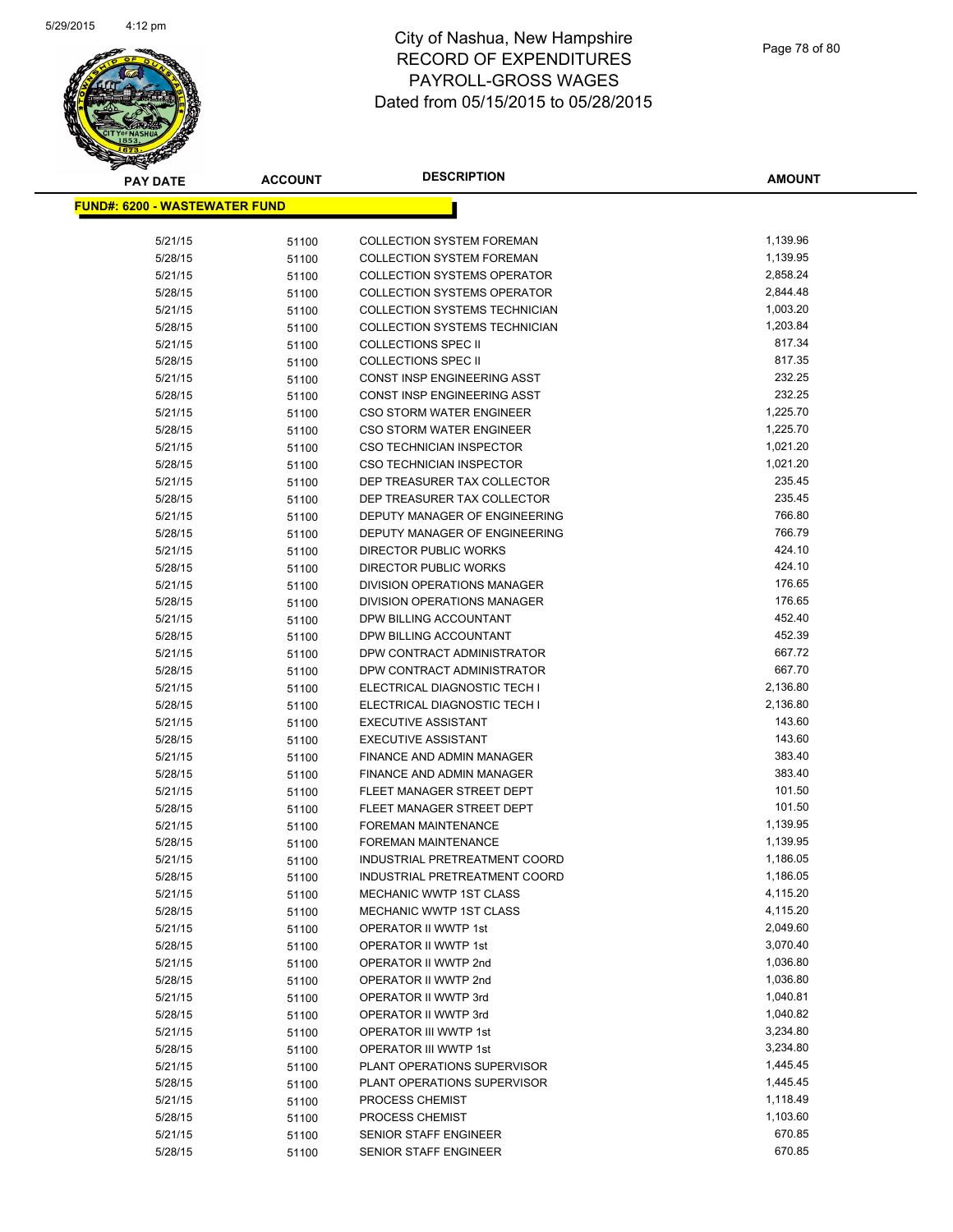

| <b>PAY DATE</b>                      | <b>ACCOUNT</b> | <b>DESCRIPTION</b>           | <b>AMOUNT</b> |
|--------------------------------------|----------------|------------------------------|---------------|
| <b>FUND#: 6200 - WASTEWATER FUND</b> |                |                              |               |
| 5/21/15                              | 51100          | SUPERINTENDENT OF WASTEWATER | 1,720.00      |
| 5/28/15                              | 51100          | SUPERINTENDENT OF WASTEWATER | 1,720.00      |
| 5/21/15                              | 51100          | <b>SUPV LABORATORY</b>       | 1,186.05      |
| 5/28/15                              | 51100          | <b>SUPV LABORATORY</b>       | 1,186.05      |
| 5/21/15                              | 51100          | TRUCK DRIVER STREET REPAIR   | 877.20        |
| 5/28/15                              | 51100          | TRUCK DRIVER STREET REPAIR   | 877.20        |
| 5/21/15                              | 51100          | WASTEWATER PROJECT ENGINEER  | 1,331.45      |
| 5/28/15                              | 51100          | WASTEWATER PROJECT ENGINEER  | 1,331.45      |
| 5/21/15                              | 51300          | <b>OVERTIME-REGULAR</b>      | 6,672.78      |
| 5/28/15                              | 51300          | OVERTIME-REGULAR             | 4,592.42      |
| 5/21/15                              | 51400          | <b>WAGES TEMP-SEASONAL</b>   | 252.00        |
| 5/28/15                              | 51400          | <b>WAGES TEMP-SEASONAL</b>   | 1,844.00      |
| 5/28/15                              | 55118          | TELEPHONE-CELLULAR           | 118.00        |
| TOTAL FUND 6200 - WASTEWATER FUND    |                |                              | \$92,024.68   |

**FUND#: 6500 - PROPERTY & CASUALTY FUND**

| 5/21/15 | 51100 | <b>PROGRAM SUPV</b>                | 1.177.20 |
|---------|-------|------------------------------------|----------|
| 5/28/15 | 51100 | <b>PROGRAM SUPV</b>                | 1.177.20 |
| 5/21/15 | 51100 | PROPERTY AND CASUALTY ADJUSTER     | 2.027.40 |
| 5/28/15 | 51100 | PROPERTY AND CASUALTY ADJUSTER     | 2.027.40 |
| 5/21/15 | 51100 | <b>RISK MANAGER</b>                | 1.579.20 |
| 5/28/15 | 51100 | <b>RISK MANAGER</b>                | 1.579.20 |
| 5/21/15 | 51100 | SAFETY LOSS PREVENTION SPEC        | 1.040.00 |
| 5/28/15 | 51100 | SAFETY LOSS PREVENTION SPEC        | 1.040.00 |
| 5/21/15 | 59207 | WORKERS COMPENSATION CLAIMS        | 8.269.67 |
| 5/28/15 | 59207 | <b>WORKERS COMPENSATION CLAIMS</b> | 3,989.60 |
| 5/21/15 | 59290 | LONG TERM DISABILITY CLAIMS        | 3.493.94 |
| 5/28/15 | 59290 | LONG TERM DISABILITY CLAIMS        | 2.702.73 |
|         |       |                                    |          |

Г

TOTAL FUND 6500 - PROPERTY & CASUALTY FUND **\$30,103.54** \$30,103.54

| 5/21/15 | 51100 | DEPUTY MGR HUMAN RESOURCES | 1,255.85 |
|---------|-------|----------------------------|----------|
| 5/28/15 | 51100 | DEPUTY MGR HUMAN RESOURCES | 1,255.85 |
| 5/21/15 | 51100 | EMPLOYEE BENEFITS SPEC     | 902.76   |
| 5/28/15 | 51100 | EMPLOYEE BENEFITS SPEC     | 902.75   |

#### **FUND#: 7565 - SCHOOL RELATED PROGRAMS-ETF**

| 5/21/15 | 51200 | PARA DW SPEC ED NHS     | 300.00 |
|---------|-------|-------------------------|--------|
| 5/21/15 | 51200 | PARA VOC NHS            | 569.36 |
| 5/21/15 | 51200 | <b>TEACHER MATH NHN</b> | 688.78 |
| 5/21/15 | 51200 | <b>TEACHER SPED NHN</b> | 450.00 |